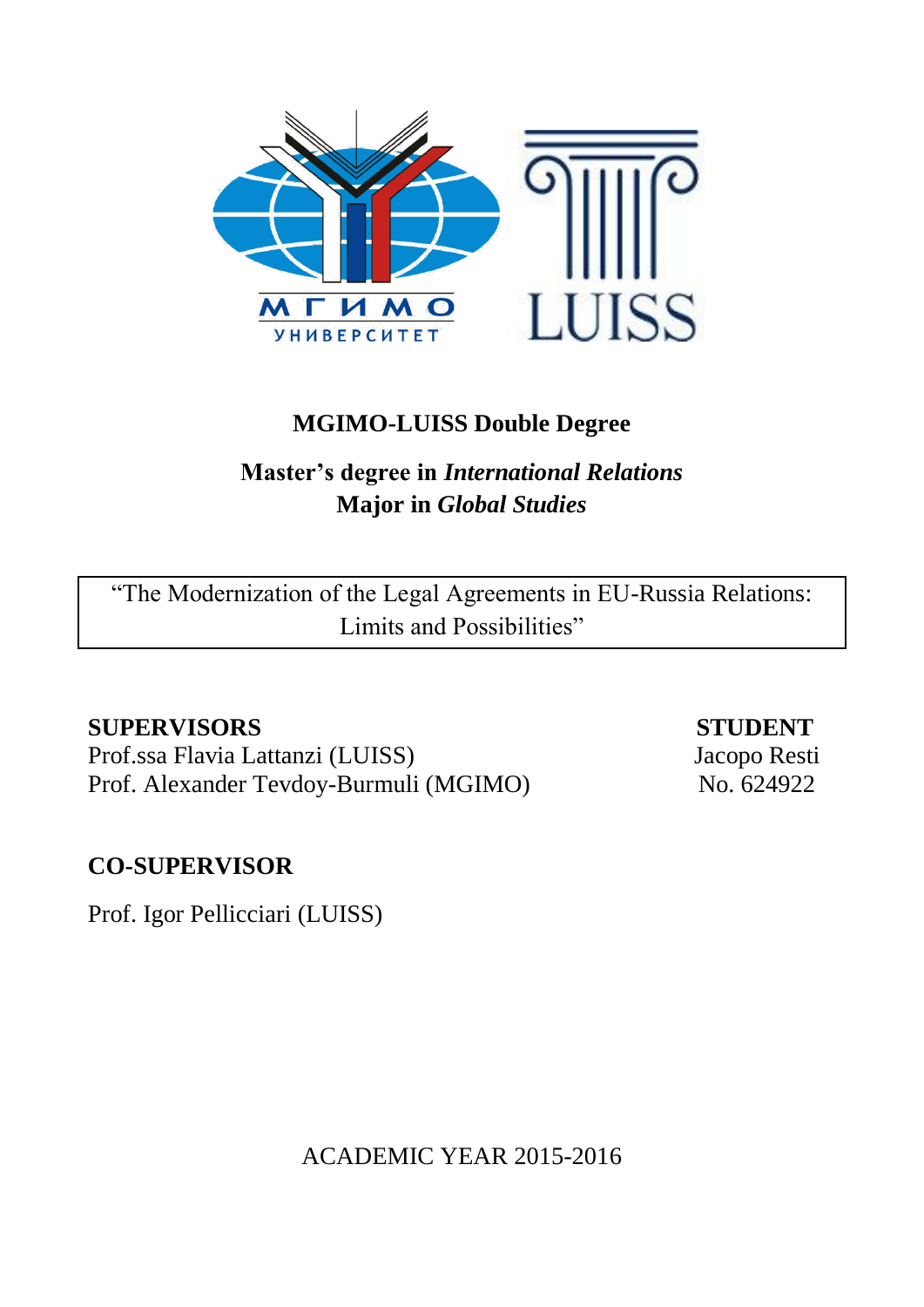## **FOREWORD**

The idea to research and write about the modernization of EU-Russia relations came to my mind in very particular circumstances. At the beginning of this master degree program, I thought that my thesis would either consist of a deeper analysis of what I had written for my bachelor thesis (the Challenges to the Welfare State) with a focus on Russia, or of a completely new research in the field of international law, namely on the relation between the latter and Russian domestic law.

Regardless of the fact that I had spent a year in Brussels studying EU law and institutions and I was already studying in Moscow since a few months, I was convinced that a thesis on EU-Russia relations would have been a dull repetition and a predictable outcome for my academic background. I obviously wanted to look for something closely related to my studies, yet I was eager to come up with something original and far from the mainstream.

In a surprisingly warm winter day in Moscow last year, I had to reconsider my conviction. On the  $10^{th}$  of February 2015, I was back to Moscow from an adventurous trip to China. My friends and I had skipped the first day of classes in which oral presentations are usually assigned to the students for the whole semester. As a result, for some courses, we could not choose either the topic of our presentation or the day on which we were supposed to deliver them. They were simply assigned randomly. I soon found out that one of the topics of my presentations was the modernization of EU-Russia relations. The term "modernization" made the topic of EU-Russia relations sound even duller and more predictable than I used to think.

I would have never imagined that my presentation on this topic the very next day would have such a success. Not to mention that it would be the topic of my thesis. In fact, while discussing and presenting the topic with the class that day, I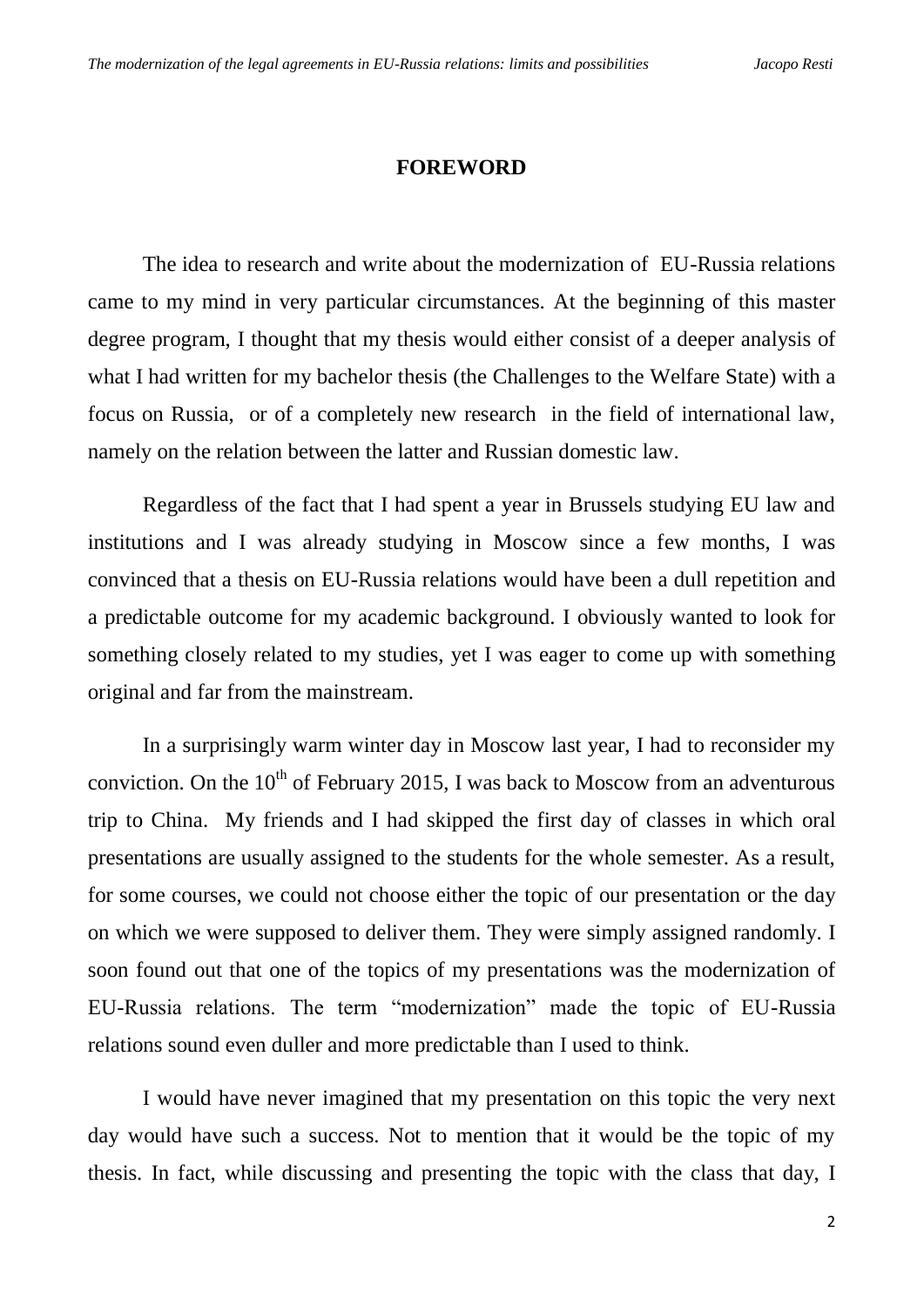realized that what I had considered dull and predictable was instead a valuable and interesting part of my experience, of my culture, of my life. That day I felt proud of myself and I decided that I would write about something which may be dull and predictable but which truly represents my experience, rather than something original which has nothing to do with whom I am.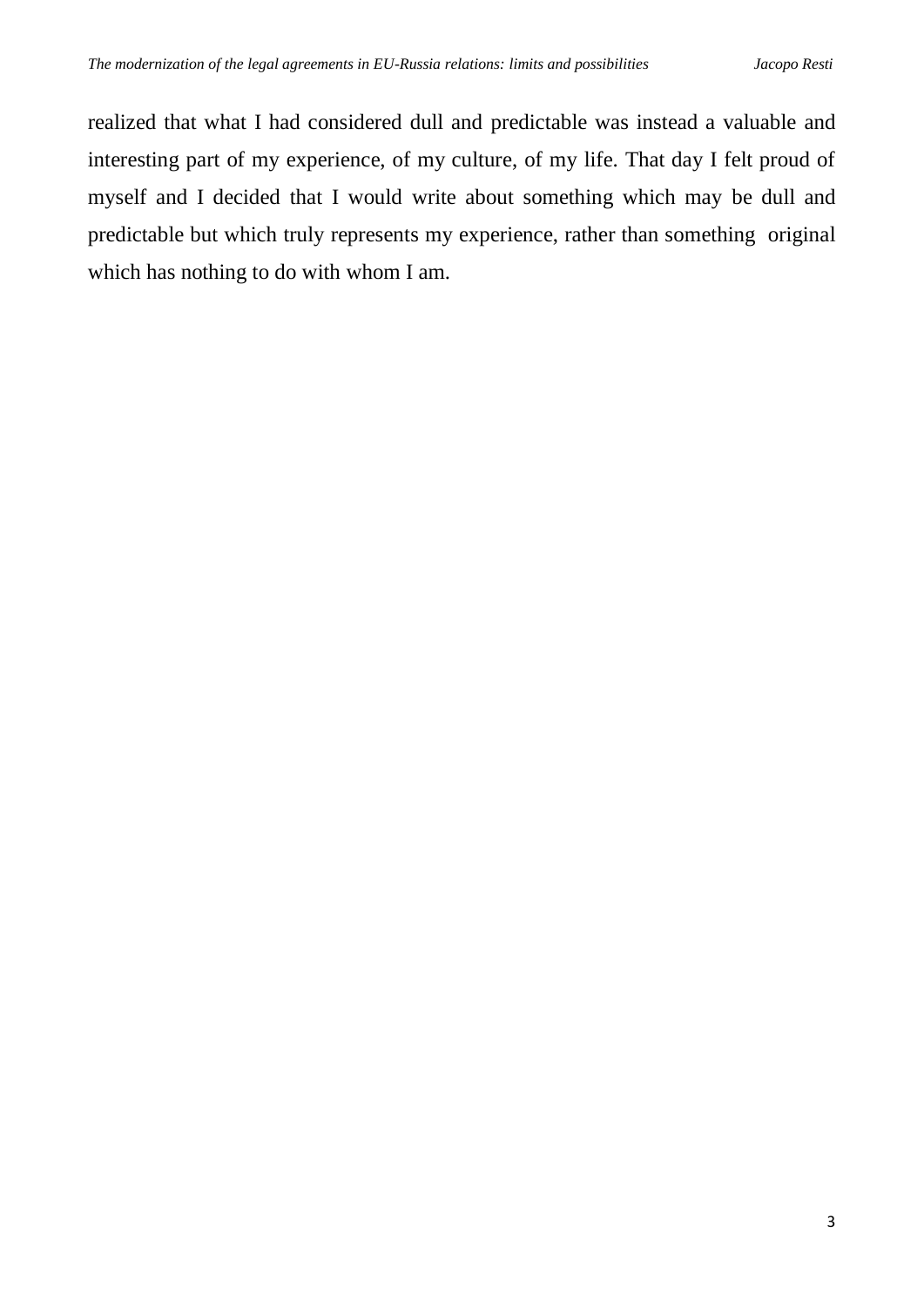| <b>Chapter One</b>                                                             |
|--------------------------------------------------------------------------------|
| 1.EU-Russia framework of relations and the need for modernization              |
| 1.1 EU-Russia bilateral framework of relations in historical perspective10     |
| 1.2 The evolving context of EU-Russia cooperation                              |
|                                                                                |
| b) The EU's internal developments and asymmetry in bilateral relations         |
|                                                                                |
|                                                                                |
| <b>Chapter Two</b>                                                             |
| 2. Main issues affecting the modernization of EU-Russia framework of relations |
|                                                                                |
|                                                                                |
|                                                                                |
| 2.2 Energy issues in EU-Russia relations                                       |
|                                                                                |
|                                                                                |
|                                                                                |
| a) EU's and Russia's perceptions of their common neighborhood55                |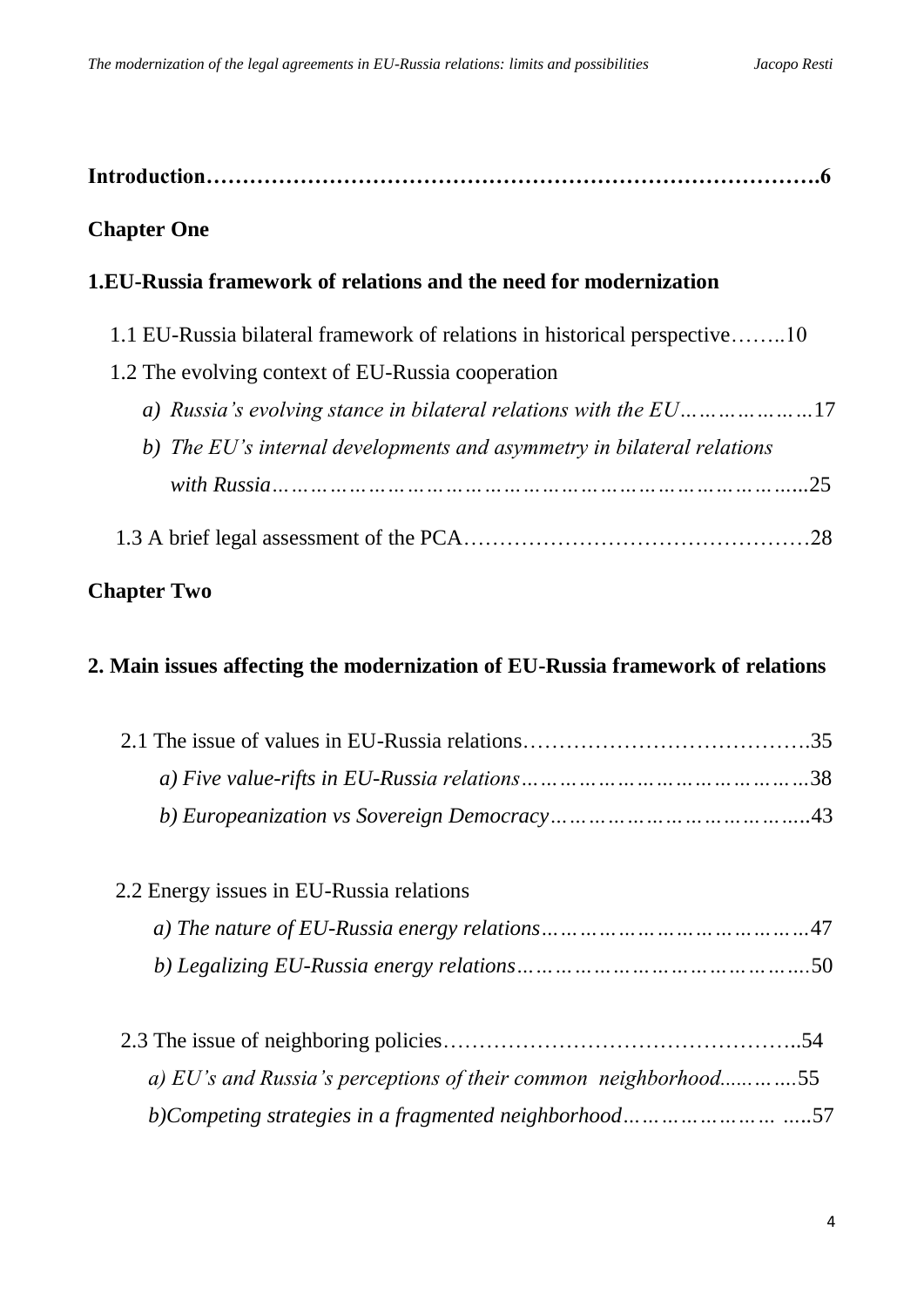| <b>Chapter Three</b> | 3. Limits and possibilities for a new legal framework63 |  |
|----------------------|---------------------------------------------------------|--|
|                      |                                                         |  |
|                      |                                                         |  |
|                      |                                                         |  |
|                      |                                                         |  |
|                      |                                                         |  |
|                      |                                                         |  |
|                      |                                                         |  |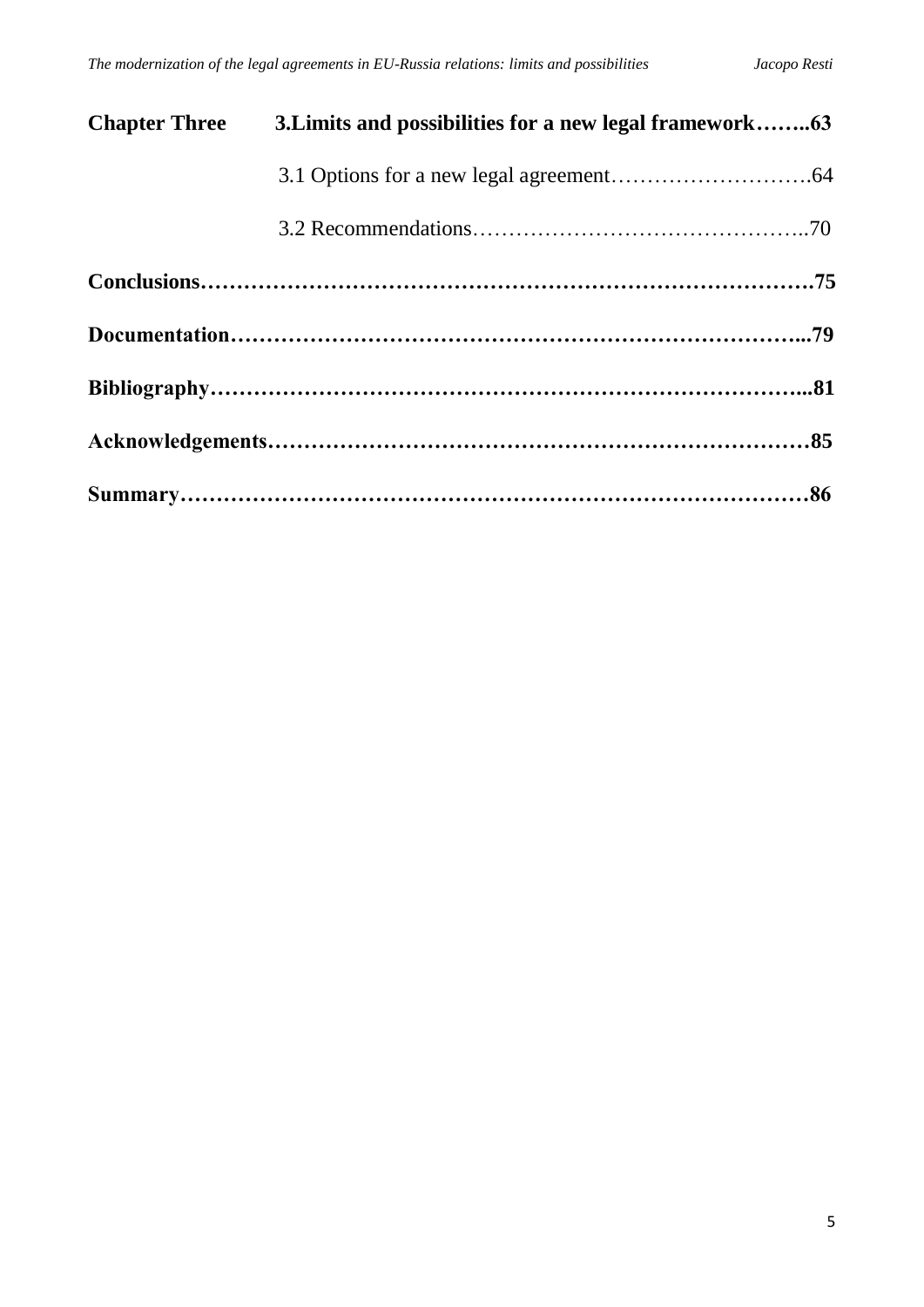#### **Introduction**

Europe and Russia have been knowing each other for centuries. Their foreign policies have acted as a shaping force in the political history of the continent notably since the mid XVII century, a remarkable watershed in Europe's history characterized by the birth of nation states in Western Europe, following the Peace of Westphalia (1648), and by Russian statehood being firmly established under Tsarist rule. Since then, Russia has been deeply concerned about its involvement in the establishment of the new political and military arrangements in Europe . The goal of the Russian elite, to build strong political and cultural ties with Western Europe and to be recognized as a strong and influential neighbor, found concrete implementation with the rule of Russian Tsar and later Emperor Peter the Great (1682-1725). He was soon to be known for his openness towards the West and hence became the first representative of a particular school of Russian foreign policy known as that of the "Westernizers". At the same time, European powers wanted to preserve the long awaited political stability and to secure Europe's eastern borders through Russia's loyalty and alliance. Over the centuries, Europe had turned out to be particularly vulnerable to foreign invasions coming from the East, as the threatening incursions of the Arabs, the Mongols and the Ottomans demonstrated. Both parties were thus bound to a long and inevitable coexistence.

For most of their history, relations between Russia and European great powers have been characterized by a strong discontinuity and unpredictability, suggesting that besides the existence of common interests and challenges, bilateral relations could not ignore the deep rifts in political cultures and the different perceptions of the international world. Their state of relations has been highly dependent on both the international and the internal political developments of a certain historical period. Relations went from direct confrontation, such as the Napoleonic invasions (1812- 1815) and the Crimean wars (1853-1856), to solid and decisive alliances, such as the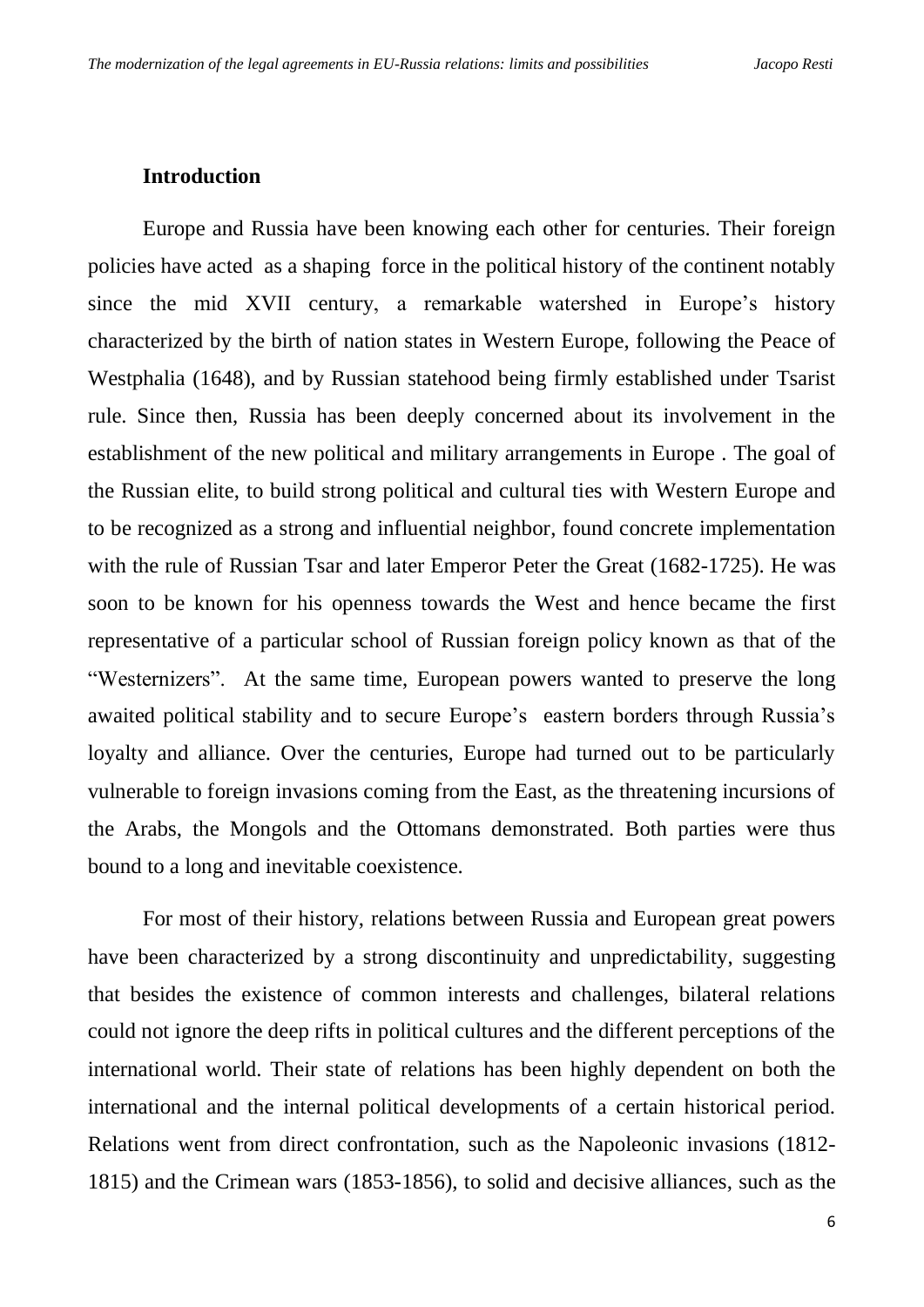one which led to the victory over the Third Reich in World War II. The division of Europe in the aftermath of the war entirely froze political relations between Russia (then Soviet Union) and most West European countries, increasingly concerned with containing the communist threat from the East and with preventing the rise of communist parties in national governments. A turn for the better did not come until the 1970s, when West European countries, namely Germany with its Chancellor Willy Brandt, inaugurated an era of renewed openness towards their eastern neighbors with the so-called *Ostpolitik* . However, a new era of relations between Russia and Europe only came to life with the demise of the Soviet Union in the East and the birth of the European Union(EU) in the West. In fact, just a few years after the independence of the former Soviet Republics, the EU and Russia formalized for the first time their bilateral relations into a comprehensive cooperation agreement. In 1994, the two parties signed a Partnership and Cooperation Agreement (PCA), which came into force on the 1<sup>st</sup> December 1997.

Almost two decades went by and the PCA remains the main legal framework in EU-Russia relations. The agreement was negotiated in the years of Yeltsin's presidency, a period in which Russia was on its way to experience a transition from the Soviet system, inspired by Western principles such as liberal democracy and market economy. Therefore, the PCA was meant to ease and support Russia's transformation after the dissolution of the Soviet Union. In the light of the internal developments which took place both in the EU and Russia in the last twenty years, several provisions of the agreement have become obsolete. Russia developed into a market economy and has eventually acceded to the World Trade Organization (WTO) in 2012. The EU enlarged to twenty-eight member states and gradually extended its competences as the new treaties came into force.

Given the rapid evolution of both political actors and the ever-changing international order of the last twenty years, the PCA seems to have lost much of its effectiveness in managing EU-Russia relations and fails to step up to the common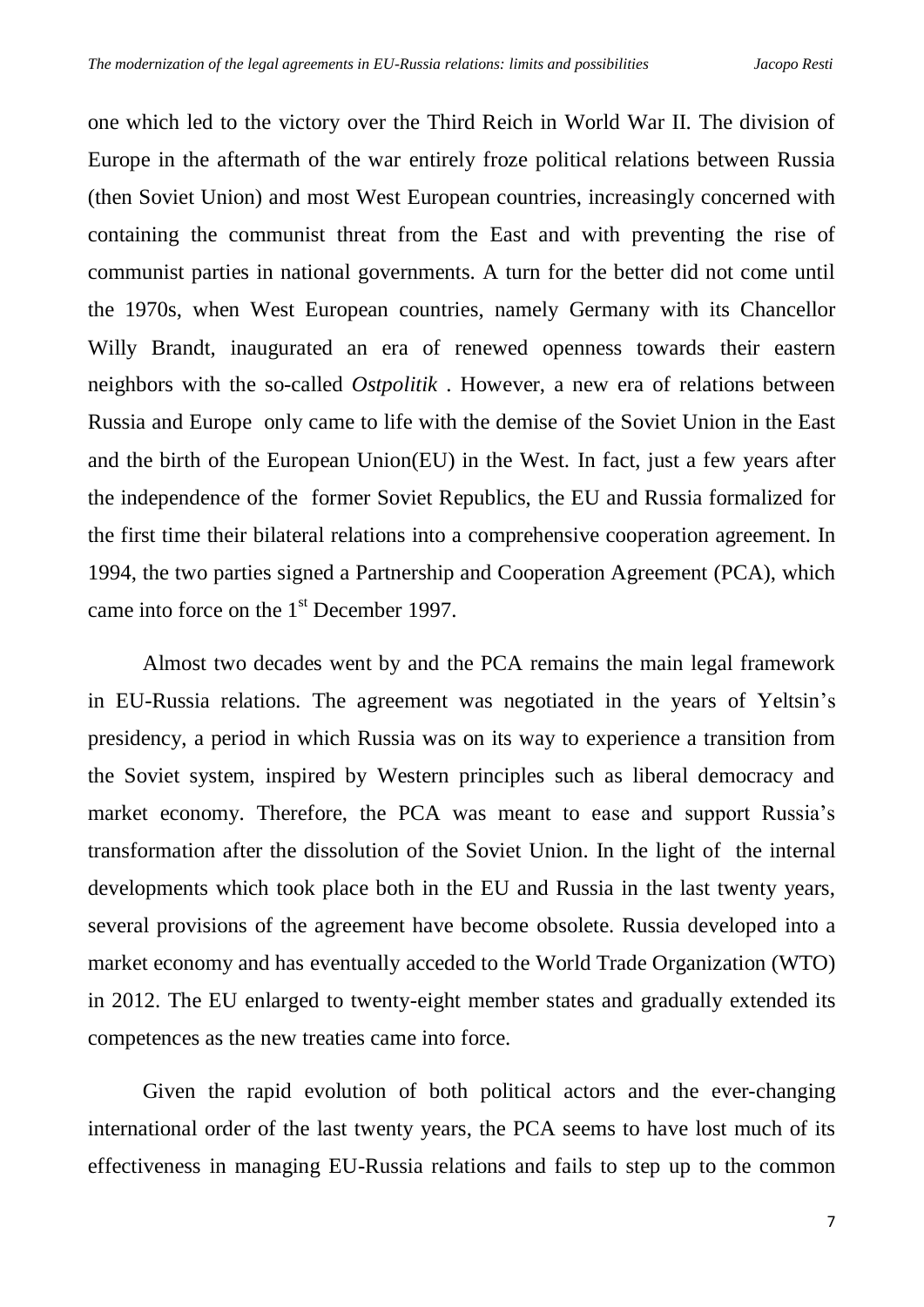challenges of the  $21<sup>st</sup>$  century. This is why both parties have long agreed that their bilateral framework of relations needs modernization and negotiations on the conclusion of a new comprehensive agreement were launched in June 2008. However, over the last few years negotiations have stalled, bringing about a more pessimistic view on the possibilities of modernization and eroding much of the initial enthusiasm.

As of 2016, successful negotiations on the most important issues have been seriously jeopardized since the outbreak of the Ukrainian crisis which deteriorated political relations. As a result, the conclusion of a new agreement in the near future is unlikely to take place. Nevertheless, the establishment of trustful and solid bilateral relations relying on practices and institutions formed in early 1990s might be just as hard. Working for the consolidation of strong and trust-based political relations should entail the shared goal of the modernization of EU-Russia legal framework of relations. The two goals are complementary to each other and go hand in hand.

Therefore, the aim of this thesis is to revolve around the issue of the modernization of the legal agreements in EU-Russia relations in order to better appreciate its topical interest and potential contribution to a qualitative leap in bilateral relations.

In order to do so, the first chapter analyzes the international and the internal developments occurred both in the EU and Russia which impinged on EU-Russia relations since the conclusion of the PCA and which were not met by likewise developments and adjustments in their bilateral legal framework. To put it simple, it will focus on "why" their bilateral framework of relations needs modernization. Moreover, the obsolescence of some of the provisions of the PCA and the reasons why the agreement has become politically irritating for Russia are analyzed.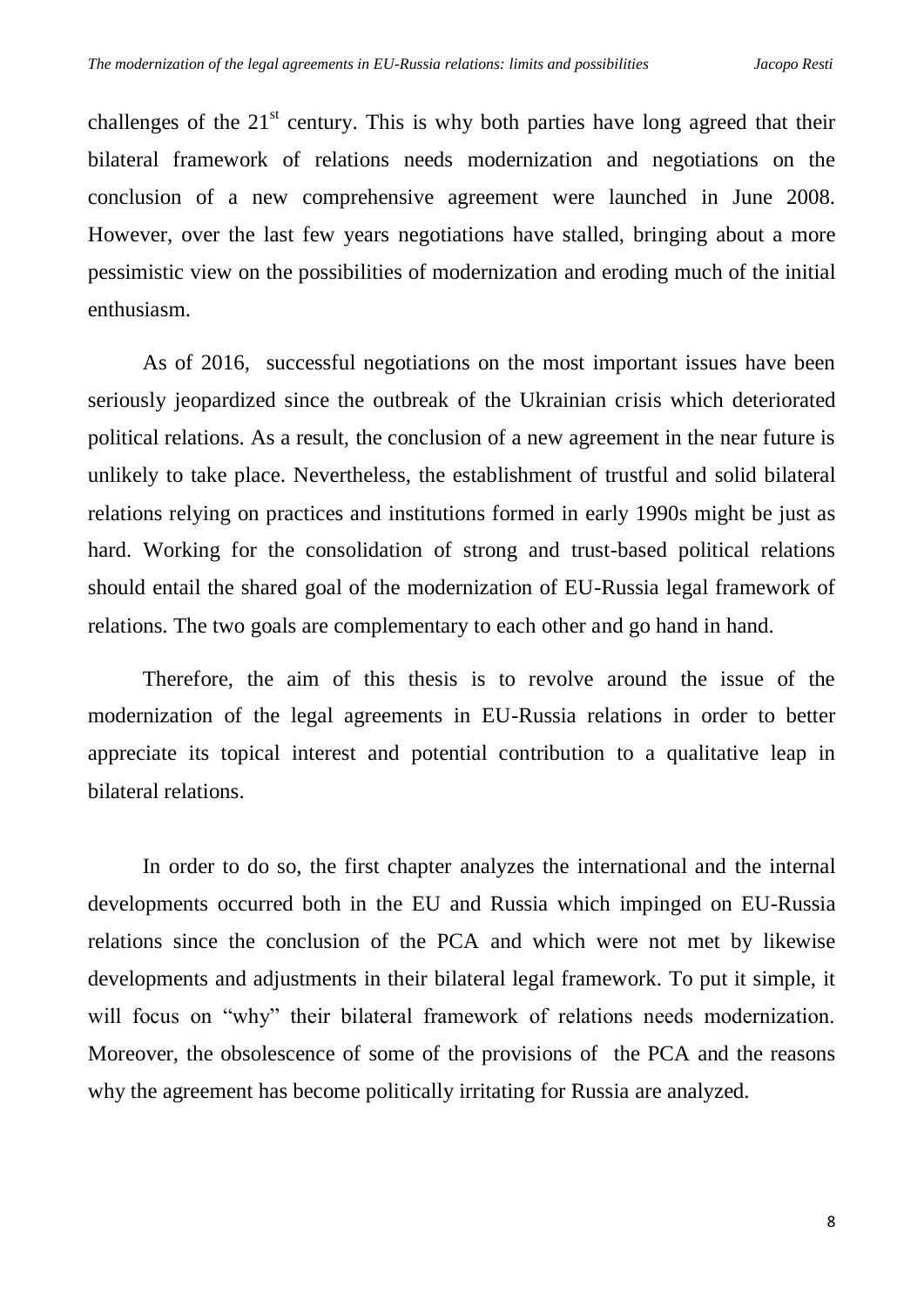The second step consists of describing and analyzing the content of modernization, namely those issues which are currently hindering the conclusion of a new agreement and which are accountable for the poor state of bilateral relations. In sum, chapter two revolves around the issue of "what" prevents EU-Russia legal relations from successful modernization. The analysis is not exhaustive and cannot cover all minor and major issues concerned in this process. As a result, it is limited to only three dimensions of "what" hampers modernization which are deemed to be among the most important, namely the issues of political cultures and values, energy relations and neighborhood policies. Each of these issues is covered separately and the EU's and Russia's diverging perceptions, interests and strategies are explained and critically compared.

Whereas the second chapter dwells on the limits of modernization, the third and last chapter deals with the possibilities for the conclusion of new agreements in the short and in the long term. The main question is whether a new comprehensive and legally binding agreement, whose negotiations were launched in 2008, is a viable and desirable solution for the modernization of bilateral relations, or whether the rejection of legally binding formalism, in favor of more effective multilateral arrangements and more flexible and sector-specific bilateral agreements, is preferable.

Finally, a few recommendations are put forward on the basis of our findings and on the issues examined with the aim of providing general guidelines for future negotiations on the modernization of EU-Russia relations.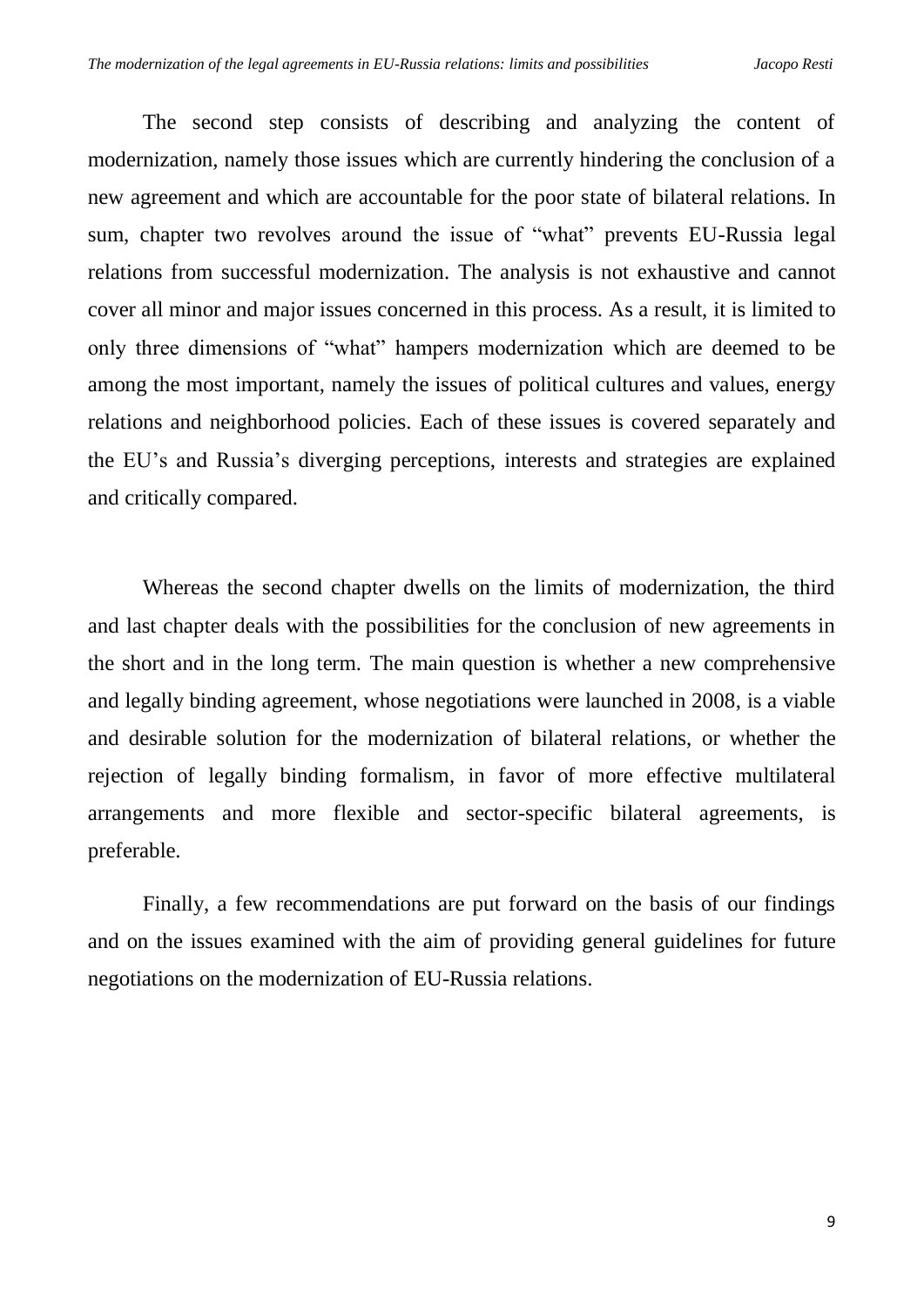### Chapter one

## **1. EU-Russia framework of relations and the need for modernization**

In this chapter our analysis revolves around the reasons why the current bilateral legal framework needs modernization. In order to do so, the historical evolution of the bilateral framework in the last twenty years is addressed first. Subsequently, the reasons why it needs modernization are presented. The analysis starts from those internal developments which took place both in Russia and in the EU in the last twenty years and which significantly changed the context of EU-Russia cooperation which was in place when the PCA was negotiated. It is argued that these developments were not met by likewise developments in the structure of the bilateral legal framework. Finally, the analysis concludes with a short legal assessment of the PCA. The aim is to show not only that the context for bilateral relations has changed, but also that most provisions of the PCA are by now obsolete and cannot effectively tackle EU-Russia challenges of the  $21<sup>st</sup>$  century.

## **1.1 EU-Russia bilateral framework of relations in historical perspective**

The year 1989 represents a watershed not only for the history of Europe and for world contemporary history at large, but also for the development of the European Economic Community (EEC) - and a few years later of the European Union  $(EU)^{1}$ external relations with its eastern neighbors. Even though signs of a conciliation with the East came to the fore already by the early seventies thanks to the so-called *Ostpolitik* initiated by West Germany's Chancellor Willy Brandt, the fall of the Berlin Wall officially brought the Cold War to an end, thus inaugurating a new era in the relations between the members of the EEC and their eastern neighbors. Following

<sup>&</sup>lt;sup>1</sup> With the Treaty of Maasticht, signed in 1991 and in force since the  $1<sup>st</sup>$  of November 1993, the EEC was renamed the European Community and was embedded into the EU.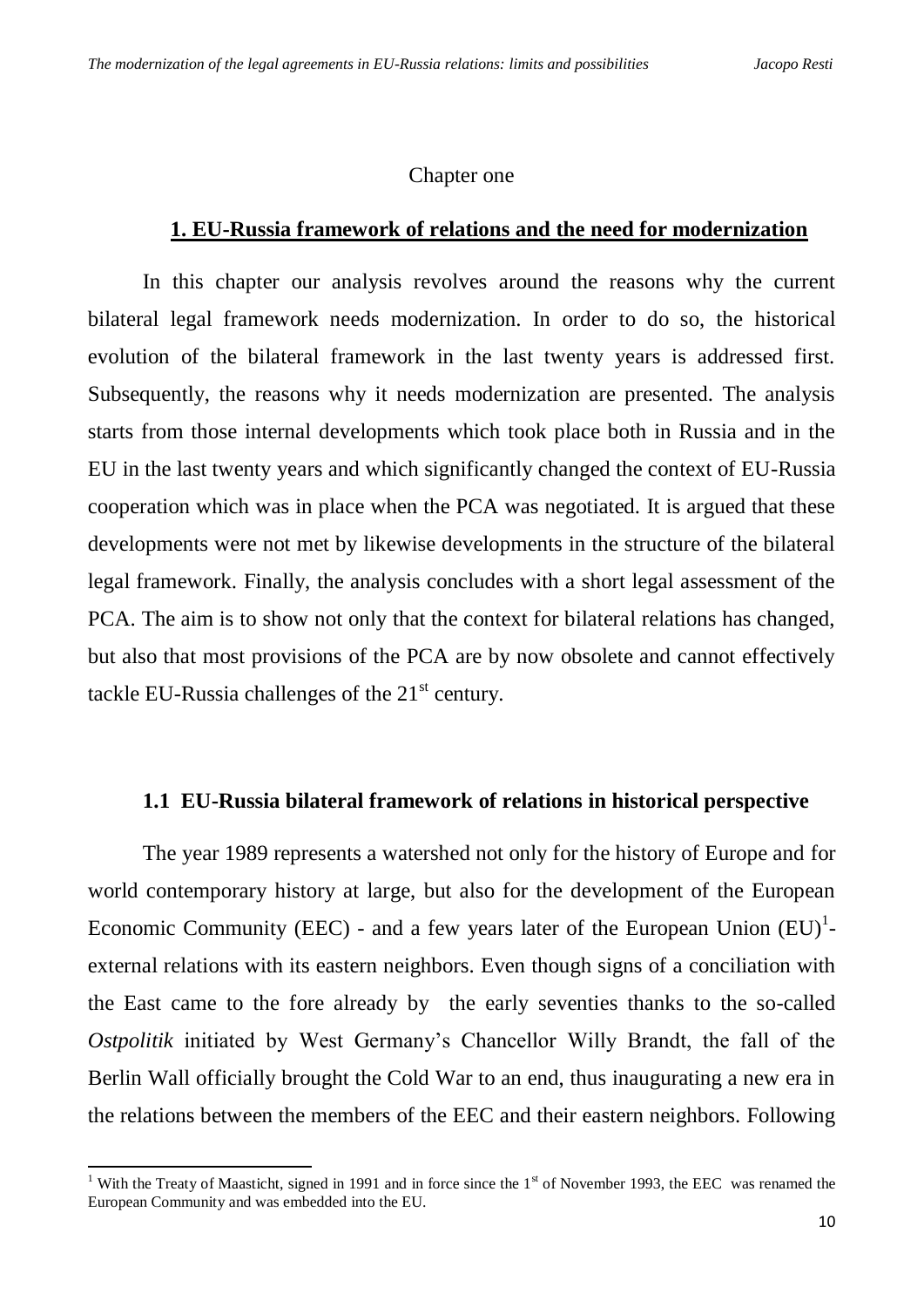a relatively smooth transition to democratic regimes in countries such as Hungary, Czechoslovakia and Poland, formerly under Soviet control, the European Community straightforwardly committed itself to foster and support in the newly established regimes successful transitions to liberal democracy and market economy.

However, a positive turn in the relations between the EEC and Central and Eastern European Countries<sup>2</sup> (CEECs) was already perceivable in the second half of the 1980s. In 1988, an historical milestone was provided by the adoption of the "Joint Declaration on the establishment of official relations between the European Economic Community and the Council for Mutual Economic Assistance (CMEA)"<sup>3</sup>. The agreement opened a window of opportunity for concluding bilateral Trade and Cooperation Agreements (TCAs) with all CMEA countries, including the Soviet Union, between 1988 and 1990. A year later, the "Poland and Hungary: Assistance for Restructuring their Economies (PHARE)"<sup>4</sup> was launched and was soon extended to other CEECs. Even nowadays, the PHARE program plays a significant role in the EU's relations with CEECs, as it is one of the three pre-accession instruments to assist these countries in their preparations for joining the EU. Its pre-accession focus dates back to 1993, to the Copenhagen Council's invitation to CEECs to apply for membership.

Nevertheless, the Community's unilateral aid instruments, which were put in place for most CEECs in the post-communist period, were not extended to the countries of the former Soviet Union, which could instead benefit from a specific program of Technical Assistance to the Commonwealth of Independent States  $(TACIS)<sup>5</sup>$ . This distinction is not to be underestimated since it can be considered as a first sign of the EU's differentiated policy between CEECs on one hand and the countries of the former Soviet Union on the other. As a matter of fact, this

.

 $2$  Central and Eastern European Countries (CEECs) is an OECD term for the group of countries comprising Albania, Bulgaria, Croatia, the Czech Republic, Hungary, Poland, Romania, the Slovak Republic, Slovenia, and the three Baltic States: Estonia, Latvia and Lithuania.

<sup>3</sup> Council Decision, Official Journal of the European Communities, L 157/35, 1988

<sup>4</sup> Originally French (Pologne Hongrie Assistance aux Réformes Economiques)

<sup>&</sup>lt;sup>5</sup> The three Baltic states are the only exception, since they were included in the PHARE in 1991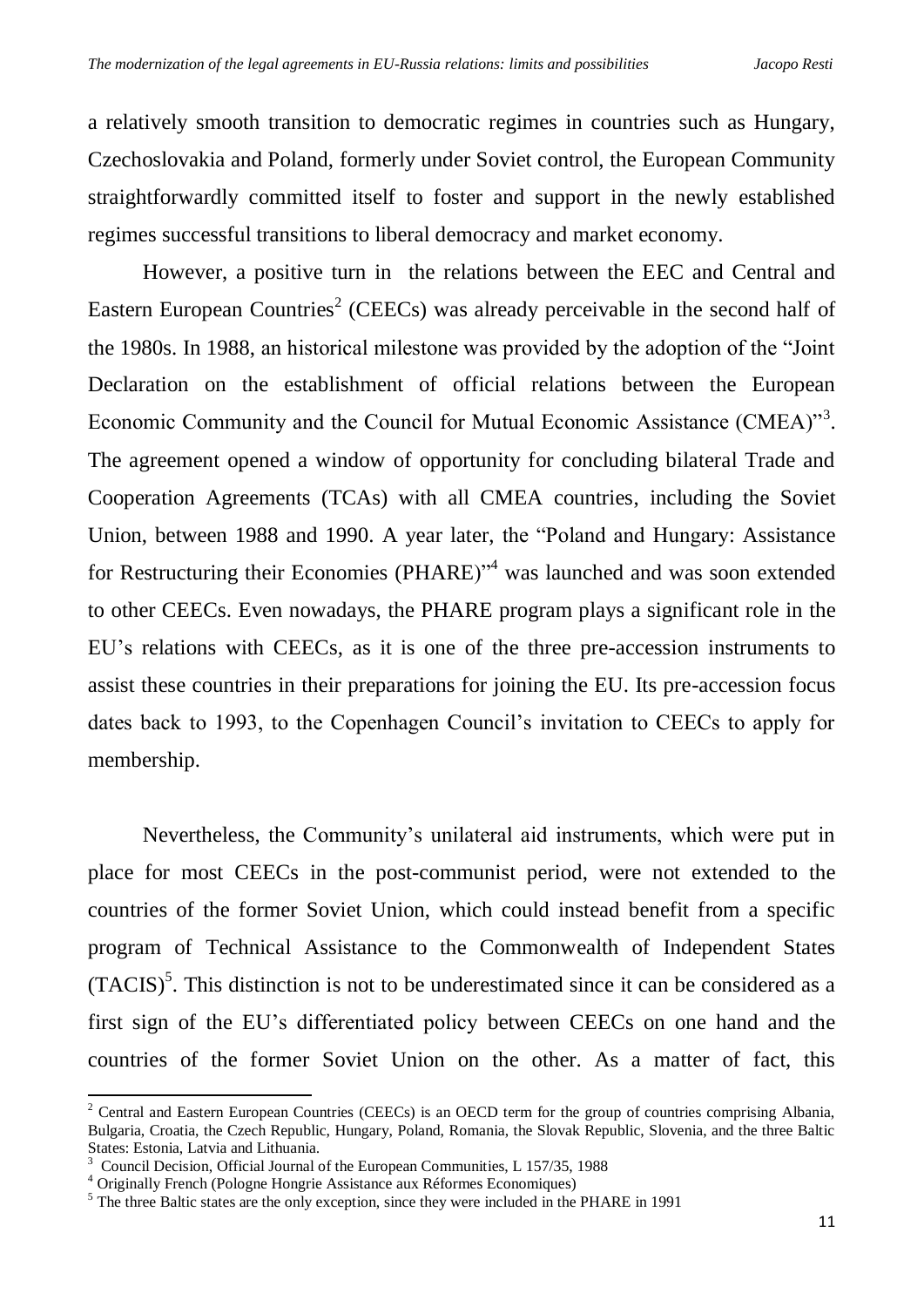differentiation continued when the EU signed the so-called "Europe Agreements" with the CEECs. These agreements initiated the EU's model of comprehensive bilateral agreement with its eastern neighbors and were devised to respond to CEECs' applications for full membership in the EU at the beginning of the post-communist period.

Instead of concluding similar agreements with the former Soviet republics, a new type of external agreement was signed with the Newly Independent States : the "Partnership and Cooperation Agreement" (PCA). These agreements can be considered as an alternative provided by the EU to the countries of the former Soviet Union which were excluded from the conclusion of the EAs. Even if there was apparently no reason to grant former Soviet Republics with a prospect of full membership in the EU, Russia soon turned out to be deeply unsatisfied with the provisions of the PCA since the agreement generally implied a substantial legal approximation of the Russian legal system to the EU's *acquis communautaire<sup>6</sup> .*  Moreover, if on one hand the PCA seemed to be a suitable device to frame the EU's bilateral relations with most countries of the former Soviet Union, on the other hand it did not consider Russia as an "equal partner" in its relations with the EU. The PCA can therefore be considered as a weaker derivative of the EAs, with weaker commitments and fewer prospects of integration with the EU, and at the same time a unilateral instrument of the EU whose aim was to drive Russia towards an evergrowing compliance with the EU's standards and regulations.

Finally, with Russia's growing political and economic assertiveness in the early 2000s and the EU's recent enlargement and institutional reform process, most of the PCA's provisions became increasingly obsolete as they were conceived at the beginning of the 1990's in a completely different bilateral and international context. As a result, the agreement has been subject not only to increasing discontent for its unilateral approach from the Russian side, but also to greater concerns from both the

<sup>&</sup>lt;sup>6</sup> The accumulated legislation, legal acts, and court decisions which constitute the body of European Union law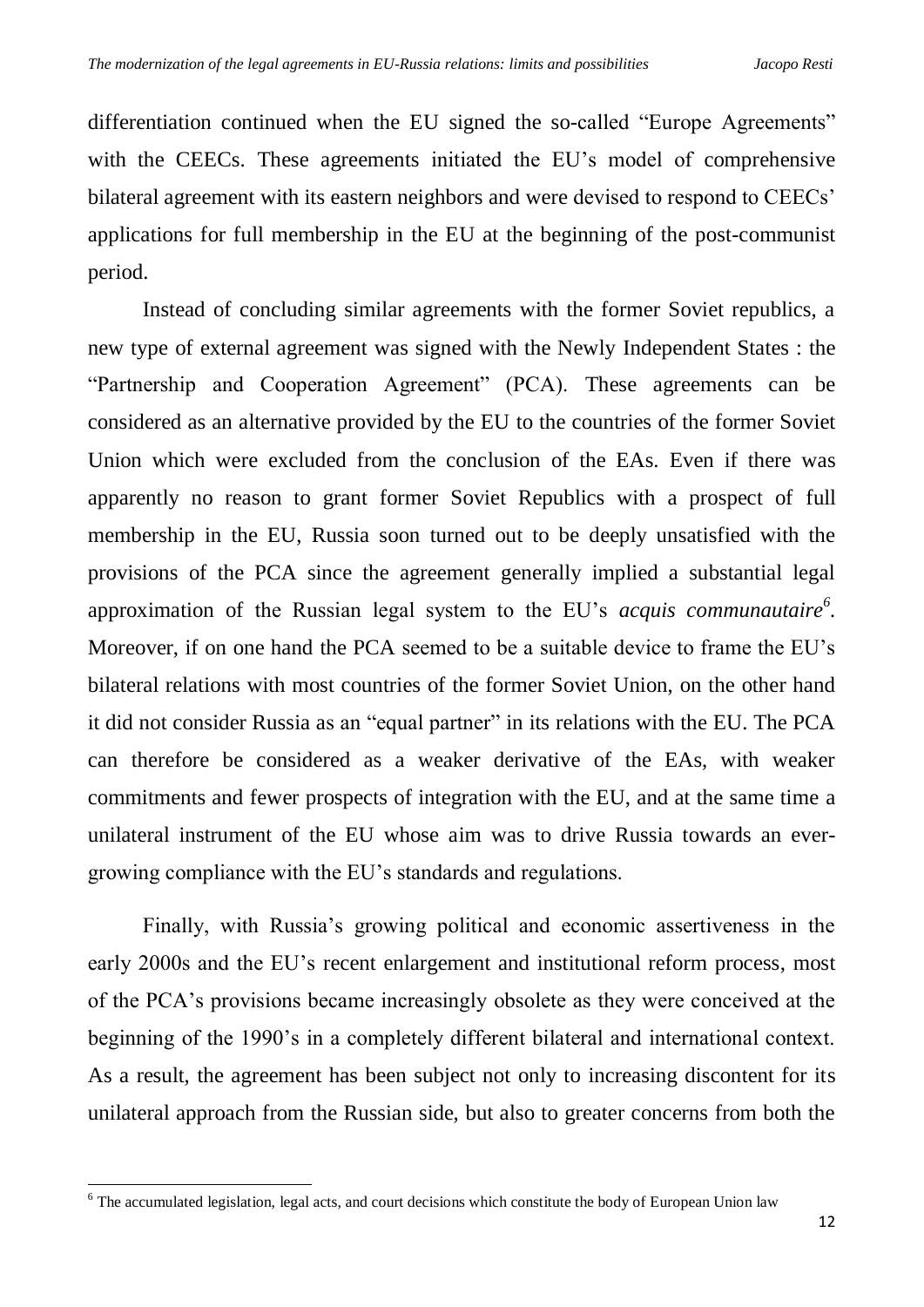EU and Russia on how to deal with its obsolescence, namely on how to amend or review the current legal framework provided by the PCA.

The relative weakness of the PCA with Russia, signed in Corfu on the  $24<sup>th</sup>$  of June 1994 and entered into force in 1997, was first addressed in 1999 by the EU's Cologne European Council adoption of the "Common Strategy on Russia"<sup>7</sup> (CSR). This was a unilateral attempt by the EU to upgrade the PCA with a new Common Foreign Policy instrument introduced by the Amsterdam Treaty. The CSR reflected the development of the EU towards a stronger involvement in issues such as foreign policy and international crime and it aimed at redefining its relations with Russia in a more coherent and integrated approach. However, after several failures to review and renew the strategy, the document was increasingly ignored and allowed to expire in 2004. The same year the CSR was adopted, Russia responded to the EU by devising its own "Medium-Term Strategy for Development of Relations between the Russian Federation and the European Union". This foreign policy document stressed the importance of an "equal partnership" in bilateral relations with the EU and insisted on a *"joint elaboration and conclusion of a new framework agreement on Strategic Partnership and Cooperation in the 21st century"<sup>8</sup> .* Contrary to the EU's strategy which contained detailed instructions and advice on how to reform Russia, the official Russian view was that cooperation should not be conditional to democratic reforms or common values but rather based on the full respect for Russian sovereignty. In President Putin own words, the main different between the two strategies was that Russian emphasized geopolitics, great power interests and the instrumental bases of cooperation.

A second and certainly more successful attempt to revise the legal and strategic framework of EU-Russia relations was the adoption, in the context of the EU-Russia Saint-Petersburg Summit in 2003, of the Common Spaces agenda which replaced the

<sup>7</sup> Council Decision, Official Journal of the European Communities, L 157/1, 1999.

<sup>8</sup> Medium-Term Strategy for Development of Relations between the Russian Federation and the European Union (2000–2010), http://goo.gl/VLR4w.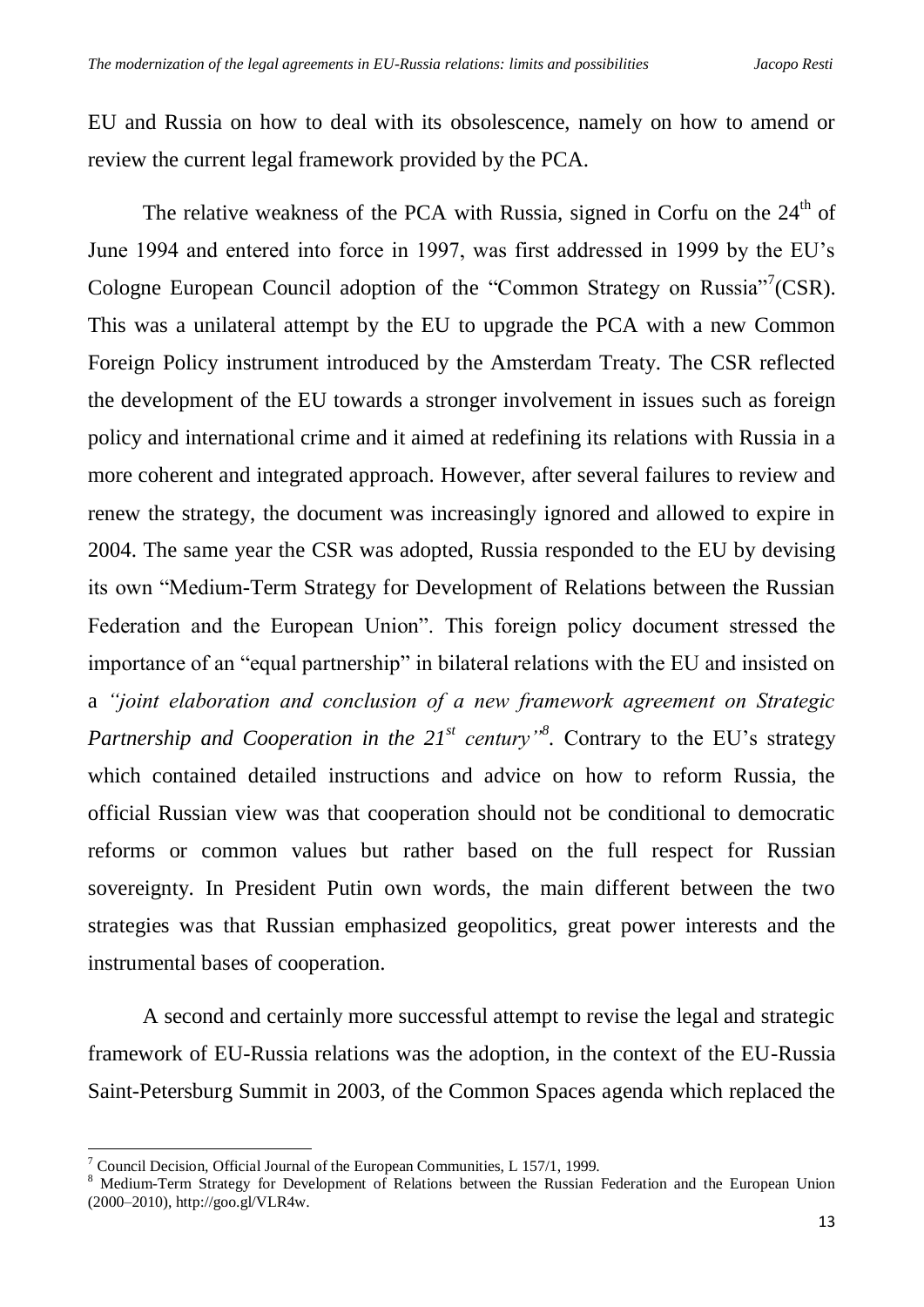old and unilateral CSR. For the first time in history, Russia and the EU agreed upon a joint and comprehensive agenda for future cooperation on a wide range of issues. The new agreement established four Common Spaces for future cooperation, namely a Common Economic Space, a Common Space of Freedom, Security and Justice, a Common Space of External Security and a Common Space of Research and Education, including Cultural aspects. As a result, the EU and Russia engaged extensively in various fields of cooperation such as trade and energy cooperation, internal and external security, fight against organized crime, weapons of mass destruction, migration and asylum, culture and education<sup>9</sup>. Their added value to the new strategic framework of bilateral relations replacing the CSR was the adoption, in the framework of the EU-Russia Moscow Summit in 2005, of specific "road maps" whose aim was to provide concrete action points for the implementation of the ambitious agenda.

Contrary to the CSR, which was essentially a unilateral document of the EU, the Common Spaces agenda better reflected Russian insistence on "equal partnership" and "joint ownership" in bilateral relations, leading towards a more pragmatic cooperation, namely a selective cooperation in those areas where Russia and the EU had a clear common interest. Examples of this more pragmatic approach were, among others, the conclusion of visa-facilitation and readmission agreements, the bilateral deal on Russia's WTO accession and its ratification of the Kyoto Protocol $10$ . However, although the Common Spaces agenda may have replaced the CSR as the new strategic framework, it did not replace the legal framework of EU Russia relations. As a matter of fact, the Common spaces agenda has been adopted in the framework of an EU-Russia summit and, therefore, it has a political rather than a legal significance. As a result, the road maps do not replace the PCA as the bilateral legal framework and their implementation has to take place within the PCA.

.

<sup>&</sup>lt;sup>9</sup> For a detailed analysis of the issues covered by the four Common Spaces agenda see : "The European Union and Russia. Close Neighbours, Global Players, Strategic Partners", European Commission (2007).

<sup>&</sup>lt;sup>10</sup> Van Elsuwege, P. (2008a), 'The Four Common Spaces: New Impetus to the EU-Russia Strategic Partnership?', in Dashwood, A. and Maresceau, M. (eds.), *Law and Practice of EU External Relations. Salient Features of a Changing Landscape*, Cambridge: Cambridge University Press, pp. 334–359.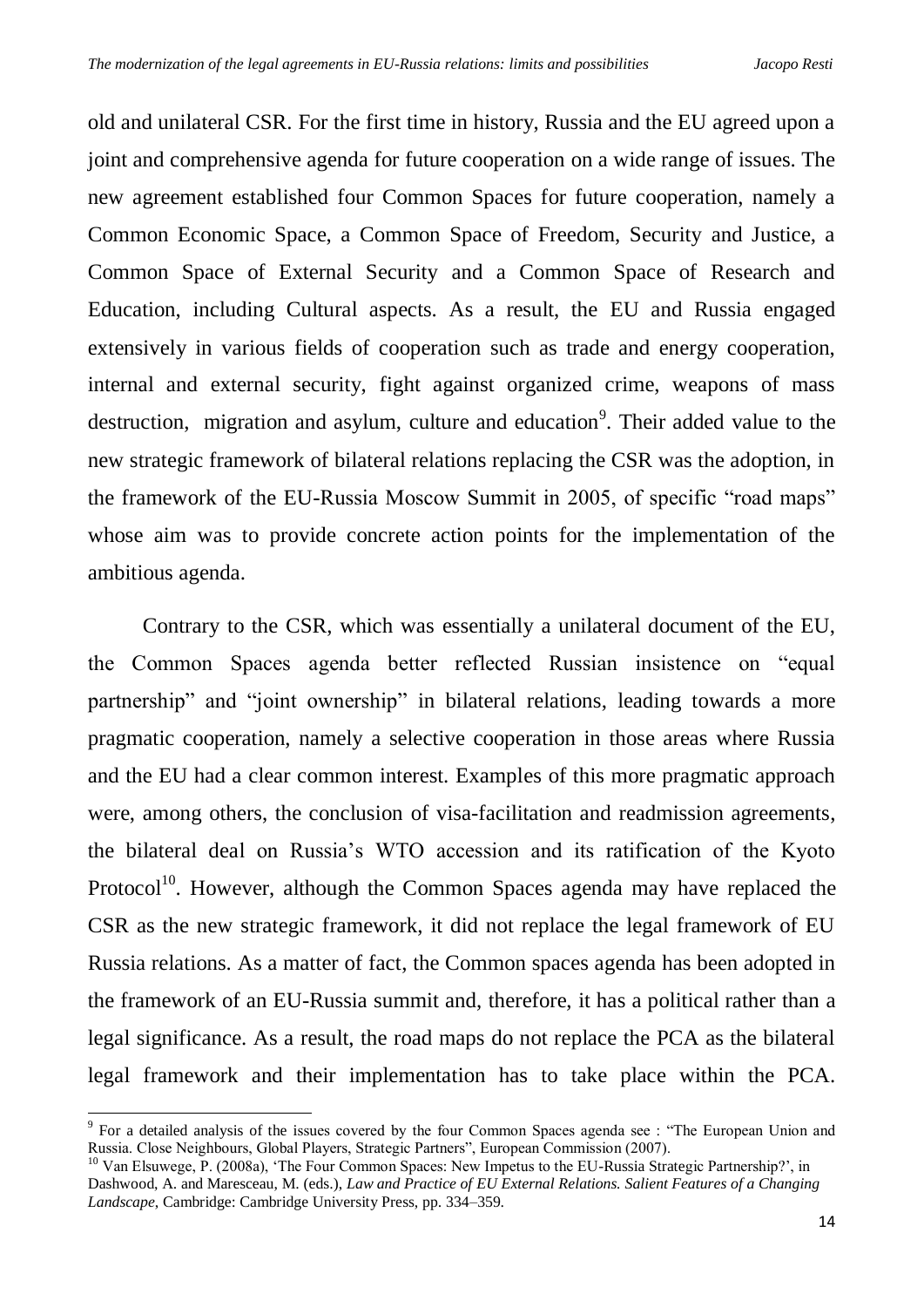However, with the creation of the Common Spaces the new bilateral agenda stretched beyond the areas of cooperation envisaged by the PCA. For instance, relatively new policy areas of the EU, such as the CFSC and the justice and home affairs agenda, which nowadays refer to the Common Spaces of external and internal security, barely existed at the time when the PCA was signed. This is the reason why the EU and Russia agreed to develop a new, comprehensive framework agreement at the EU-Russia Sochi meeting in 2006.

However, negotiations stalled for more than two years due to the worsening of relations between some of the new EU member states and Russia. Negotiations for the new comprehensive agreement were scheduled for the Helsinki EU-Russia summit in November 2006 but their opening was vetoed by Poland as a retaliation to Russia's ban on the import of Polish meat. According to Poland, Russia's measures infringed article 19 of the PCA which states that veterinary or phytosanitary restrictions on trade between the parties are not permissible if applied in an arbitrary or unjustified manner. The polish meat crisis lasted for a couple of years until January 2008 when the meat ban and other restrictions on Polish products were lifted following a change of government in Poland and Polish Foreign Minister Radoslaw Sikorski visit to Moscow. Additional controversial issues such as the status of Kosovo and that of Russian-speaking minorities in Estonia and Latvia also contributed to the postponement of EU-Russia negotiations for a new comprehensive agreement.

Eventually, negotiations were launched at the June 2008 EU-Russia summit in Khanty-Mansiysk, which was chaired by the new Russian President Dmitry Medvedev. On the wave of a new atmosphere of trust between the parties, the summit was marked by the adoption of a Joint Statement "on the launch of negotiations for a new EU-Russia Agreement"<sup>11</sup>. According to the document, the aim was to conclude a strategic agreement which would provide a comprehensive framework of cooperation

<sup>&</sup>lt;sup>11</sup> Joint Statement on the launch of negotiations for a new EU-Russia agreement (2008) http://goo.gl/S2T2i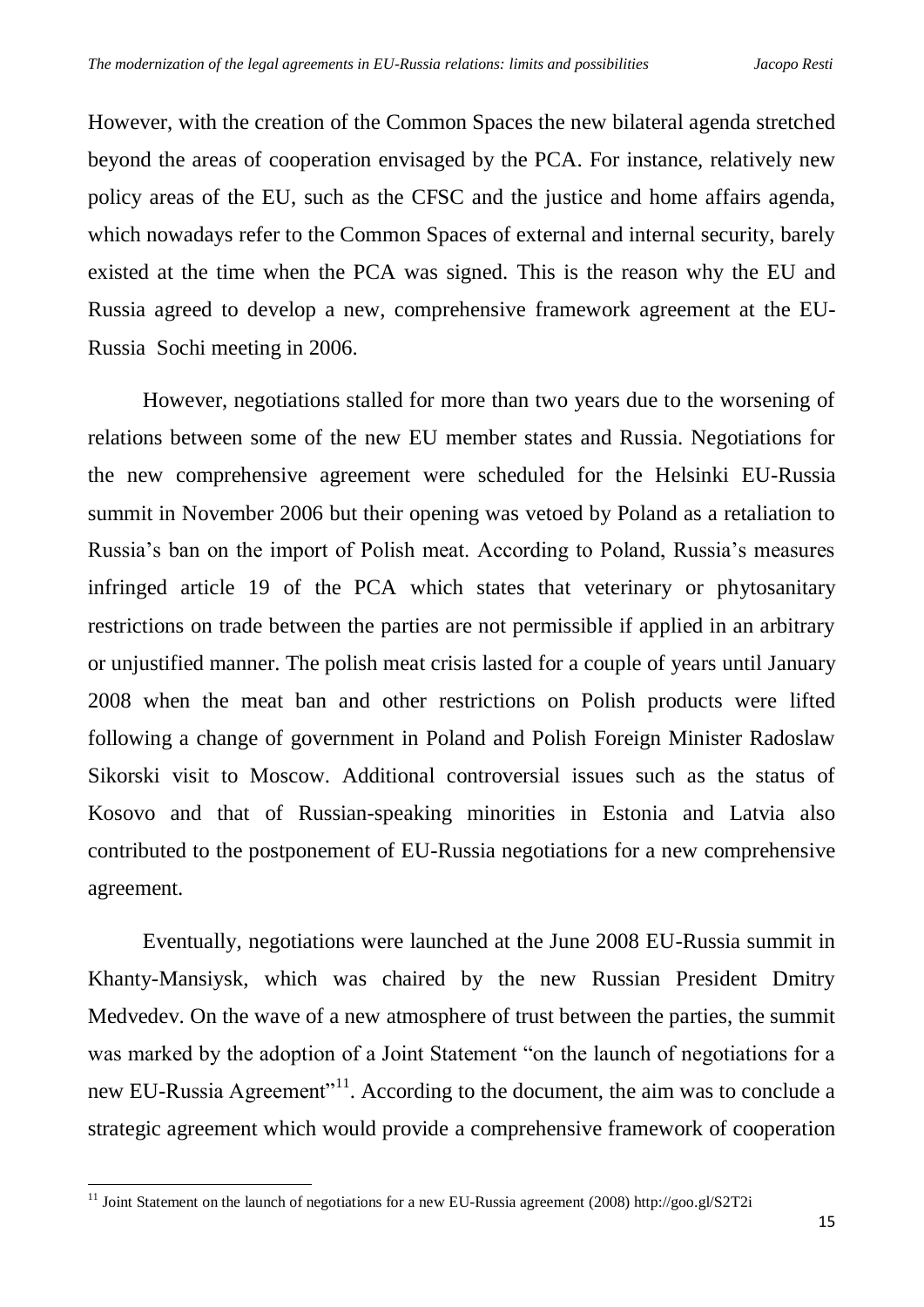together with a strengthened legal basis and legally binding commitments covering all areas of cooperation included in the four EU-Russia common spaces. In sum, the EU and Russia aimed to establish the necessary legal instruments for the implementation of the Common Spaces road maps. Notwithstanding the new achievements, negotiations were not undertaken until the end of 2008, as a result of the outbreak of the conflict in Georgia in August 2008.

Since 2009, apart from the adoption of the "Partnership for Modernization"<sup>12</sup>, there has been no major improvement in the relations between EU member states and Russia and this situation can be partly though effectively explained with the EU's enlargement eastwards. With the expansion of its sphere of political and economic influence in Eastern Europe through recent waves of enlargement and unilateral instruments of neighborhood policy, the EU has increasingly come at loggerheads with Russia by interfering with what is known as the post-Soviet space. By strengthening bilateral ties and fostering integration of post Soviet countries with European institutions and NATO without adequately addressing Russia's strategic interests, the EU has irremediably jeopardized its political relations with Russia, which considers the EU's increased attractiveness and influence in its neighborhood as a threat to the country's national security and geopolitical dominance in the region. The Georgian war in 2008 and the Ukrainian crisis in 2014 can also be read as a clash of values and neighborhood concerns and ambitions between the EU and Russia. It goes without saying that in the current state of relations, negotiating a new comprehensive agreement to improve EU-Russia legal framework is a very difficult exercise and that there can be no significant progress with regards to a new strategic partnership without a new common political will based on mutual trust and cooperation. Having said that, it is also true that accomplishing a good level of confidence relying on practices and institutions formed in early 1990s cannot be considered an easier task. This is why working for the creation of a new legal

<sup>12</sup> Joint Statement on the Partnership for Modernisation, EU-Russia Summit, 31 May – 1 June 2010 (2010), http://goo.gl/YBwk3.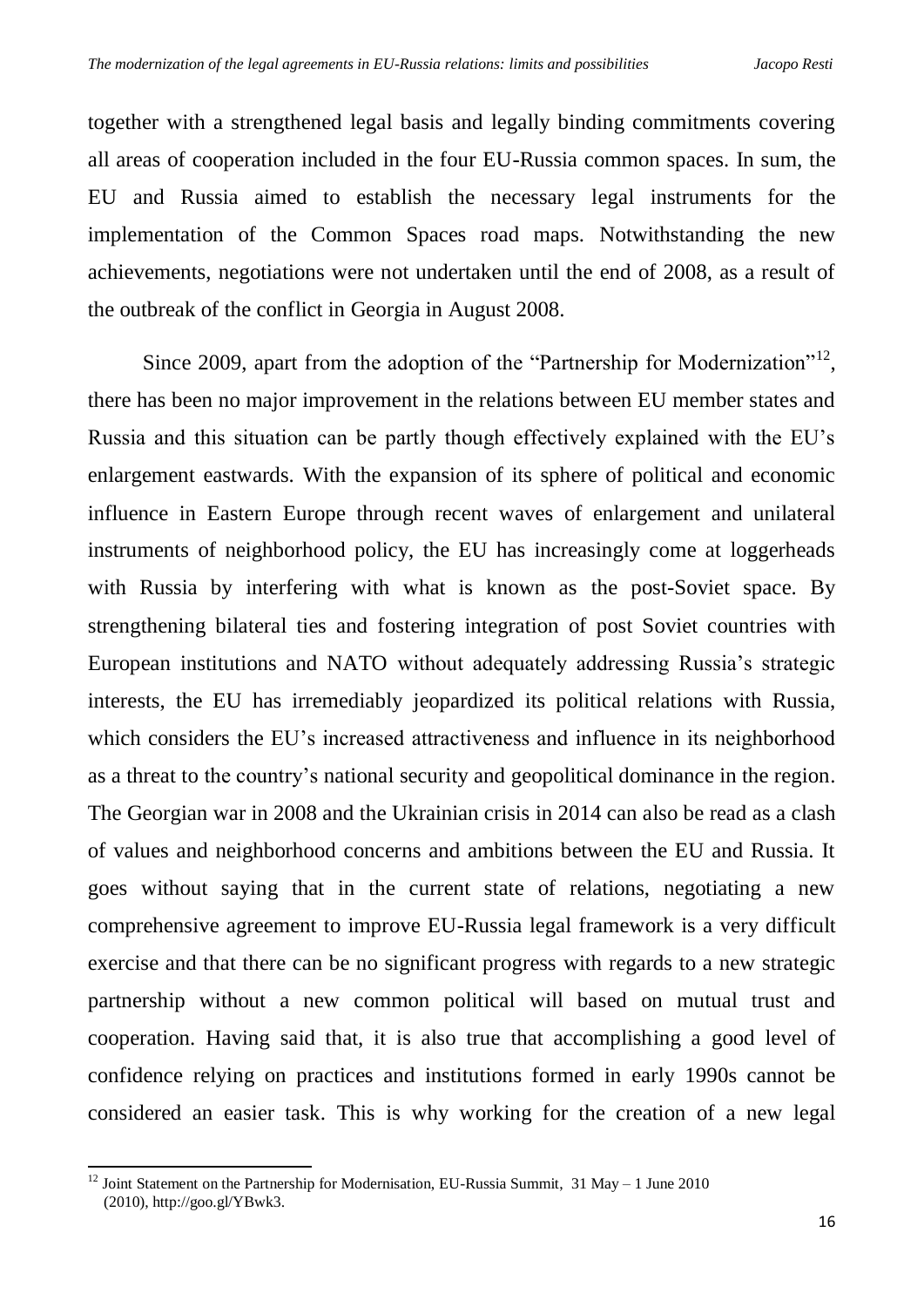framework of EU-Russia relations is to be deemed as important as working for the consolidation of strong and trust-based political relations. The two goals are complementary to each other and go hand in hand.

# **1.2 The evolving context of EU-Russia cooperation**

Much has changed both in Russia and in the EU since the PCA was signed and ratified. Russia has definitely become politically more assertive in the international arena and more prosperous economically than it used to be at the start of the 1990s. A will to fully integrate with the West, which characterized Russian elite especially in the first half of the 90s, gradually yielded the floor to the will to preserve Russia's sovereignty and sphere of influence in the post-Soviet space. Russia even joined the World Trade Organization in 2012, therefore officially completing its transition to a market economy. At the same time, the EU underwent a long and winding process of institutional reform and enlarged several times to comprise twenty eight member states by 2013. However, the legal basis for EU-Russia relations basically stayed the same. It looks like the bridge is too old and weak to support the weight of two heavy lorries wanting to cross to the other end.

## *a) Russia's evolving stance in bilateral relations with the EU*

The PCA was conceived in the geopolitical and psychological context of the early 1990s, shortly after the dissolution of the Soviet Union. It was signed on the  $24<sup>th</sup>$  of June 1994 in Corfu and entered into force three years later<sup>13</sup>. The procedure for ratification took more time than expected because of the first war in Chechenya, which added to Russia's general political and economic turmoil of the time, and to the fact that every member state of the EU had to ratify the agreement, since the PCA

<sup>&</sup>lt;sup>13</sup> Agreement on Partnership and Cooperation establishing a partnership between the European Communities and their Member States, of one part, and the Russian Federation, of the other part' (PCA) (1997), Official Journal of the European Union, L 327/3, http://goo.gl/31ltE.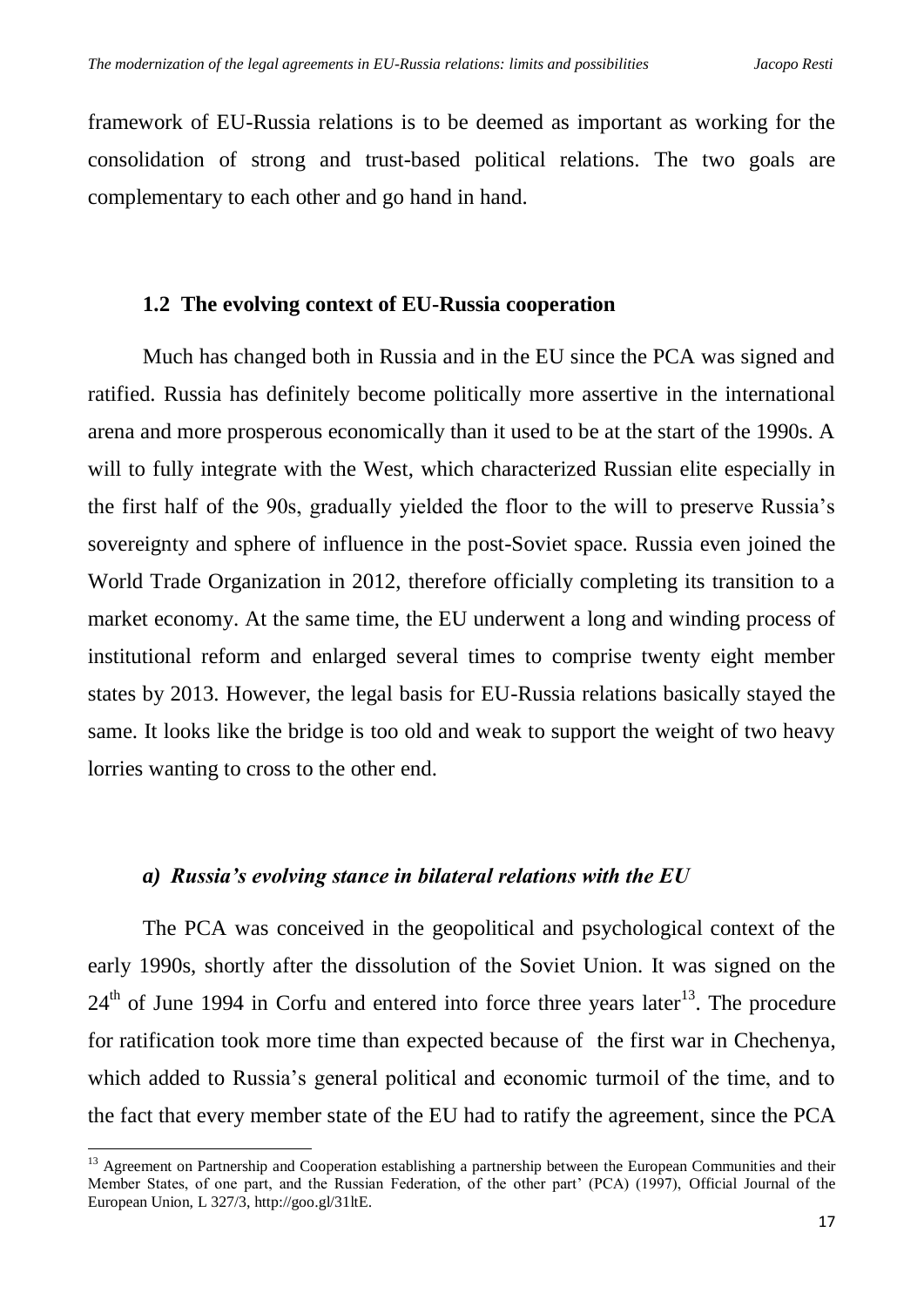is a comprehensive agreement which envisages area of cooperation which go beyond the EU's exclusive competences.

Russia had lost most of its international prestige after the fall of the Soviet Union, a phenomenon which lately President Vladimir Putin would not hesitate in defining as "the greatest geopolitical tragedy of the  $20<sup>th</sup>$  century"<sup>14</sup>. As a matter of fact, with the demise of the Soviet Union, Russia had lost around a sixth of its territory and 25 million ethnic Russians found themselves to live out of the borders of their homeland almost overnight. Economic conjuncture and projections were also very dark and the so-called "shock therapy" carried out by the then President Boris Yeltsin brought most of the Russian population to its knees. According to the World Bank, by the end of 1993 almost half of the Russian population was living in poverty. Although it was partly due to the decrease in military spending, it is estimated that Russian GDP contracted by an astonishing 40% between 1991 and 1998<sup>15</sup>. On the other hand, Western European countries were experiencing new political unity after the fall of the Berlin Wall and the reunification of Germany, and a new impulse in the field of European Integration. The Maastricht treaty was a significant achievement in the framework of European political and economic integration, as it created the European Union and led to the creation of the single European currency, the euro. Moreover, it established what was to be the pillar structure of the EU, with the first pillar comprising areas of policies for which a supranational approach was foreseen, and with the second and third pillar mostly functioning according to an intergovernmental logic, in which member states were the main decision-makers.

In this positive and promising outlook, adherence to the EU's attractiveness and successful model of economic market was seen by CEECs as a way to distance themselves from Russian dominance and played as a major incentive to hasten their transitions towards democratic forms of state and market economies in order to apply for full membership and benefit from the EU's common market. Therefore, most of

<sup>&</sup>lt;sup>14</sup> Vladimir Putin's annual state of the nation address to parliament, 29 April 2005

<sup>&</sup>lt;sup>15</sup> See World Bank database on Russian Federation for further details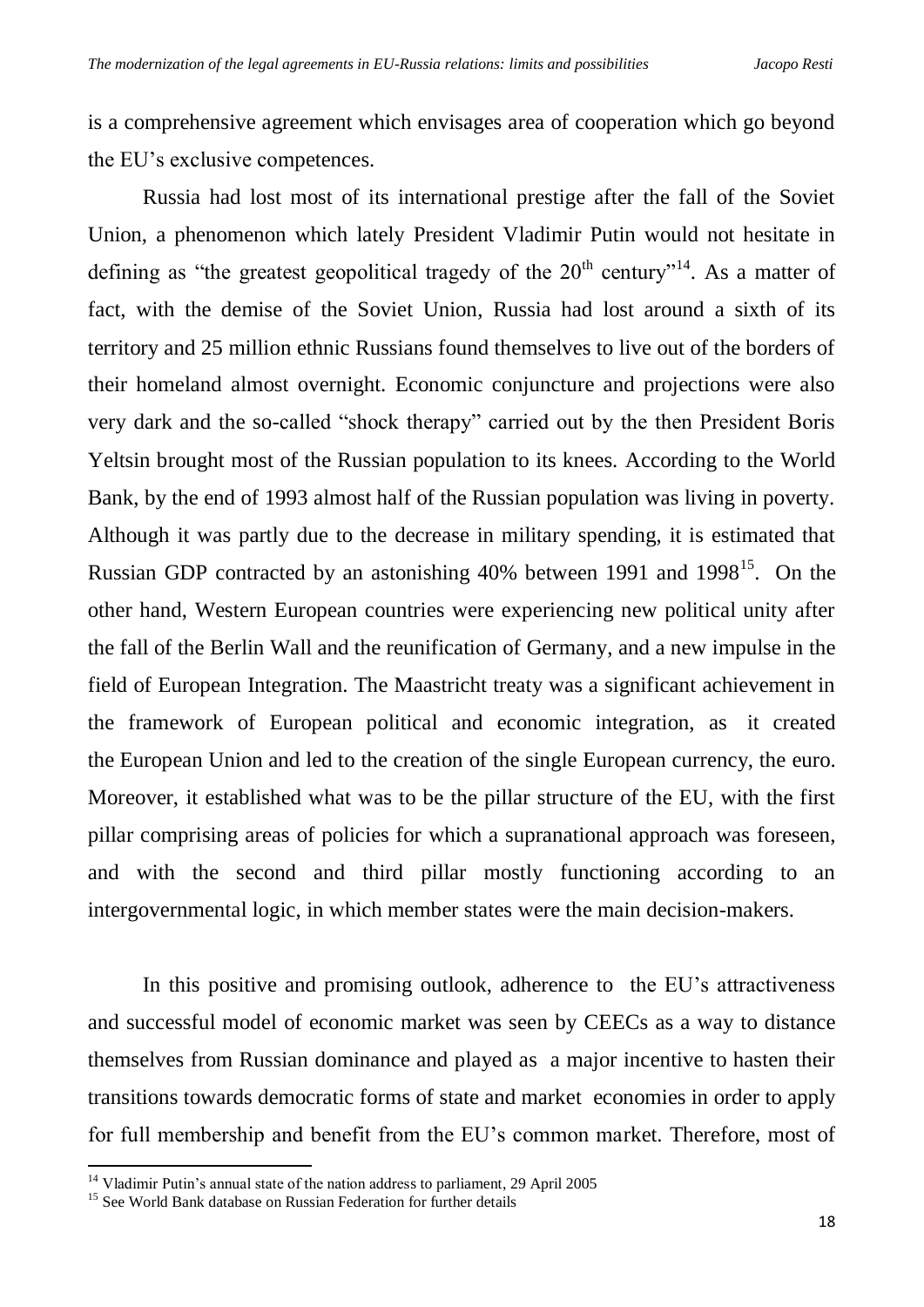the EU's unilateral instruments worked as "instruments of transition" for those countries who were willing to harmonize their legislations and institutions with those of the EU in exchange of a full-fledged membership in the near future. Although no membership was ever planned for Russia, the PCA also played as an instrument of transition for a country which was back then convinced of the benefits deriving from integration with the West. It is not by chance that the dominant school of foreign policy among the Russian elite at the beginning of the 90s was that of the Westernizers<sup>16</sup>. Represented by the first Minister of Foreign Affairs of the Russian Federation Andrey Kozyrev (1991-1996), this school of foreign policy, which had always been present in Russian history since Peter the Great, advocated the economic, political and military integration of Russia in the West. In the early 1990s integration with the West, chiefly represented by the EU and the US, was considered to be the only viable way in order for Russia to resurge and contribute to the construction of a new international order in which Russia could have a voice and be recognized as a world power. In order to so, Russia was willing, supposing that it really had the choice, to endorse the West recipes and prescriptions oriented to swift democratization and liberalization of economic policies. As a result, the EU was more than happy to offer Russia and other former soviet countries an agreement, the PCA, stemming directly from the EU's nomenclature, therefore implying a strong institutional and legal approximation to the norms and standards of the EU.

However, already by the time the PCA with Russia was negotiated and signed, it was clear that the approximation with EU law and standards was not very appealing for a country which increasingly aimed at becoming a strong regional and independent power. Moreover, in most cases market-oriented economic reforms turned out to be disastrous, at least in the short term. The economic uncertainty of the early 90s, fueled by the "shock therapy" and by economic policies of privatization and liberalization, was the result of Russia's systemic dysfunctions and historical

<sup>&</sup>lt;sup>16</sup> For a thorough analysis of Russian schools of foreign policy see: A.P. Tsygankov "Russia's Foreign Policy: Change and Continuity in Russian National Identity", 2006, Rowman and Littlefield, London.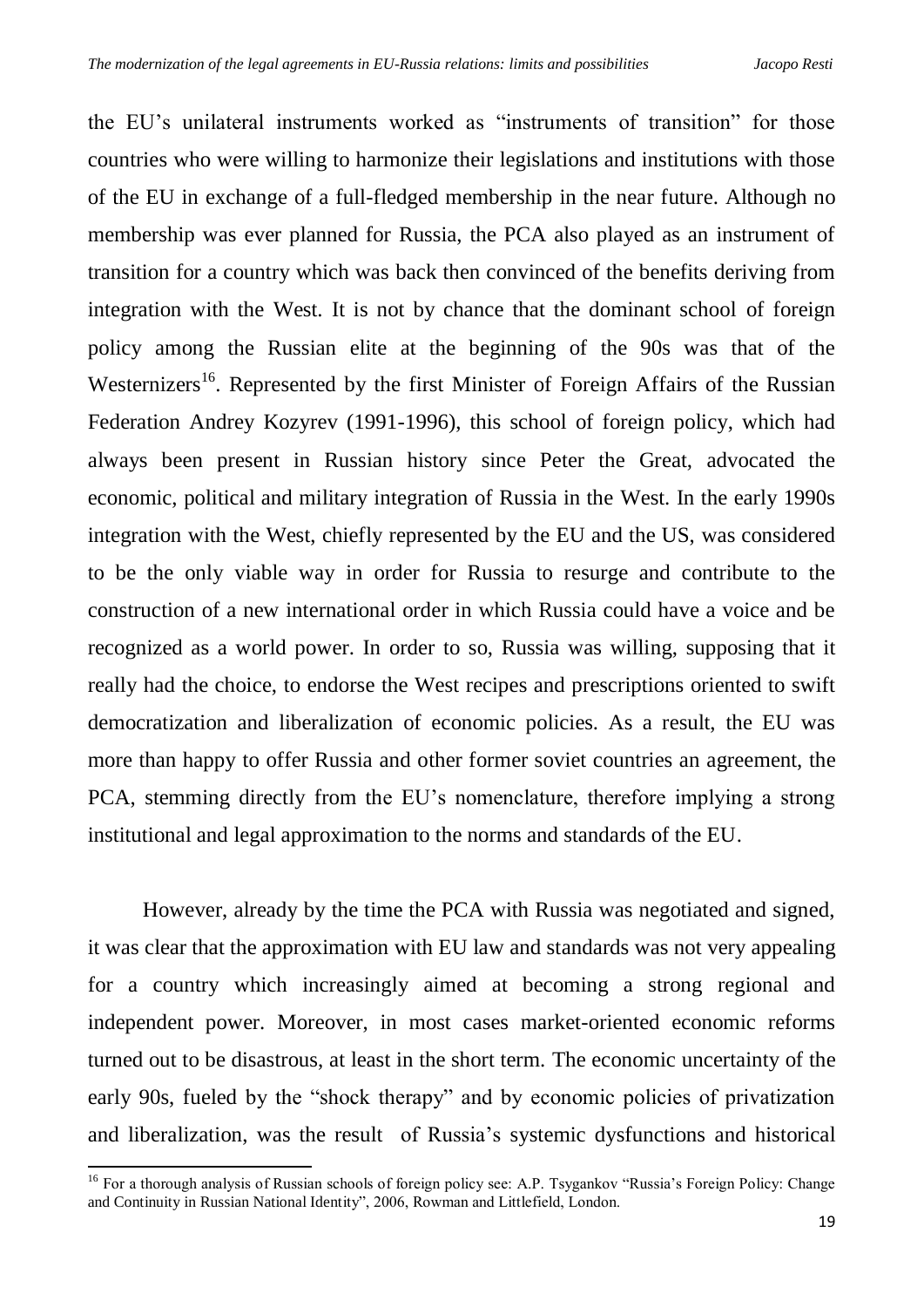dependence on planned economy, not to mention its lack of a consolidated private sector devoid of any guarantee or protection by the state. However, we can argue that also the West was to be blamed for the failure of Russia's reform process and integration with the former. The Western nations did not provide much of the assistance that the Russian leadership had expected in response to its new pro-Western vision. On the contrary, NATO was expanded eastward while excluding Russia from the process.

Most importantly, the appointment in 1996 of Russia's new Foreign Minister, Evgeny Primakov, was a landmark of a sharp turn in Russian foreign policy. By the mid-nineties Westernizers had lost most of their credit both among the Russian elite and the Russian population. The new dominant school of Russian foreign policy, which will heavily influence Russia's international stance in the following years and up to present, will be that of the Statists. Contrary to the Westernizers, Statist did not agree that Russia had to become part of the West and they advocated an image of Russia as a power holder with its own areas of influence and geopolitical interests. They appealed to the historical notion of *Derzhava*, namely a holder of international equilibrium of power. Conceiving Russia as a *Derzhava* meant that Russia had to be able to defend its self with its own strength, without any reliance or dependence on foreign assistance. This did not imply a confrontation with the West, rather that " Russia was destined to act as a bridge between Western and non-Western civilizations"<sup>17</sup>. According to Russia's National Security Concept of 1997, Russia had to maintain equal distancing in relations to the "global European and Asian economic and political actors".

The failure of Russia's "integration" with the West and the more assertive stance in international relations, revealed Russia's uneasiness in being a "junior" power of the west. The asymmetrical nature of bilateral relations with the EU was also enshrined in the provisions of the PCA and this proved to be irritating for Russia.

 $17$  Ibid. pag 99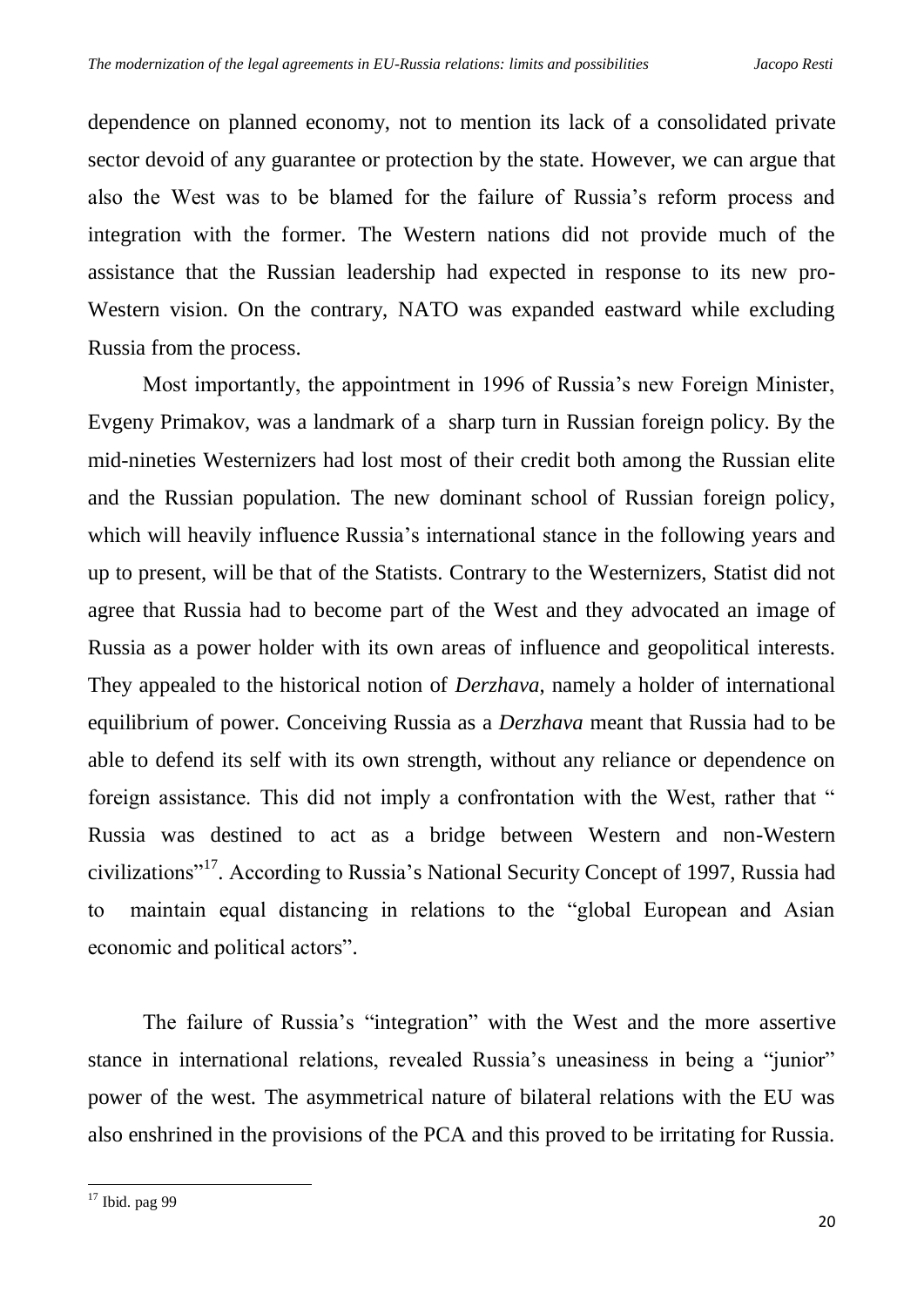It is worth to point out that this feeling of political irritation from the Russian side about the PCA was one of the first symptoms of the need to revise the PCA in the framework of a more equal partnership. This symptom emerged even before the ratification of the PCA in 1997, while conviction about its obsolescence both by Russia and the EU and consensus on the need to modernize it was not really present at that time. Both parties did not really elaborate a common approach until the establishment in 2005 of the road maps for the Common Spaces agenda. Evidence of this is provided by the fact that in 1999 both the EU and Russia came up with unilateral strategies on their bilateral relations with quite diverging interests and views.

Even though in the second half of the 1990s Russia became increasingly critical and disappointed with its relations with the EU and the West in general, its aggressiveness and power was mostly rhetorical and deeds did not match the words. The reason why Russia was not capable of pursing a more assertive foreign policy, thus remaining subjected to the EU's unilateral will, was that it lacked political unity and appropriate economic resources. While the Kremlin lost most of its ability to govern due to internal political fragmentation, energy prices were still low and the economic crisis in 1998 was a heavy blow to Russia's economic recovery. It was not until the mid 2000s that Russia could conduct a truly assertive foreign policy vis-àvis its western neighbours.

Nevertheless, Vladimir Putin's rise to power in 2000, carried new hopes and enthusiasm for the development of cooperative relations with the West and the EU. In contrast with Primakov's more defensive stance in foreign policy, Putin immediately embraced the idea of Russia as part of the West while endorsing the value of preserving a great power status. He also committed to a new foreign policy towards Europe, even supporting the France and Germany-led coalition of those opposing the unilateral American war in Iraq. A the same time cooperation with the US in the fight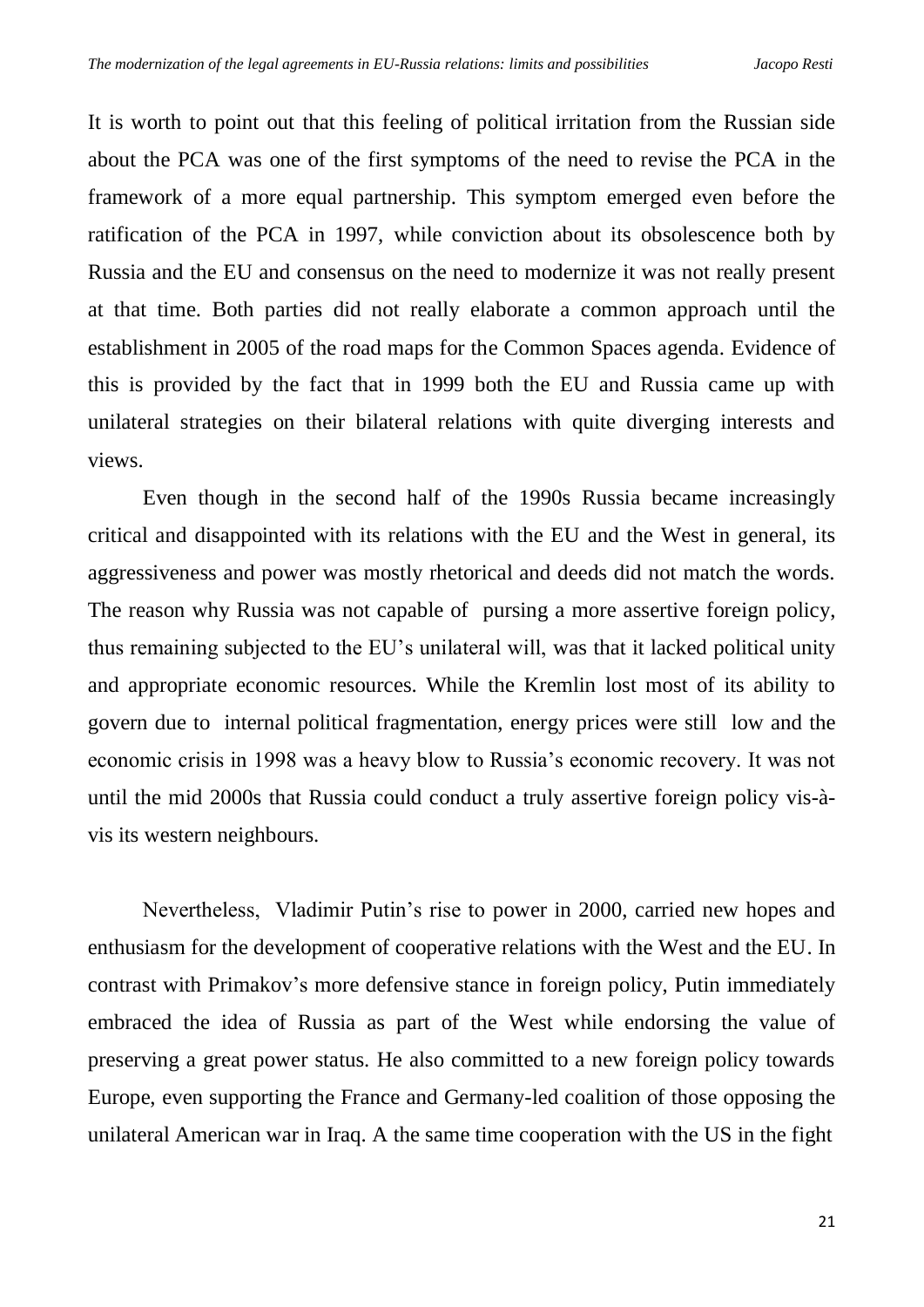against international crime and terrorism, notably after 9-11 events, was increasingly advocated since Putin and Bush meeting at the Asian Pacific Economic Forum<sup>18</sup>.

It is not by chance that the most significant achievements in EU-Russia relations of the new century were attained in this period. As we stressed earlier, the Common Spaces agenda represented a landmark in EU-Russia relations since it was the first time that the two parties agreed on a joint and comprehensive agenda whose action points ranged from trade and energy to educational and research cooperation. However, this is not to suggest that Russia's discontent for the asymmetrical nature of the legal framework of bilateral relations provided by the PCA was overcome. As a matter of fact, President Putin was among the first to point out the need for a new comprehensive agreement in EU-Russia relations already in 1999.

As it was mentioned earlier, new openness for cooperation on both sides did not last but for a few years. By the time of Putin's second term, relations were back in a state of mounting distrust and belligerency. The main cause for the deterioration of relation can be found in the West's unilateral policy of regime change in the post-Soviet space. Part of this unilateral policy was NATO's second and third wave of enlargement (in 2004 and 2009 respectively), EU's eastern enlargements (2004 and 2007) and the USA and EU's alleged support for the so-called color revolutions in countries experiencing weak post- authoritarian transitional regimes such as Georgia (2003) and Ukraine (2004). According to Putin, they represented a threat to national security as they implied "tragic consequences" for Russia<sup>19</sup>. This also prompted a reaction in Russian foreign policy oriented to establishing stronger control on post Soviet countries and to shield them from the West's enlarging sphere of influence. Evidence of this change is also grounded in a Russian foreign policy documents such as a new doctrine from 2006 known as "The New Russian Security Doctrine". Quoting his author Sergei Ivanov, Deputy Prime Minister and Minister of Defence of Russia, "*our top concern is the internal situation in some members of the* 

<sup>&</sup>lt;sup>18</sup> I.Jeffries "Political Developments in Contemporary Russia", 2011, Routledge, p.47

<sup>&</sup>lt;sup>19</sup> Vladimir Putin's address to advisory Security Council, 20 November 2014.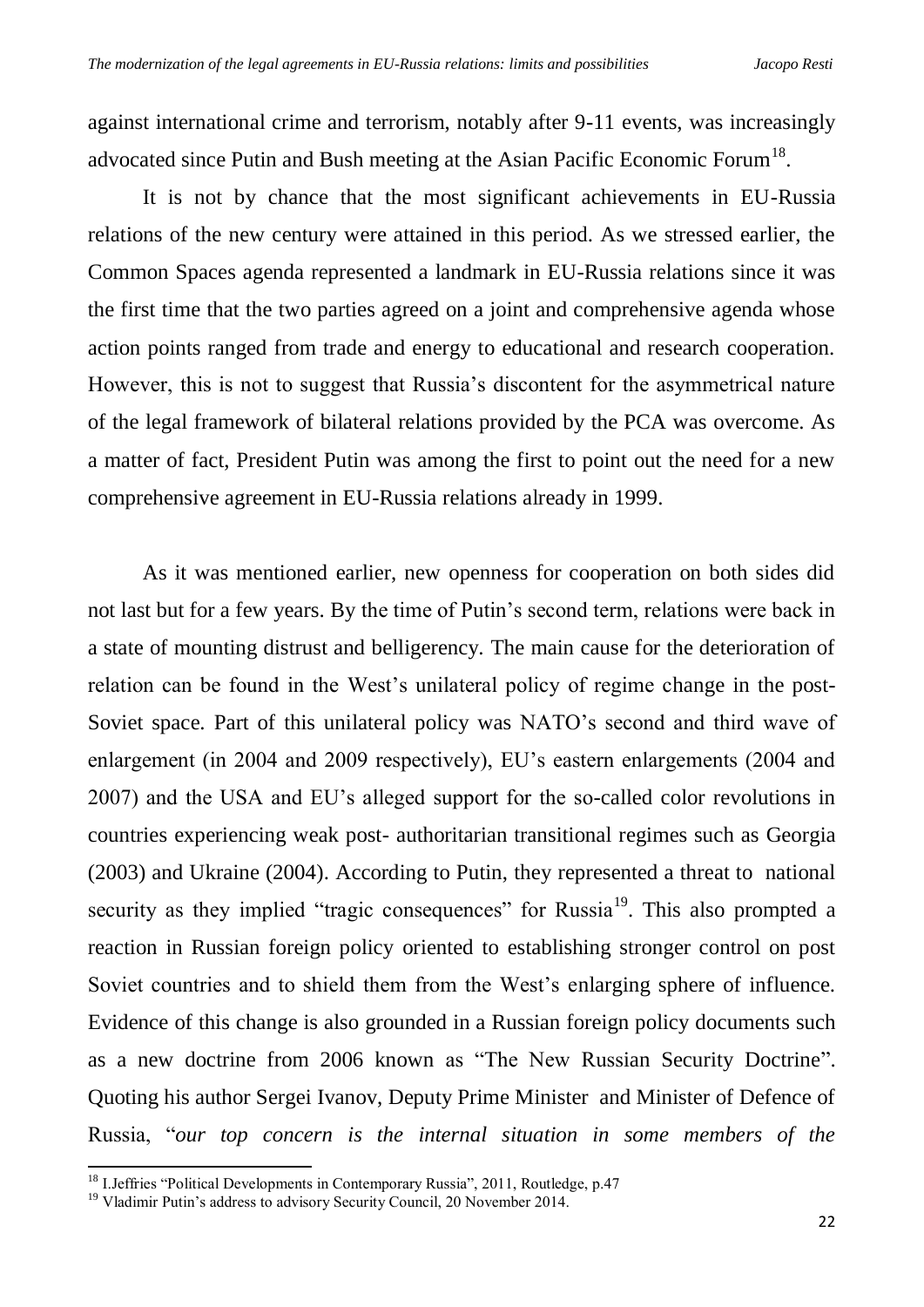*Commonwealth of Independent States, the club of former Soviet Republics, and the*  regions around them<sup>"20</sup>.

Differently from the late 1990s, this time dissatisfaction with the West's policies disrespect of Russia's independence and sovereignty led to a more assertive foreign policy not only in political rhetoric but also in Russia's active foreign policy in its near neighborhood. Russia was no longer lacking the political and economic means for the implementation of a stronger and assertive foreign policy. While Putin favored a centralization of political power, Russia also recovered economically thanks to the soar in energy demand and in the price of oil and gas. By 2007 the economy had recovered to its 1990 level and economic growth stabilized around 7 percent per year.

In sum, the shift toward assertiveness reflected both the Kremlin's dissatisfaction with the West's policies and Russia's new domestic confidence<sup>21</sup>.

Once again, it is not by chance that negotiations for a new EU-Russia comprehensive agreement completely halted at the beginning of Putin's second term. Enduring political mistrust and hostility had once again jeopardized a joint modernization of the bilateral legal framework. The opening of negotiations which were scheduled to start in 2006 were vetoed by Poland and stalled for more than two years. The Georgian war was probably the heaviest blow, yet not the only, to the rather strained relations between the EU (and the West at large) and Russia during Vladimir Putin's second presidential term.

Things seem to take a turn for better in 2009, with the election of Dmitri Medvedev as President after Putin had stepped down, given that Russian Constitution did not allow three presidential mandates in a row. Medvedev's term can be considered as relatively successful with regards to Russia's relation with the West.

<sup>&</sup>lt;sup>20</sup> S.Ivanov "Russia Must be strong", Wall Street Journal, January 2006.

<sup>&</sup>lt;sup>21</sup> A.P. Tsygankov "Change and Continuity in Russian Foreign Policy", Russian Analytical Digest n° 109, 8 March 2012.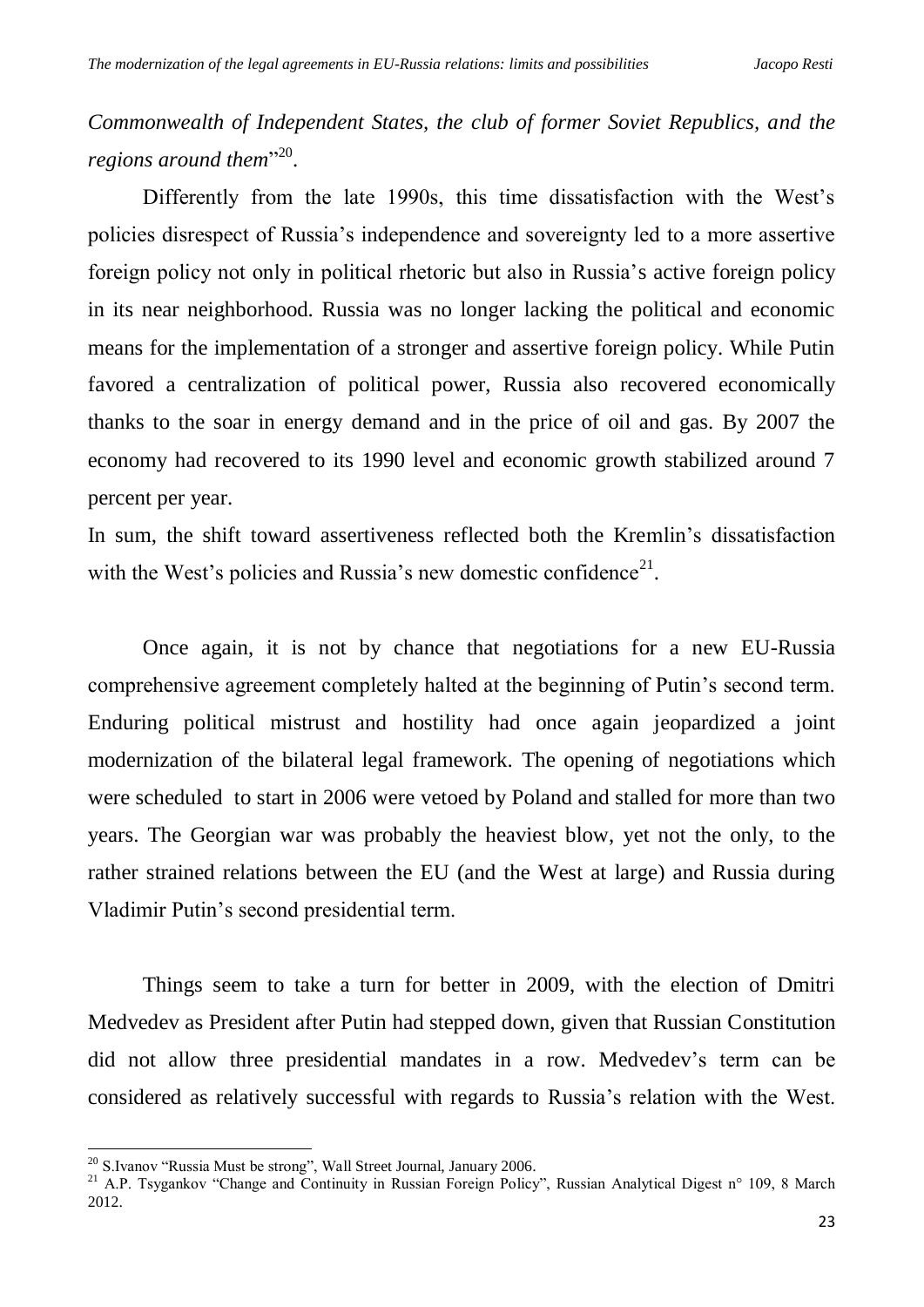On one hand, it attempted to "reset" the relations with the US in the direction of tightened cooperation and equal partnership<sup>22</sup>. On the other hand in 2010, the new warmth in political relations between the EU and Russia resulted in the adoption of a joint declaration known as "Partnership for Modernization"<sup>23</sup>. Although similarly to the Common Spaces agenda it carried a political rather than a legal significance, this declaration enshrined EU-Russia mutual commitment to address common challenges with a balance and oriented approach, notably in the two broad areas of trade facilitation and strengthening the rule of law.

Finally, despite the declared will to pursue close and mutually beneficial modernization by Putin at the beginning of his third mandate in 2012 and Russia's accession to the WTO in the same year, political relations with Europe confirmed their unpredictability and fragility with the outbreak of the Ukrainian crisis. For the umpteenth time, a major geopolitical crisis impinged on the possibility of modernizing EU-Russia legal relations. In the current state of play, major achievements in this area are seriously compromised, at least in the short term.

It should be clear by now that internal developments of Russia with regards to its foreign policy dimension towards the EU (and the West at large) since the dissolution of the Soviet Union, were not adequately matched by likewise developments in the legal framework of EU-Russia relations. Russia is by far more powerful both politically and economically today than it was 25 years ago and it has increasingly claimed its rightful sphere of influence in the post-Soviet space. However, the PCA remained "an instrument of transition" devised to pull out a bogged Russia from the mire created by a liquefied Soviet Union. It is not a surprise that Russia is unhappy with it after more than two decades in which there has been no legal upgrading or modernization nor full implementation of the PCA. The unilateral

 $22$  For detailed information see : "Assessing the Reset and the Next Steps for U.S. Russia Policy", Center for American Progress, April 2010

 $23$  See note  $12$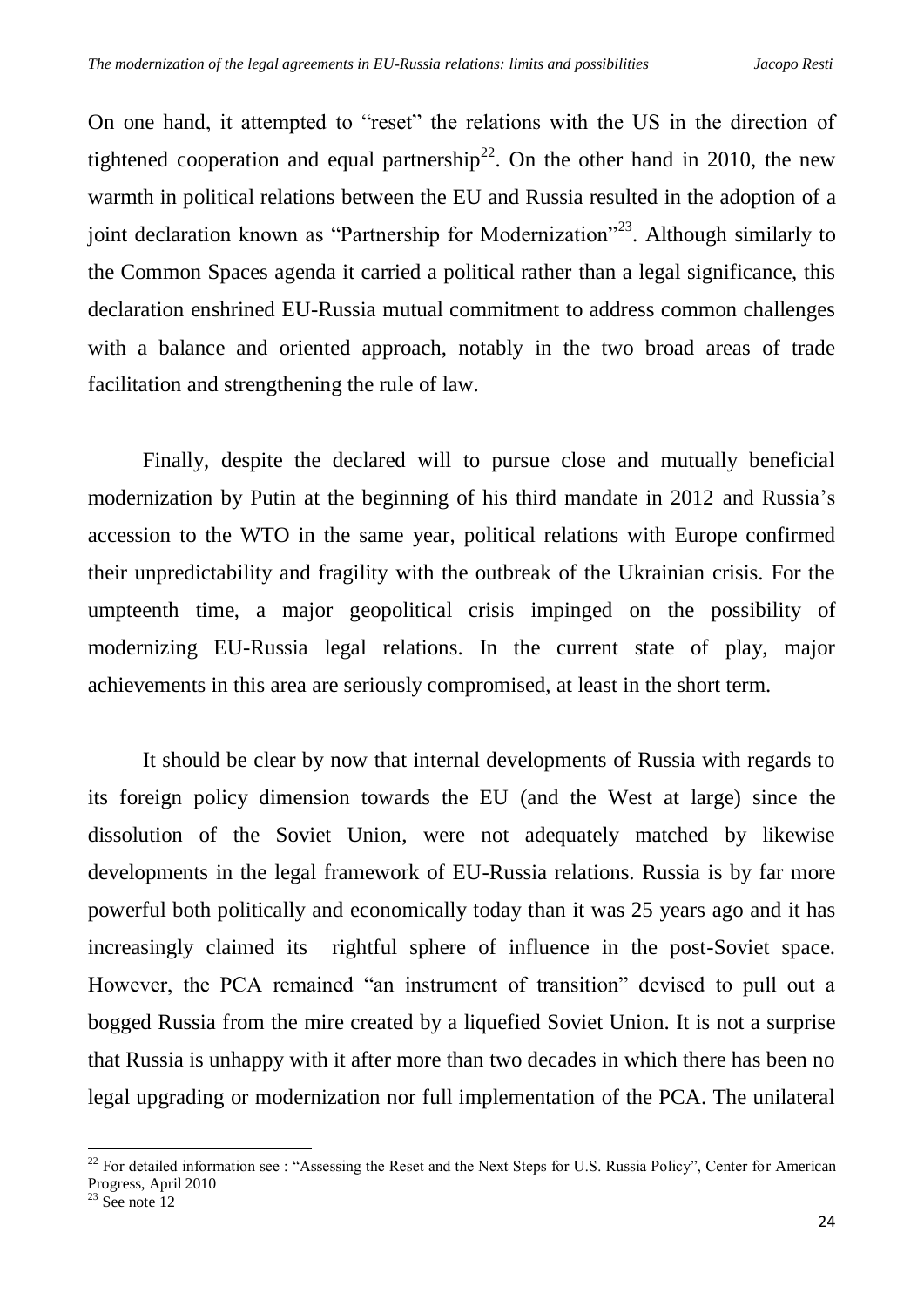and asymmetrical nature of the PCA is nothing but the legal declination of a much broader approach adopted by the EU in its relations with Russia which aims at "taming" Russia and the post- Soviet space through recipes of democratization and market liberalization. In most cases this old school approach irritates Russia and often leads to major geopolitical crises as witnessed in Georgia and Ukraine recently. As we have shown, the deterioration of political relations which is triggered by those crises, leads in turn to the inability to progress with the negotiation of legal agreements. It is therefore a vicious circle which can be broken only by devising a more inclusive and balanced EU approach towards Russia and by changing the rules of the game, that is the legal framework of bilateral relations.

# *b) The EU's internal developments and asymmetry in bilateral relations with Russia*

In the previous paragraph we underlined how Russia's internal developments and subsequent changes in bilateral relations with the EU were not met by any upgrading or improvement of the legal framework which basically stayed the same. The "crystallization" of the legal framework despite this developments not only led to the obsolescence of the PCA, but also to strained political relations and major geopolitical clashes between Russia and the EU, of which the Ukrainian crisis is only the latest example.

But internal developments are also an important part of the history of the EU in the last twenty years, as it underwent major institutional reforms and several waves of enlargement. At the time of the negotiations of the PCA the legal basis of the EU was the Maastricht Treaty. Since then, the treaty was revised three times, by the Treaty of Amsterdam in 1997, by the Treat of Nice in 2001 and finally, after a lengthy process of ratification, by the Treaty of Lisbon in 2009. The latter aimed at completing the process started by the former two "with the view of enhancing the efficiency and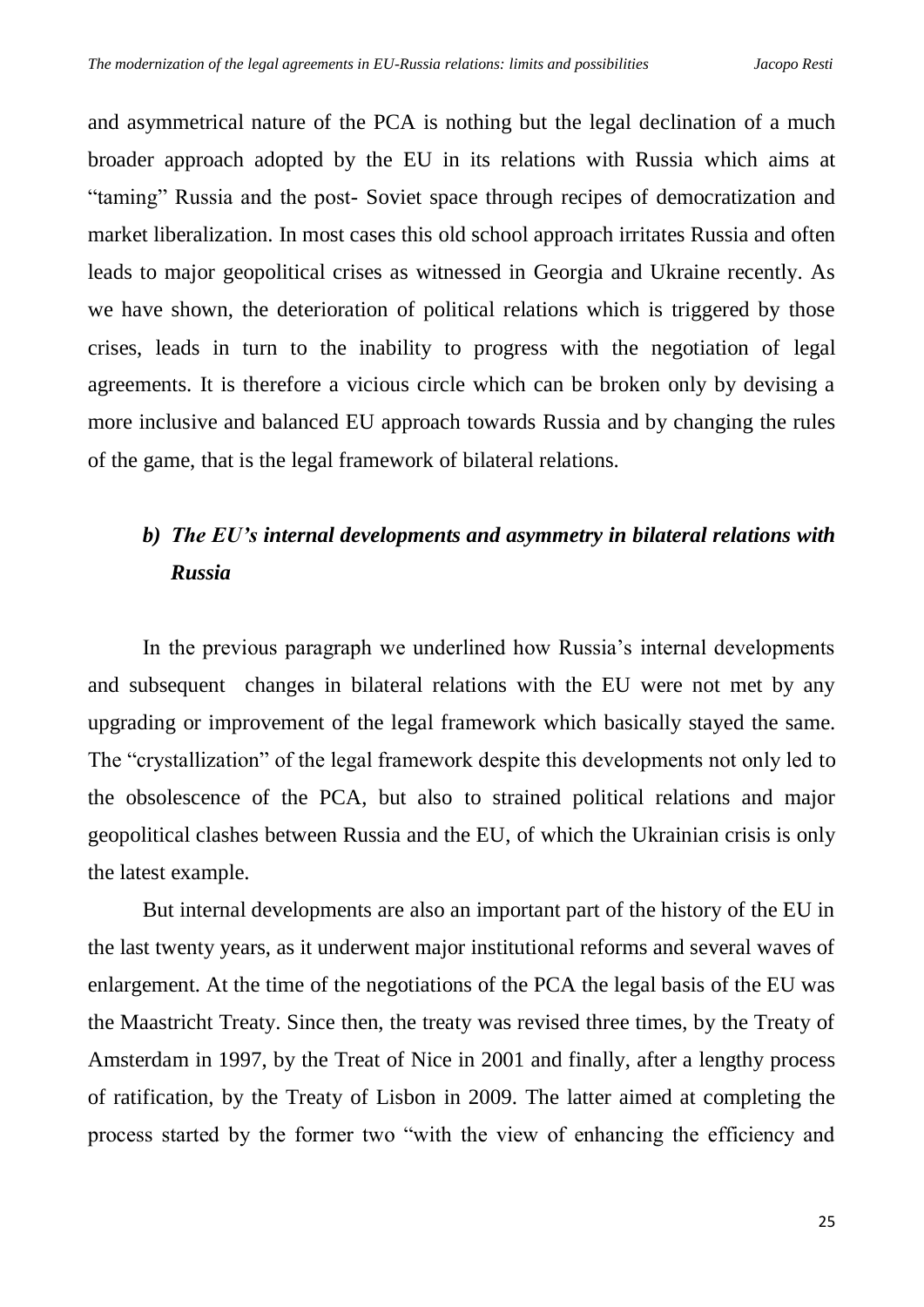democratic legitimacy of the Union and to improving the coherence of its actions"<sup>24</sup> In these lengthy process of institutional reform the EU has considerably extended its competences<sup>25</sup> strengthened the role of the European Parliament and streamlined decision-making in most areas by moving from unanimity to qualified majority voting in the Council of Ministers. It also provided for additional benefits to European citizens by introducing European citizenship, the "European citizens initiative", which allows to present a legislative proposal to the Commission, and improved protection of rights by making "The Charter on Fundamental Rights"<sup>26</sup> legally binding. Most importantly, thanks to the Treaty of Lisbon the EU acquired legal personality, meaning that the EU is capable of concluding international agreements on its behalf<sup>27</sup>. In "mixed agreements" however, where areas of cooperation go beyond the EU's exclusive competence, member states have to ratify the agreement. Finally, today the EU can boast a better integrated market than it used to be at the beginning of the 1990s, when not even a common currency was in place.

Furthermore, when the PCA was signed in 1994, the number of EU member states amounted to only twelve. Today, we witness an enlarged EU that has grown over a hundred percent since the PCA negotiations. Back in 1994 it was difficult to imagine former Soviet countries such as Estonia, Latvia and Lithuania and former communist CEECs , such as Czech Republic, Hungary and Bulgaria integrated into the West and full members of the EU. With Croatia's accession in 2013, EU members amount to twenty-eight, further complicating the creation of a common foreign policy approach towards Russia. In fact, the absence of this common approach has incentivized Russia to deal bilaterally with EU members states on issues such as trade and energy, thereby disuniting the EU in its foreign approach towards Russia even further. Therefore, we face a clear asymmetry within the EU as

.

<sup>&</sup>lt;sup>24</sup> Quoted from the Treaty of Lisbon Preamble.

 $25$  For further details on EU competences in external relation after the Treaty of Lisbon see: M. Cremona "Defining competences in EU external relations : lessons from the Treaty reform process" in *Law and Practice of EU External Relations*, Cambridge University Press, 2008.

<sup>&</sup>lt;sup>26"</sup> Charter of Fundamental Rights of the European Union" OJ C 364/1, 2000

<sup>&</sup>lt;sup>27</sup> For a quick guide to the Treaty see: Explaining the Treaty of Lisbon, EC press release database,  $1<sup>st</sup>$  December 2009.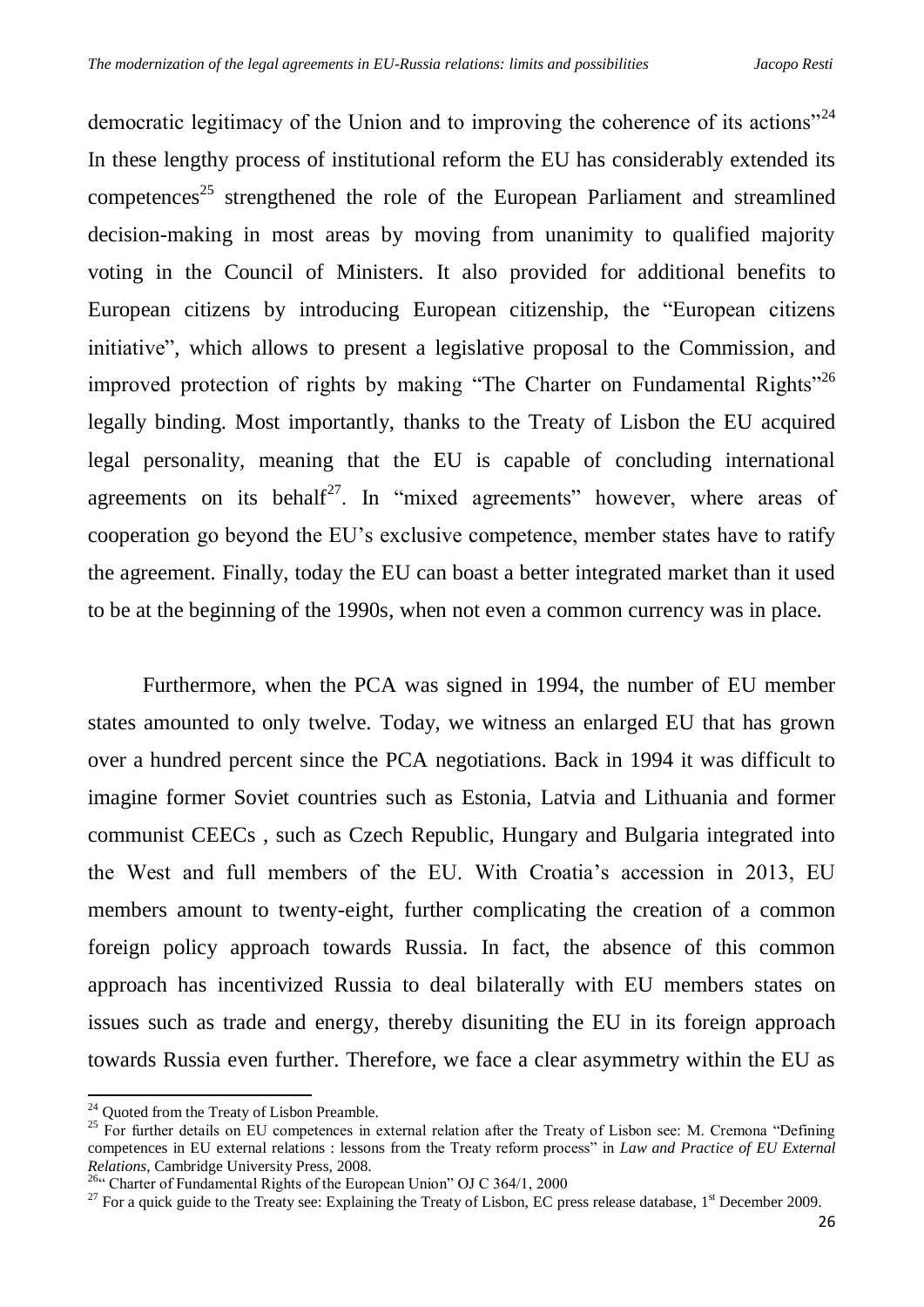far as bilateral relations with Russia are concerned. The waves of enlargement which shifted eastwards the borders of the EU in the new millennium, granted full membership to a group of countries (Poland, Bulgaria, Czech Republic etc.) which are characterized by a completely different historical and political heritage of relations with Russia compared to other member states, especially in Western Europe.

EU experts regularly tried to come up with definite categories of member states based on the extent of their "friendliness" towards Russia according to various criteria such as trade and investment flows, energy dependence, political disputes and historical backgrounds.

One of the most prominent study is that of the European Council on Foreign Relations (ECFR) published in  $2007^{28}$ . The ECFR identifies five different approaches which best describe the relationship between EU member states and Russia. These approaches range from the most loyal to the most hostile towards Russia. "Trojan Horses", for instance, are those countries such as Greece and Cyprus, which often defend Russia's interest in the EU and even veto certain EU proposals. The second group is that of "Strategic Partners" and comprises countries such as France, Italy, Germany and Spain which decided to keep strategic partnerships with Russia in order to enjoy most benefits that go beyond EU policies. Countries which have chosen to keep their business interests as a core factor of their relations with Russia are classified as "Friendly Pragmatists". Part of this group are small member states such as Austria, Belgium and Slovakia which put their business interests with Russia above political considerations. The fourth category are the "Frosty Pragmatists" which even though keep their business interest as a core factor of relations with Russia, they also criticize it especially for human rights issues. Belonging to this category are countries such as Czech republic, Latvia, Romania, Sweden and the United Kingdom. The last and fifth category is the least loyal and friendly to Russia and belongs to the "New Cold Warriors". Poland and Lithuania are part of the group

<sup>1</sup>  $^{28}$  M.Leonard and N.Popescu "A Power Audit of EU-Russia Relations", ECFR, 2007.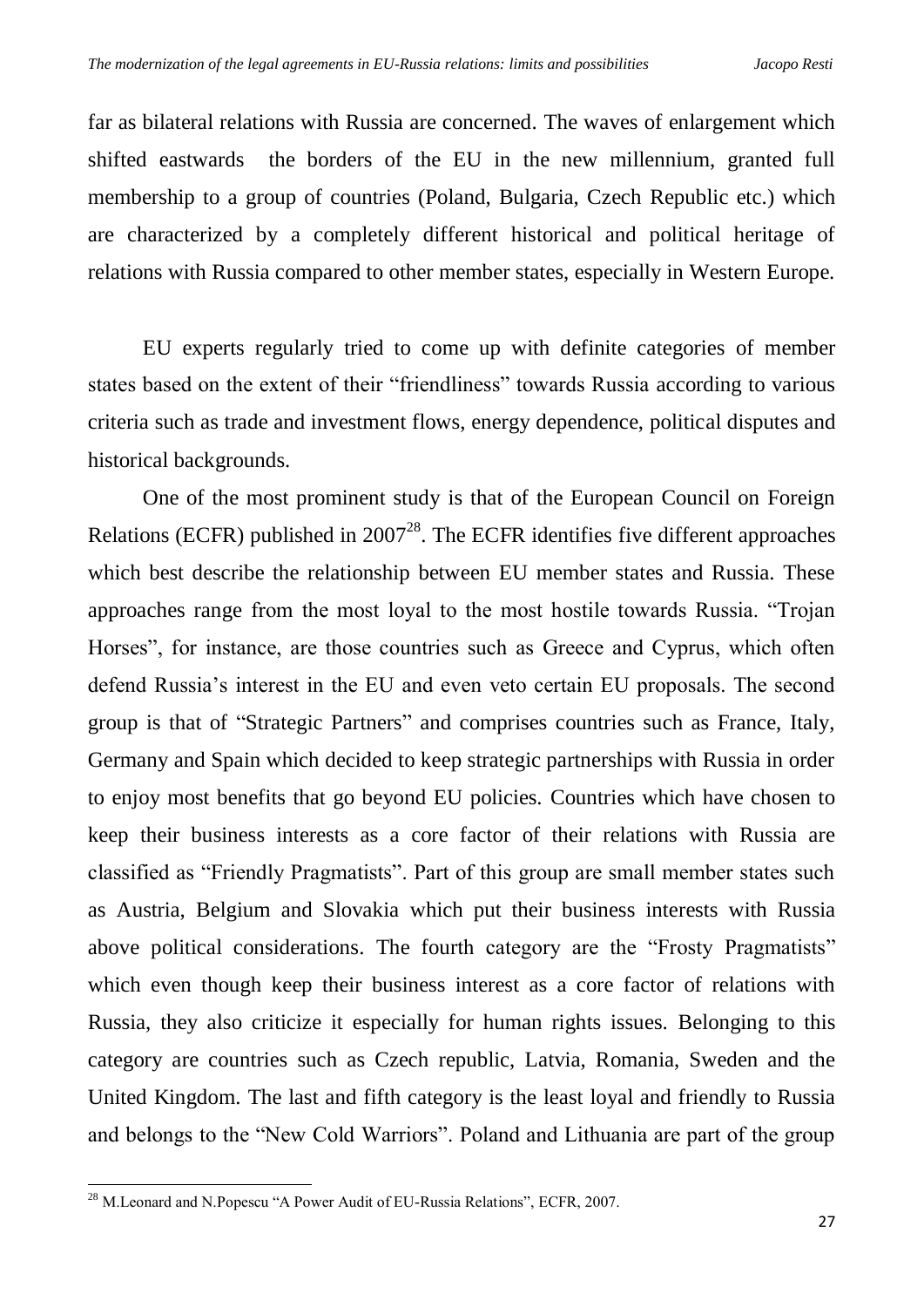since they are considered to have the worst relations with Russia among all member states of the EU.

Other studies also highlight the categorization of EU member states according the their foreign policy approach to Russia and the great obstacle that this division within the EU implies for EU-Russia relations and the modernization of their legal framework<sup>29</sup>. EU common voice towards Russia has never been loud but after the two waves of enlargement eastwards and the mounting political controversies between Russian and the new member states, EU common voice towards its largest neighbor has been silenced to little more than a whisper.

This brief analysis of institutional and political developments both in Russia and in the EU in the last couple of decades was meant to illustrate how, despite these remarkable changes, parties did not modernize their legal framework of relations which is has been based on the PCA since 1994. Therefore, the question of why does the legal framework need modernization was addressed so far. In the last section of this chapter a brief legal analysis of the PCA will be conducted in order to show how most provisions of the agreement fail to effectively address the new context of EU-Russia cooperation.

## **1.3 A brief legal assessment of the PCA**

1

The Partnership and Cooperation Agreement is the current legal basis for EU relations with Russia. It is a comprehensive agreement and it was signed between the Russian Federation and the European Communities and their member states on 24 June 1994. The ratification procedure was concluded on the 30 October 1997 and the agreement finally entered into force on 1 December 1997.

As we have explained in the first section of this chapter, the long text of the PCA was a weak derivative of the EAs which were concluded with newly CEECs

<sup>&</sup>lt;sup>29</sup> See also: S. Braghiroli and C. Carta "The EU attitude towards Russia : Condemned to be Divided?" University of Siena, 2008.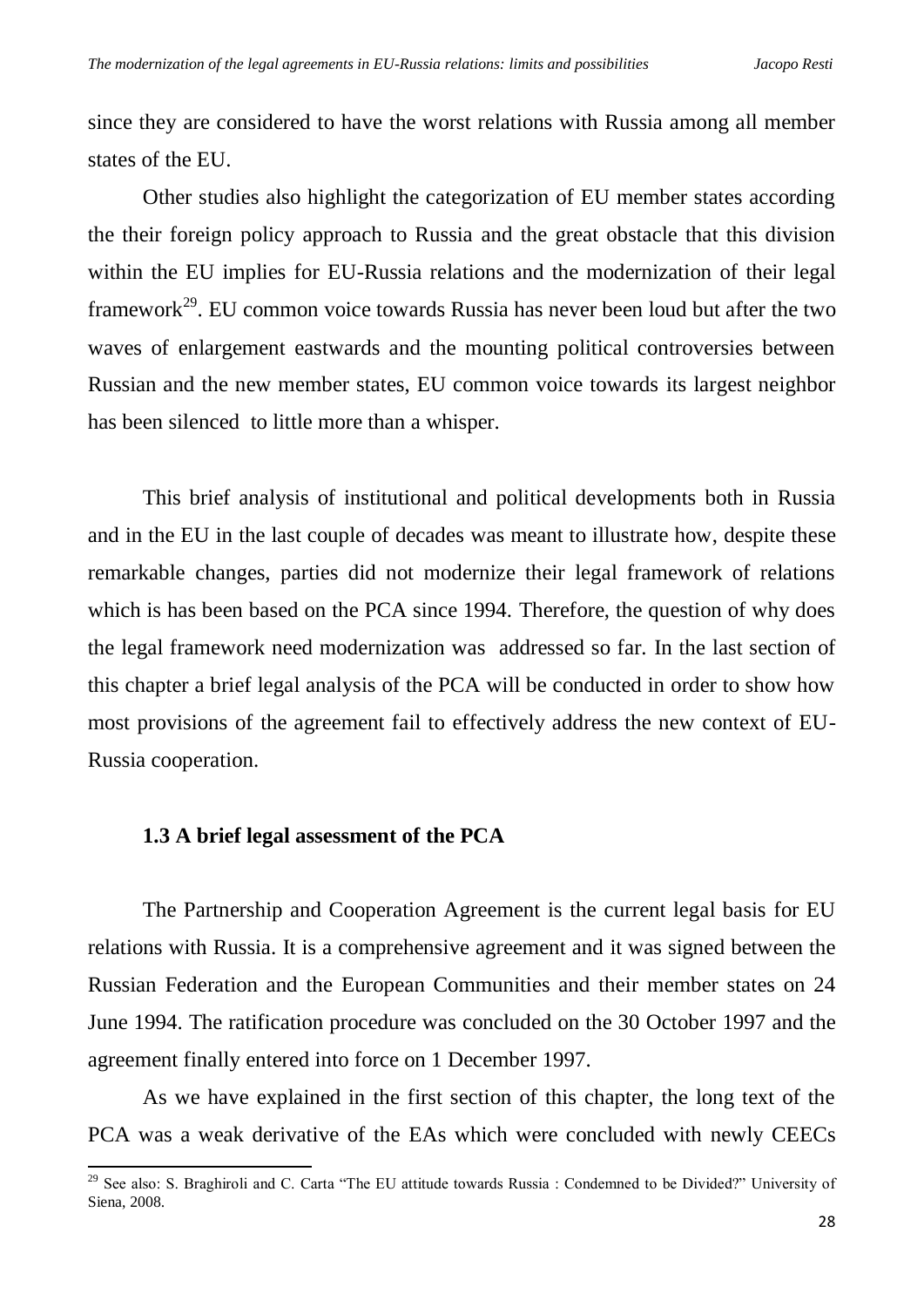which wanted to apply for future accession to the  $EU^{30}$ . In fact, from a legal point of view, whereas the EAs are a type of association agreements and were therefore concluded on the basis of art. 310 EC, the PCA is a trade and tariff agreement based on art. 217 TFEU (ex art. 133 EC). Besides their legal basis, association agreements and trade and tariff agreements also differ in the way they are adopted. While the former needs unanimity in the Council of Ministers and the assent of the European Parliament, for the latter a majority vote in the Council is sufficient and no assent from the Parliament is needed.

The EAs are not the only example of the EU's association agreements. Besides them, we have the Association and Stabilization Agreements (for Western Balkans) and the European-Mediterranean Agreement (for South Mediterranean states). The EAs were yet the first model of comprehensive agreements and they were not signed only with EU's neighbors but also with countries as far as Chile. From a legal point of view , the most advanced form of association is the EU-EFTA agreement. EFTA is the European Free Trade Association which includes Switzerland, Norway, Iceland and Liechtenstein.

Although the PCA has a similar structure and scope in terms of policy areas covered as the EAs, the commitments are much more limited in the PCA since in 1994 Russia was not an EU accession candidate and lacked market economy status $^{31}$ . Despite mentioning the goal of establishing a free trade area, the PCA does not contain any operative provision about the liberalization of the movement of goods, persons, services and capital. Moreover, contrary to EAs and other association agreements, the PCA is devoid of a clear timeframe for a gradual reduction of customs and equivalent duties aimed at their elimination.

.

<sup>&</sup>lt;sup>30</sup> For a detailed analysis : M.Maresceau, "Europe Agreements : A new form of Cooperation between the European Community and Central and eastern Europe, in : *East Central European States and the European Communities :Legal adaptation to the market economy*, Nomos, 1997.

<sup>31</sup> For a detailed analysis : M.Maresceau "Bilateral agreements concluded by the European Community", *Recueil des cours de l'Academie de droit International*, 2004.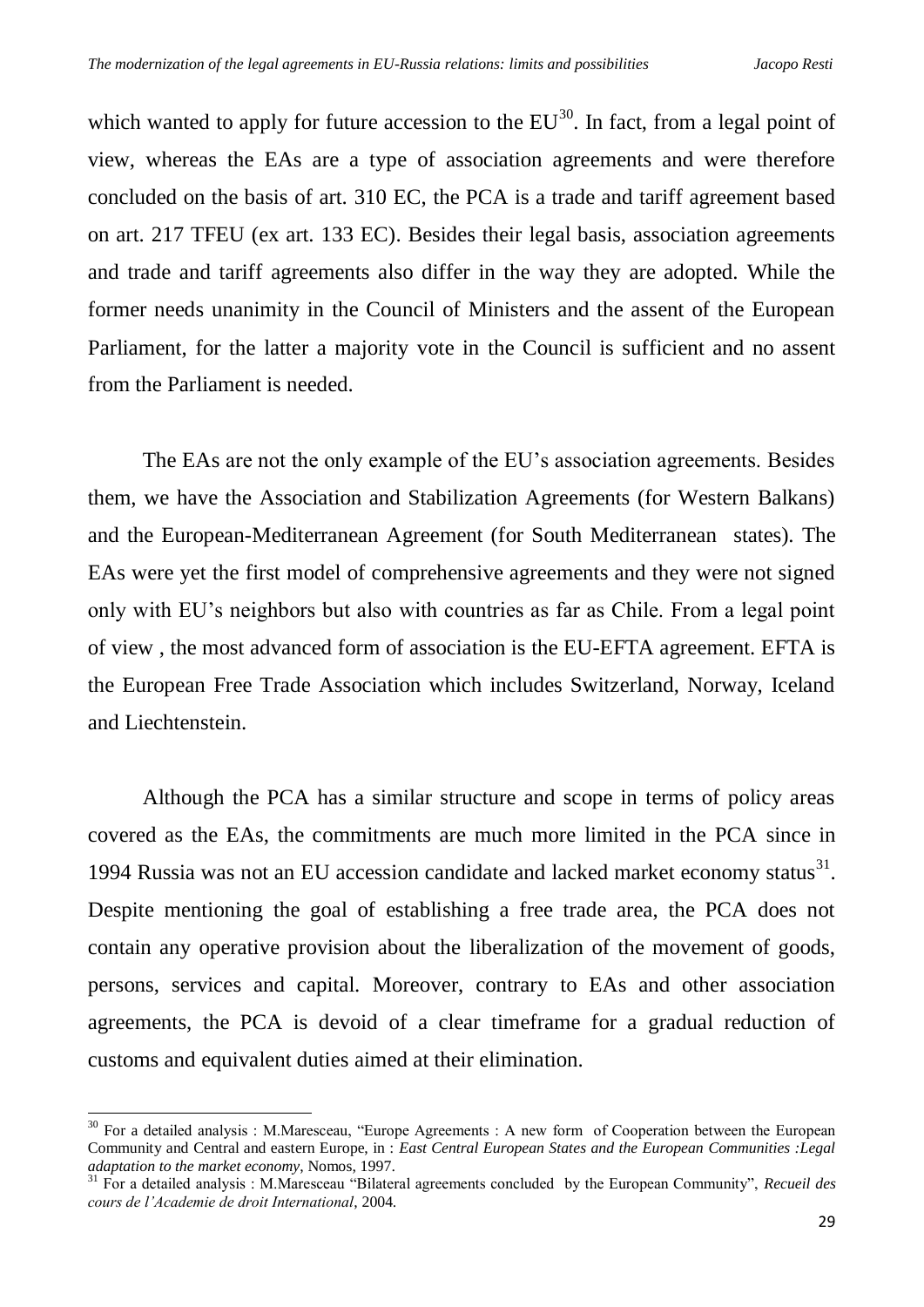From a strict legal point of view, modernization of the PCA is not an issue. Since 2007, a clause of the treaty has allowed for automatic extension of the PCA every year, thus avoiding the problem of a legal void in EU-Russia relations. In fact, art.106 reads out:

*"This Agreement is concluded for an initial period of 10 years. The Agreement shall be automatically renewed year by year provided that neither Party gives the other Party written notice of denunciation of the Agreement at least six months before it expires."*

This means that the agreement will live on automatically in the absence of and expressed notice of denunciation from one of the Parties. This has been the case since 2007, when the initial period of validity of 10 years expired. However, as we have stressed so far, the bilateral context of cooperation has evolved profoundly and continuously in a way that the PCA, conceived as an "instrument of transition" for Russia, has become obsolete. Most importantly, obsolescence and redundancy characterizes directly most provisions contained in the PCA.

For instance, the abovementioned asymmetrical nature of the PCA is not only something that can be perceived politically in EU's relations with Russia. As a matter of fact, it is also well illustrated in art. 55 in relations with the objective of achieving legal approximation of Russia's legislation to that of the EU :

*"The Parties recognize that an important condition for strengthening the economic links between Russia and the Community is the approximation of legislation. Russia shall endeavour to ensure that its legislation will be gradually made compatible with that of the Community".*

The fact that the PCA was conceived as an "instrument for transition" in order for Russia to comply with the EU's legislation and standards is also clearly illustrated in the preamble of the agreement which recognizes Russia as "*a country with an*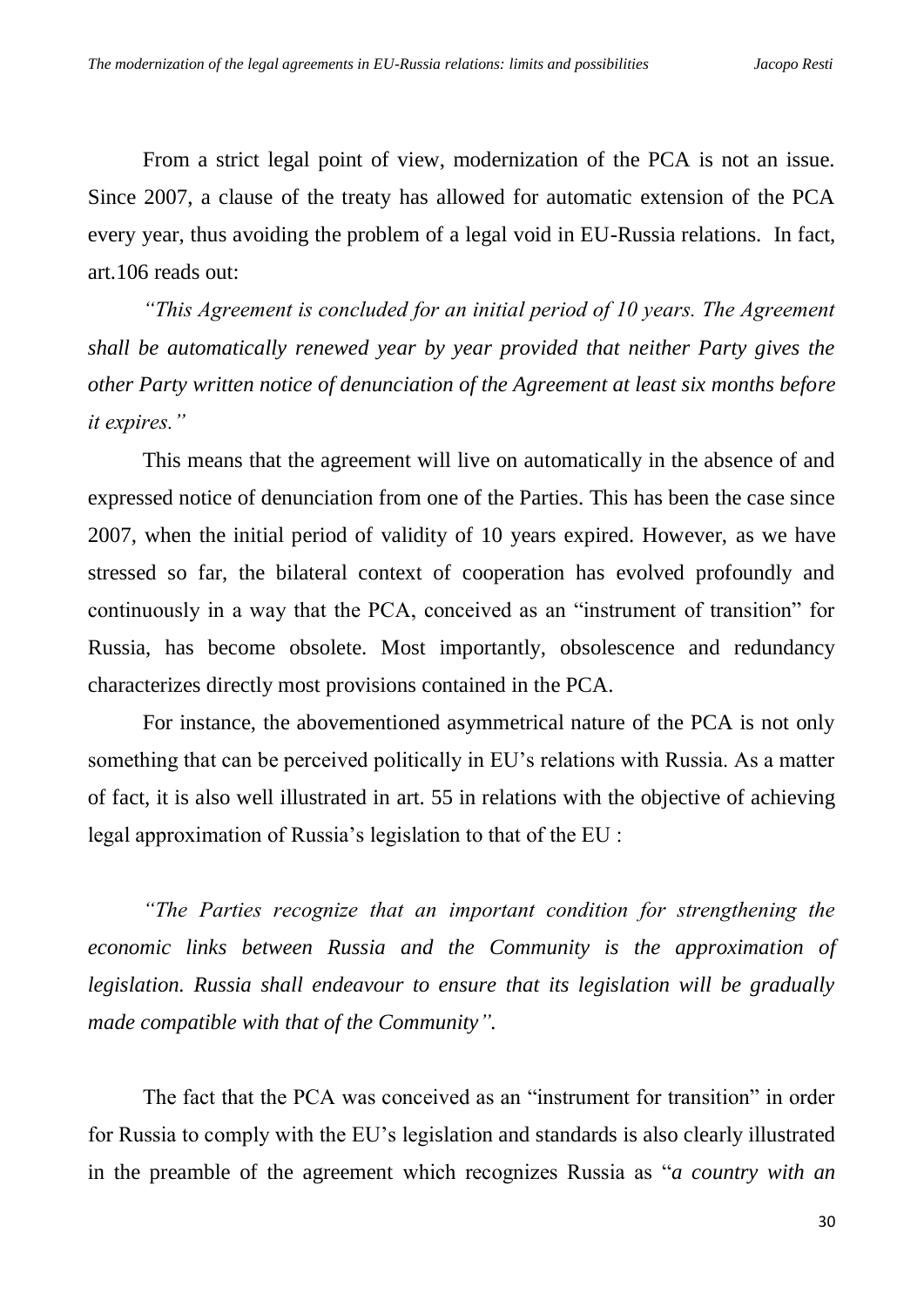*economy in transition and that continued progress towards a market economy will be fostered by cooperation between the Parties in the forms set out in this Agreement*".

Since the PCA was devised to favor Russia's transition to a market economy and progressive integration in the open international trading system, economic commitments to liberalize trade were based on the principles contained in the General Agreement on Tariffs and Trade  $(GATT)^{32}$ . In this logic, art. 10,12 and 13 of the PCA introduce, respectively, the most-favored-nation principle (MFN), freedom of transit and customs valuation, fees and formalities of import-export, marks of origin and the publication of trade regulations. Furthermore, in the interpretation and application of these provisions, interpretations given to the corresponding relevant articles of GATT have to be taken into account<sup>33</sup>. Despite these and other commitments to economic liberalization and economic cooperation there is no hint to regional integration. Art. 3 does not go beyond a mere consideration of the Parties on "whether circumstances allow the beginning of negotiations on the establishment of a free trade area".

Moreover, since Russia's accession to the World Trade Organization (WTO) in 2012, these provisions became redundant. The provisions of the GATT which were incorporated in EU-Russia trade relations at the beginning of the 90s, were largely replicated by the multilateral framework of the WTO which Russia eventually came to be part of  $34$ .

A part from the redundancy of most economic provision after Russia's accession to the WTO, a few of these provisions even limit the scope of the liberalization process. It is the case of the so-called safeguard clauses which allow both parties to take adequate measures when imported products may be detrimental

.

 $32$  See PCA preamble.

<sup>33</sup> Article 94 PCA

<sup>&</sup>lt;sup>34</sup> "Accessions. Russian Federation" WTO 2012. Russia joined the WTO in July 2012 after approval of its accession package on 16 December 2011. A bilateral agreement in the form of exchange of letters with the EU preserves the application of those beneficial market access conditions, such as maritime transport services and movement of people for business purposes, where the PCA goes further than the General Agreement on Trade in Services (GATS).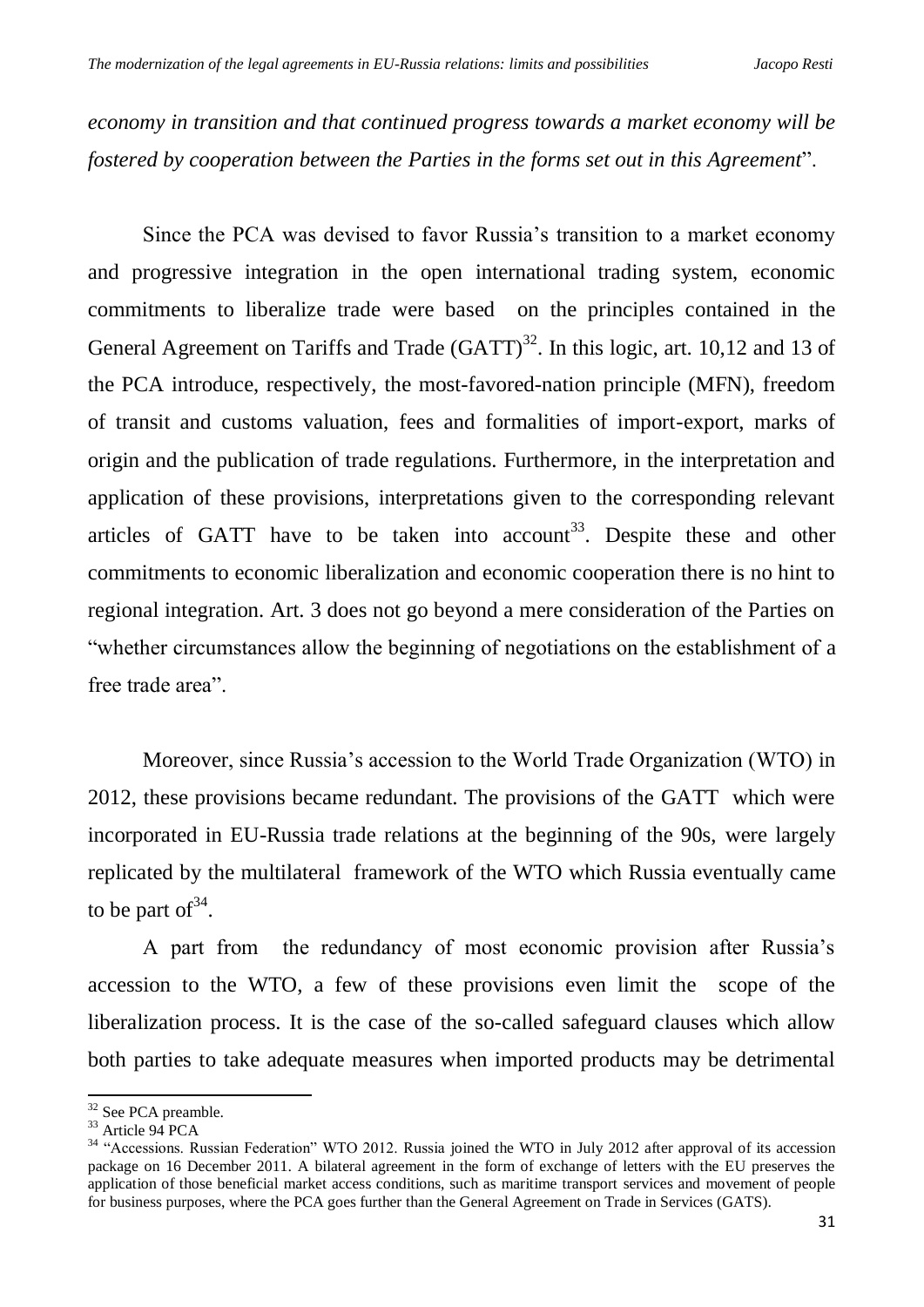for domestic products. These concessions are made for "sensitive sectors" such as textiles, coal and steel which are left outside the PCA and are regulated by sectorspecific agreements.

Another major shortcoming of the PCA, which came to the fore especially after WTO accession, is the Agreement's vagueness with regards to energy, one of the most relevant issues in EU-Russia trade relations. This is well-illustrated by art 65 which states that *"cooperation shall take place within the principles of the market economy and the European Energy Charter, against a background of the progressive integration of the energy markets in Europe".* Since Russia never ratified the European Energy Charter and even withdrew its signature in 2009, EU-Russia energy cooperation only relies on non-legally binding commitments and soft-law mechanisms". Among these, we have an early warning mechanisms for emergency situations in the energy sector<sup>35</sup> and a common understanding on the preparation of a road map for EU-Russia energy cooperation until  $2050^{36}$ . The most relevant base for cooperation in the energy sector is the EU-Russia Energy Dialogue, established in 2000 at the EU-Russia Paris Summit.

Finally, a relevant institutional shortcoming concerns the lack of the possibility to adopt legally binding decisions. Specific bilateral agreements and statements only have a political significance. This is particularly true for the issue of dispute settlement which whose rules of procedures were adopted by the Cooperation Council in December 2003. According to art.110, disputes can be referred to the Cooperation Council when they relate to the interpretation or to the application of the agreement. However, neither the Cooperation Council nor the conciliators can adopt binding decisions upon the parties. Both of them can only adopt recommendations to settle the problem. The fact that the mechanism was not even contemplated in the

<sup>&</sup>lt;sup>35</sup> "Memorandum on a Mechanism for Preventing and Overcoming Emergency situations in the Energy Sector within the Framework of the EU-Russia Energy Dialogue', 2011.

<sup>&</sup>lt;sup>36</sup>"Common Understanding on the Preparation of the Roadmap of the EU-Russia Energy Cooperation until 2050", 2011.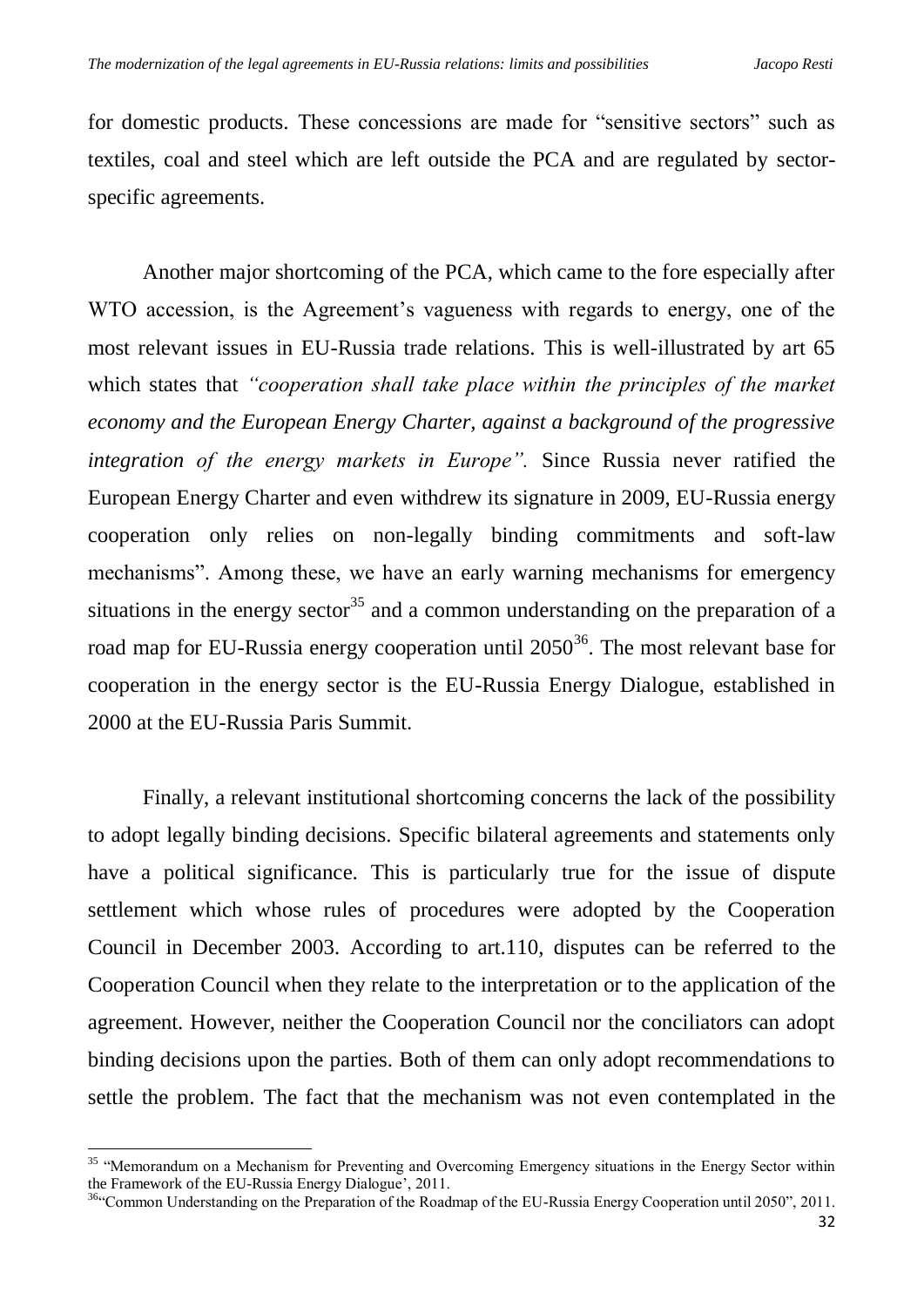Polish meat row shows its weakness and ineffectiveness in dealing with Russia's often arbitrary bans and restrictions in its trade and energy relations with the  $EU^{37}$ .

In the light of what has been discussed, it should be clear by now that without a thorough modernization of EU-Russia legal framework of relations there cannot be any significant quality leap in EU-Russia relations. As it was argued, it is hard to establish a good level of confidence between the two parties relying on practices and institutions formed in early 1990s. Having said that, after having analyzed "why" the legal framework needs modernization, the question of "what" of the legal framework has to be modernized can be addressed. Thus, the following chapter focuses on the main issues which hamper modernization, namely the issues of values and institutions, energy relations and neighborhood policies.

<sup>&</sup>lt;sup>37</sup> For further assessment see: P. Van Elsuwege "Towards a Modernization of EU-Russia Legal Relation?", CEURUS, 2012.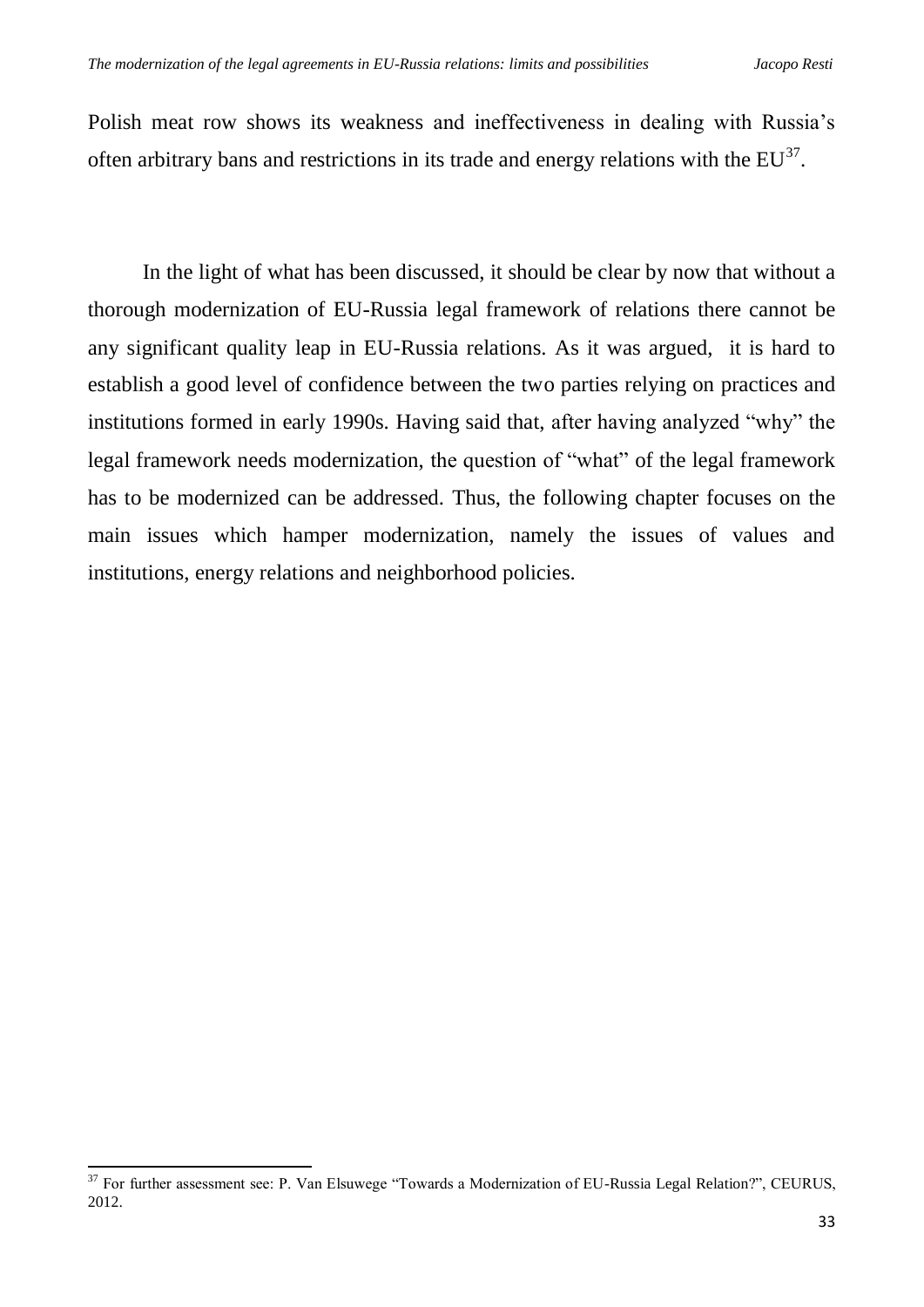## Chapter Two

# **2. The main issues affecting the modernization of EU-Russia framework of relations**

In the first chapter, the question of "why" EU-Russia legal framework of relations needs modernization was addressed. Ultimately, the main point is that the main arrangements in bilateral relations established in the 1990s are no longer effective in managing EU-Russia relations given the political and economic developments which took place in the last decades both within and between the two parties. The PCA, which underwent no changes at all since 1997, has therefore become increasingly obsolete and has been constantly criticized because of its asymmetrical and unilateral approach with regards to Russia.

Notwithstanding the weakness of this framework to cope with the common challenges of the  $21<sup>st</sup>$  century and the expressed commitment of both the EU and Russia to modernize it, negotiations on the conclusion of a new agreement - which could better reflect internal developments in both political actors and changes in the context of their cooperation - have stalled and lost most of their initial enthusiasm.

In order to better understand the current crisis in EU-Russia relations and the limits to the modernization of their legal framework, we must address the question of "what" hampers this modernization, in other words the most controversial issues which currently do not allow for a qualitative leap in bilateral relations and which require special consideration in the drafting of a new agreement. Although there is indeed a plethora of bilateral and multilateral issues which are currently challenging the stability of EU-Russia relations and, as a result, an effective upgrade of their legal framework, the analysis contained in this chapter is limited to only three core issues, deemed to be among the most important.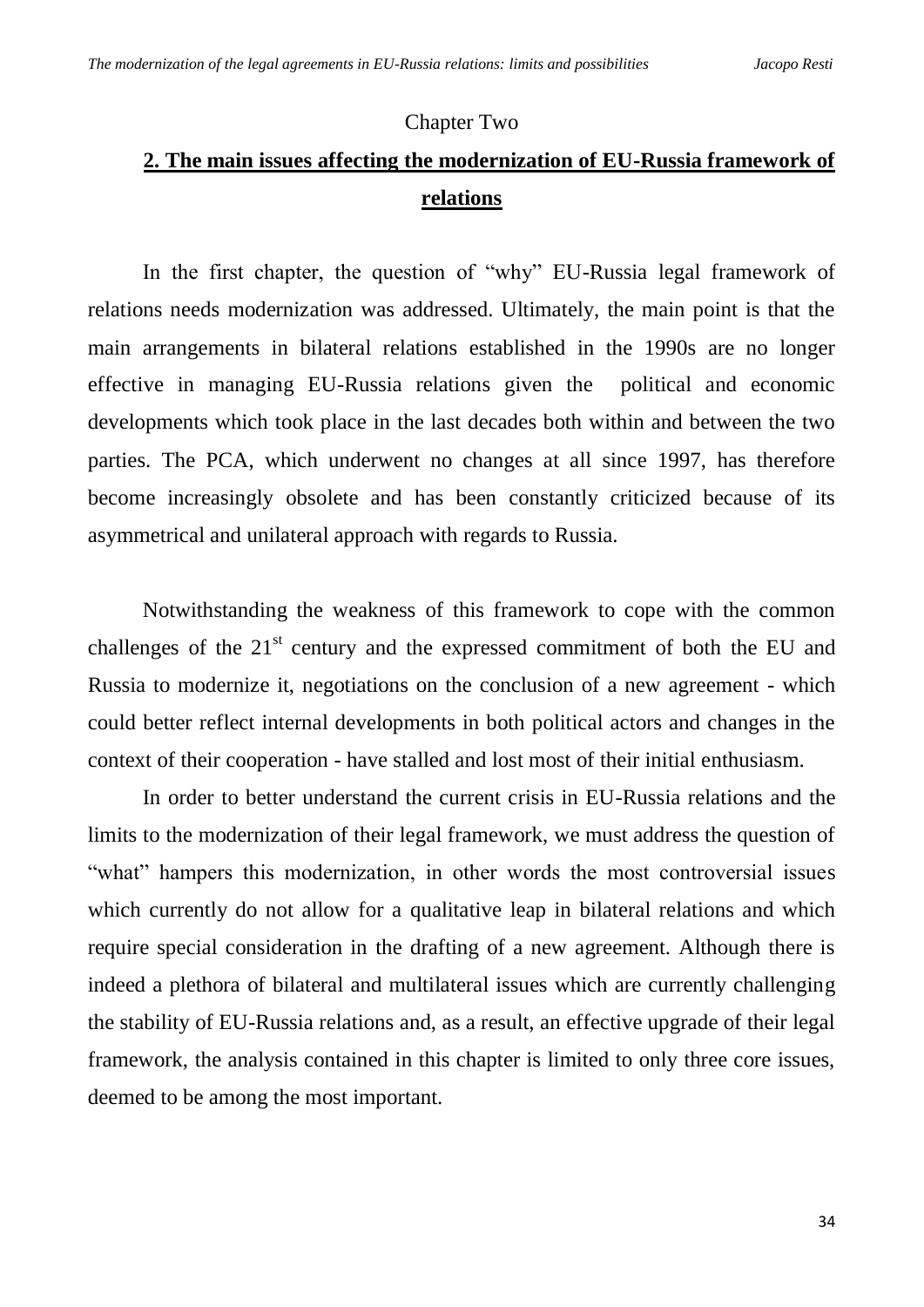The three dimensions of "what" hampers modernization in EU-Russia relations can be identified in the following issues : values, energy and neighborhood policy. Besides the strategic and economic interests put forward by both parties in all of these issues, it can be argued that each of these dimensions reveals the very essence of the EU and Russia conceptions of themselves as political actors and of the international world as a place which either strengthens or challenges their political culture and societal identity. Having said that, a thorough analysis of these three dimensions together with a sound understanding of the conflicts at play in each of them, can help to develop a new and successful approach to the issue of modernization of EU-Russia legal framework of relations.

## **2.1 The issue of values in EU-Russia relations**

Before plunging into the technicalities concerned with EU-Russia energy relations and neighborhood policies, a close attention must be drawn on the issue of values. As vague as it may sound, it has a great impact on the behavioral culture of both actors in the international arena and on their different reactions to similar international phenomena. In contrast with common knowledge, value diversity hardly leads to any cultural conflict or "clash of civilization". However, this is true only as long as this diversity is accepted and integrated in a wider *ensemble* of common values and values ambiguity is internalized in a pluralist way rather than eliminated or minimized.

Although it is crucial to dig deep into the roots of the crisis of EU-Russia relations, the importance of values and social identities in shaping EU-Russia relations has often been underestimated. As a matter of fact, conflicting interests and diverging foreign policy approaches of EU and Russia are usually analyzed under the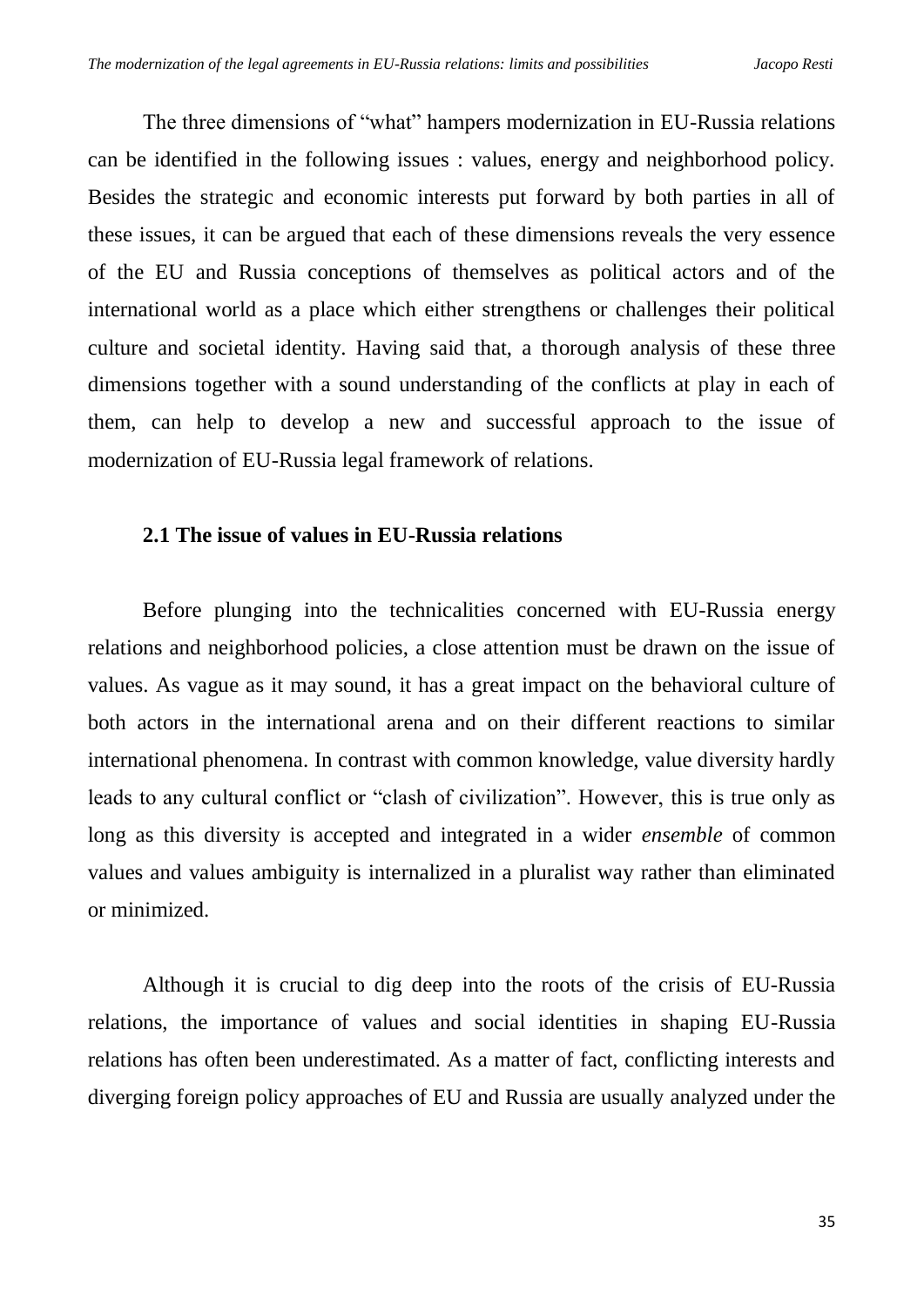lenses of two major theories and schools of thought in international relations, that is to say Liberalism and Realism<sup>38</sup>.

The main tenets of Liberalism are often used to describe the EU's political and economic nature and the main underpinnings of its foreign policy. The endorsement of liberal democracy, the rule of law and the market economy are among the main features of liberalism which in foreign policy translate into the struggle to strengthen international cooperation, the liberalization of international trade and the promotion and support for democracy worldwide. Furthermore, liberalism is based on the conviction that international cooperation in whatever field can bring to a win-win situation in which all parties gain. The EU's enlargements rounds and neighborhood policy in the last decades well-illustrate how some of the main principles of liberalism find concrete implementation in the EU's foreign policy. In particular, the idea underlying the EU's policies in the near abroad is to establish a circle of "friends" through increased institutional convergence and economic interdependence both among member states and neighboring countries. Strengthened cooperation and mutual interdependence not only brings to shared prosperity, but also to greater stability and peace thanks to the consolidation of democratic practices and institutions in neighboring countries.

On the other hand, the lenses of Realism are often used to read and analyze Russia's foreign conduct. Supporters of this theory are much more skeptical about international cooperation as they mostly consider the international world to be anarchic and devoid of any supranational order. States are the main and very often the only relevant actors in international relations and are bound to play a "zero-sum game" in which their main driver is that of survival and national interest. The idea implies that, just as in a chess match, there is very little space for win-win situations. On the contrary, since there can be no "power vacuum", every time a State "wins" politically, economically or militarily, the others automatically loose. Therefore, in

<sup>&</sup>lt;sup>38</sup> For further analysis on Liberalism and Realism : "Secutity Paradigms", in C.W. Hughes, L.Y Meng "Security Studies, A Reader", Routledge 2011.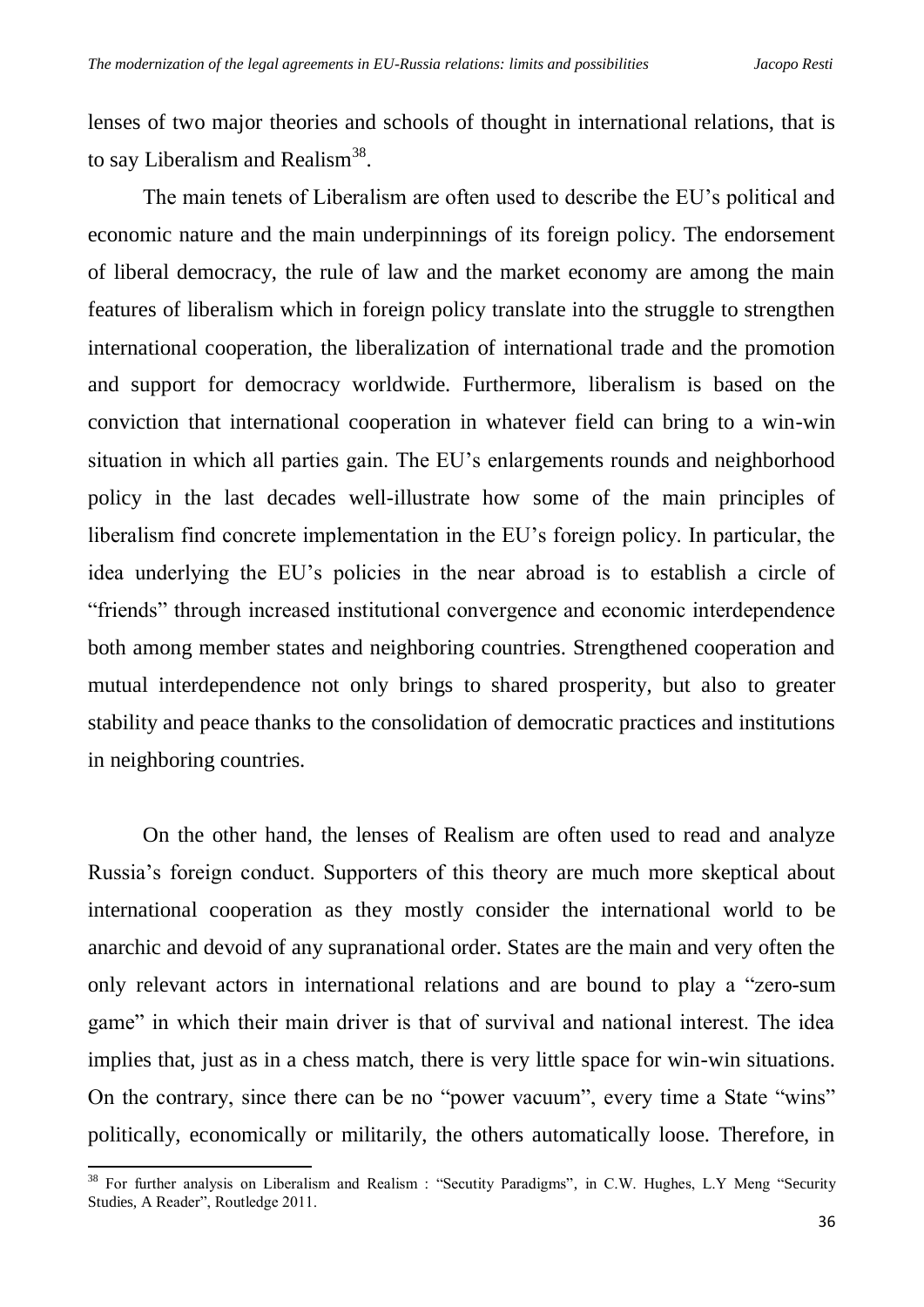the international scene, States will hold tight on their sovereignty and try to maximize their power at the expense of other States. In this line of thought, States are greatly concerned with their own sphere of influence and are willing to preserve it as much as possible from external threats. Russia's foreign policy towards the Commonwealth of Independent States (CIS), namely the post-Soviet space, represents a good example of a realist approach to international relations. In its essence, the realist school highly values the geopolitical factors in foreign policy.

As effective as they may be in explaining certain EU and Russia foreign policy conducts and their stance with regards to other bilateral issues such as trade, energy and security, Realism and Liberalism do not seem to have the right explanatory potential when discussing the differences between EU and Russia's core values inherent to their distinct political cultures. In fact, Liberalism and Realism have more to do with the notion of interests than with the notion of values. However, this latter notion is as important as the former notion since political relations are often "constructed" through the social interaction on basic values between different social identities. This link bridging political relations with social identities, which is missing in both realism and liberalism is instead provided by a third theory : Constructivism<sup>39</sup>. This theory explains how, according to their own social identity and to perceptions of foreign social identities, groups draw political borders and perform their political actions. In our case, constructivism provides a good explanation of the shortcomings of EU-Russia relations from a value-centered perspective as it focuses on the need for shared values and identities as a precondition for successful bilateral cooperation.

In the framework of this brief theoretical introduction, the following questions arise : How can we identify the EU and Russia core values and identities? Moreover, how do they interact with each other, are they shared values? And finally, how do

<sup>&</sup>lt;sup>39</sup> For thorough analysis see : A. Wendt, "Social Theory of International Politics", Cambridge University Press 1999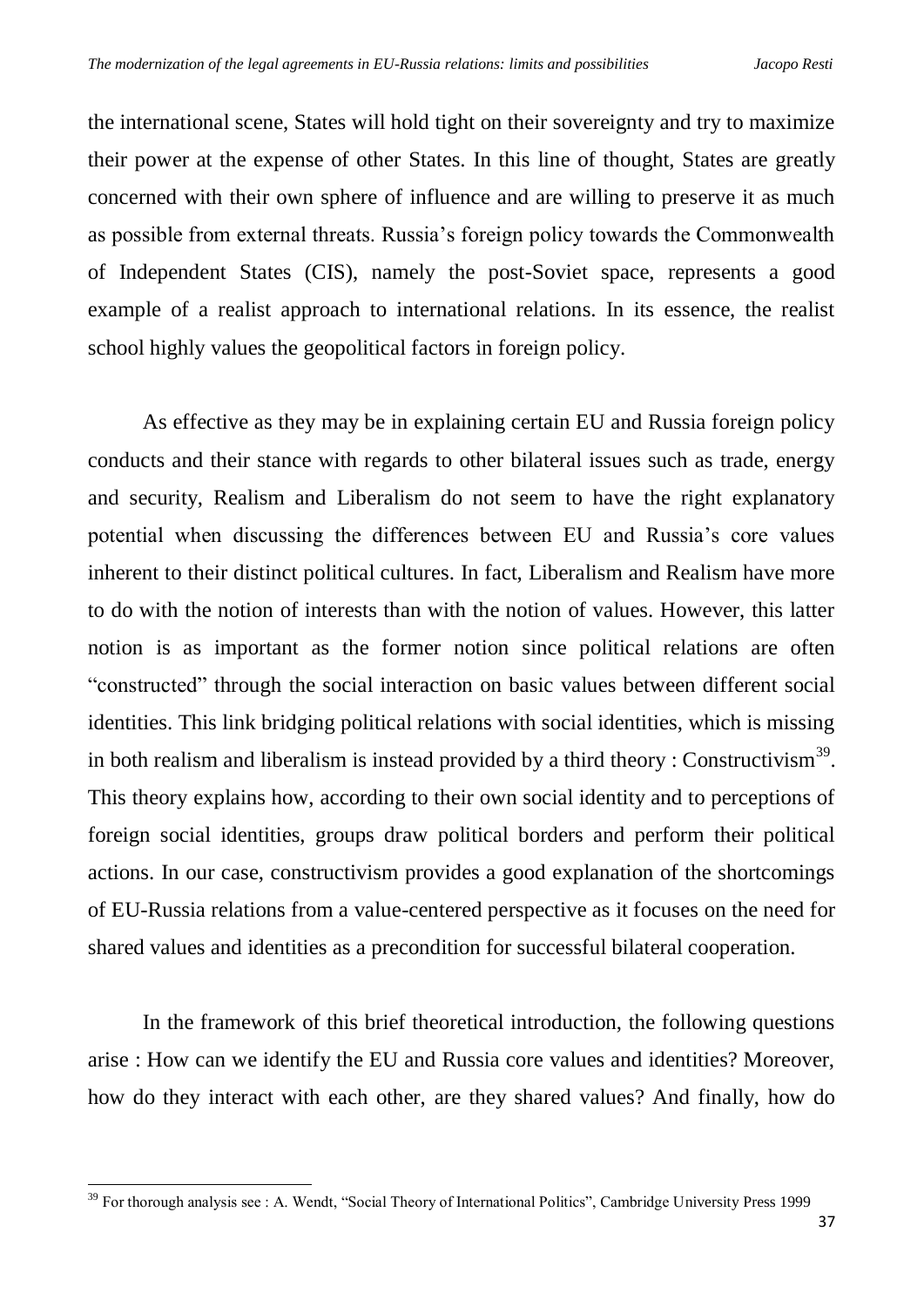they translate in everyday's international relations and how are they expressed in foreign policy?

## *a) Five value-rifts in EU-Russia relations*

Assuming that both the EU and Russia have their own political cultures which were shaped by common yet also by profoundly different historical developments, it can be argued that their social interactions, which ground their broader political relations, take place along five major rifts which are drawn between different and sometimes opposing political and cultural values. Before describing these rifts, it is worth pointing out that political culture consists of perceptions, shared goals and values of the political world. In addition, political cultures include both normative predispositions on how the world should work and empirical understandings of how the world does work. They are the result of a lengthy process of formation and bear the heritage of broad historical phenomena which often led to paradigm shifts in the social and political life of a country or even of a whole continent<sup>40</sup>.

On one hand, European political culture carries the legacy of major historical phenomena such as the Renaissance and the Enlightenment. On the other hand, it would be difficult to understand Russian political culture without taking into account historical phenomena such as the century old Tartar-Mongol domination and the Russian Revolution in 1917 which deeply shaped Russian political culture and behaviors. Furthermore, it can be argued that the different evolutionary paths of Christianity had indeed a strong impact on the formation of distinct political cultures in Russia and in Europe. As a matter of fact, the schism in the Christian church between Rome and Constantinople did contribute to the drawing of a dividing line between Russia and the rest of Europe.

 $40$  For an introduction on European and Russian political cultures and their respective values see : R. Bova "Russia and Europe after the Cold War: cultural convergence or civilizational clash?", in K. Engelbrekt and B. Nygren "Russia and Europe: Building Bridges, Digging Trenches", Routledge 2010.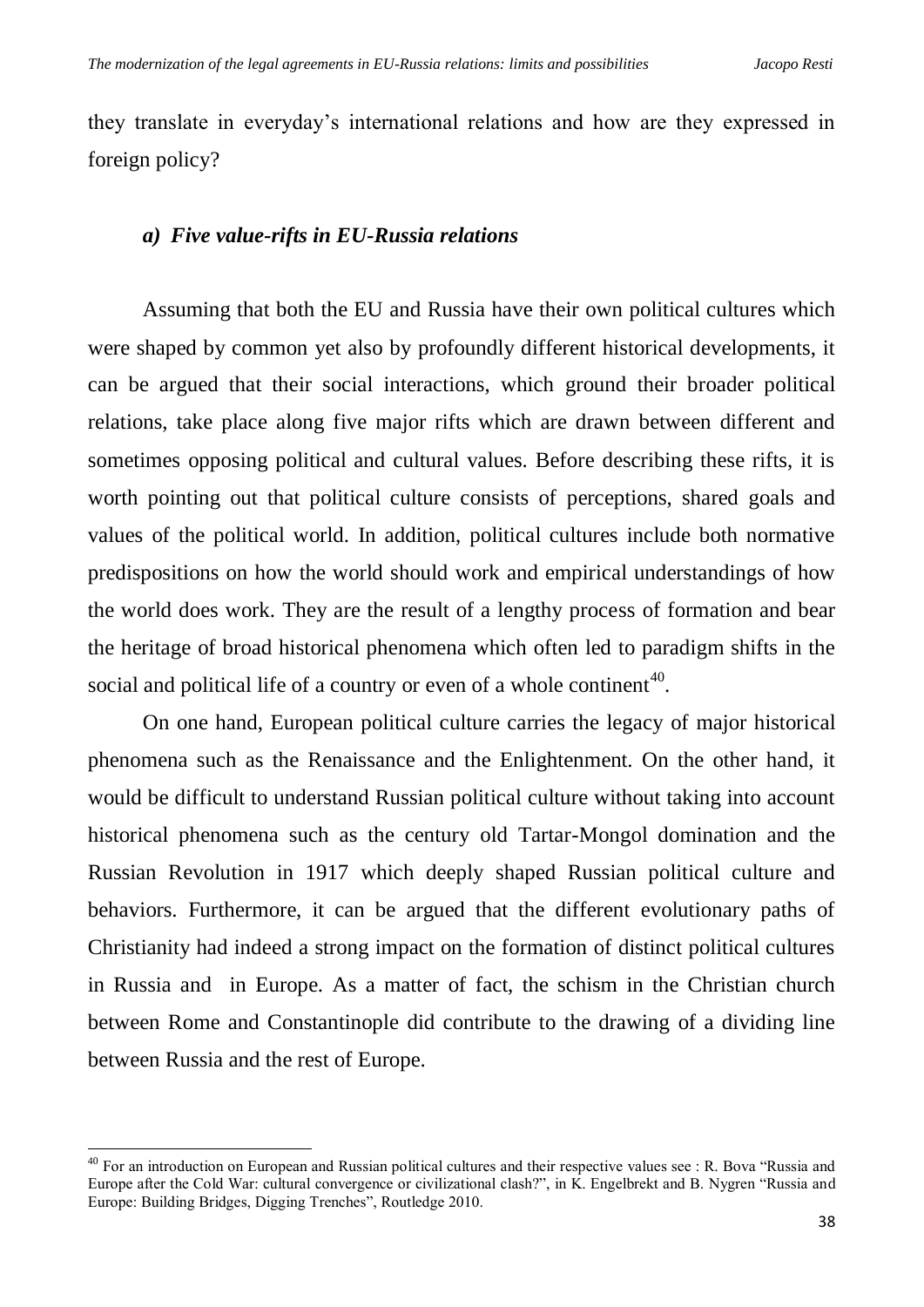Bearing in mind this conception of political culture, we can identify five main rifts along which European and Russian political culture interact.

- **State-Church relations.** The first rift concerns the political cultures' traditions with regards to the relation between the Church and the State. In European political culture, or broadly speaking in Western political culture, there is a strong tradition of separation between Church and State and their respective spiritual and secular spheres of influence. A brief historical research on this notion immediately reveals that it stemmed and developed mainly from Western and European prominent political and religious figures such as Martin Luther, James Madison , John Lock and Thomas Jefferson. Quoting a speech of the third President of the United States of America: "*I contemplate with sovereign reverence that act of the whole American people which declared that their legislature should 'make no law respecting an establishment of religion, or prohibiting the free exercise thereof,' thus building a wall of separation between Church and State*<sup>, 41</sup>. In contrast to the stark separation of the secular and spiritual spheres of influence, in Russian political culture we can rather detect a substantial unity of Church and State. Russia expressively recognized the special role of Orthodoxy for the country's history and for the establishment and development of its spirituality and culture<sup>42</sup>. Church, state and society constitute an organic unity and mutually reinforce each other.
- **Governance.** Another major divide can be found in the concept of governance. A founding principle of liberalism and of western governance and institutions is the so-called "rule of law". The principle of the rule of law can be expressed with the idea that governance is exercised trough laws to which both the governed and the governing elite are subject. Just as the notion of the

<sup>1</sup> <sup>41</sup> Quoted from Thomas Jefferson's letter to the Danbury Baptists Association (1802). In his letter, the then President of the USA reinstates the provisions of the Bill of Rights introduced with the First Amendment which prevent the establishment of a national church and government interference with the right of free exercise of religion.

<sup>&</sup>lt;sup>42</sup> See Preamble of the "Law on Freedom of Conscience and Religious Association", 1997.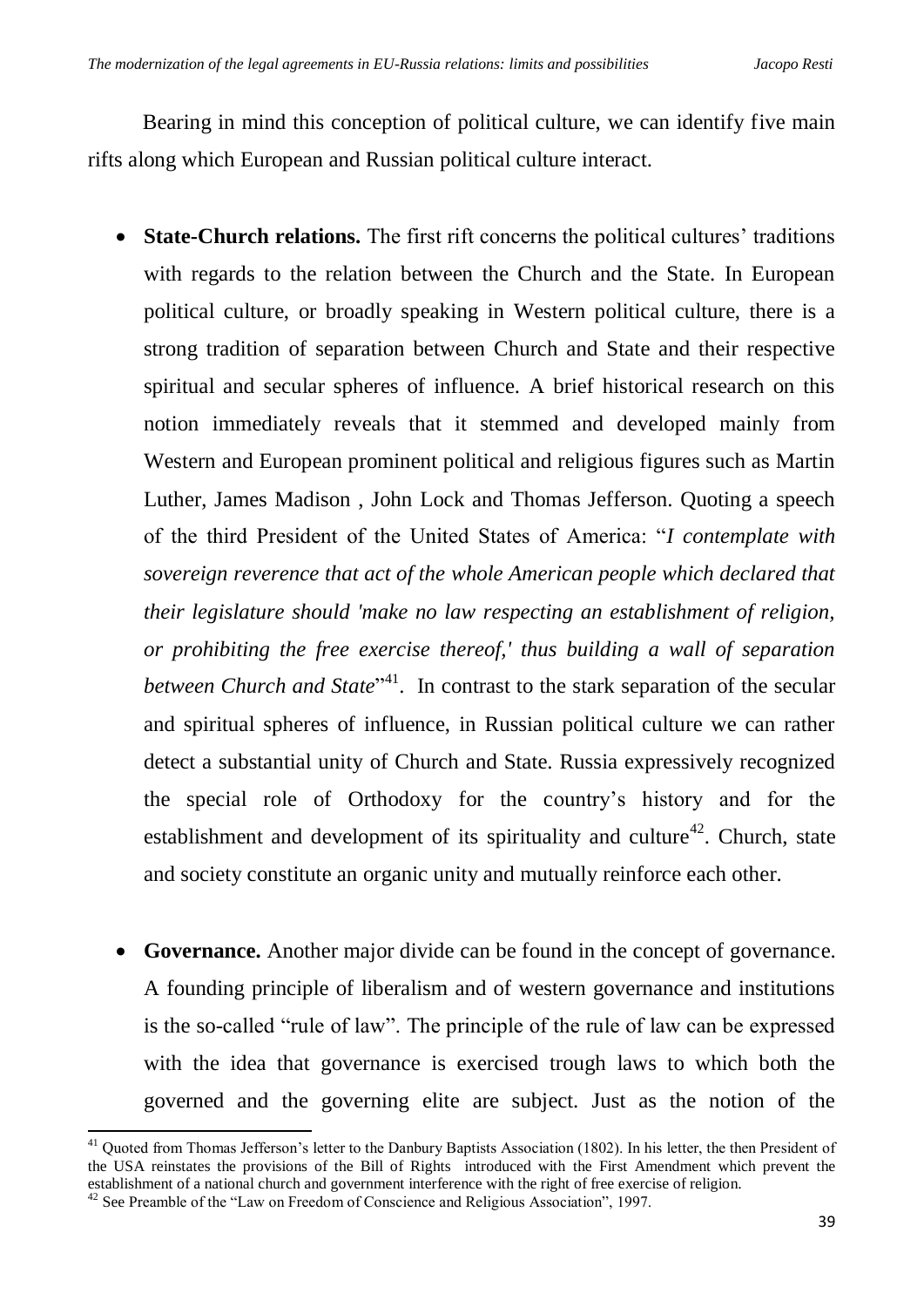separation between Church and State, that of the rule of law is also rooted in the development of the new liberal thinking in eighteenth century Europe. However, historical phenomena such as the Enlightenment and the French Revolution from which this notions sprouted and blossomed, did not extend to impact Russian political culture which by 1721 was already an empire under tsarist rule. As a result, in opposition to the rule of law, Russia has been historically characterized by a system of governance which heavily relies on "personalized authority"<sup>43</sup>, thus implying a predisposition to a succession of strong and autocratic monarchs. The notion of personalized authority comes easily at odds with that of the rule of law, which implies a strong "rationalization" of political authority under the law and a system of checks and balances between main institutions.

 **Sovereignty.** Russia and European political culture also have different values and conceptions regarding the role of the State and the concept of sovereignty. In Russia, a strong attachment to state power can be observed as state institutions and structures have always played a crucial role in the life of Russian society. This also explains the emergence in the last years of the claim of Russia's own way to democracy, an idea which was defined as "sovereign democracy"<sup>44</sup>. In Russian political culture, sovereignty is mostly conceived and interpreted as a unitary and monolithic concept. Although it does not exclude the existence of diverse groups and interests within its political culture, it requires that they are expressed as a unitary will under a unitary state sovereignty. The main task of the political authority is thus to preserve the state's sovereignty and territorial integrity both from internal and external threats. On the other hand, in European political culture a weaker attachment to state power leaves space to social pluralism. Sovereignty is a multifaceted

<sup>1</sup>  $43$  See note 37.

<sup>&</sup>lt;sup>44</sup> The term was first coined by Vladislav Surkov, Russia's Deputy Head of the Administration of the Preseident of Russia, on 22 February 2006 in his speech before an assembly of the Russian political party United Russia.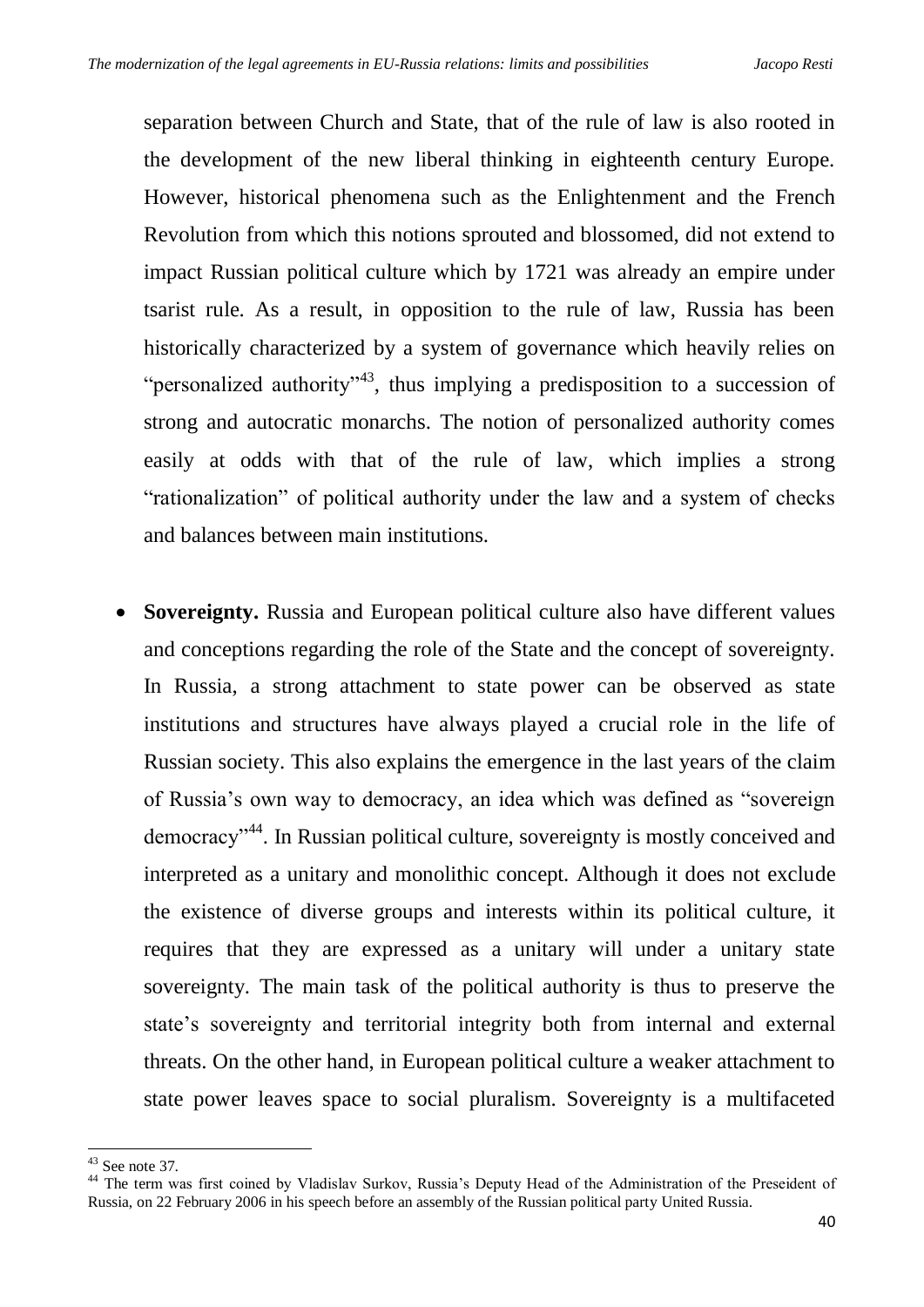concept comprising diverse groups, classes and interests which are equally recognized as legitimate and which legitimately compete with each other. This concept is well-illustrated by the gradual emergence in the West of what has been defined the Pluralistic State. Furthermore, the nature of the EU strongly challenges the unitary conception of sovereignty which is instead further dissipated between supranational institutions, members states and regions which in turn represent different levels of sovereignty and governance.

- **Role of the individual.** It goes without saying that European and, generally speaking, Western political culture is based on a strong sense of individualism. This is the main element grounding social pluralism and therefore the assumption that diverse societal groups and interests legitimately compete. However, as described earlier, even though Russian political culture does not deny the existence of different identities and interests, it strongly demands that their will is cast as a unit, as a unitary political will. This is because contrary to European political culture which revolves around the individual, Russian political culture stresses the importance of a collective will and organic unity of social purposes, what is defined as *sobornost.* This is indeed a hallmark which can be found in most Asian political cultures as well. However, often its implications are mostly social rather than political as it is for the case of Russian political culture.
- **Freedom and Order.** The fifth and last rift, which is also closely related to the previous two, can be drawn between the values of freedom and order. The combination of the importance of social pluralism and the strong attachment to individualism in European political culture lead to the asserted primacy of individual rights and freedoms. In addition, there is a strong sensitivity to political and social representativeness in European political culture which sometimes may impinge on the rapidity and effectiveness of the decision-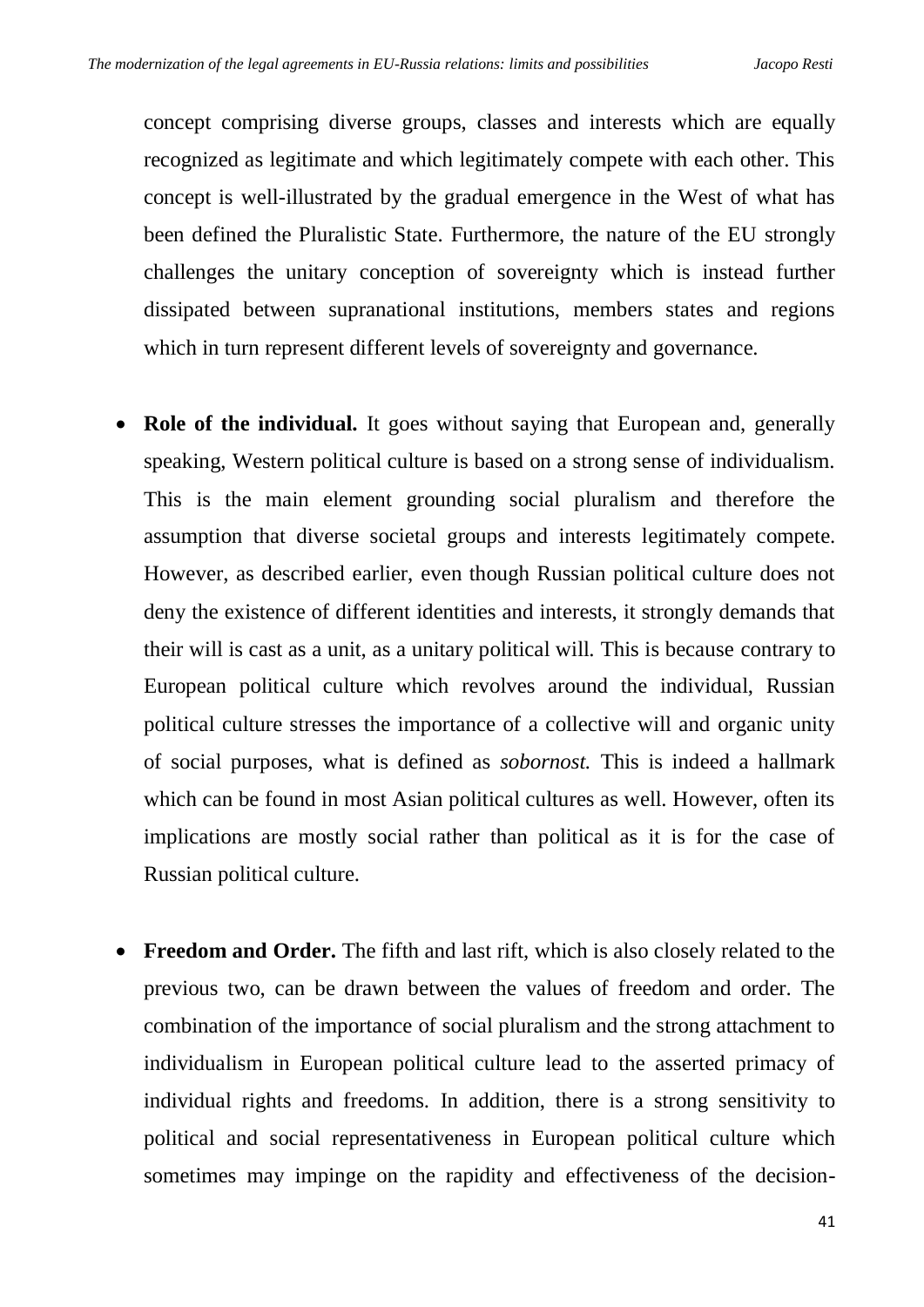making process. On the other hand, the fear for chaos and disorder which historically characterizes Russian political culture, provides an explanation for Russia's emphasis on the search for order even if it comes at the expenses of individual rights and liberties. This concerns further grounds the need for a personalized authority with a "firm hand". Russia's turn to a more authoritarian regime under President Putin after the chaos and disorder of post-communist Russia well-illustrates the case.

This short description of the five major value-rifts between European and Russian political culture mostly reveals substantial differences between the parties' perceptions and goals of the political world , which most of the time are at crosspurposes. The next step is to analyze how these political cultures influence and shape EU-Russia bilateral relations and whether a common and shared approach can be devised notwithstanding the abovementioned divides in core values and social identities. Briefly, does social interaction between different political cultures inevitably lead to clashing political relations? If it does, is there a way out?

In order to limit the scope of our analysis we will briefly go through two phenomena which can be considered to be the main current manifestations of European and Russian political cultures in EU-Russia relations : "Europeanization" and "Sovereign Democracy".

#### *b) Europeanization vs Sovereign Democracy*

In EU-Russia relations, the rifts in political cultures seem to have a negative impact on their political relations. But are these rifts themselves responsible for the current crisis in EU-Russia relations? Are they on their own strong enough to hamper modernization or is it the way political cultures are projected into bilateral relations which should be modernized?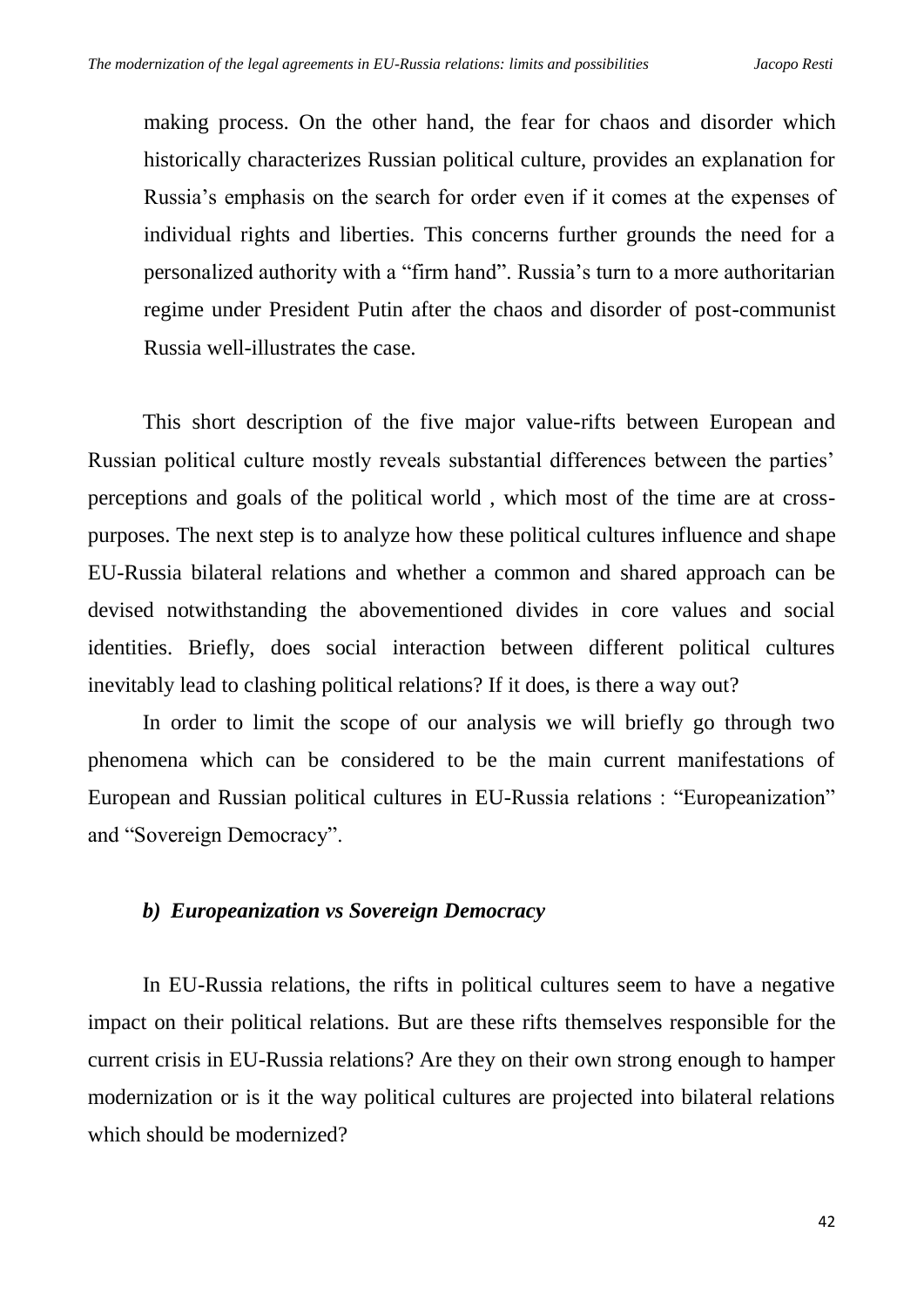Europeanization is one of the ways, arguably the main one, in which European political culture is projected in its external relations, including relations with Russia. According to the Center for European Policy Studies, it can be defined as the set of policies and instruments intended to govern the relations of the EU with its external environment and which aims at the "transformation of national politics and policy making in the line with modern European values and standard". This goal can be attained through various means such as legal and institutional obligations, objective changes in economic structures and also subjective changes in identity, beliefs and expectations. This logic is strongly present in the PCA, as thoroughly illustrated in the first chapter, as well as in other documents intended to govern EU's external relations such as the European Neighborhood Policy (ENP). All of these documents are written according to the grammar of the EU's bureaucratic language and are mostly designed to make neighboring countries, including Russia, comply with the EU-defined code of conduct.

But why is it that the EU can rightfully define norms and standards for others to follow? The reason for this can be effectively described by quoting Romano Prodi's speech at the European Parliament in 2000:

*"Europe needs to project its model of society into the wider world. We are not simply here to defend our interest: We have a unique historic experience to offer. The experience of liberating people from poverty, war, oppression and intolerance. We have forged a model of development and continental integration based on the principles of democracy, freedom and solidarity and it is a model that works"<sup>45</sup>*

In these line of reasoning, the reason for the projection of the European model into the wider world goes even beyond the idea of Western missionary tradition based on the conviction that the universal nature of its values entitles the West to intervene in the political and social development of other countries. The European model is not

<sup>1</sup> <sup>45</sup> R. Prodi, "2000-2005: Shaping the new Europe", 15 February 2000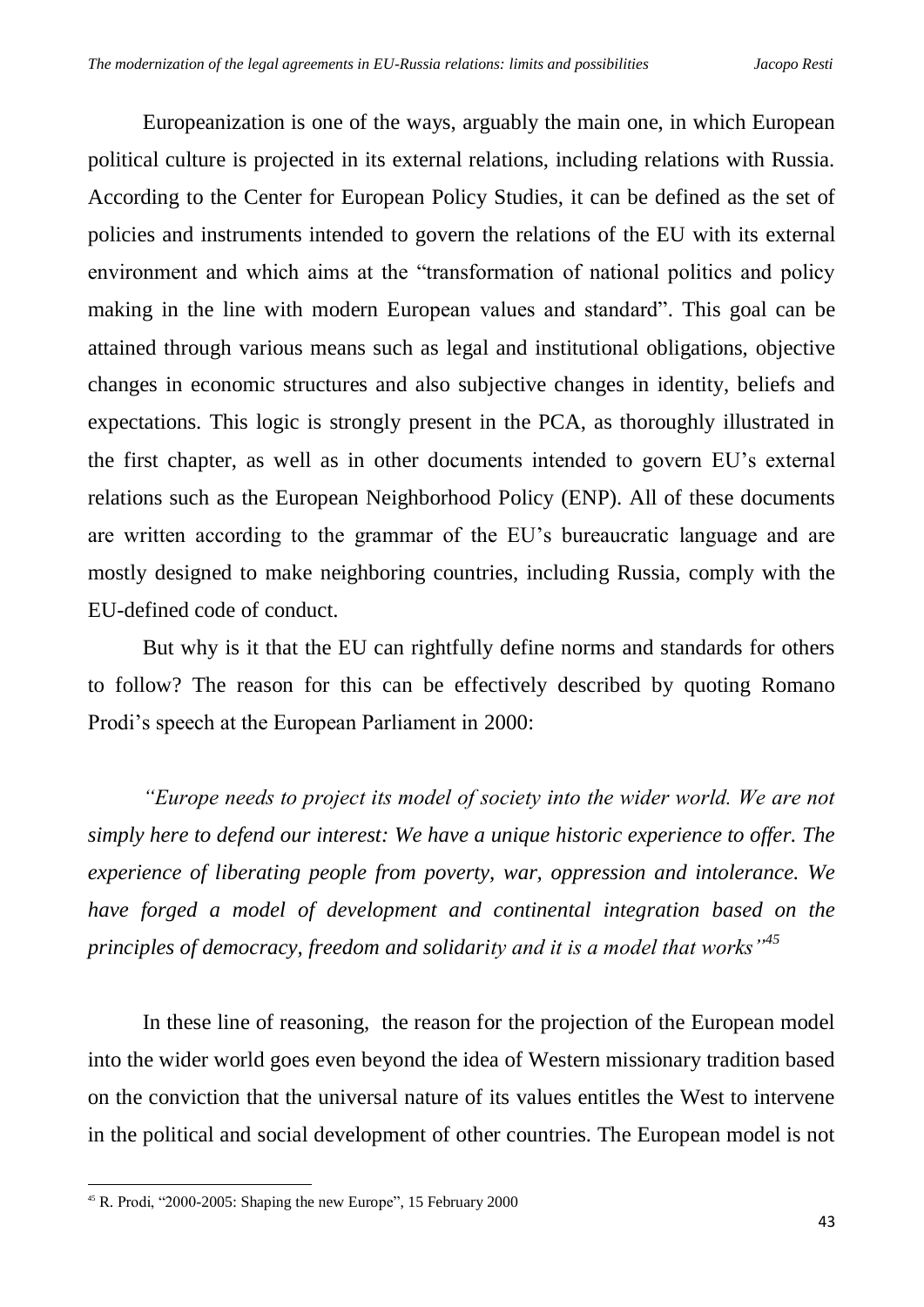only a "just" model based on the principles of democracy, freedom and solidarity, but it is also morally worthy because it was born from the experience of liberating people from poverty and war. It is not by chance that the EU as such has been defined as the first truly postmodern political form<sup>46</sup>. The fact that the EU is "post-modern" implies a departure from the main features of modernity such as nationalism, sovereignty and war. The EU was in fact born as a peace project which represented a sharp break with Europe's past and a sort of redemption from historical aberrations such as the two world wars, totalitarianism and the Holocaust. In short, having reached a moral high peak in history, the EU sees itself as a normative power whose norms can be rightfully promoted and exported in the wider world.

In sharp contrast with Europeanization, we find Russian concept of "Sovereign Democracy<sup>"47</sup>. The idea, which developed shortly after the Color Revolutions in Georgia and Ukraine, is that sovereignty is a precondition for democracy and therefore a means to realize Russian national idea. The idea suggests that Russia should have its own way to democracy and should protect the state and those in power from foreign meddling. It follows that the notion of sovereign democracy can be only at odds with that of Europeanization which implies the imposition of a different normative order through "foreign meddling". Moreover, it should come with no surprise that this concept stems directly from Russian political culture. As described earlier, Russian political culture is characterized by a strong attachment to state power and an historical quest for order, even when this comes at the expenses of individual rights and freedoms. This is also reflected in the fact that Russian experts and scholars mostly resort to traditional voluntarist doctrines to explain the source of validity of international law. The basic idea underlying this conception is that only state will is creative of international law and that the wills of state are determined by laws of societal development. As a result, voluntarist doctrines are often skeptical

<sup>&</sup>lt;sup>46</sup> R. Cooper, "The Breaking of Nations. Order and Chaos in the Twenty-First Century", Atlantic Books, 2003.

<sup>47</sup> For further analysis see : K. Engelbrekt and B. Nygren "Russia and Europe: Building Bridges, Digging Trenches", Routledge 2010, pp. 39-99 on norms, values and institution.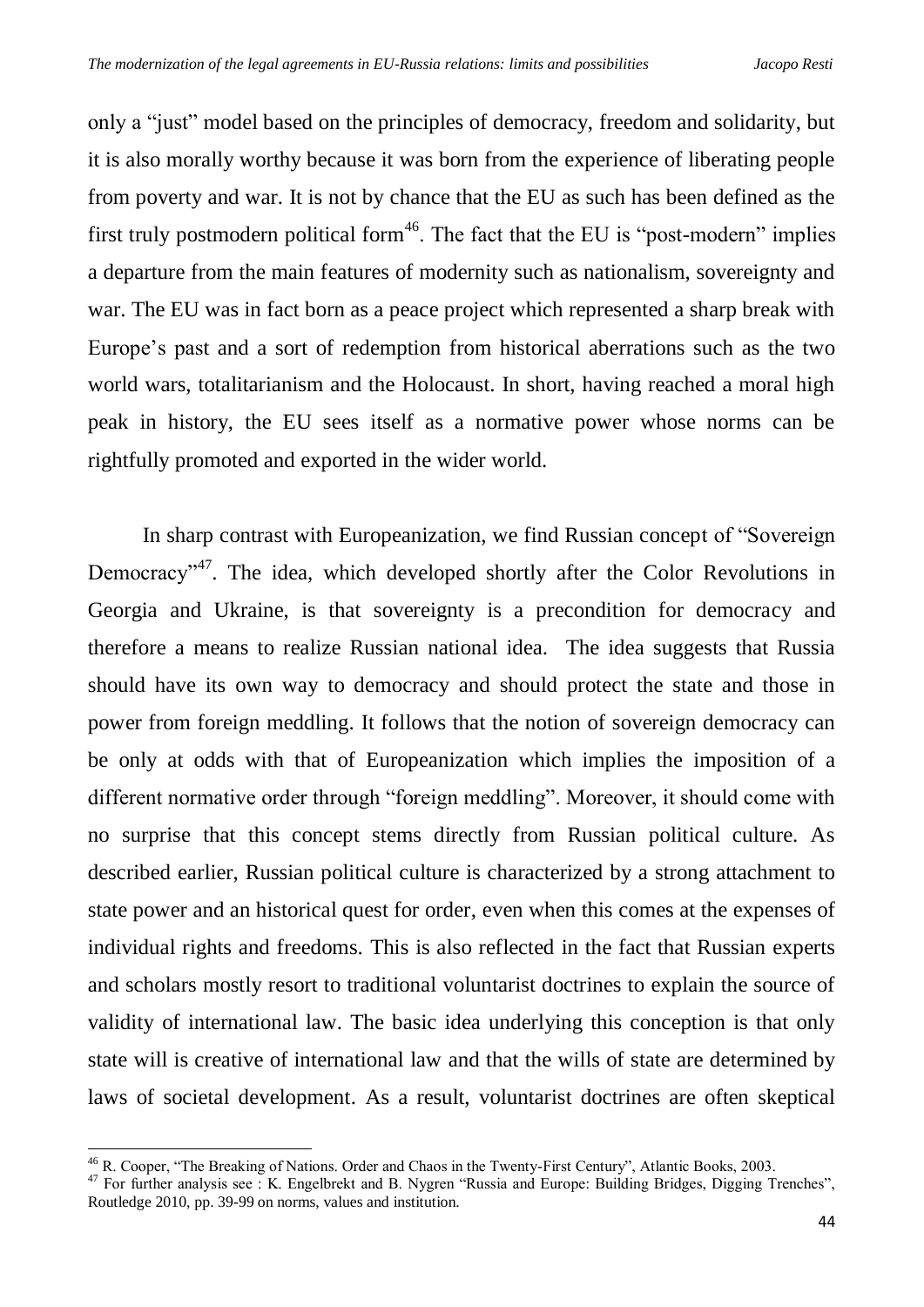about international customary law and consider it as a tool for the imposition of strong normative powers<sup>48</sup>. In this sense, Russia can still be described as a "modern" political entity based on the Westphalian model of nation-state in which sovereignty and hard power have special importance.

Contrary to Europeanization which aims at projecting the European order in the wider world through its normative power, Sovereign Democracy aims at protecting internal order through strengthened state power and authoritarian rule. After all, Putin's rule was marked by a reconstruction of the power of the Russian state and a deconstruction of the power of oligarchs, civil society and the West.

As conflicting and contradictory with each other as they may sound, Europeanization and Sovereign Democracy represent a different reaction to the same phenomenon. In particular, they are the result of political cultures reaction to the process of Globalization<sup>49</sup>. This phenomenon has been defined by the Organization for Economic Co-operation and Development (OECD) as "an increasing internationalization of markets for goods and services, the means of production, financial systems, competition, corporations, technology and industries". In a globalized world States and societies are increasingly interconnected and interdependent and the emergence of new local and international actors challenges the State sovereignty in many respects. In order to step up to this challenge States have no choice but to adapt. Various strategies of adaptation can be implemented, however the key variable stays the same : the role of the nation-state. The latter is in fact under great pressure both by the forces of globalization and integration and by the forces of protectionism, nationalism and localism.

It can be argued that Europeanization and Sovereign Democracy are exactly what European and Russian political culture propose as a strategy of adaptation to

<sup>&</sup>lt;sup>48</sup> For further analysis on Russian scholarship of international law see: T.Langstrom, "Transformation in Russia and International Law", Martinus Nijhoff Publishers, 2003, pp. 173-178.

<sup>&</sup>lt;sup>49</sup> On this point and on the notions of Europeanization and Sovereign Democracy see : S. Medvedev, "Limits of Integration: Identities and Institutions in EU-Russia Relation", University of Helsinki, 2008.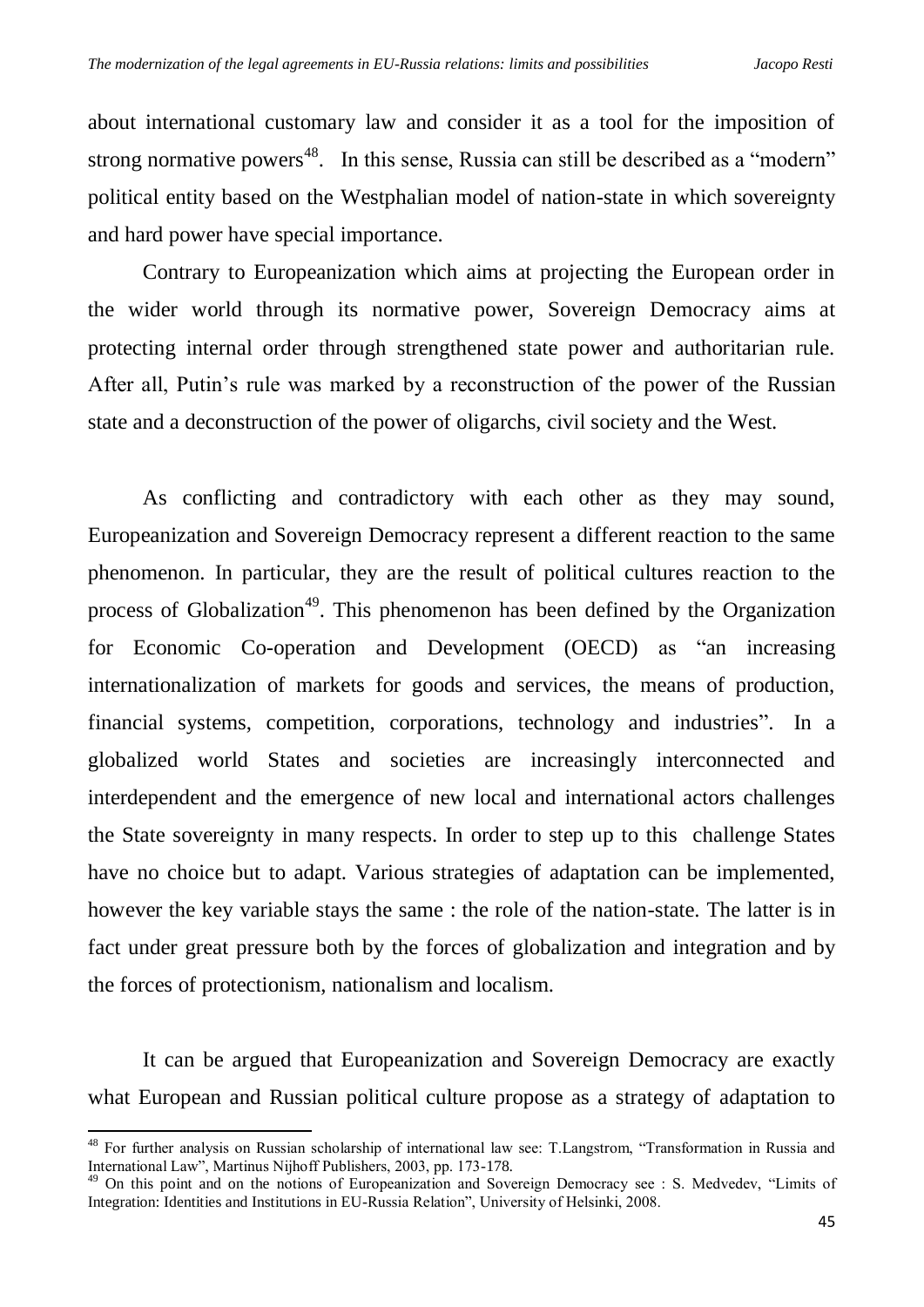these opposing forces unleashed by the encompassing phenomenon of globalization. On one hand, the features of European political culture, among which we find social pluralism and a diluted conception of sovereignty, are prone to pool sovereignty with other nations and yield to supranational governance. On the other hand, Russian political culture opts for consolidating sovereignty and reinstating a strong statehood. Both strategies constitute a reaction to globalization and to try to minimize ambiguity of global challenges either by projecting the internal order (EU) or by strengthening and reinstating the internal order (Russia).

However, it is clear that once again both the EU and Russia have opted for unilateral strategies with their respective bureaucracies at their core. What was referred to as the "ambiguities of global challenges", is being addressed unilaterally in EU-Russia relations with the aim to minimize or eliminate differences instead of internalizing them in a pluralist way. Even though it would be unreasonable for the EU and Russia to change their political cultures, it would be reasonable if not mandatory for them to change the way in which they decide to translate them in their political relations. The forces of globalization, as destabilizing as they may be, provide an excellent opportunity for the EU and Russia to base their bilateral relation on new understandings which overlook the ancestral rifts in political cultures and integrate differences instead of repelling them.

As easy as it may sound, there can be no modernization of EU-Russia legal framework of relations without prior modernization of the social interaction of their political cultures on which the legal framework is based.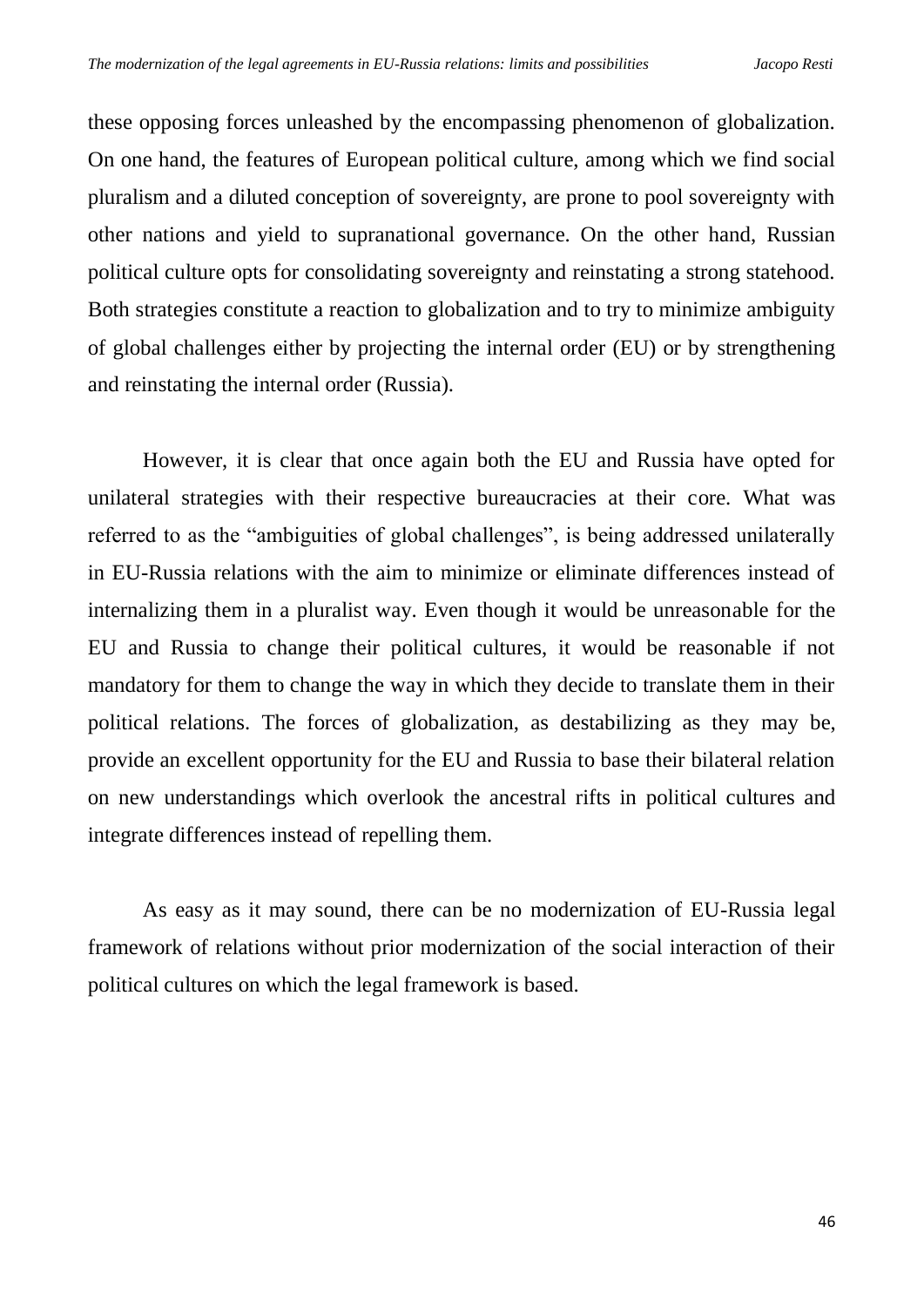#### **2.2 Energy issues in EU-Russia relations**

The energy issue may seem a marginal and sectoral issue far from the scope of EU-Russia main stage of political relations. However, it is very representative of the latter since it reveals, at the same time, both EU-Russia interdependency and clash of interests. EU-Russia interdependency in energy matters and in the political world at large can be hardly overcome, at least in the short to medium term. Nevertheless, interests can be accommodated and common strategies formed.

#### *a) The nature of EU-Russia energy relations*

In order to better understand the nature of EU-Russia energy relations, a few preliminary points have to be covered.

First of all, being it symmetrical or asymmetrical, there is a strong energy interdependence between the parties. The EU is Russia's first trading partner and around 80% of Russian export revenues are directly linked to the EU energy market. Oil and natural gas sales account for almost 70% of Russia's total exports and the EU accounts for more than 70% of these revenues<sup>50</sup>. At the same time, the EU receives approximately 30% of its oil and almost 40% of its natural gas imports from Russia<sup>51</sup>. Energy consumption in Europe is expected to rise in the short to medium term and with the depletion of gas reserves and the absence of short term effects which characterizes EU's attempts to increase energy efficiency, energy imports will inevitably soar. The International Energy Agency foresees that the EU will have to import more than 80% of its natural gas requirements by  $2030^{52}$ . With Russia currently providing around half of the EU's natural gas imports, energy

<sup>&</sup>lt;sup>50</sup> U.S Energy Information Administration (EIA), Archive, 2014.

<sup>&</sup>lt;sup>51</sup> "Energy Dialogue EU-Russia. The Tenth Progress Report", The European Commission, 2009.

<sup>52</sup> International Energy Agency (IEA), "World Energy Outlook", 2004.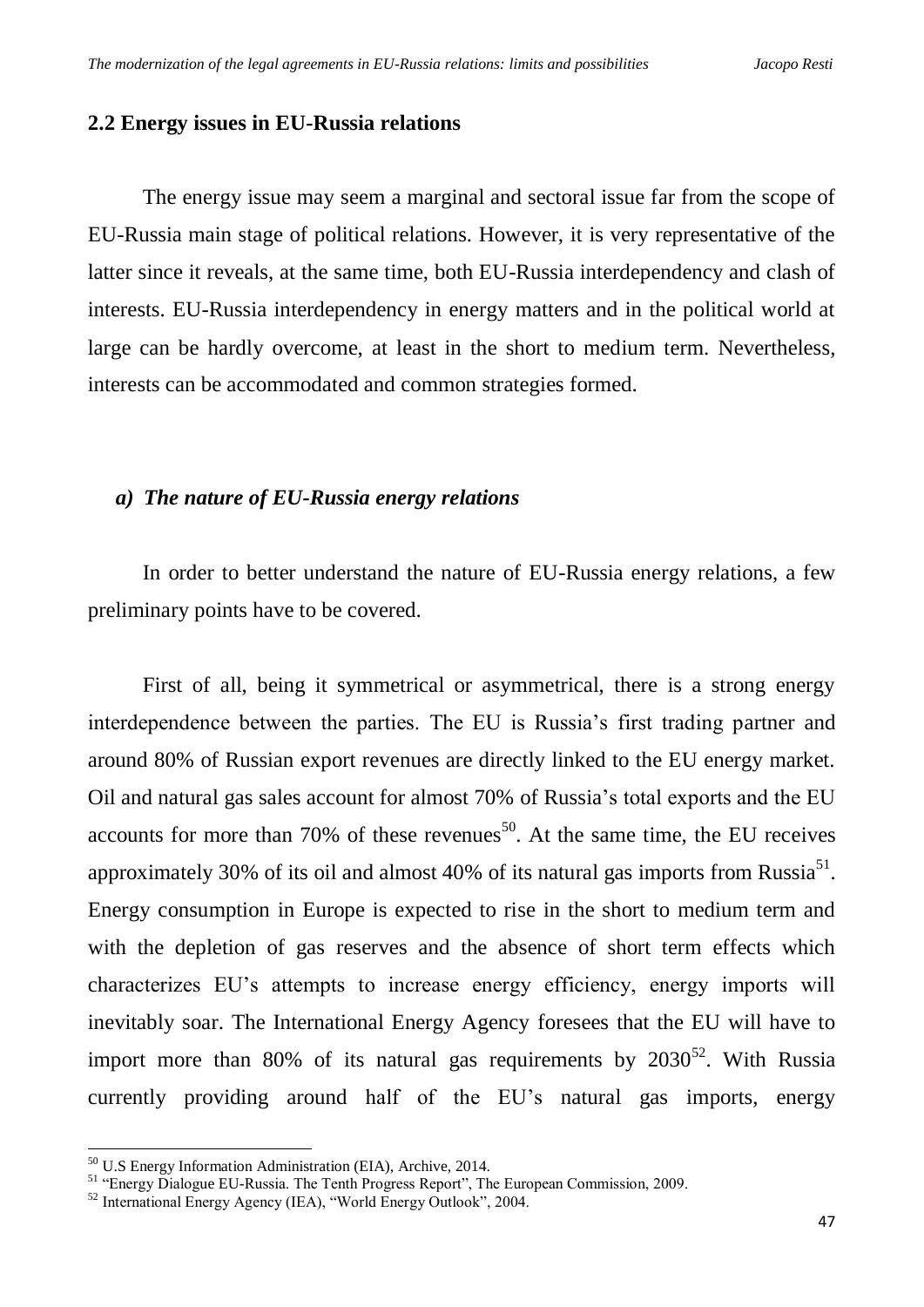interdependency will characterize bilateral relations for quite a few years to come. In this scenario, EU's diversification efforts will hardly change the course of events as other gas imports from Norway or Algeria may only complement but not replace Russia as EU's main supplier of natural gas.

In addition to their energy interdependency, the EU enlargements in 2004 and 2007 had important implications for EU-Russia energy relations. Most of the countries which became members of the EU in those years such as Bulgaria, Hungary, Poland, Romania, Slovakia, Estonia, Lithuania, Latvia and Czech Republic are mostly if not entirely dependent on Russian gas supplies. As demonstrated by the 2006 Ukraine gas crisis, gas cuts had an instant effect on these countries which lost from 15% up to 40% of their gas supplies from Russia almost overnight. EU enlargements in the last decade have hence led to the sharpening of two phenomena. On one hand, the goal of coming up with a coherent and cohesive energy policy at the EU level has increasingly drifted beyond reach. Given members states' varying degrees of energy dependence on Russia and their heterogeneity of energy production and preference for different sources of energies, decision-making in energy policy at the Community level has weakened and fragmented in the last decade. As a result, instead of a multilateral approach towards energy relations with Russia, a strong bilateralism has emerged in the last decade. This is well illustrated by the long-term contracts deals between Gazprom and the national energy companies of EU's main net importers such as Germany's EON, Italy's ENI and France's Gaz de France Suez<sup>53</sup>. Along with wide spreading bilateralism, EU-Russia energy relations also suffered from a revived politicization after the enlargements. In the last years, there seems to be little doubt that Russian political leadership was exploiting its status of "energy superpower" to control energy resources, maximize revenues and pull countries with a pro Western stance in the post-Soviet space dominated by Moscow<sup>54</sup>.

.

<sup>53</sup> E. Kirchner, C. Berk, "European Energy Security Co-operation: Between Amity and Enmity". Journal of Common Market Studies, 2010*.*

<sup>54</sup> For more on Russian bilateralism in energy cooperation with the EU see : K.Engelbrekt, I. Vassilev, "European energy policy meets Russian bilateralism" in K. Engelbrekt and B. Nygren "Russia and Europe: Building Bridges, Digging Trenches", Routledge 2010.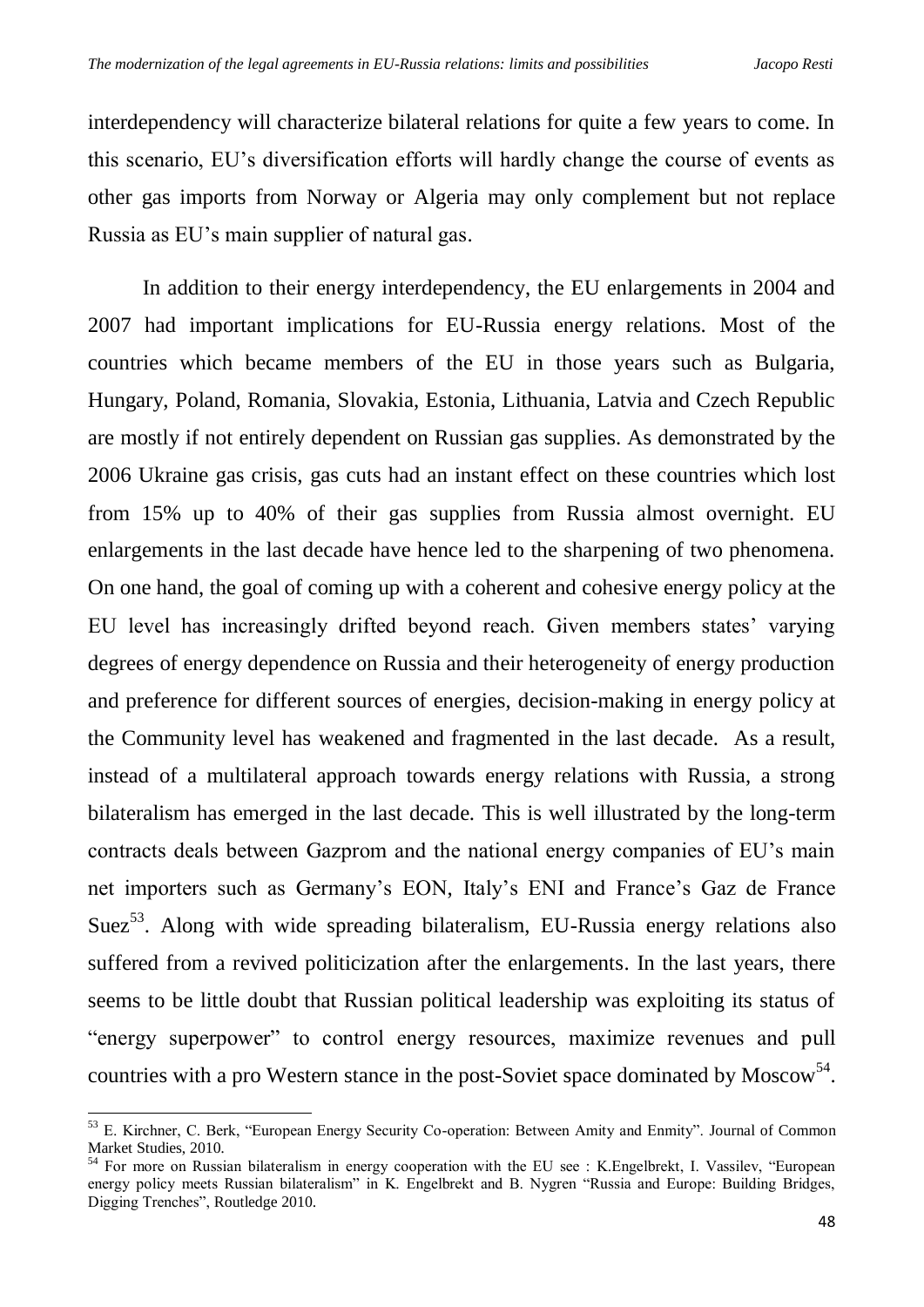Although Russian "pipeline diplomacy" or "energy blackmailing" practices have been mainly conducted against countries of the CIS such as Georgia, Belarus and Ukraine, their resort largely impacts EU members states especially those which recently joined the EU and are highly dependent on Russian gas supplies. It is interesting to note that the two phenomena of bilateralism and politicization in energy relations were greatly strengthened by EU's 2004 and 2007 eastern enlargements.

Thirdly, what further complicates EU-Russia energy relations is the spatial and logistical dimension of gas trade. It is a remarkable difference when compared for example with the oil trade. Whereas the latter has a global dimension, the former is dependent on transport through inflexible pipelines and therefore countries usually lack alternatives in terms of trade routes and suppliers. Moreover, even though the technology of Liquefied Natural Gas (LNG) allows for gas transportation via the sea on a global scale, it may be viable only in the long term since at present requires expensive technology and special infrastructure. These explains why gas crisis with Russian state-owned giant Gazprom have immediate impacts on energy availability in the EU's consumer countries.

Lastly, the EU and Russia display opposite approaches towards their own energy security. On one hand, the EU is primarily concerned with its energy "security of supply", defined as the availability of energy in sufficient quantity and at affordable prices. On the other hand, Russia's energy relations with Europe are based on the quest for "security of demand", which entails the quest for a market for its energy exports which correlates to increased revenues<sup>55</sup>. In particular, given the substantial shortage of Russian modes of transportation to alternative markets in Asia, Russia's quest for security of demand is mainly about selling gas to EU

<sup>1</sup>  $55$  See note 47.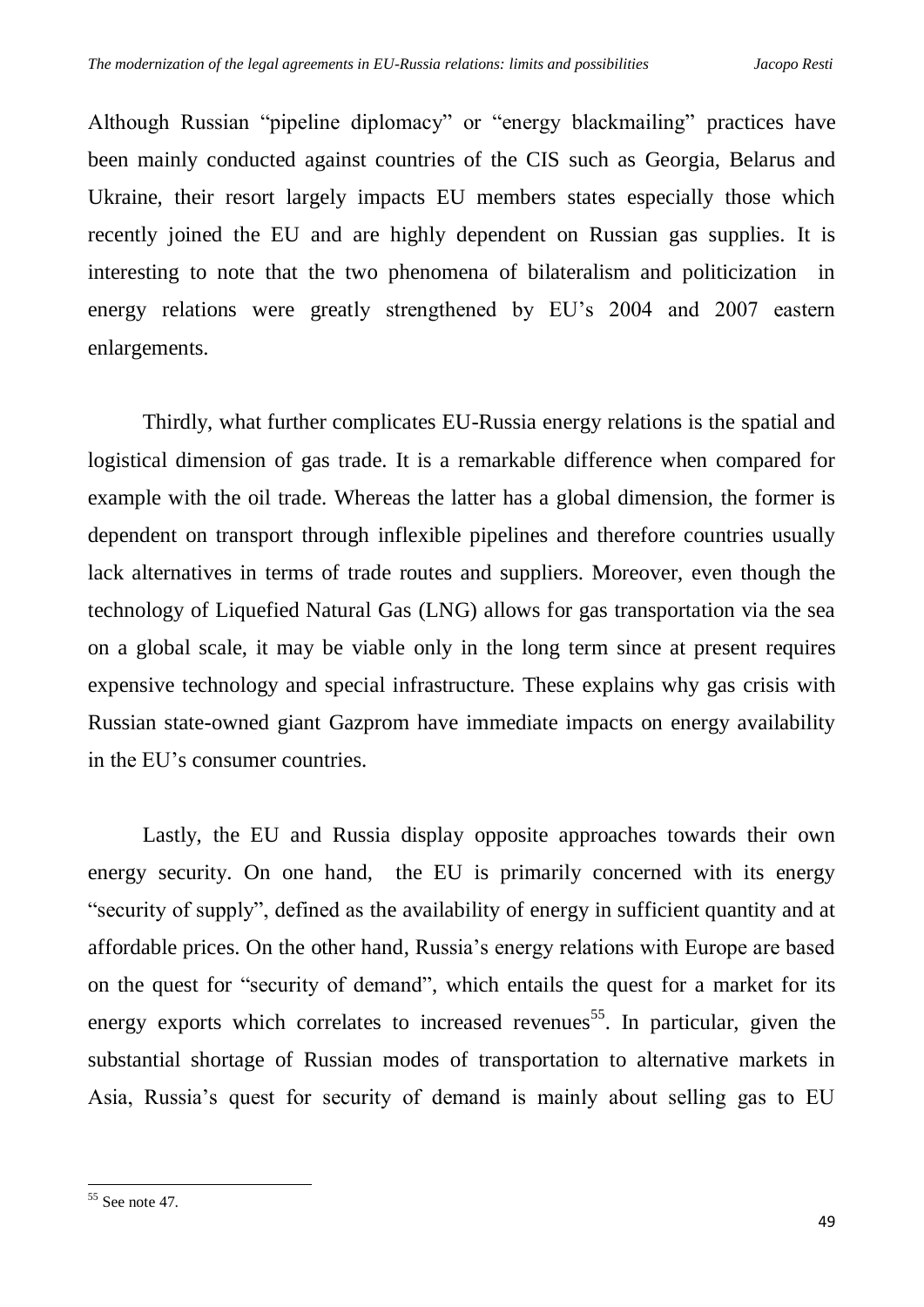countries and ensuring long term access to the European energy market by directly controlling gas sales and distribution networks.

It is clear the EU and Russia share the concern for energy security, yet the opposing dimensions of what they mean by energy security result in conflicting interests in their energy relations.

Ultimately, the rooted interdependence in their energy relations, EU's eastern enlargements in 2004 and 2007, the regional dimension of gas trade and the respective dimensions of energy security are some of the main reasons which explain the complexity of EU-Russia energy relations and, as a result, the challenge which a legalization of this relationship in a broader bilateral framework has faced.

### *b) Legalizing EU-Russia energy relations*

1

It is hard to argue that EU-Russia energy relations ever had a legal framework. As we have noted in the first chapter, the PCA did include a section on energy yet it was almost exclusively drawn from the Energy Charter Treaty (ECT) which was never ratified by Russia which even decided to withdraw its signature in 2009. The ECT is a binding international treaty, born out of a Dutch initiative from 1990, whose aim is "to strengthen the rule of law on energy issues by creating a level playing field of rules to be observed by all participating governments"<sup>56</sup>. Initially designed to establish a legal framework for energy investments and trade with former Soviet states, it regulates energy issues so as to provide participating countries with secure and stable access to energy resources, to attract and protect investment and to ensure a reliable and free transit of their energy resources to their consumers. For countries which are net importers of energy resources such as the EU, the ECT provides quite effective multilateral regulations to ensure energy "security of supply", namely the availability of sufficient supplies at affordable prices. Therefore, the EU's reiterated

<sup>&</sup>lt;sup>56</sup> The Energy Charter Treaty (1994) [http://www.energycharter.org/process/energy-charter-treaty-1994/energy-charter](http://www.energycharter.org/process/energy-charter-treaty-1994/energy-charter-treaty/)[treaty/](http://www.energycharter.org/process/energy-charter-treaty-1994/energy-charter-treaty/)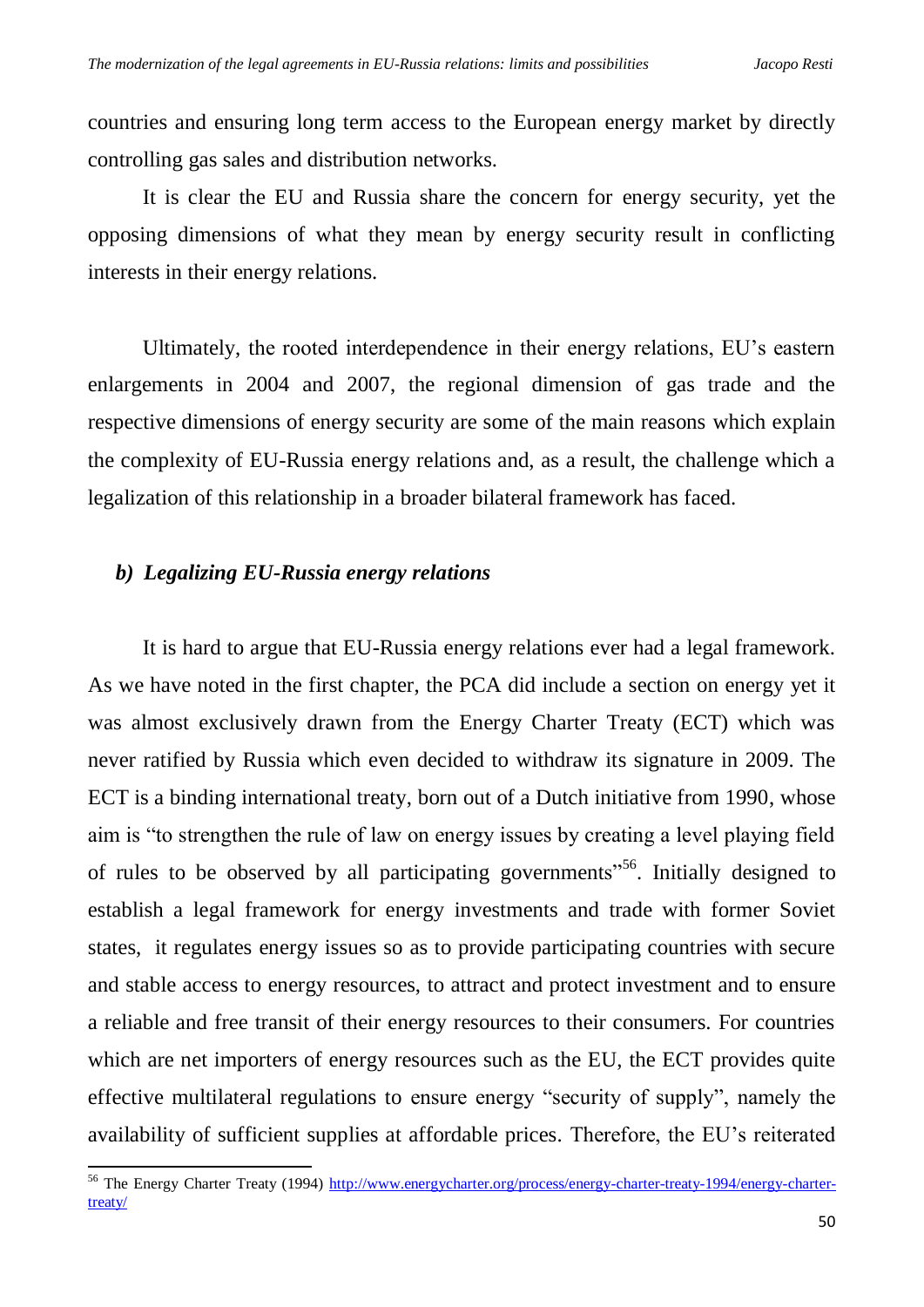call for Russia joining the treaty should come with no surprise, since it represented the best option to increase the reliability and predictability of energy inflows and hence to de-politicize energy relations with Russia. However, the principles of the ECT are hardly compatible with Russian interests as its withdrawal from the treaty demonstrates. In fact, the ECT transit provisions imply third party access to energy transport infrastructure. To put it simple, they would subject Russia's pipeline network to multilateral regulations promoting "reliable cross-border energy transit flows and non-discriminatory conditions for trade in energy materials"<sup>57</sup>. The ultimate goal for the EU would be to de-monopolize the EU's energy trade with Russia and its pipeline monopoly, a monopoly that Russian gas giant Gazprom is not willing to give away for obvious geopolitical and economic reasons.

Despite the ECT substantial failure in providing a legal framework for EU-Russia energy relations, bilateral cooperation in this field was pushed forward thanks to the establishment of the Energy Dialogue which was set up at the sixth EU-Russia summit in Paris on 30 October 2000. Although it may be considered as a weaker derivative of the ECT and as a second attempt of the EU to link Russia to at least some of the principles of the ECT, it must be noted that the energy dialogue was warmly welcomed by the two parties. Most importantly, it had the virtue of establishing a diplomatic forum which improved the institutional framework of bilateral energy relations by setting up annual summits and regular expert group meetings. Moreover, the energy dialogue was recently strengthen by other soft law mechanisms such as the aforementioned early warning mechanisms, for likely interruptions of gas and electricity supply, and the establishment of an EU-Russia Gas Advisory Council which brings in the expertise of leading EU and Russian gas companies and academic research organizations. Finally in 2011, a longer term commitment for strengthened energy cooperation was reflected in the "Common Understanding on the Roadmap of the EU-Russia Energy Cooperation until 2050". In spite of these achievements, disagreement is still firm on a number of issue, arguably

<sup>1</sup> <sup>57</sup> Ibidem.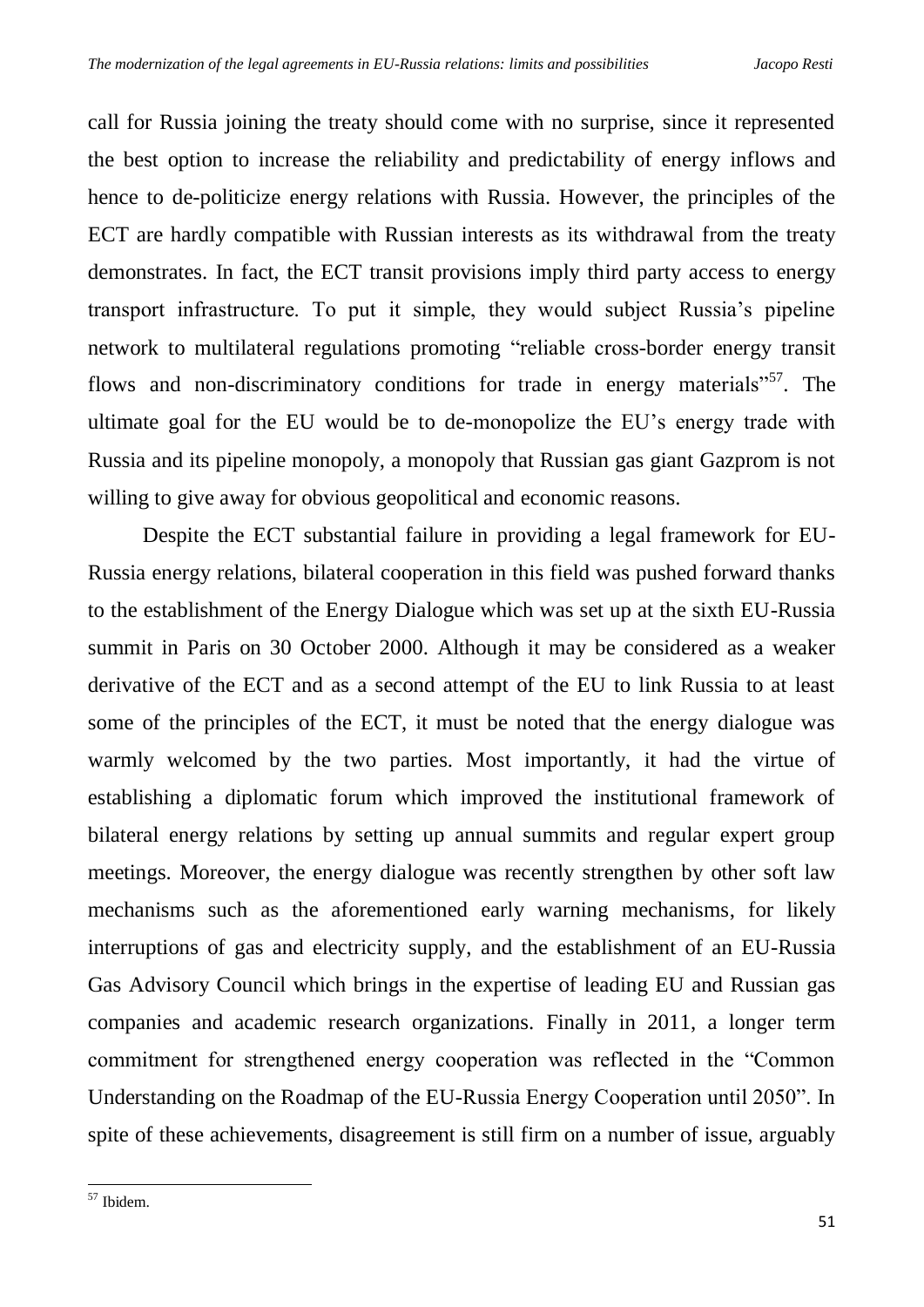the most crucial, such as contracts on gas transit and gas pricing while the creation of a common energy market between the EU and Russia is beyond the horizon. In addition to disagreements on substantial issues, it is worth noting that the energy dialogue, namely the most relevant base for EU-Russia energy relations, does not have any legal significance as it is merely a political platform devoid of any binding decision or commitments. Just as the Common Spaces agenda or the Partnership for Modernization, the Energy dialogue can be defined as a broad and ambitious agenda which is not matched by adequate means of implementation. To take matters worse, its operation has been largely put on hold as a result of the Ukrainian crisis and "its gradual, selective and conditional re-launch could be considered provided the overall geopolitical situation linked to Ukraine allows"<sup>58</sup>.

As a result of the failure of the ECT and the poor performances of the Energy Dialogue in providing a legal framework for EU-Russia energy relations, the EU has increasingly relied on the liberalization of its internal energy market to legalize its energy relations with Russia. Since the late 90s, the EU has passed several packages of directives with the goal of creating a cohesive policy to energy issues. The First Package introduced the first set of common rules for the internal electricity market which were extended to the natural gas market two years later. In the early 2000s a Second Package was introduced with the aim of further liberalizing energy supply and production. The logic underlying these measures was to modernize and restructure European electricity and gas markets by breaking up state-owned energy monopolies. This new approach, which focused on the internal market instead of relying on international treaties or bilateral arrangements with Russia, crystallized with the EU's 2006 Green Paper entitled "Secure, Competitive and Sustainable Energy for Europe". This broader approach singled out competitiveness and

<sup>&</sup>lt;sup>58</sup> M.Sefcovic, "The state of play of EU-Russia Energy relations", European Commission Press Release, 24 March 2015.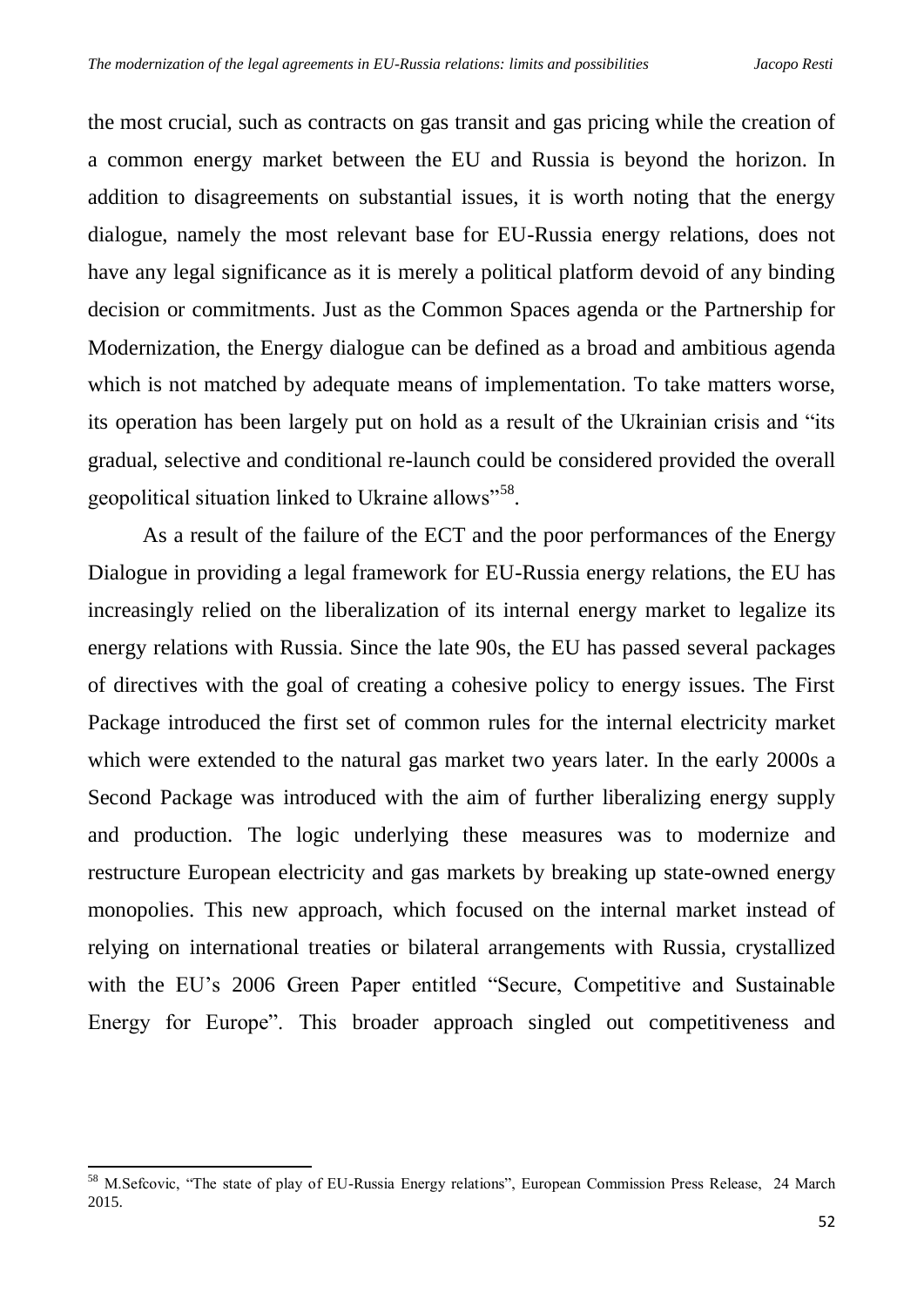reasonable price levels, the security of supply and the environmental sustainability as the main objectives for achieving an internal energy market<sup>59</sup>.

The Green Paper was published shortly after the Ukrainian gas crisis in 2006 which raised serious doubts among members states on Russia's reliability as main gas supplier. A year later, the Green Paper was followed by another package of EU directives: the Third Energy Package. This third wave of directives pushed the liberalization of the EU's internal energy market even further. Most importantly, it introduced the concept of "ownership unbundling" which was to become an irritant requirement for Russia. In fact, similarly to the ECT transit provisions, this notion runs counter to the notion of a vertically integrated company such as Gazprom. While a vertically integrated company operates in the whole energy value chain comprised of production, transportation and distribution of energy, the ownership unbundling requirement implies the separation of these functions. In this line of reasoning, energy companies are required to sell supply networks or to place them under entirely independent management. Moreover, a reciprocity clause stipulates that companies from non member states can operate in the EU market only under the same unbundling principle, a clause which is also known as the "territorial clause" or, more infamously, the "anti-Gazprom clause" since it is allegedly directed against Gazprom's access to European markets. In this sense, the ownership unbundling requirement clashes with Russia's and Gazprom objective of stipulating long term contracts and directly controlling sales in the European market $60$ .

To conclude, an outright legalization of EU-Russia energy relations has never seen the light of day. Tellingly, we had to wait Russia's accession to the WTO in 2012 to witness a morsel of legalization in energy relations. In fact, general WTO principles such as the MFN and the National Treatment (NT) also apply to energy

<sup>&</sup>lt;sup>59</sup> For further analysis on the same issues : L. Pick "EU-Russia energy relations : a critical analysis", POLIS Journal Vol.7 University of Leeds, 2012.

<sup>60</sup> L. Tichy, "Controversial Issues of the EU-Russia energy relations", CENAA, 2012.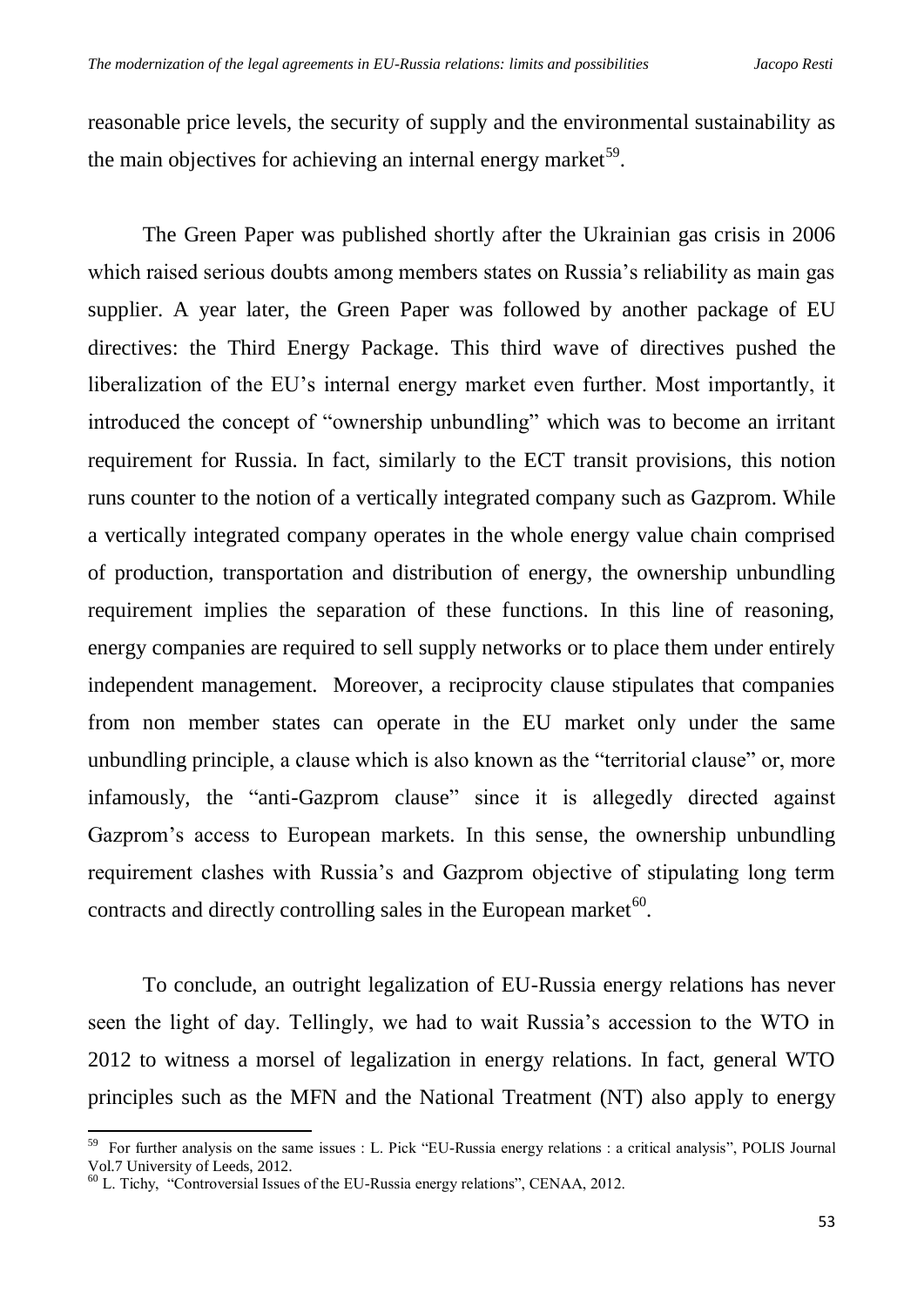trade. A part from that, the relevant base for cooperation remains the Energy Dialogue, a currently put on halt diplomatic platform which does not provide any legal framework to EU-Russia energy relations.

This seems to suggest that it is difficult to base a legal framework on opposing views and interests in energy relations such as liberalized energy markets and multilateral regulations on one hand and monopoly policies on the other. Similarly to Europeanization and Sovereign Democracy in the issue of values, the EU and Russia are displaying "modern" instead of "postmodern" strategies in energy issues as well. They represent unilateral strategies aimed at preserving or projecting their own order in the new globalized context of EU-Russia relations.

Currently, staunch economic liberalism on one side and monopolistic practices on the other seriously hamper legal modernization in bilateral energy cooperation. Both parties seem to forget what their energy cooperation is based on, namely a critical interdependence and the assurance of greater energy security in a common energy market.

## **2.3 The issue of neighboring policies**

The third issue which significantly accounts for the current state of EU-Russia relations is that of the parties' interests and strategies towards their common neighborhood, or what was defined in a more sober way in bilateral documents as the "regions adjacent to the EU and Russian borders"<sup>61</sup>. In the last decade, in particular since the outbreak of the so called "color revolutions" in 2004, the EU and Russian foreign policies in their shared abroad have increasingly diverged and conflicted, turning their common neighborhood in a competitive battle ground rather than a cooperative playing field. The confrontational stance which developed in the last few years led to greater instability in the region which has seriously jeopardized the possibility of modernizing EU-Russia relations through the negotiation of a new legal

<sup>61</sup> <sup>61</sup> Road Map and Common Space of External Security, (2005). http://ec.europa.eu/delegations/russia/documents/eu\_russia/road\_maps\_en.pdf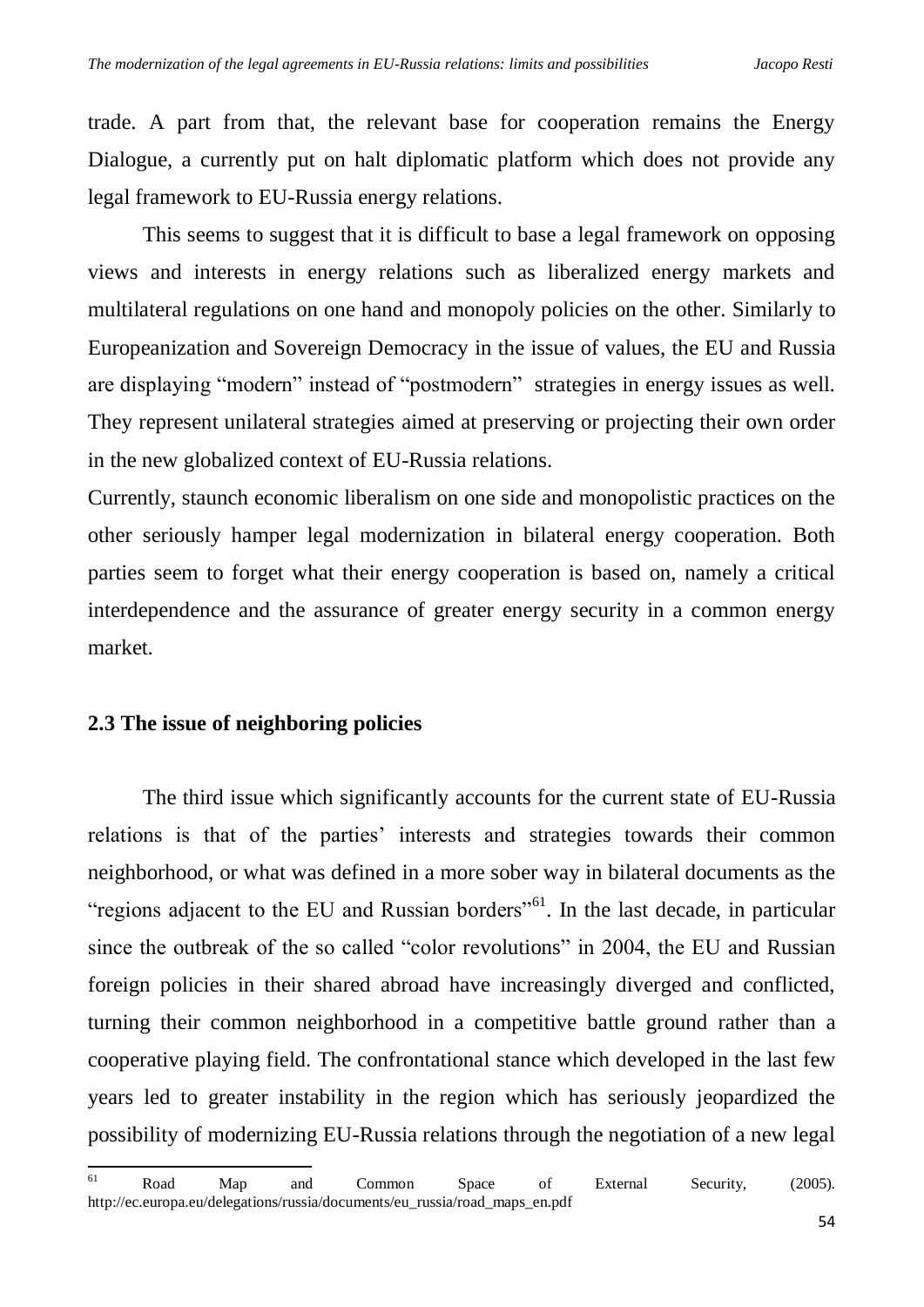framework. This is mainly the result of long standing neighboring issues in the post-Soviet space, such as the so-called "frozen conflicts"<sup>62</sup>, which were simply dragged out from under the carpet after the fall of the Soviet Union and remained unsettled for decades.

## *a) EU's and Russia's perceptions of their common neighborhood*

One of the reasons why EU-Russia relations are highly sensitive to the approaches that the parties adopt vis-à-vis their common neighborhood, is that both the EU and Russia can be considered as evolving political actors whose spheres of influences are continuously challenged and redefined. In the EU, a clear sign of this can be found in its frequent and progressive treaty reviews, in recent enlargements and evolving relations between its institutions and the members states as far as the distribution of powers and competences are concerned. With regards to Russia, as thoroughly illustrated in the first chapter, its political and economic system has undergone remarkable evolutions which only a few other countries have witnessed in the post-Cold War era. Still today, relevant political and economic developments such as Russia's projects of Eurasian regional integration characterize the country as a dynamic political reality. The evolution of the EU and Russia as international political actors is primarily reflected in their neighborhood relations which have become not only increasingly dynamic but also tense and problematic. For the very first time a powerful actor has emerged just next to Russia. It tends to block Russia's expansion and it may even pose a threat of eliminating Russia from the European order. Russia has never faced a single Europe and for much of its history it has always remained a crucial component of the European balance of power<sup>63</sup>.

.

<sup>&</sup>lt;sup>62</sup> Such cases include Abkhazia and South Ossetia in Georgia, the autonomous and contested region of Nagorno-Karabakh between Azerbaijan and Armenia, the region of Transnistria bordering Moldova and Ukraine's eastern border and Novorossiya, which includes breakaway areas in Ukraine.

<sup>&</sup>lt;sup>63</sup> M. Kaczmarski, "The policy of Russia towards the European Union", Center for International Relations, Warsaw, 2005.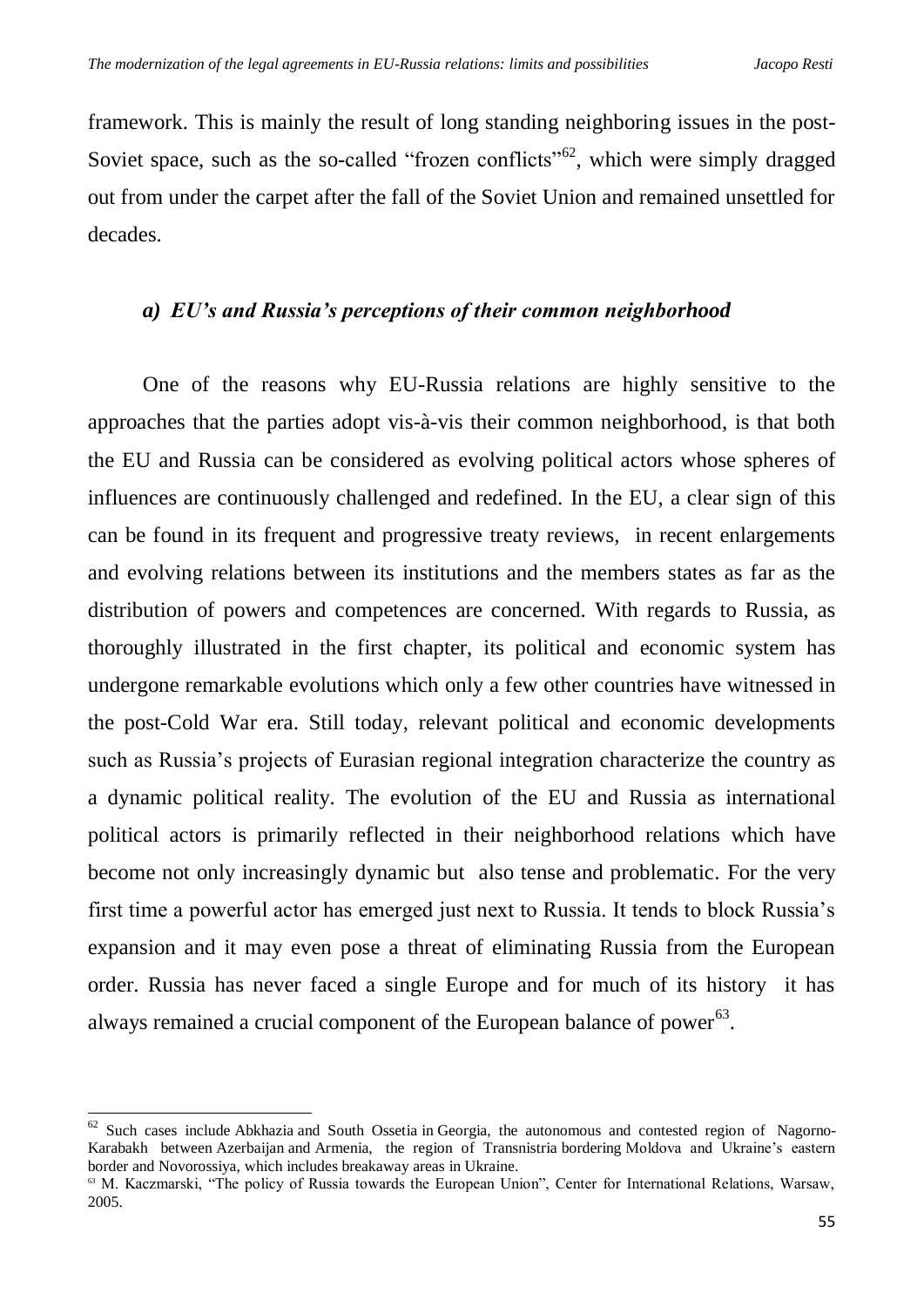From a theoretical perspective, it seems that Liberal and Realist conceptions of international relations shape most of the EU and Russia's perceptions and policies in their common neighborhood. In this sense, major international geopolitical crisis as recently witnessed in Georgia and Ukraine can be effectively analyzed in the framework of the conflict between the views and understandings of the international political order which these theories imply. On one hand, in the EU political elite there is the conviction that Europe can be kept whole and free on the basis of the EU fundamental liberal principles such as, but not limited to, democracy, the rule of law and human rights<sup>64</sup>. The respect for such principles is also a precondition for the conduct of foreign relations with other international actors<sup>65</sup>. On the other hand, this liberal approach to international relations is at odds with Russia's more realistic perception of the international order which, accordingly, is considered as an arena of competition in which concepts such as "zero sum game" and "power vacuum" retain their significance. Quoting President Putin : *" if Russia were to abstain from an active policy in the Commonwealth of Independent States or even embark on an unwarranted pause, this would inevitably lead to nothing but other, more active, states resolutely filling this political space"<sup>66</sup>* .

What Putin had in mind was mainly the EU and the North Atlantic Treaty Organization (NATO) eastern expansion in the post-Soviet space. As a matter of fact, the latter is characterized by special political, economic, historical and cultural ties with Russia which in turn claimed to have "privileged interests" in this area and a legitimate sphere of influence which cannot be undermined by competing foreign forces. In this line of reasoning, Russian policies towards the post-Soviet space can be regarded as lying on a continuum between domestic and foreign policy or as an extension of domestic policies. Russia considers the EU as a potential center that may attract post-Soviet countries, which directly weakens Moscow's power to integrate

<sup>&</sup>lt;sup>64</sup> From article 2 TEU

<sup>65</sup> From artcle 21 TEU

<sup>66</sup> President Vladimir Putin speech to Russian Ambassadors in Moscow, 12 July 2004.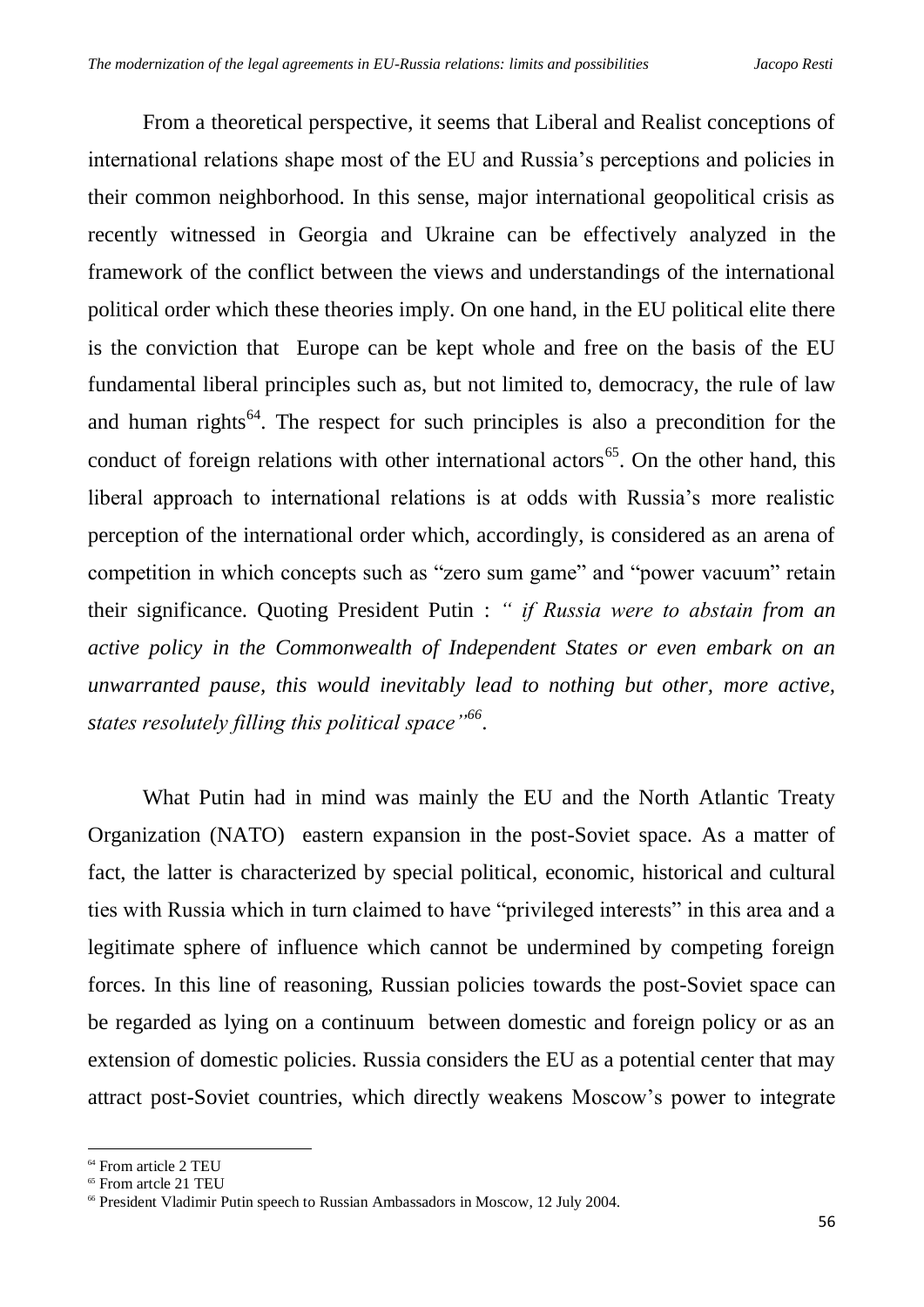the post-Soviet area. At the same time, developments in this region have a strong impact on Russian domestic policies. Pro-Western or European shifts of even some of these countries such as Ukraine and Georgia, can therefore impact Russia's internal political developments as well $^{67}$ .

#### *b) Competing strategies in a fragmented neighborhood*

As a result of their different perceptions and strategic interests in the post-Soviet space, the EU and Russia have also elaborated different neighborhood policies and strategies, once again mostly being unilateral and in competition with each other. In 2004, the EU launched the European Neighborhood Policy (ENP), a new instrument of foreign policy with the aim of establishing closer ties with those countries located at the East and South of the EU in order to ensure security, stability and prosperity around its borders. The logic of the ENP is that partner countries are offered financial assistance and "a stake in the internal market" in return for legislative and regulatory approximation to EU standards and norms. Approximation shall be carried out through political and economic reforms set out in specific Action Plans (APs). According to the European Commission "Country Reports" on the political, legislative, economic and social situation of the partner country concerned, each AP establishes a list of priorities for reform which the country has to implement in exchange for a close relationship with the EU.

It is worth to remark that the ENP did not develop accordingly to the classical legal procedures provided by the Treaties, but it rather involved particular interplays among EU's institutions, notably between the Commission and the Council, including the High Representative (HR) for the CFSP. In particular, while the Commission is in charge of elaborating APs for partner countries and of drawing up periodic progress reports on their implementation in cooperation with the HR for CFSP, the Council decides on the development of the Partnerships and on the review

<sup>67</sup> For a thorough analysis on this issue see : H. Adomeit, "Russia and its Near Neighbourhood : Competition and Conflict with the EU", Natolin Reasearch Papers, April 2011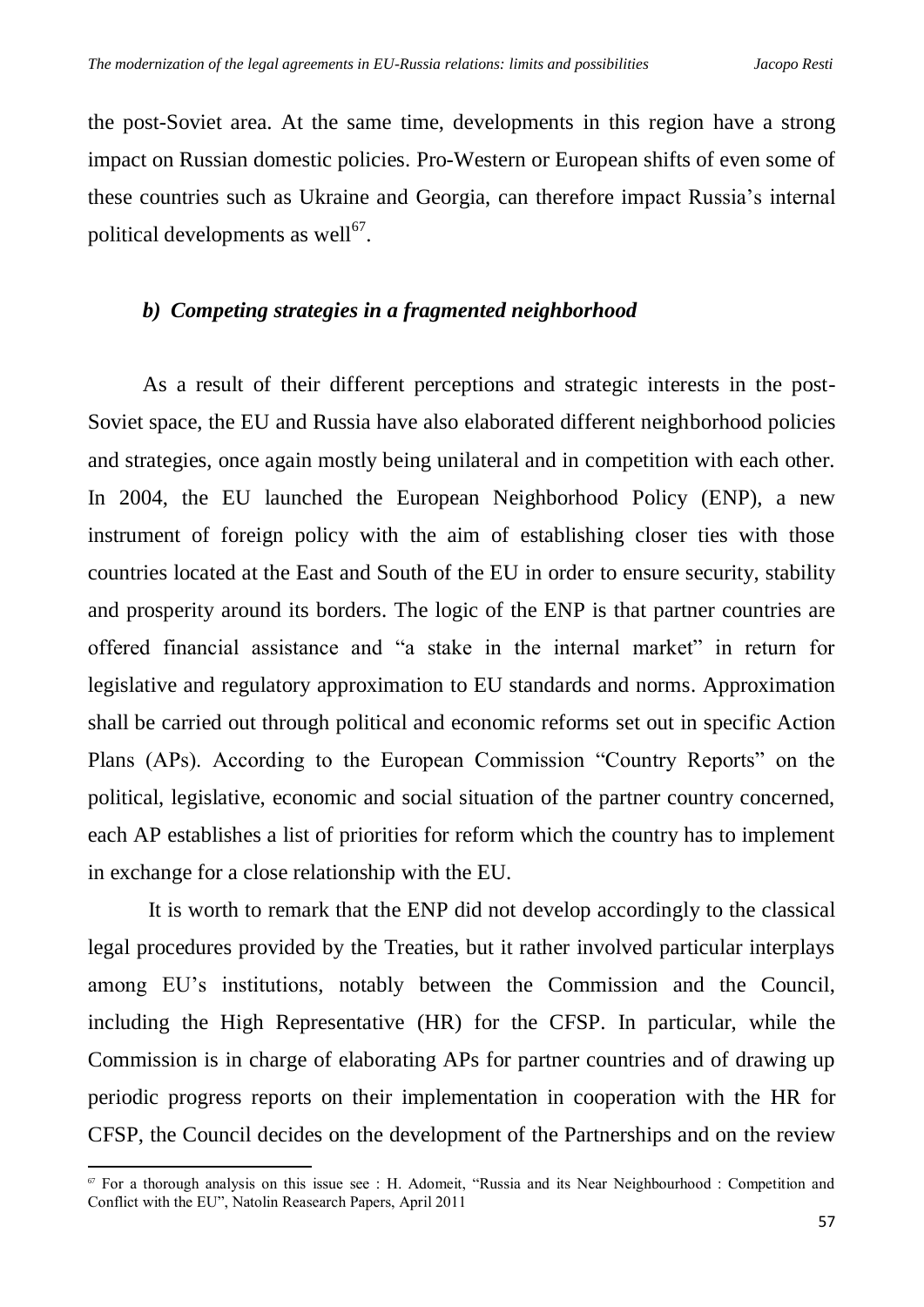of their financial assistance. The ENP institutional arrangements, although not designed to prepare for membership, heavily borrow the main features of the enlargement policy and the pre-accession strategy. The ENP is in fact conceived as a comprehensive promotion of the EU's values and standards in its close neighborhood<sup>68</sup>.

Having said that, it is not by chance that Russia politely refused to become part of the ENP and opted for the more balanced approach offered by Common Spaces agenda established in 2005. However, Russia's irritation and opposition could hardly be concealed when the Eastern dimension of the ENP was launched. In 2009, following a Polish and Swedish initiative in 2008, the Eastern Partnership (EaP) was inaugurated with the aim of improving political and economic relations with six post-Soviet States considered of "strategic importance", namely Armenia, Azerbaijan, Belarus, Georgia, Moldova, Ukraine. Through the EaP, the EU aims at strengthening relations with its Eastern neighbors mainly through the conclusion of Association Agreements and Deep and Comprehensive Free Trade Agreements, as it was recently the case for Georgia, Moldova and Ukraine. The promotion of human rights and the rule of law in these countries is also at the core of the EaP<sup>69</sup>. Russia critically reacted to the new unilateral initiative and defined it as a "blatant and unacceptable attempt to extend the EU's sphere of influence in post-Soviet countries"<sup>70</sup>. In 2008, referring to the post-Soviet space, Russia's foreign minister Sergey Lavrov had already condemned all attempts to intervene from outside in determining "the paths along which these countries are developing" and reinstated that Russia is the country where their privileged interests are concentrated. Evidence from the last years suggest that the EU turned a blind eye on these claims

.

<sup>68</sup>For further analysis : C. Hillon, "The EU's Neighbourhood Policy towards Eastern Europe", in *Law and Practice of EU External Relations*, Cambridge University Press, 2008.

<sup>&</sup>lt;sup>69</sup> Joint Declaration, Prague Eastern Partnership Summit, 2009. For more information see the Eastern Partnership Key Documents, available at : [http://www.eeas.europa.eu/eastern/docs/index\\_en.htm](http://www.eeas.europa.eu/eastern/docs/index_en.htm)

<sup>70</sup> "EU Expanding its Sphere of Influence, Russia Says.", Euobserver, 21 March 2009.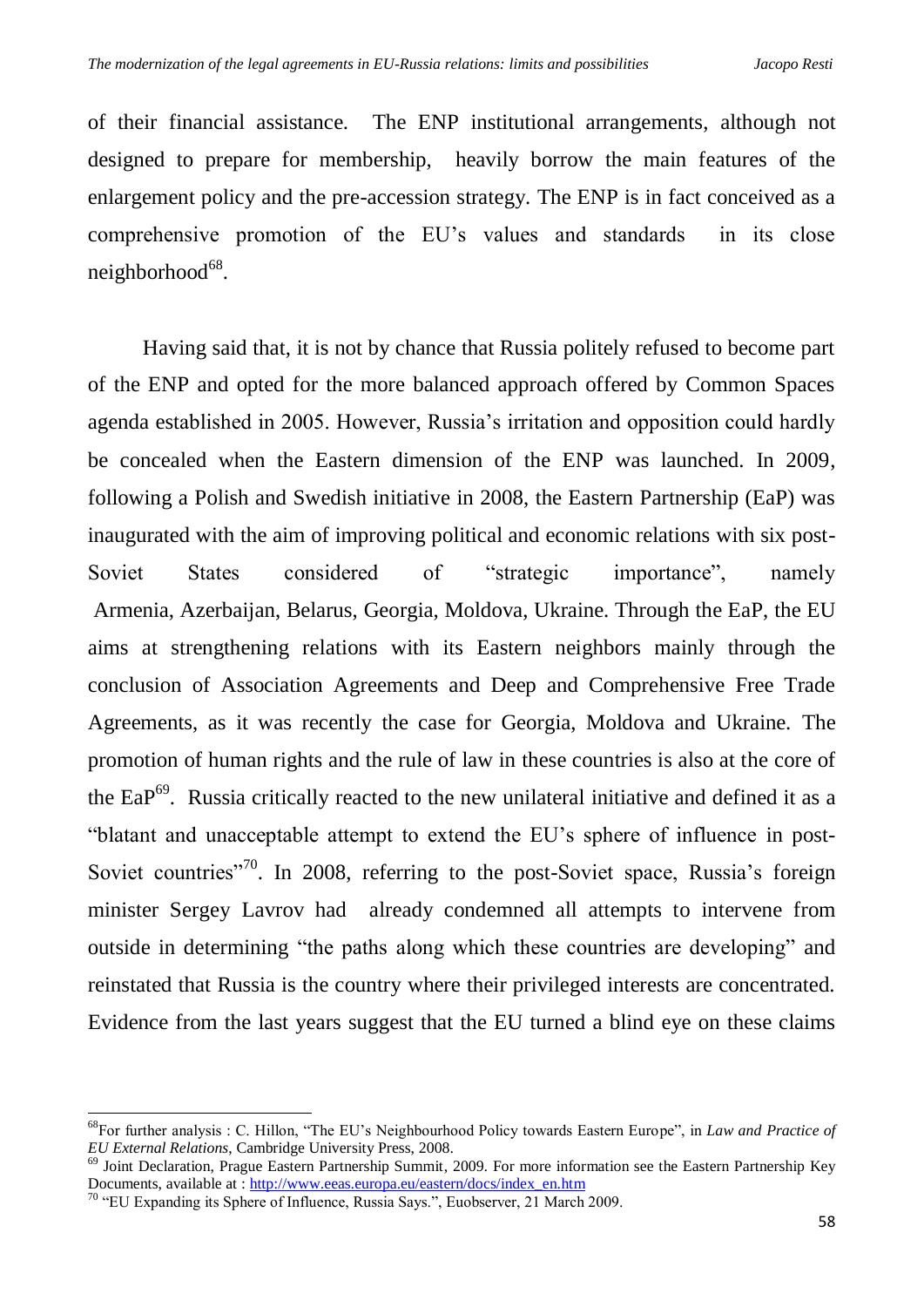and it is currently aiming at differentiating its neighborhood policy in partner countries according to their specificities and needs<sup>71</sup>.

However, Russia did not just stand by and watch. In turn, it reinvigorated its projects of regional integration with the CIS with the goal of reinforcing economic integration and forming an alliance between post-Soviet states. Shortly after the inauguration of the EaP by the EU, Russia established a Custom Union with Belarus and Kazakhstan entailing common external tariff policy and the elimination of tariff and non-tariff barriers. Subsequently, growing economic integration was confirmed by the establishment in 2014 of the Eurasian Economic Union between the same countries, with Armenia and Kyrgyzstan acceding in 2015. The long awaited "Eurasian Union", whose idea was first introduced back in 1994 by Kazakhstan's President Nursultan Nazarbayev, introduced among its member states the free movement of goods, capital, services and people, common transport, agriculture and energy policies, with provisions for a single currency and greater integration in the future.

Besides reinforcing political and economic ties with the CIS, the EEU was also conceived in order to counterbalance Western integration unions such as the EU and its EaP. It is not by chance that Russia's Eurasian integration projects heavily rely on EU's governance experience for the development of its institutional arrangements. As openly declared by Vladimir Putin in 2011 : "*it took Europe 40 years to move from the European Coal and Steel Community to the full European Union. The establishment of the Customs Union and the Common Economic Space is proceeding*  at a much faster pace because we could draw on the experience of the EU"<sup>72</sup>. As a matter of fact, the EEC has developed, in a relatively short time, both supranational

.

 $71$  For updated information on the ENP : "Progress reports on implementation of the European Neighbourhood Policy", adopted on 25 March 2015. Available at : [http://eeas.europa.eu/enp/documents/progress-reports/index\\_en.htm](http://eeas.europa.eu/enp/documents/progress-reports/index_en.htm)

 $72$  V.Putin "A new integration project for Eurasia: The future in the making", Izvestia, 4 October 2011. Full version available at : http://www.europarl.europa.eu/meetdocs/2009\_2014/documents/dru/dv/dru\_2013\_0320\_06\_/dru\_2013\_0320\_06\_en.pdf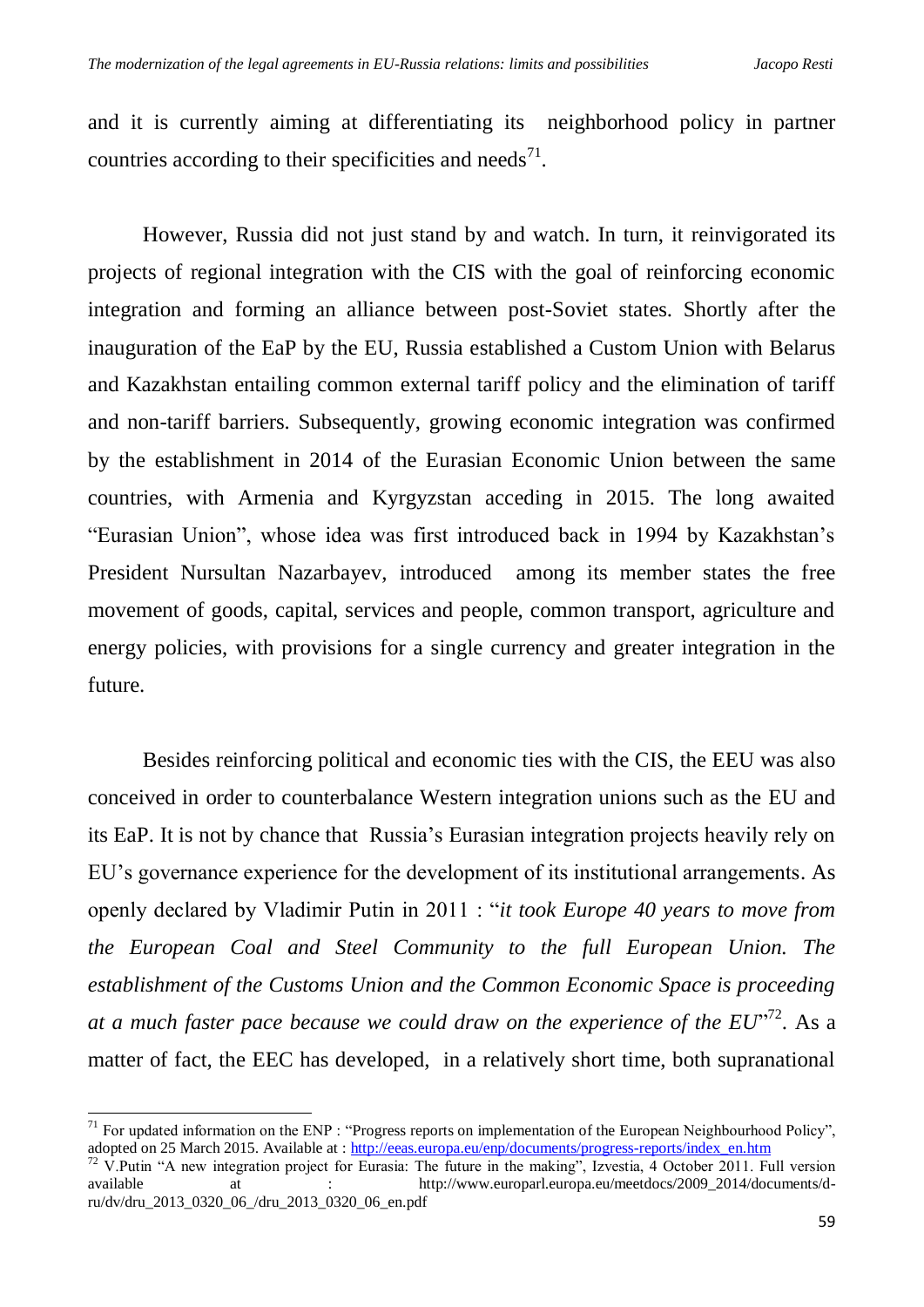and intergovernmental institutions which highly resemble the EU's political architecture. Comparably to the EU, the EEU is endowed with the Supreme Economic Council composed of the heads of the member states, the Eurasian Commission as the executive body of the Union, the Eurasian Intergovernmental Council composed of the prime ministers of the member states and even a judicial body known as the Court of the EEU. Although the EEU is still far from the level of integration of the EU and will hardly include any significant political integration in the near future given Kazakhstan's current opposition to delegate any sovereignty to the Union's institution, it is becoming an influential trading block in Eurasia which can boast a gross domestic product of over 4 trillion dollars and a single market with almost 190 million people.

However, the EEU success is not only ascribable to its attractiveness for CIS countries, but also to Russia's coercive and intimidating practices towards the latter to join the Union. Contrary to the EU, relations within the EEU are highly asymmetrical since Russia enjoys a much stronger leverage both in multilateral and in bilateral relation with Belarus and Kazakhstan. The fact that both countries made clear that their political autonomy was not to be challenged in the EEC Treaty provides evidence for this. In addition, it can be argued that Russia resorted to coercive pressures even with regards to countries involved in the EaP such as Moldova or Ukraine and to new members such as Armenia, which relies on Russia's military protection, and Kyrgyzstan, whose gross domestic product is highly dependent on remittances from its own citizens working in Russia. This suggests that membership in the EEU is not based solely on the voluntary decision of a candidate country, but can be induced by making an offer that the country's leadership simply cannot afford to refuse<sup>73</sup>.

 $73$  S. Stewart "The EU, Russia and a Less Common Neighbourhood", German Institute for International and Security Affairs, 2014.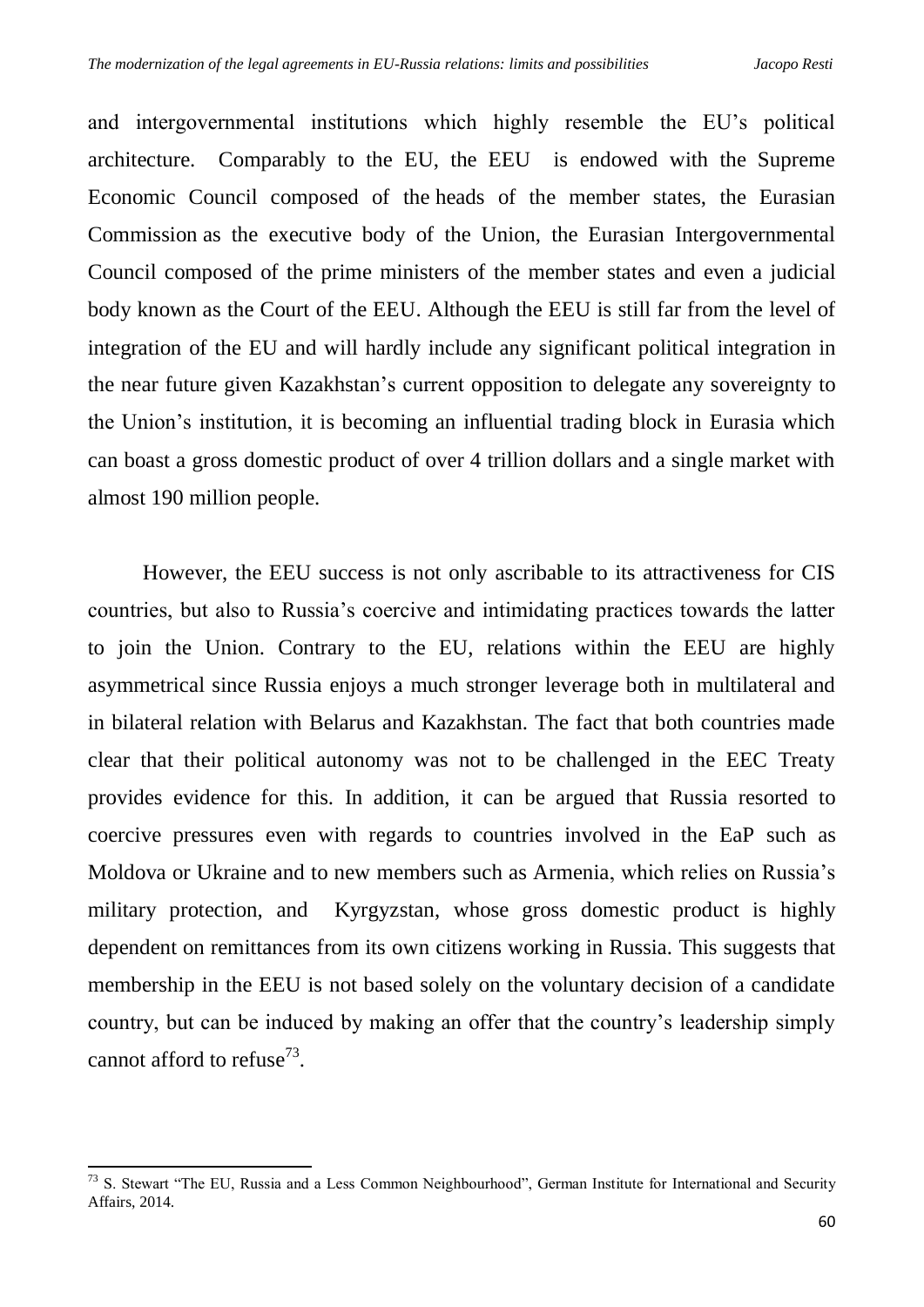To put it briefly, it is clear that in the EU-Russia common neighborhood two different and competing projects of integration are in place. Both the EU and Russia, in their own ways, are trying to "win friends" in the post-Soviet space. Post-Soviet countries are not sure whether to change "party" or not : the one offered by the EaP seems appealing, however Russia's party is not over yet and Russia urges them not to leave. Joking asides, the "geopolitical games" which are being played by both sides can turn out to be detrimental and destabilizing for their common neighborhood. As recent events have shown, the EU and Russia –not to mention NATO- are eroding the "buffer zone" between them, thereby compelling post-Soviet states to choose either of the two blocs. In fact, full membership of the EEU and DCFTAs with the EU are mutually exclusive since members states of the EEU loose part of their sovereignty over trade policy and share common tariffs that are incompatible with the elimination of tariffs foreseen by the  $DCFTAs^{74}$ . This incompatibility abruptly surfaced in the outbreak of the Ukrainian crisis when Russian backed Ukrainian President Viktor Yanukovich was intimated not to sign an Association Agreement with the EU and to opt for closer ties with Russia. Legal and political frictions concerning the position of Ukraine and other post-Soviet countries with regards to their relations with the EaP and the EEU are seriously undermining Russia-EU relations and hence complicate the modernization of their legal framework. As correctly pointed out by Lavrov, the EU (and the West) should refrain from "determining the paths along which these countries are developing". So should Russia. In post-Soviet countries, both parties should avoid accelerating developments artificially and shaping untrasparently the requests of the countries concerned.

The goal of this chapter was to highlight the main issues currently challenging the negotiation of a new bilateral framework in EU-Russia relations. Conflicting perceptions, interests and policies in the fields of political values, energy relations

<sup>&</sup>lt;sup>74</sup> L. Delcour and H. Kostanyan, "Towards a Fragmented Neighborhood : Policies of the EU and Russia and their consequences for the area that lies in between", CEPS, 2014.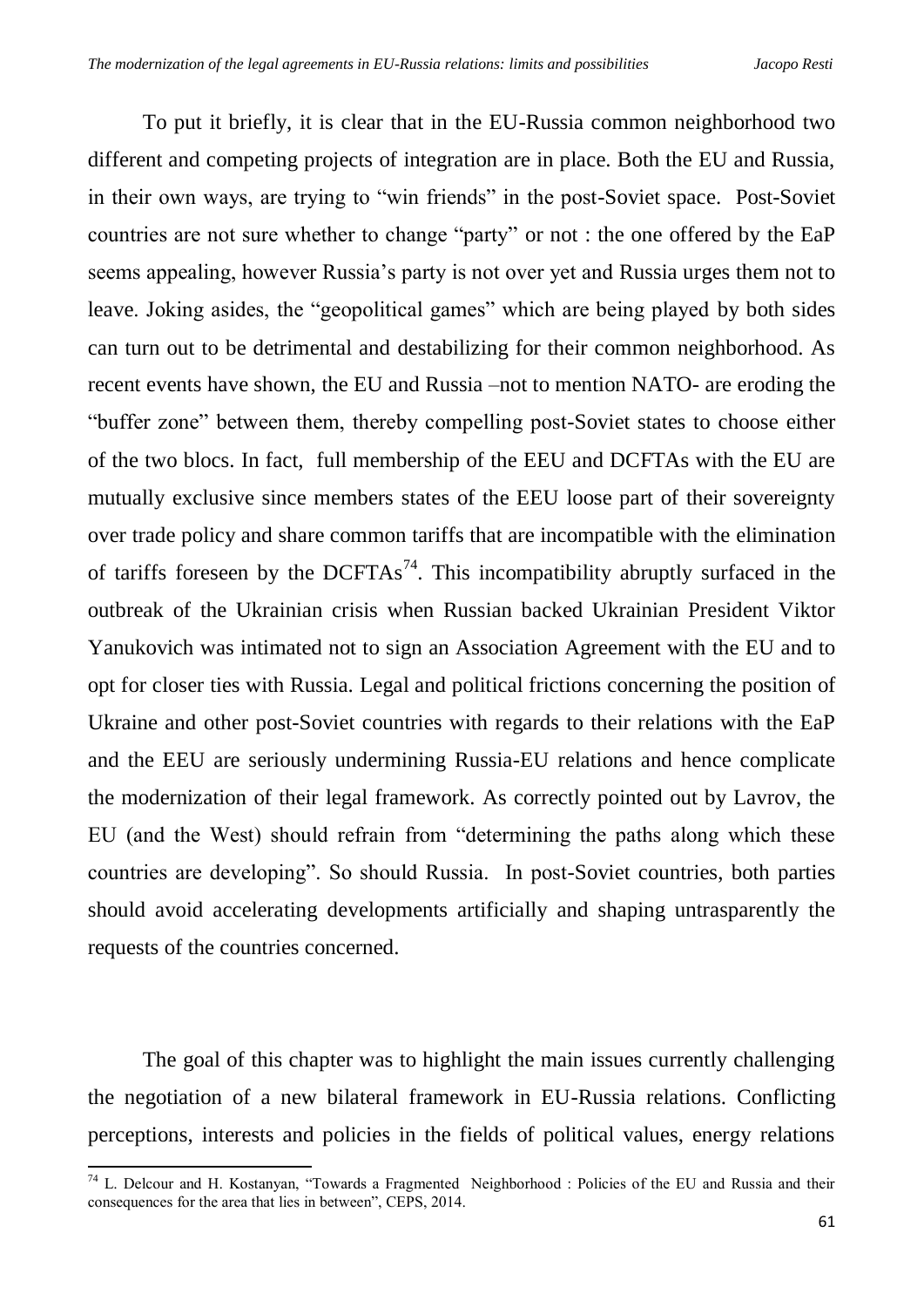and neighborhood policies have halted this process and contribute to a rather pessimistic view on the future of EU-Russia relation and their legal agreements. However, a better understanding of "what" hampers modernization is a first step to avoid future misunderstandings and to forge new and common strategies which can yield to a more constructive and mutually beneficial era in bilateral relations.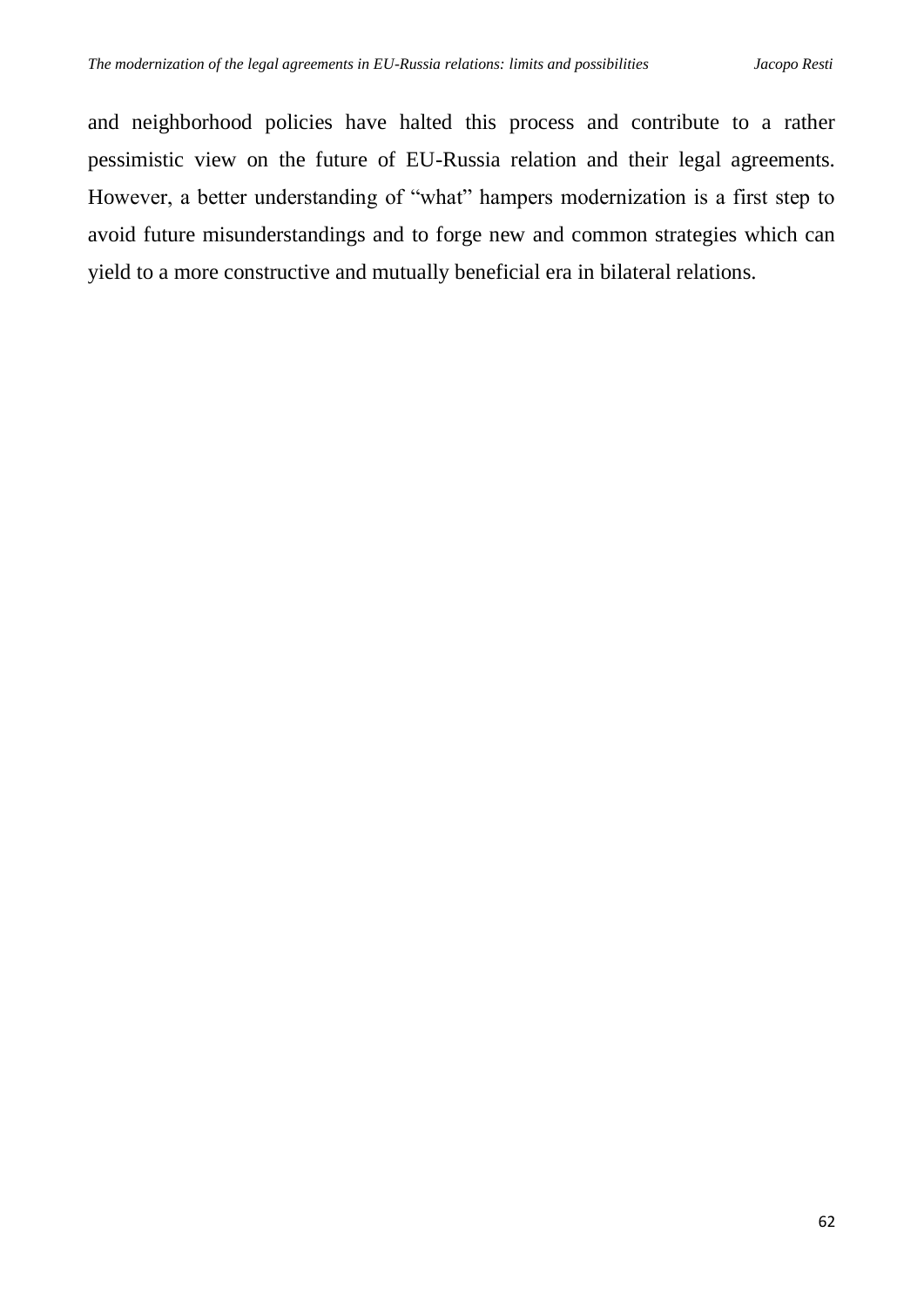## Chapter Three

# **3. Limits and possibilities for a new legal framework**

Having analyzed in the first chapter "why" the EU-Russia bilateral framework of relations needs modernization and, in the previous chapter, the three dimensions of "what" is currently hindering this process, this chapter is entrusted with the demanding task of dwelling on the limits and possibilities in drafting a new legal framework, namely on "how" this modernization process should actually take place.

As the second chapter has attempted to demonstrate, the process of modernization of EU-Russia legal framework is, for the time being, challenging at best. The two parties come from different political cultures and have mostly opposite approaches to the core issues of energy relations and neighborhood policies. At present, contradictions in bilateral relations have crystallized and came to the fore with the outbreak of the Ukrainian crisis. This leaves little scope for negotiations on a new legal agreement and sets clear limits for the process of modernization. This suggests that in the long run, what is needed is a change in the political will of both political leaderships who seem to benefit from the current situation of widespread mistrust and enmity in bilateral relations.

Having said that, in the next few years, are there any possibilities of modernizing the bilateral framework notwithstanding the poor state of current political relations? Is there any chance of establishing a new legal framework which can better adapt to the rather dynamic and conflictual EU-Russia relations? Most importantly, is a new comprehensive and binding bilateral agreement as wished for in 2008 a viable and desirable solution?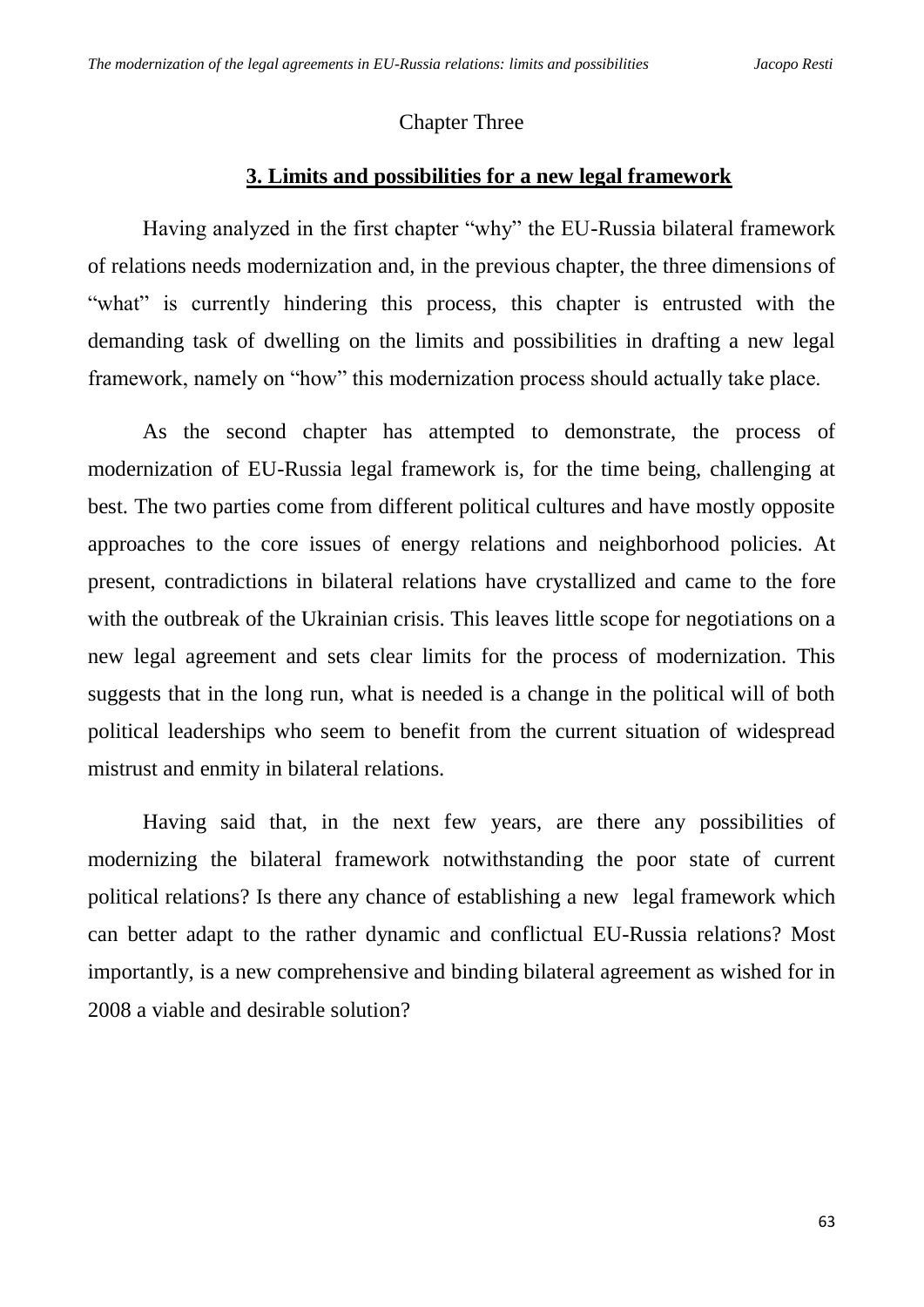### **3.1 Options for a new legal framework**

Since 2007, the year in which the initial duration of ten years of the PCA formally expired, there has been a lot of discussion around the issue of how to modernize the agreement. Suggestions have ranged from simple extension and revision of the PCA to the formulation of a new bilateral treaty comprising the commitments and achievements made in bilateral relations since the PCA's first entry into force<sup>75</sup>.

In order to have a general view of the possibilities for the modernization of the agreement which have been discussed back then and most of which are still valid nowadays, it is worth to recall briefly at least some of them together with their implications and goals.

According to Emerson, Tassinari and Vahl, there could be six scenarios for the post-2007 outlook of EU-Russia relations<sup>76</sup>. They are described from the least to the most innovative and ambitious option for the modernization of the legal framework and they can also be understood as lying on a short-medium-long term timeline:

• The first scenario foresees the repeal of the PCA without replacement. Given the obsolescence and asymmetrical nature of the PCA, its retirement is not inconceivable. Moreover, Russia's accession to the WTO in 2012 has introduced a new multilateral legal base for EU-Russian trade relations which can now do without most of the outdated and redundant provisions of the PCA. However, given the poor state of political relations between EU and Russia, the

<sup>1</sup> <sup>75</sup> For a comprehensive outlook on the possibilities for a new EU-Russia agreement discussed in 2007 see : "The Elephant and the Bear Try Again. Options for a New Agreement between the EU and Russia", Center for European Policy Studies, 2006. It includes contributions of A.S. Makarychev, N.Arbatova and T. Bordachev, among others. This chapter makes special reference to the scenarios for the negotiations of a new agreement foreseen by M. Emerson, F.Tassinari and Marius Vahl, since it better serves the goal and scope of our analysis.

<sup>76</sup> M. Emerson, F. Tassinari, M. Vahl "A New Agreement between the EU and Russia: Why, What and When?", in "The Elephant and the Bear Try Again. Options for a New Agreement between the EU and Russia", Center for European Policy Studies, 2006.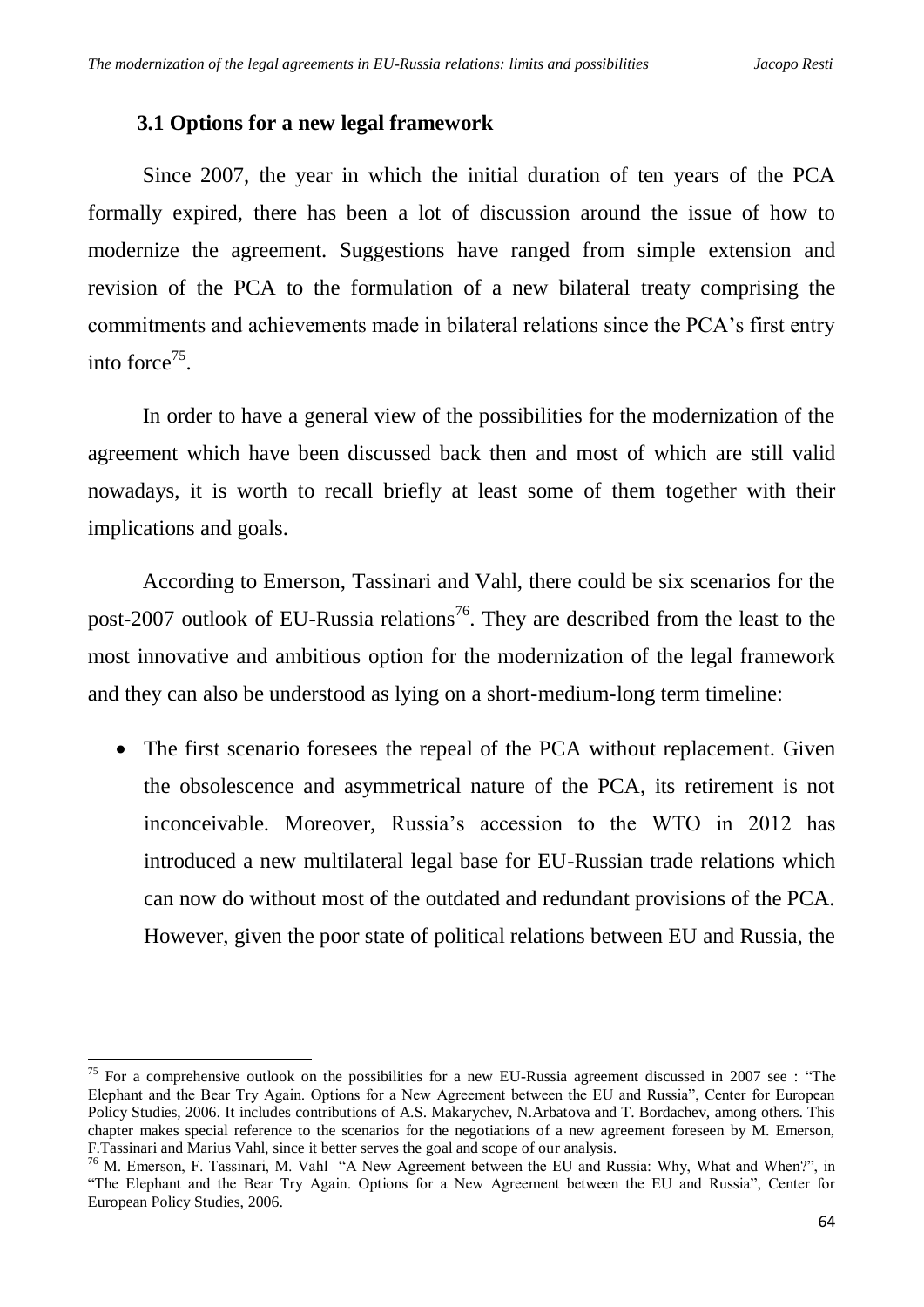act of repealing the PCA by one of the two parties<sup>77</sup>, might appear as a further political rupture which both parties, especially the EU, would prefer to avoid. This scenario has therefore not been the case since 2007.

- The second scenario, which we have witnessed to in the last years, is that of the extension of the status quo. As a matter of fact, the PCA has continued to live on and extended year after year since 2007 alongside the negotiation of sectoral agreements. It can be stated that the latter have been quite successful as far as Russia's WTO accession and the implementation of part of the agenda of the four Common Spaces is concerned. However, in the light of what we have discussed so far, it should be clear that further extension of the status quo is not desirable and it is clearly at odds with the goal of modernizing EU-Russia legal relations.
- The third scenario envisages, besides the preservation of the PCA, the addition of a Political Declaration on Strategic Partnership providing an updating of the de facto EU-Russia relations. According to this scenario, the adoption of the Declaration would warrant the replacement of the PCA whose remaining significant operational provisions after Russia's accession to the WTO could be retained through the conclusion of sector-specific agreements. This scenario seems to have taken place, although without the replacement of the PCA, in EU-Russia framework of relations in 2010 with the adoption of the abovementioned Partnership for Modernisation (P4M). The latter is in fact a political declaration according to which "*the European Union and Russia, as long-standing strategic partners in a changing multipolar world, are committed to working together to address common challenges with a balanced and result-oriented approach, based on democracy and the rule of law, both at*

 $77$  For the PCA to be repealed, denunciation of one of the parties is needed. According to Art. 106 PCA : "The Agreement shall be automatically renewed year by year provided that neither Party gives the other Party written notice of denunciation of the Agreement at least six months before it expires."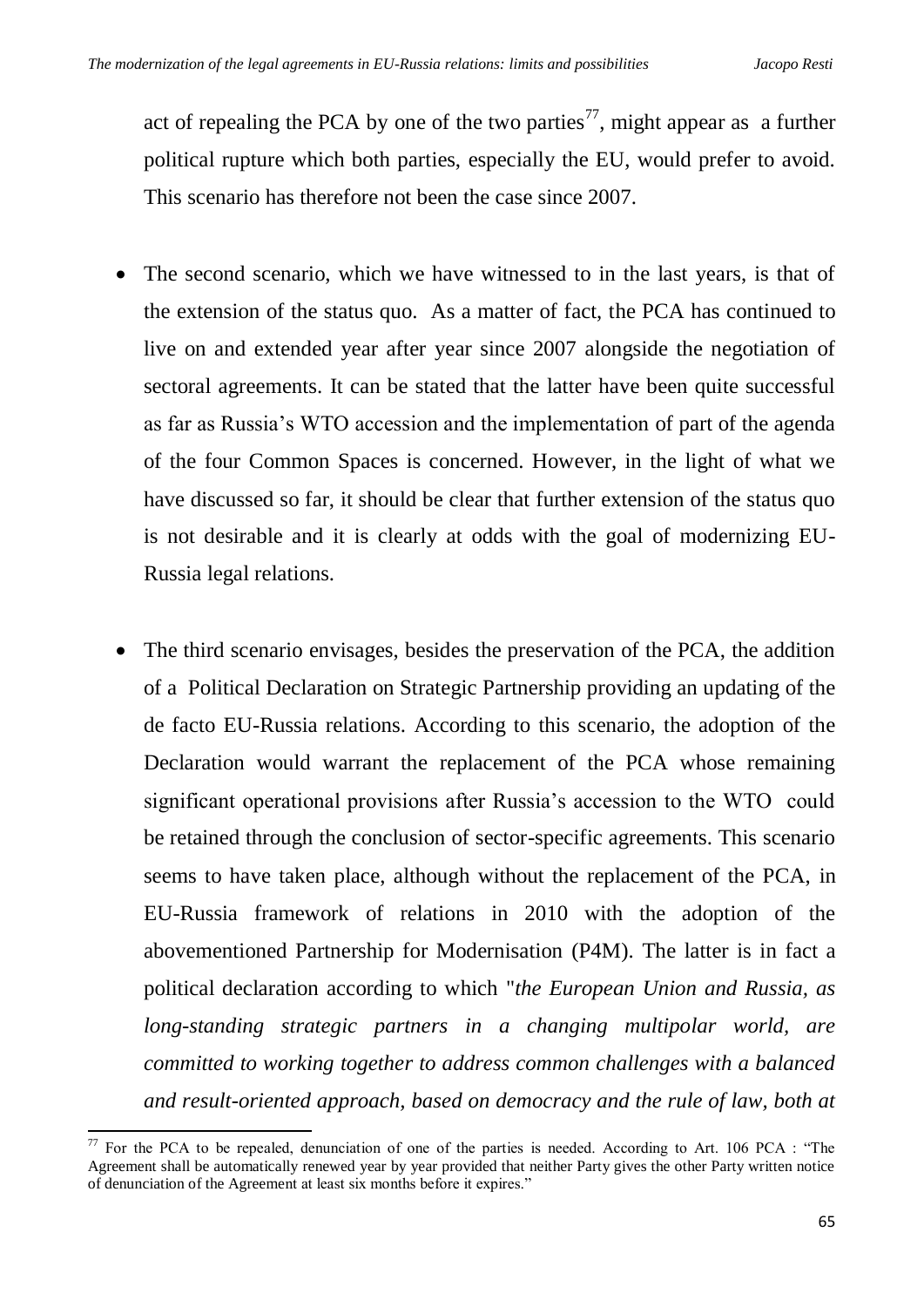*the national and international level"<sup>78</sup>*. The Partnership was concluded in a time when EU-Russia relations experienced a rather positive trend and it aimed at economic and judicial reform such as trade facilitation through harmonization and standardization of technical regulations and strengthening of the rule of law. However, in the years after the finalization of the declaration there was hardly any concrete transformation of EU–Russia relations into a truly strategic partnership<sup>79</sup>. Recent trends in EU-Russia relations demonstrate that a Political Declaration calling for a strategic partnership is way too little to bring about a convincing modernization of EU-Russia legal framework and hence a qualitative leap in bilateral relations.

 The fourth scenario, which can be considered a variant of the previous one, calls for the replacement of the PCA with a short Treaty of Strategic Partnership instead of the milder Political Declaration. Hence, in this case, the top-document would have a binding nature and from a procedural point of view it would need ratification. The latter need introduces serious questions about its feasibility. The finalization of the new agreement would in fact require parliamentary ratification from all twenty eight EU member states, entailing a high risk of stalemate in the negotiations because of political incidents especially between Eastern European member states and Russia. In this case, a single parliament negative vote would block the entire process of ratification. The risk of negotiating legally binding agreements, as it is now the case in EU-Russia relations since 2008, cannot be underestimated given the thoroughly discussed widespread instability in EU-Russia relations and major political disagreements between former Soviet states (Estonia, Lithuania and Latvia) and Russia. Further complicating the issue is the inflexibility and

<sup>.</sup> <sup>78</sup> Joint Statement on the Partnership for Modernisation, EU-Russia Summit,  $31$  May – 1 June 2010 (2010), http://goo.gl/YBwk3.

<sup>79</sup> For an assessment: M.Larionova, "Can the Partnership for Modernisation Help Promote the EU–Russia Strategic Partnership?", European Politics and Society, Forthcoming, 2014.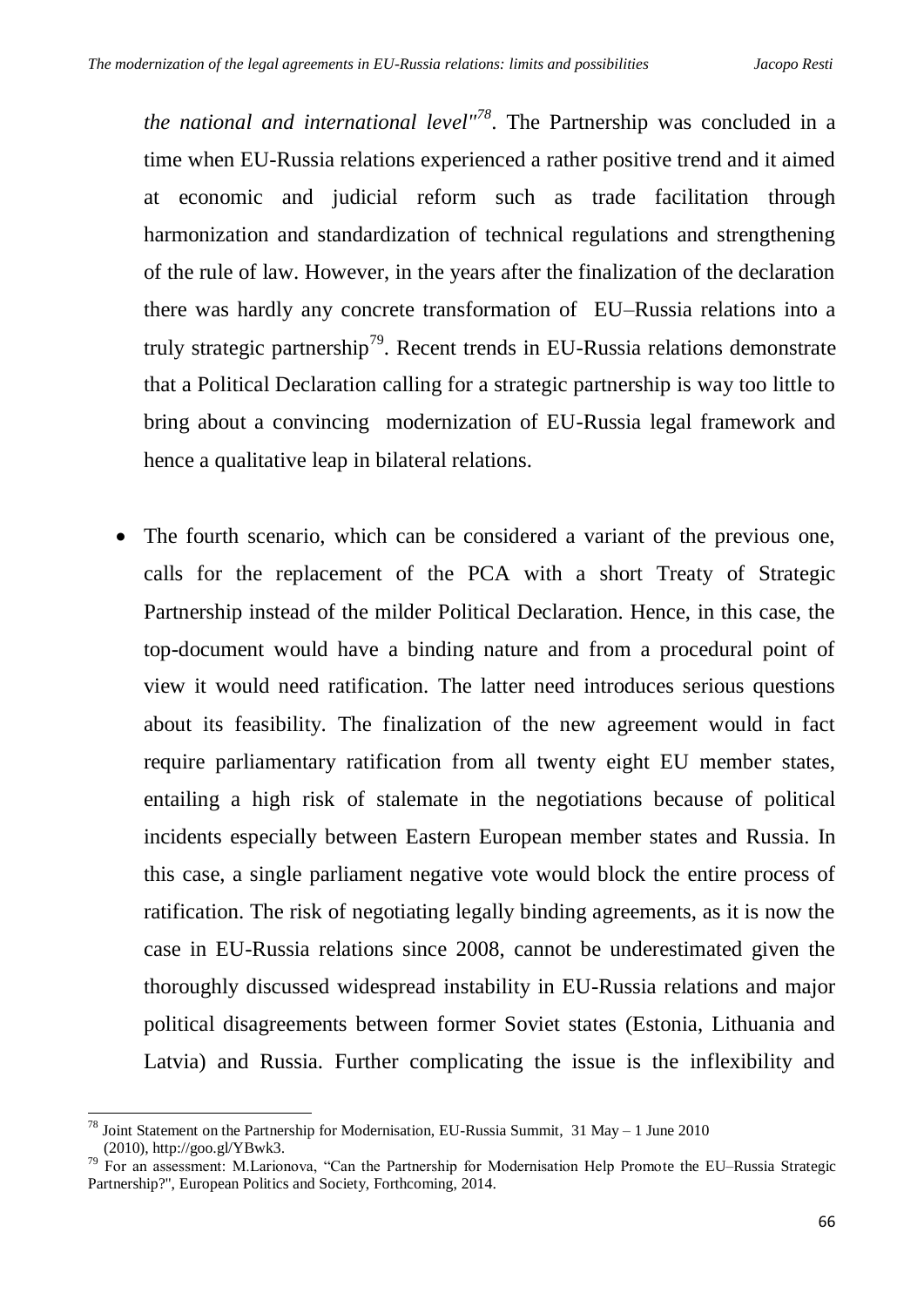potential rapid obsolescence of a legally-binding agreement in the context of ever-changing EU-Russia political relations. The case of the PCA is an example to bear in mind.

- The fifth scenario stems from the previous one but it is even more ambitious. It aims at replacing the PCA with a comprehensive Treaty of Strategic Partnership. This treaty would modernize EU-Russia legal relations through the conclusion of a comprehensive treaty integrating all significant developments in bilateral relations since 1997, such as the general provisions contained in the Road Maps for the four Common Spaces, the Partnership for Modernization and it would also reflect changes in EU's competences and policies in the last decades. Although it would be a logical step in a situation of solid and trustful political relations, this scenario entails and exacerbates all disadvantages of the fourth scenario. The ratification procedure of a comprehensive treaty – as agreed at the Khanty-Mansiysk EU-Russia summit in June 2008 – would in fact involve even lengthier and riskier negotiation processes which would be highly sensitive to the current state of poor political relations between the EU and Russia.
- The last scenario is by far the most ambitious one, but it is also very unlikely for it to take place, at least in the short to medium term. The goal would be the establishment of a Treaty of Strategic Union, a very ambitious agreement raising the level of mutual commitment and common positions to the highest possible level on matters such as foreign and security policy. The new paradigm would be one of common purpose, of total trust on major issues and quest for enduring agreements on as many domains of common interest as possible. In light of the major impediments discussed in chapter two, the probability for this scenario to become a reality in the near future is close to zero. The Treaty of Strategic Union could be born only out of an enlightened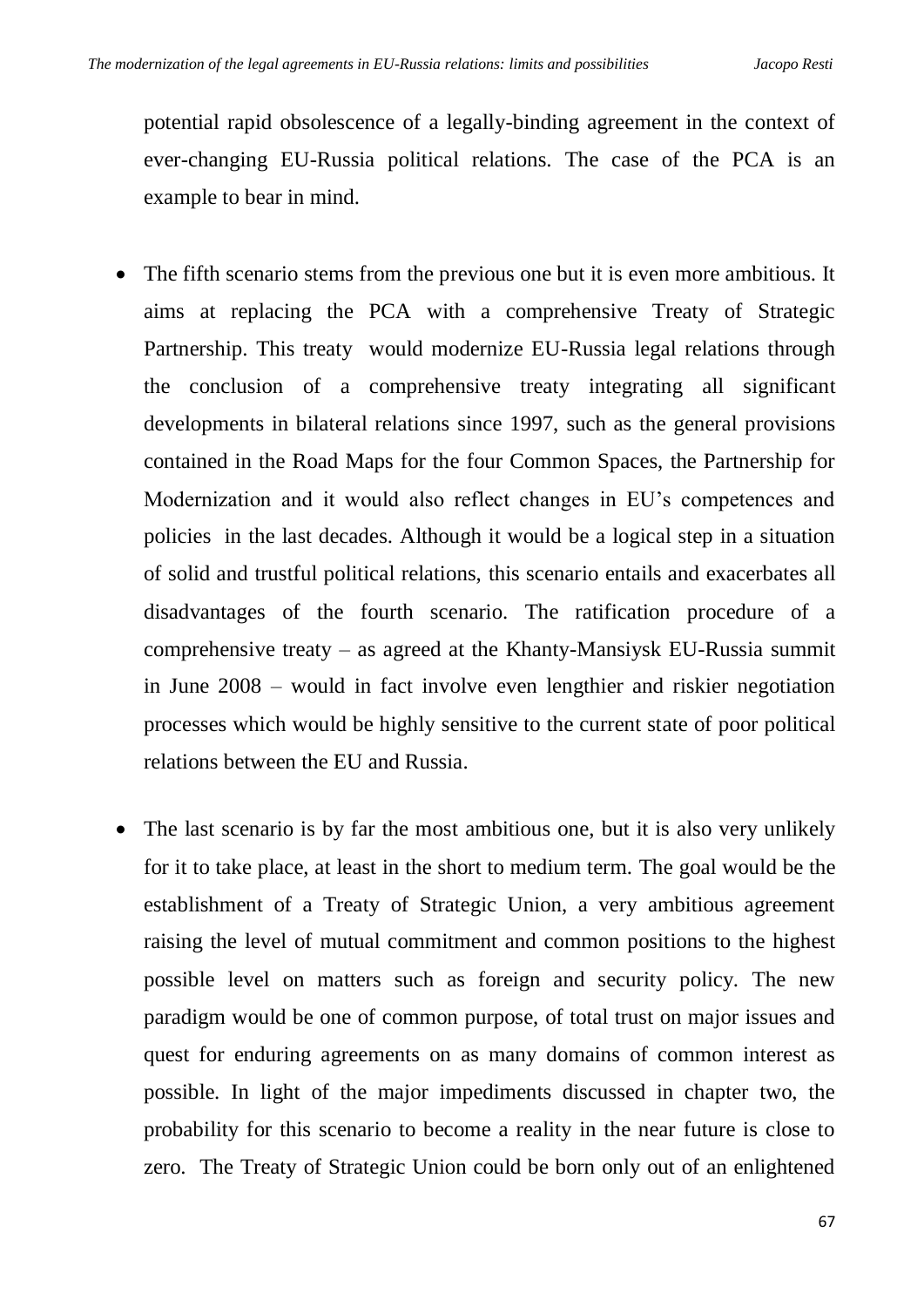and visionary future leadership. This has not been the case up to now at the top levels of EU-Russia relations.

The presentation of these six possible scenarios which were discussed shortly before the expiration date of the initial duration of ten years of the PCA (1997-2007), represents a useful reference scheme to analyze and draw a few lessons on how the negotiations for a new legal framework in EU-Russia relations evolved in the last years (2007-2015) and how they might or should evolve in the next few years (2016- 2020).

Almost a decade has elapsed and it can be confidently argued that there has been no outright modernization in EU-Russia legal framework of relations. Some of the reasons for this have been thoroughly illustrated in the previous chapter when the issues of political values, energy and neighborhood relations were covered. Far from the conclusion of any new kind of bilateral treaty or revision of the current one, legal relations in recent years have been characterized by the developments described in the second and third scenario, that is to say by the extension of the status quo and by the introduction of a poorly performing Political Declaration (P4M) which basically failed at upgrading EU-Russia relations to the level of "Strategic Partnership".

Given both parties' growing dissatisfaction regarding their state of legal relations, negotiations on a new strategic agreement, providing a comprehensive framework and legally binding commitments on all main areas of EU-Russia relations, were officially launched in June 2008. This suggests that the EU and Russia opted for the realization of the fifth scenario, namely for the replacement of the PCA with a comprehensive treaty establishing the necessary legal instruments for the implementation of the political framework provided by the Common Spaces road maps. However, as formerly discussed, there are several disadvantages related to this scenario which the current state of EU-Russia relations exacerbates, hence complicating the feasibility of this option at least in the short term. The slow pace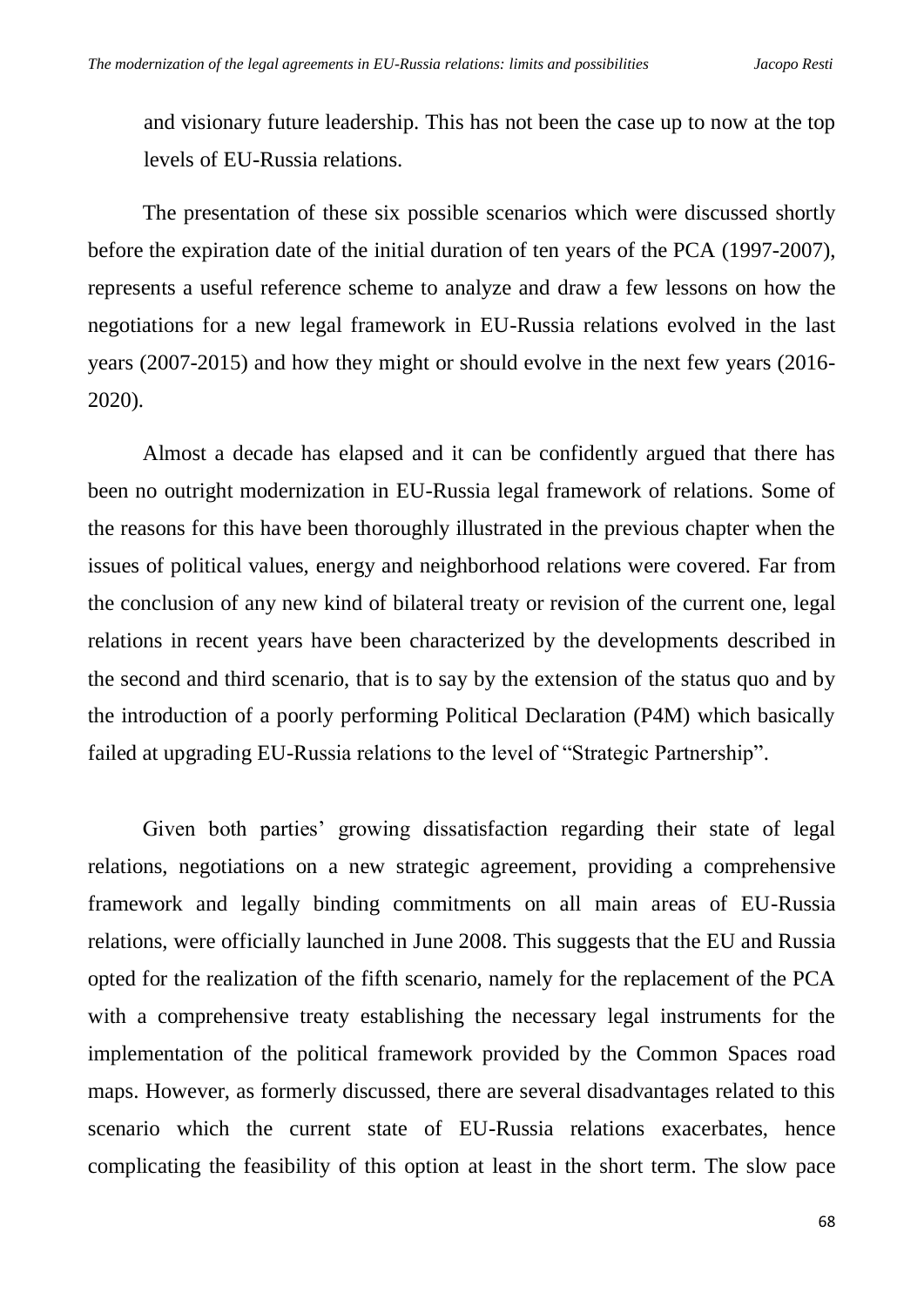with which negotiations are proceeding and the poor results delivered in terms of modernization since 2008 provide convincing evidence for this.

In fact, a comprehensive framework with legally binding commitments would provide for the inclusion of policy areas going beyond the EU's exclusive competences and therefore would require a "mixed procedure", namely the involvement and ratification of all EU member states for the process to finalize. In addition, it would require, according to article 218 TFEU on the rules on the conclusion of international agreements on behalf of the EU, unanimity in the Council of Ministers and the consent of the European Parliament. This is an extremely cumbersome and winding process which would require a considerable amount of time and resources, even in the presence of a constructive context of EU-Russia relations.

Not to mention the issue of the choice of the EU internal legal basis for the new agreement. This could be found in art. 217 TFEU in case of a "*Strategic Association Agreement*", in art. 8 TEU in case of "*specific agreement developing a special relation with a neighboring country*" or in art. 212 TFEU in case of "*agreement concerning economic, financial and technical cooperation with a third country*", only to mention a few possibilities. Even assuming that there could be a consensus among EU member states on the choice of the legal basis, this would in any case imply a strong conditionality approach which would be hard for Russia to accept politically $80$ . Besides these limits to the feasibility of this scenario, one could question whether it is even desirable to opt for a comprehensive and binding agreement between evolving political actors with evolving and unpredictable political relations. All of these issues seriously question, for the time being, the validity of this scenario<sup>81</sup>.

.

<sup>&</sup>lt;sup>80</sup> Whichever the EU legal basis for the new agreement, the Union's external action on the international scene should be consistent, according to art 21 TEU, with "*the principles which have inspired its own creation, development and enlargement, and which it seeks to advance in the wider world".* This conditionality is, as shown, opposed by Russia.

<sup>&</sup>lt;sup>81</sup> For further analysis on these issues see: P. Van Elsuwege "Towards a Modernization of EU-Russia Legal Relation?", CEURUS, 2012.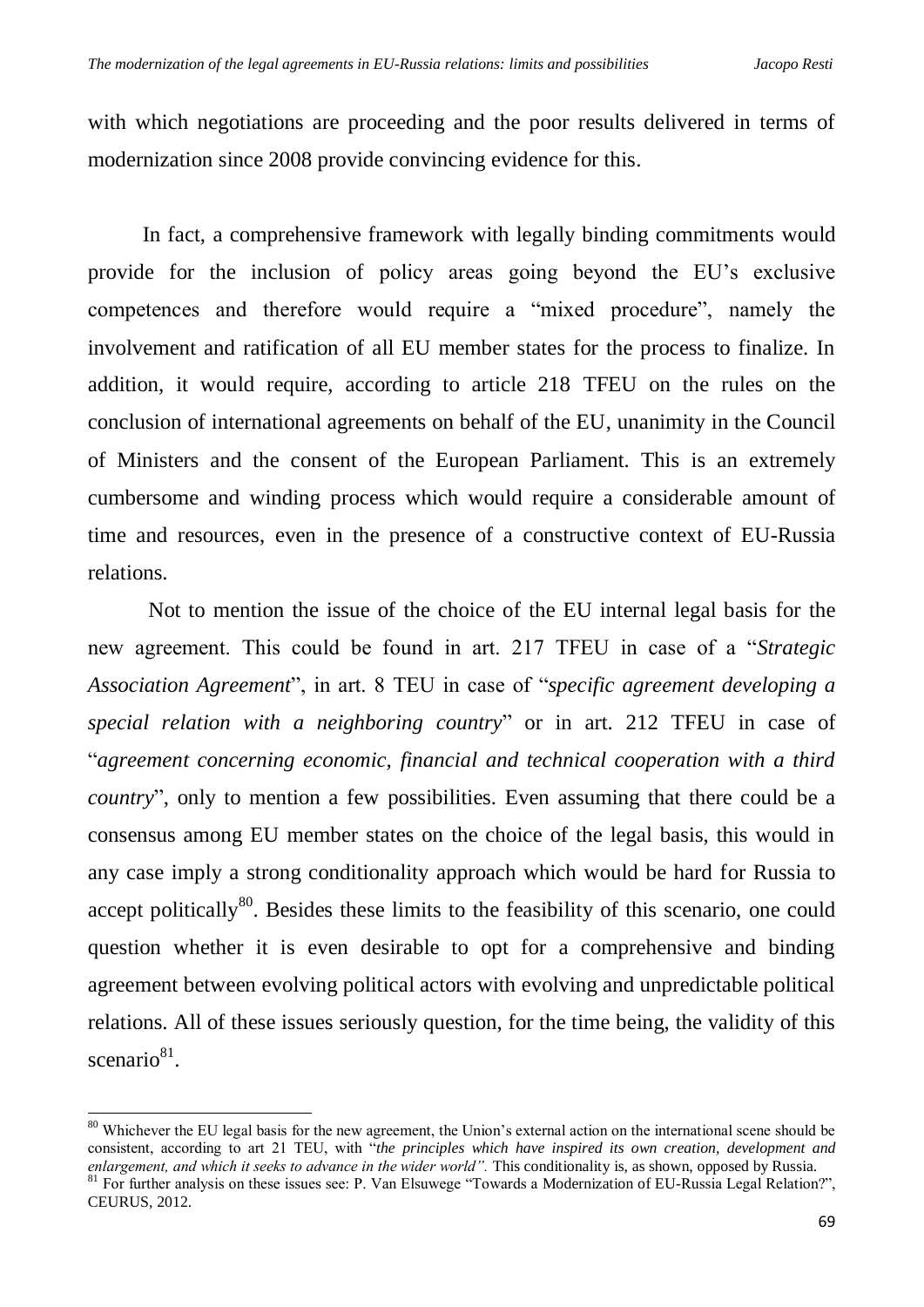Ultimately, the modernization of EU-Russia legal relations seems to have reached an impasse. On one hand, disagreements on a growing number of issues call for new and jointly agreed rules of the game, that is a new legalization of EU-Russia relations which could improve the shortcomings of the existing arrangement. On the other hand, disagreements on core issues (political values, energy and neighborhood relations) are also accountable for the stalemate in the modernization process. As hinted in the previous chapter, revision of the approaches which both parties are currently endorsing on these issues may take a long time and need internal developments in both EU and Russia.

Does this mean that EU and Russian officials and negotiators are handcuffed? Is a legally binding and comprehensive agreement the best option at our disposal and hence worth waiting even if it may materialize only in ten years or more from now?

# **3.2 Recommendations**

To put it bluntly, it looks that with the launch in 2008 of the negotiations for a new and legally binding comprehensive agreement, the EU and Russia have bitten off more than what they could chew. This prompts a few recommendations for future negotiations.

First of all, the conclusion of a comprehensive agreement, even if desirable to upgrade EU-Russia relations, is out of reach if lasting disagreements on core issues are not addressed and settled first. To this regard, the aim of the second chapter was to highlight these core issues (political values, energy and neighborhood relations) and the main conflicts going on in each of them. Therefore, it can be argued that resolution of major disagreements on these issues constitute an essential prerequisite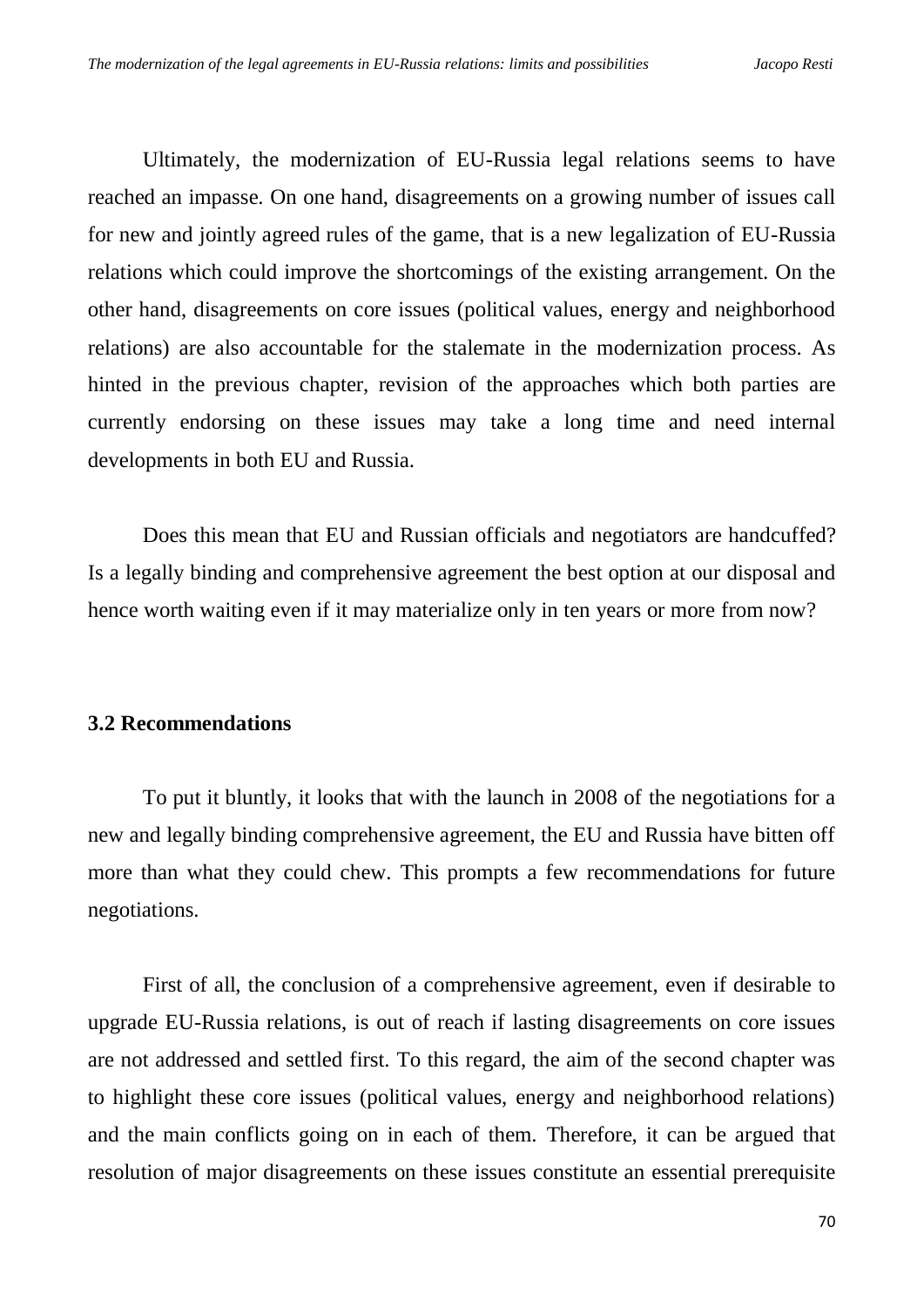for drafting a comprehensive and legally binding agreement in EU-Russia relations. A systemic and joint approach to these controversial issues shall be adopted, since they are closely intertwined and dependent on each other.

On the contrary, major disagreements on these issues, as it is the case nowadays, seriously hamper the conclusion of a new agreement in many ways. Most importantly, since they are greatly accountable for the poor state of EU-Russia relations, they exacerbate the risk of stalemates in a winding negotiation which would require the contentious choice of a legal basis and members states' ratification for the EU. Furthermore, even if negotiations were to be successful under great political pressure, the new agreement would carry little if no significance at all and would crystallize disagreements into a legally binding document.

As a result, assuming that a new comprehensive agreement is desirable but feasible only in the long run:

> *the EU and Russia should postpone its negotiation until major disagreements on the core issues examined are overcome.*

This would imply a preliminary modernization of the EU and Russia unilateral and disjointed approaches to these issues which is hard to envisage without significant internal developments in both political actors. These developments would imply the formulation, in the context of EU-Russia relations, of "post modern" strategies in which political diversity is integrated in a wider *ensemble* of common values and in which values ambiguity is internalized in a pluralist way rather than eliminated or minimized. To put it simple, an enlightened and visionary future leadership is needed as a catalyst force for the conclusion of a comprehensive legal agreement.

Secondly, we can go as far as questioning whether a binding agreement can be adequate to cope with the EU's and Russia's evolving political nature and ever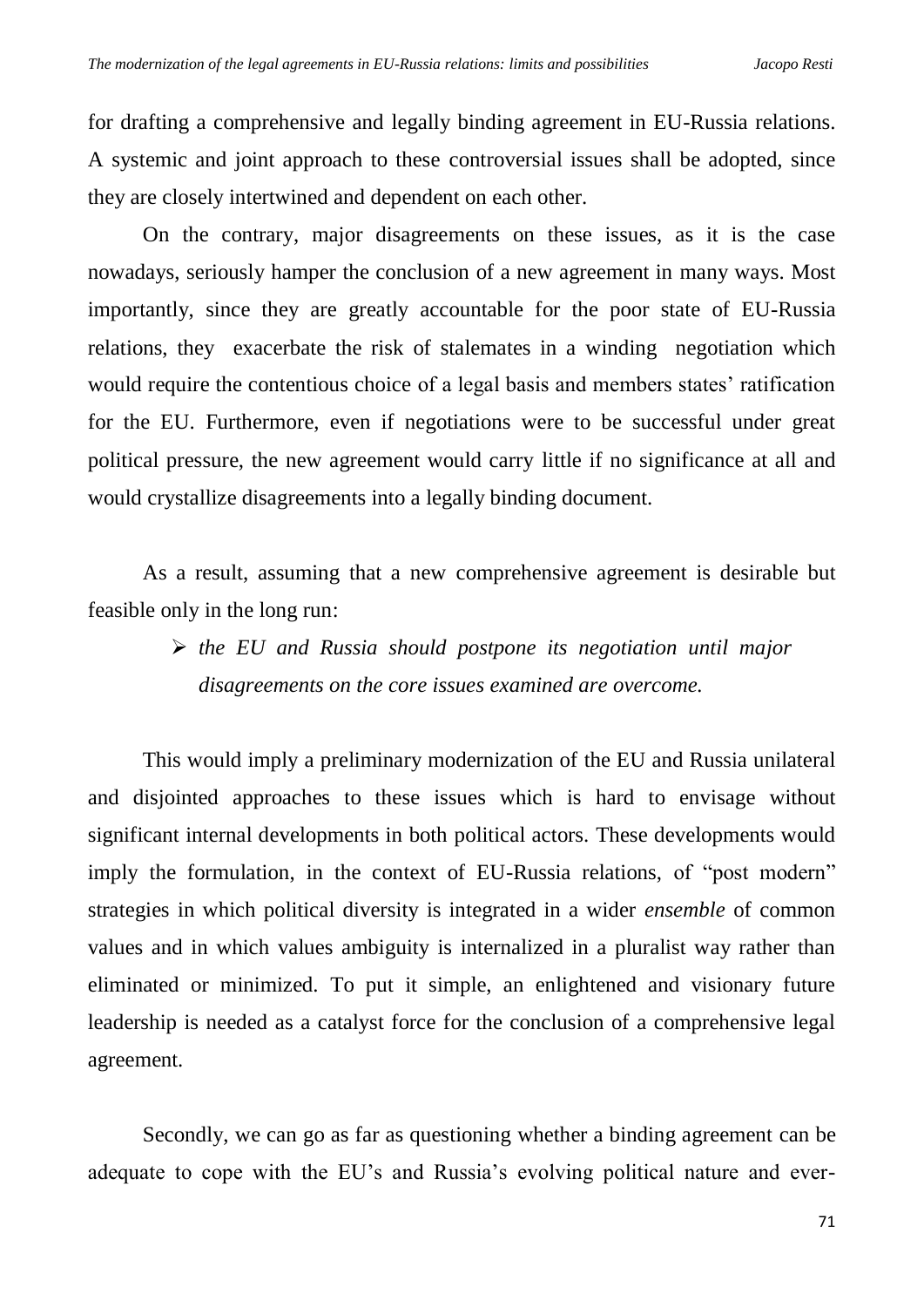changing political relations. Common features of a binding agreement, such as inflexibility and potential obsolescence, may not be desirable as the case of the PCA partly demonstrates. Moreover, a new legal agreement would hardly exclude any conditionality approach from the side of the EU, a constant which has irritated Russia for quite a long time.

As a result, assuming that a new comprehensive agreement is neither feasible nor desirable,

> *the EU and Russia should refrain from establishing a new comprehensive bilateral agreement and reorient their efforts towards the negotiation of a limited number of important sectorspecific treaties only where there is a functional need for them.*

Similarly to the EU-US model of cooperation, the arrangements usually provided by an overarching bilateral agreement would be replaced by the arrangements provided by the backbone of the evolving multilateral order, such as the United Nations (UN), the WTO, the Organization for Security and Cooperation in Europe (OSCE), and other informal structures of global governance such as the G20. The weakness of most of these multilateral organizations should not count as a reason for disengagement but rather as a reason to work on fairer and stronger commitments for all the parties involved. The EU and Russia would then negotiate sector-specific bilateral agreements in fields of common interest included in the EU-Russia Common Spaces agenda, such as energy and custom cooperation, judicial cooperation in criminal matters and visa facilitation policies, and security and crisis management, only to give some examples. All of these fields, in fact, have not been regulated by any bilateral agreements so far and mostly rely on political dialogues which are devoid of any binding effects and do not provide for a clear legal framework for the implementation of the measures adopted in each field. The chart below illustrates this possibility, providing the Common Spaces agenda as the framework of reference for the extension of the network of sector-specific agreements in EU-Russia relations.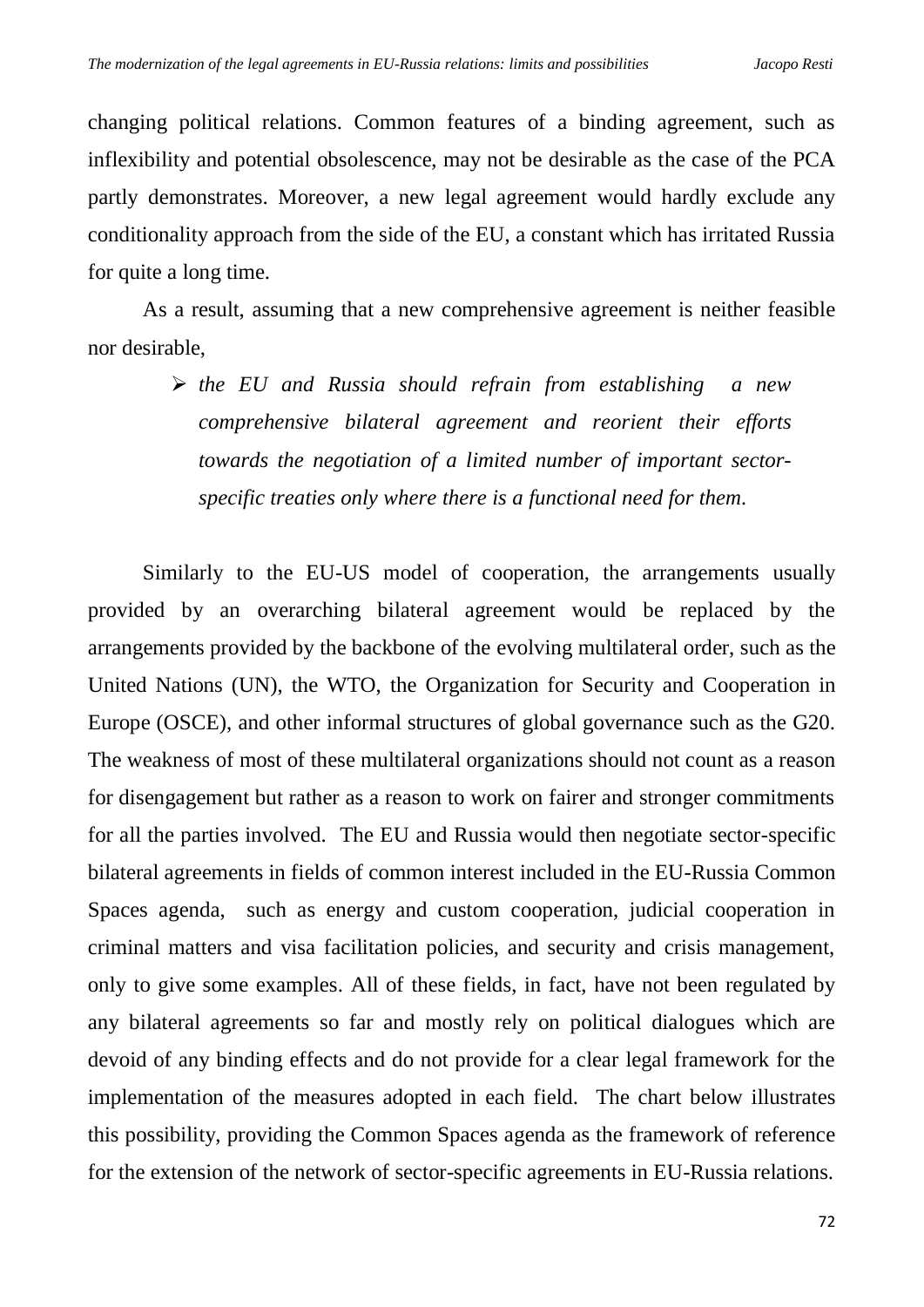|                                       | <b>Common</b><br><b>Economic Space</b>                                                                                                                                                                                                                                 | <b>Common Space of</b><br><b>Freedom Security</b><br>and Justice                                       | <b>Common Space of</b><br><b>External Security</b>                                                                                                                                                          | <b>Common Space of</b><br><b>Research and</b><br><b>Education,</b><br>including cultural<br>aspects |
|---------------------------------------|------------------------------------------------------------------------------------------------------------------------------------------------------------------------------------------------------------------------------------------------------------------------|--------------------------------------------------------------------------------------------------------|-------------------------------------------------------------------------------------------------------------------------------------------------------------------------------------------------------------|-----------------------------------------------------------------------------------------------------|
| <b>Bilateral</b><br><b>Agreements</b> | Trade in steel<br>products;<br>Trade in nuclear<br>material and<br>nuclear co-<br>operation;<br>Trade in textile<br>products;<br>Veterinary<br>certification;<br>Cooperation in<br>fisheries and living<br>marine sources in<br>Baltic Sea.                            | Readmission;<br>Visa Facilitation;<br>Co-operation with<br>the European<br>Police Office<br>(EUROPOL). | Participation of Russia Science and<br>in the EU Police<br>Mission in Bosnia and<br>Herzegovina;<br>Participation of Russia<br>in the EU Military<br>Mission in Chad and<br>the Central African<br>Republic | Technology                                                                                          |
| Dialogues                             | Regulatory<br>dialogue on<br>industrial products<br>Enterprise policy<br>and industrial<br>policy<br><b>Financial services</b><br>Transport<br>Information<br>society<br>Energy<br>Environment<br>Climate change<br>Agriculture<br>Space co-operation<br>Public health | Human Rights<br>Visa policy<br>Justice and Home<br><b>Affairs</b>                                      | Security and crisis<br>management<br>Non-proliferation,<br>export controls and<br>disarmament                                                                                                               | Research and<br>Development                                                                         |

#### **Agreements and dialogues concluded in the framework of the Common Spaces Agenda**

**Source: P. Van Elsuwege 2009, Agreements Database of the Council of the EU<sup>82</sup>**

1

<sup>&</sup>lt;sup>82</sup> For additional and updated information, access database at:<http://eur-lex.europa.eu/collection/eu-law/inter-agree.html>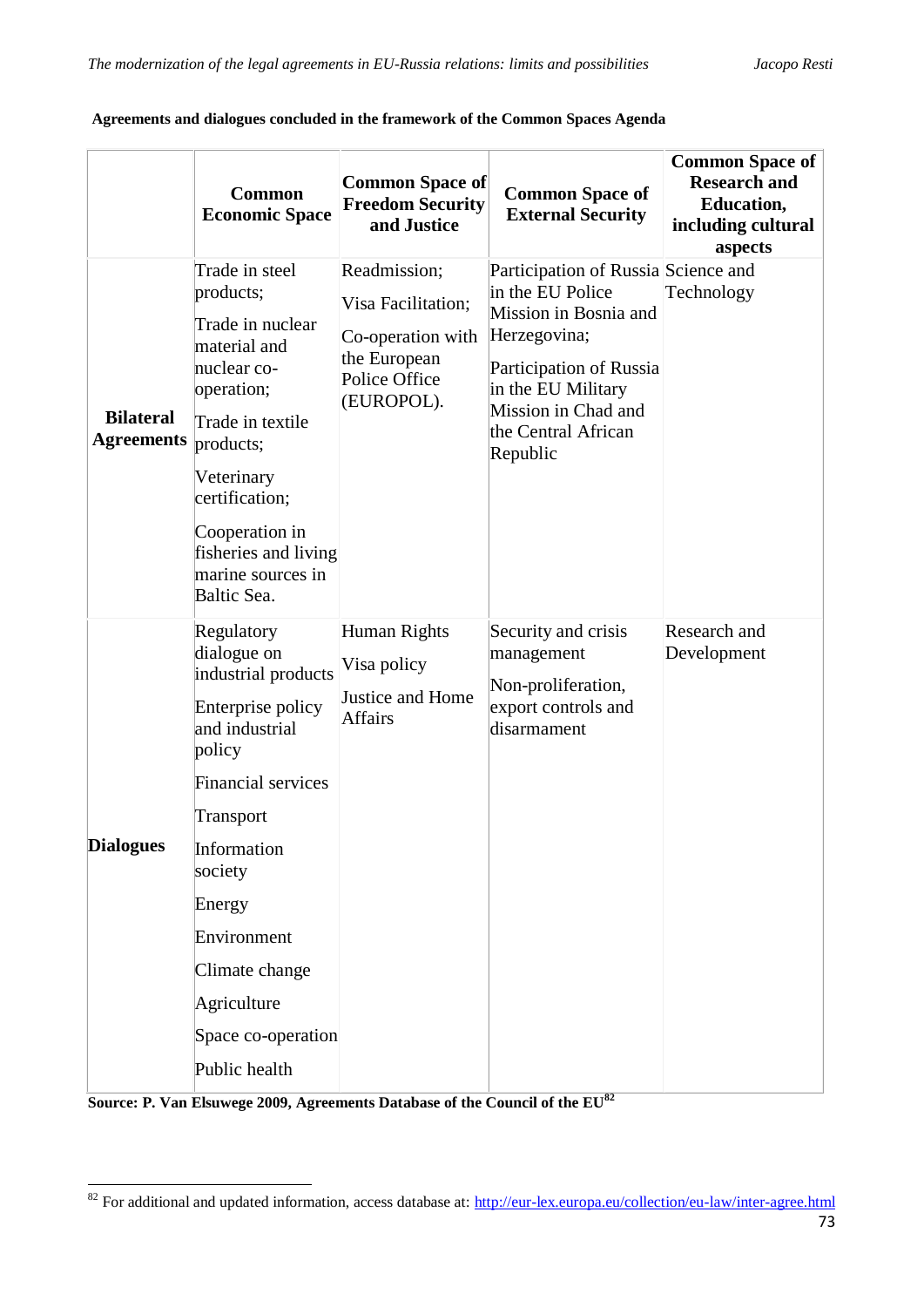In an ever-changing international world order, EU-Russia relations could benefit from rejecting legally binding formalism, represented by a comprehensive agreement, in favor of increased reliance on multilateral arrangements and on functional sectorspecific agreements concluded within a political framework such as the Common Spaces agenda.

With this framework of possible options in mind, it is worth remarking that the two scenarios suggested, – in favor or against a comprehensive agreement- are not mutually exclusive and can also be understood as contiguous options in a short to long term timeline. On one hand, it is hard to ignore the benefits that a comprehensive agreement would have for EU-Russia bilateral relations in the long run in terms of legal certainty and institutional strength for their Strategic Partnership<sup>83</sup>. Thus, the option of a comprehensive agreement can be seen as desirable in the long term when EU-Russia relations will hopefully normalize. However, it should be clear that in the short to medium term this option is neither desirable nor feasible. On the contrary, in the next few years cooperation should be carried out on a functional basis and negotiations limited to the conclusion of sectorspecific agreements and to the strengthening of multilateralism, which can provide new bases for cooperation as recently demonstrated by Russia's accession to the  $WTO<sup>84</sup>$ . Having said so, we cannot exclude that this functional approach, based on the goal of modernizing bilateral relations through functional cooperation in technical areas, combined with joint policies adopting a systemic approach to the resolution of major disagreements on the core issues discussed, might eventually bring about the consensual and natural conclusion of a new and comprehensive legal agreement in EU-Russia relations. Time and, above all, political will of our leaderships will tell…

.

<sup>&</sup>lt;sup>83</sup> For an analysis see : P. Van Elsuwege, "Towards a new Strategic Partnership Agreement: EU-Russia Relations at the Crossroads", European Institute Ghent University, 2009.

<sup>&</sup>lt;sup>84</sup> For further analysis on the functional approach to EU-Russia relations : T.Bordachev, "Russia and the European Union after 2007" in "The Elephant and the Bear Try Again. Options for a New Agreement between the EU and Russia", Center for European Policy Studies, 2006.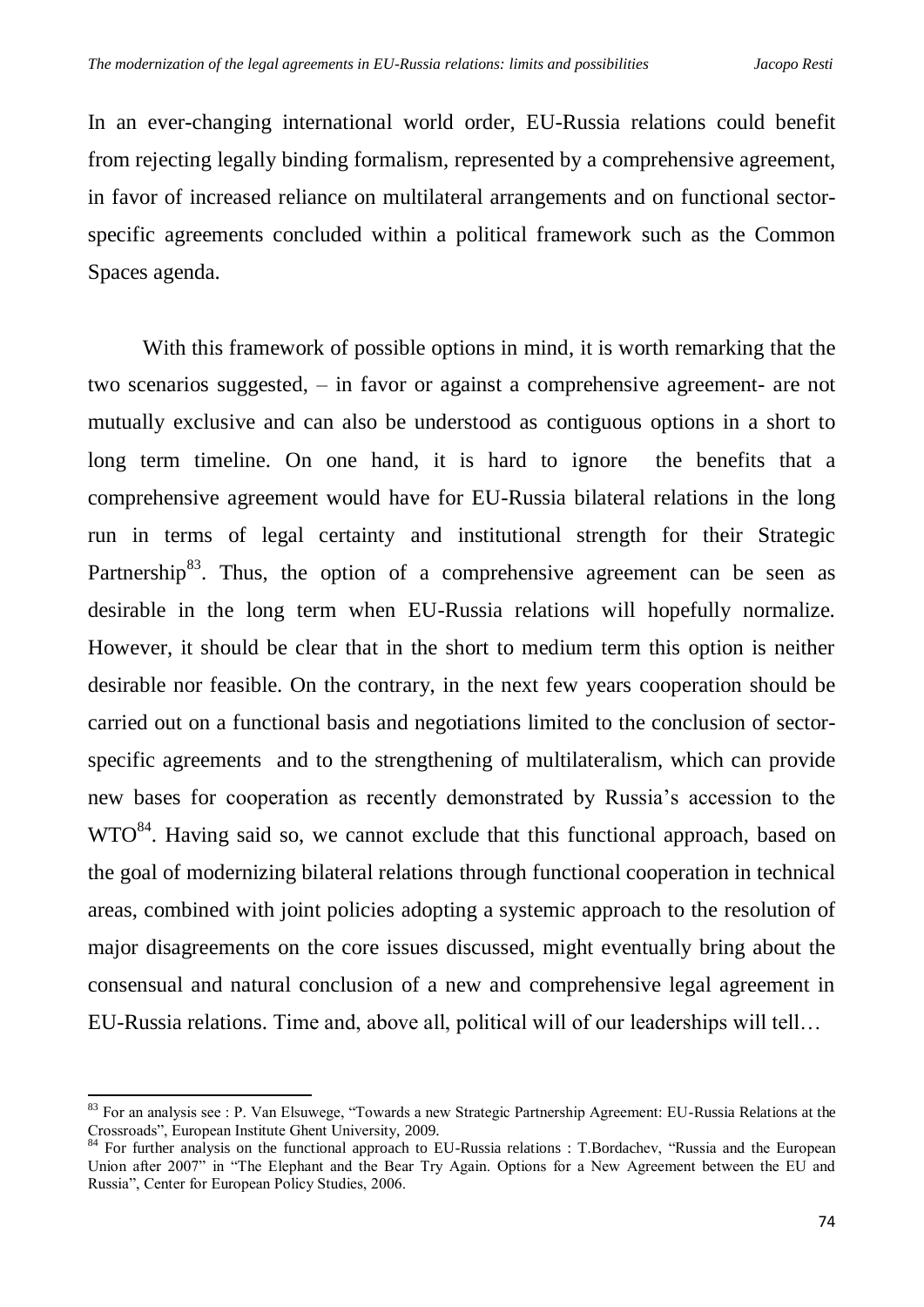## **Conclusion**

In the framework of EU-Russia relations, most, if not all, scholars and professionals agree on the need to modernize the current legal agreements. The main reasons for this, thoroughly discussed in the first chapter, are the obsolescence of the PCA and the weakness and redundancy of most of its provisions, not to mention its asymmetrical nature and conditionality approach with regards to Russia. Even though the PCA could have been a useful instrument for the economic and political transition of Russia in the 1990s, in the last couple of decades it failed to provide an effective framework for bilateral relations. This failure is ascribable to the fact that legal arrangements stayed the same notwithstanding remarkable internal developments in both the EU and Russia. As a matter of fact, the EU has enlarged up to twenty-eight member states and it underwent significant institutional reforms of which the Treaty of Lisbon is only the latest example. At the same time, Russia has left behind the hard times of political and economic instability experienced in the 1990s and it is currently claiming a stronger voice in the new multipolarity of the international order. Moreover, after a long period of negotiations, it finally became part of the WTO in 2012.

Nevertheless, as argued in chapter two, the need for modernization has not been fulfilled since long standing issues have been hindering this process for quite a long time and, as a result, the negotiations for a new comprehensive and legally binding agreement which were launched in 2008 have delivered poorly convincing achievements. Among the issues characterized by major disagreements in EU-Russia relations, the issues of political values, energy relations, and neighborhood policies were analyzed. For each of them, diverging perceptions, interests and strategies were thoroughly discussed and compared. Considerable attention was drawn on the fact that both parties essentially follow competing and opposing approaches to all of the issues examined.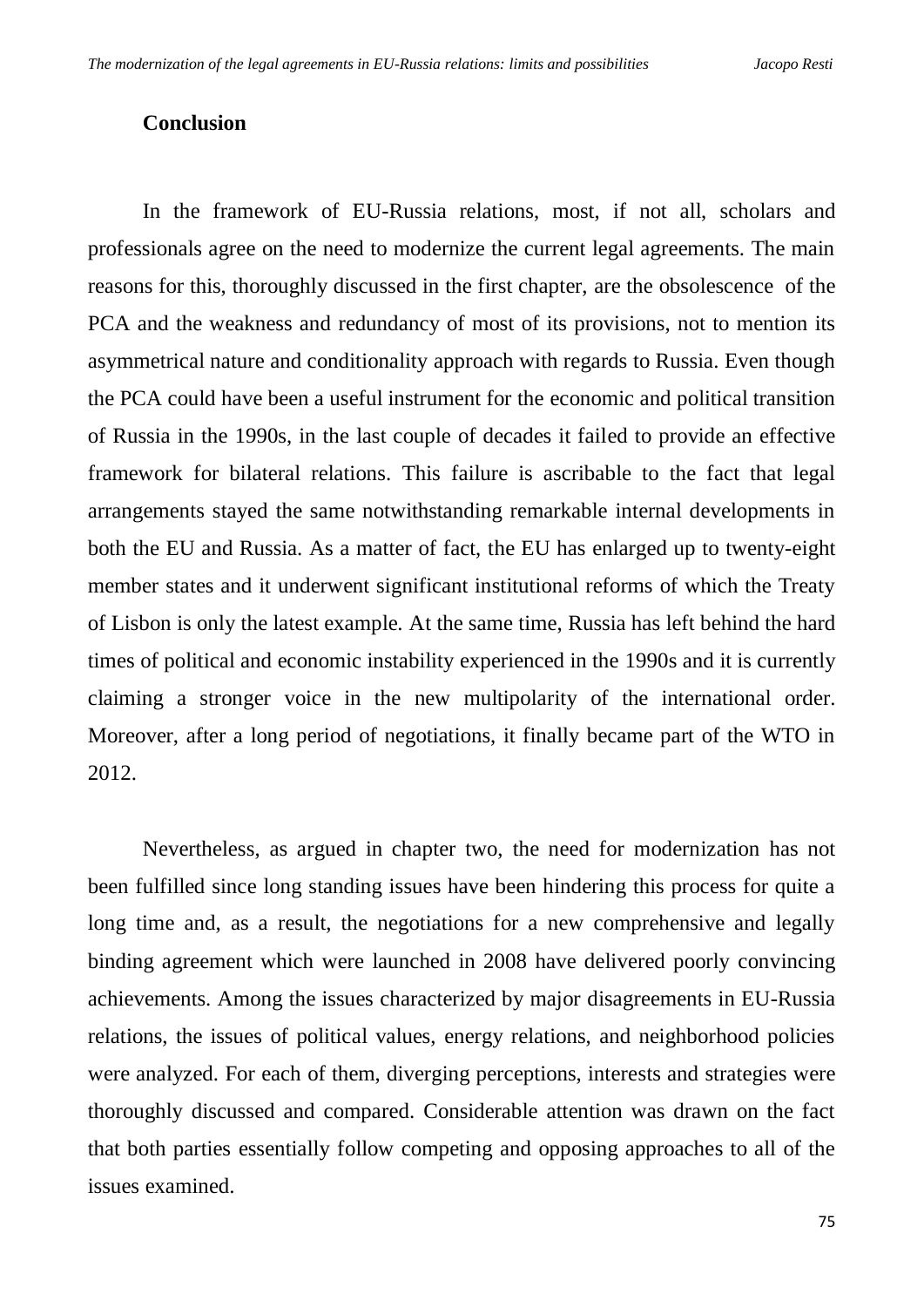As far as the issue of values is concerned, the political cultures of the two parties clearly differentiated from one another as far as their conceptions of governance, sovereignty, religion, freedom and individual are concerned. These issues were examined in the framework of five major value-rifts which characterize bilateral relations. Most importantly, it was argued that the EU aims at projecting its political culture abroad, whereas Russia aims at strengthening its political culture within the country and in the post-Soviet space.

With regards to energy relations, staunch economic liberalism on one side and monopolistic practices on the other have clashed ever since the demise of the Soviet Union. This has prevented the successful legalization of EU-Russia energy relations and prompted Russia's firm opposition to the EU's Third Energy Package and the withdrawal of its signature from the Energy Charter Treaty in 2009.

Finally, with respect to neighborhood policies, the way EU and Russia relate to their near abroad has been one of the main reasons for the deterioration of political relations in the last decade. In particular, the EU's liberal approach to its neighborhood through the foreign policy instruments of the ENP and of the EaP, is at odds with Russia's more realistic perception of the international order which, accordingly, is considered as an arena of competition in which concepts such as "zero sum game" and "power vacuum" retain their significance. This adds to the fact that Russia's close neighborhood, the Post-soviet space, is characterized by special political, economic, historical and cultural ties with Russia which claims to have "privileged interests" in this area and a legitimate sphere of influence which cannot be undermined by competing foreign forces. Competing policies in the EU-Russia common neighborhood which bring about the erosion of their "buffer zone" and compel post-Soviet states to choose either of the two blocs, are mostly accountable for the recent ruptures in EU-Russia relations as the Ukrainian crisis demonstrates.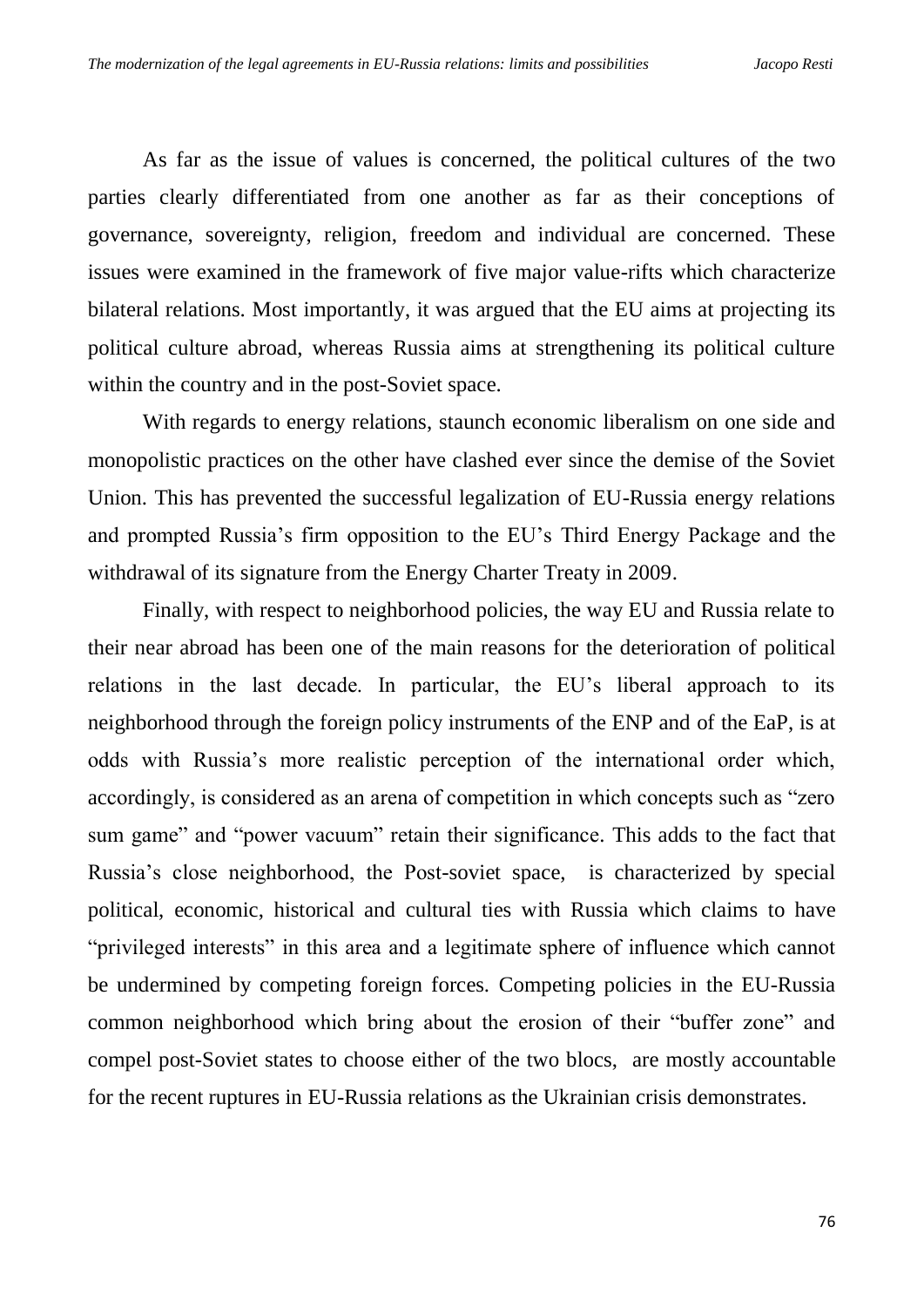As a result, all of these issues heavily limit the scope for the modernization of EU-Russia legal relations for the time being. As argued in chapter three, with regards to the possibilities for the modernization of EU-Russia relations, the EU and Russia should postpone the negotiations for a comprehensive legal agreements until major disagreements on these issues are settled. The negotiations on a comprehensive agreement are unlikely to succeed since the poor state of bilateral relations exacerbates the risks of a stalemate in the long and winding process implied by the conclusion of this kind of agreement. Since a consensual breakthrough on these core issues is conditional to a systemic and jointly agreed approach between the EU and Russia on the very same issues, the conclusion of a new comprehensive agreement is feasible only in the long term. In this line of reasoning, future internal developments in both parties will be particularly relevant. Furthermore, a hastened conclusion of this kind of agreement in the current political environment would risk to crystallize major disagreements in the new legal framework.

In the current state of play, in the short term the EU and Russia should focus first of all on the conclusion of sector-specific agreements in fields of common interest such as energy and custom cooperation, judicial cooperation in criminal matters and visa facilitation policies, and security and crisis management. In the next few years, bilateral relations should be based on pragmatic cooperation and legal agreements should be concluded only in the technical areas provided by the Common Spaces agenda. In addition, negotiations aimed at a comprehensive bilateral agreement should be replaced by negotiations aimed at strengthening the application of multilateral agreements to EU-Russia relations. Russia's accession to the WTO in 2012 is a case in point as it brought to the obsolescence of most provisions of the PCA related to trade and investment. In addition, further effort could be made for increasing the effectiveness of multilateral organizations such as the OSCE or other informal structures of global governance such as the G8 or the G20. Lastly, greater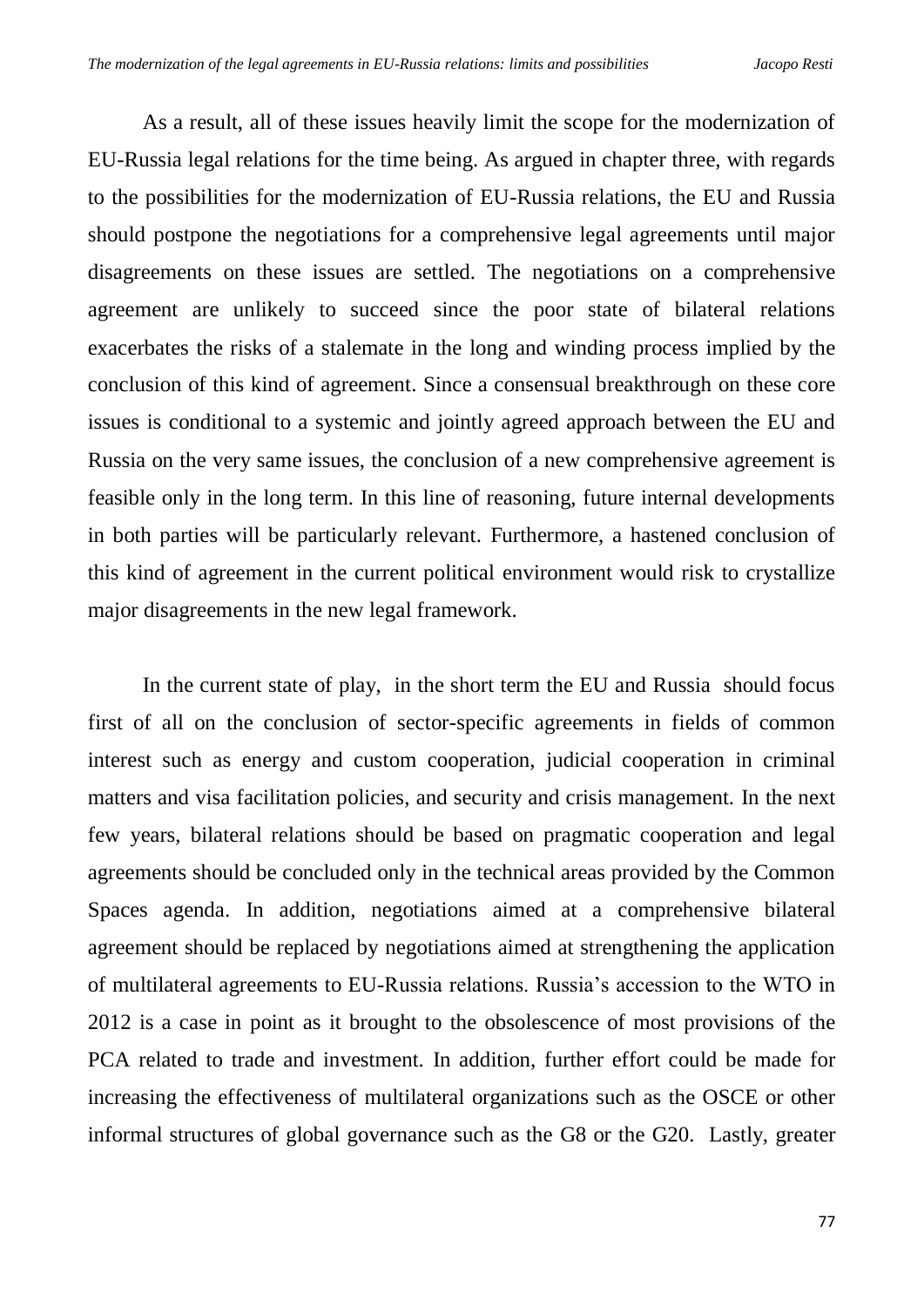consideration should be given to regional cooperation initiatives such as the Northern Dimension.

Ultimately, it was argued that this functional approach, aimed at modernizing the bilateral legal framework through the conclusion of sector-specific agreements in technical areas, could eventually lead to a successful conclusion of the desired comprehensive agreement thanks to its potential *spill-over* effects. For this scenario to take place, Russia should draw inspiration from the current integrationist forces within the Eurasian Economic Union to reinvigorate cooperation with the EU. At the same time, the EU should look back at its history of political integration born out of an agreement on a purely technical area, such as the Coal and Steel Community, and provide valuable experience for its future relations with Russia. In both cases, nothing can make as much difference as the political will of our leaderships.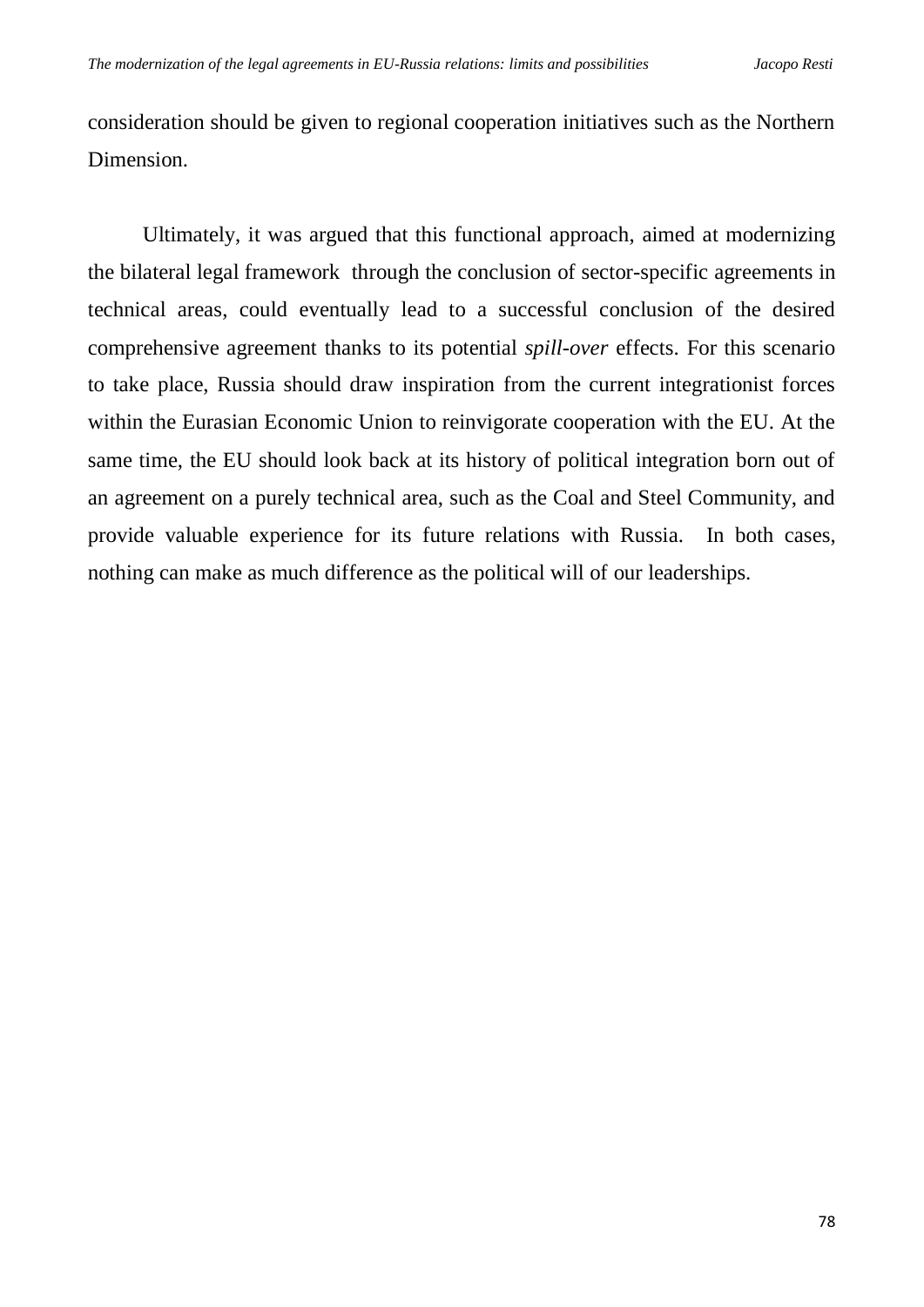# **Documentation:**

- "Accessions.Russian Federation"WTO 2012 [https://www.wto.org/english/thewto\\_e/acc\\_e/a1\\_russie\\_e.htm.](https://www.wto.org/english/thewto_e/acc_e/a1_russie_e.htm)
- "Agreement on Partnership and Cooperation establishing a partnership between the European Communities and their Member States, of one part, and the Russian Federation, of the other part"(PCA) (1997), Official Journal of the European Union, L 327/3, [http://goo.gl/31ltE.](http://goo.gl/31ltE)
- Agreements database of the Council of the EU [http://eur-lex.europa.eu/collection/eu](http://eur-lex.europa.eu/collection/eu-law/inter-agree.html)[law/inter-agree.html.](http://eur-lex.europa.eu/collection/eu-law/inter-agree.html)
- " Charter of Fundamental Rights of the European Union" OJ C 364/1, 2000 [http://eur](http://eur-lex.europa.eu/legal-content/IT/TXT/?uri=OJ:C:2016:202:TOC)[lex.europa.eu/legal-content/IT/TXT/?uri=OJ:C:2016:202:TOC](http://eur-lex.europa.eu/legal-content/IT/TXT/?uri=OJ:C:2016:202:TOC)
- "Common Understanding on the Preparation of the Roadmap of the EU-Russia Energy Cooperation until 2050", 2011.
- Concept of the Foreign Policy of the Russian Federation (1993, 2000, 2008, 2013) archive.mid.ru
- "Energy Dialogue EU-Russia. The Tenth Progress Report", The European Commission, 2009.
- "EU-Russia Common Spaces Progress Report", (2012- 2014)
- International Energy Agency (IEA), "World Energy Outlook", 2004.
- "Joint Declaration, Prague Eastern Partnership Summit",2009 [http://www.eeas.europa.eu/eastern/docs/index\\_en.htm](http://www.eeas.europa.eu/eastern/docs/index_en.htm)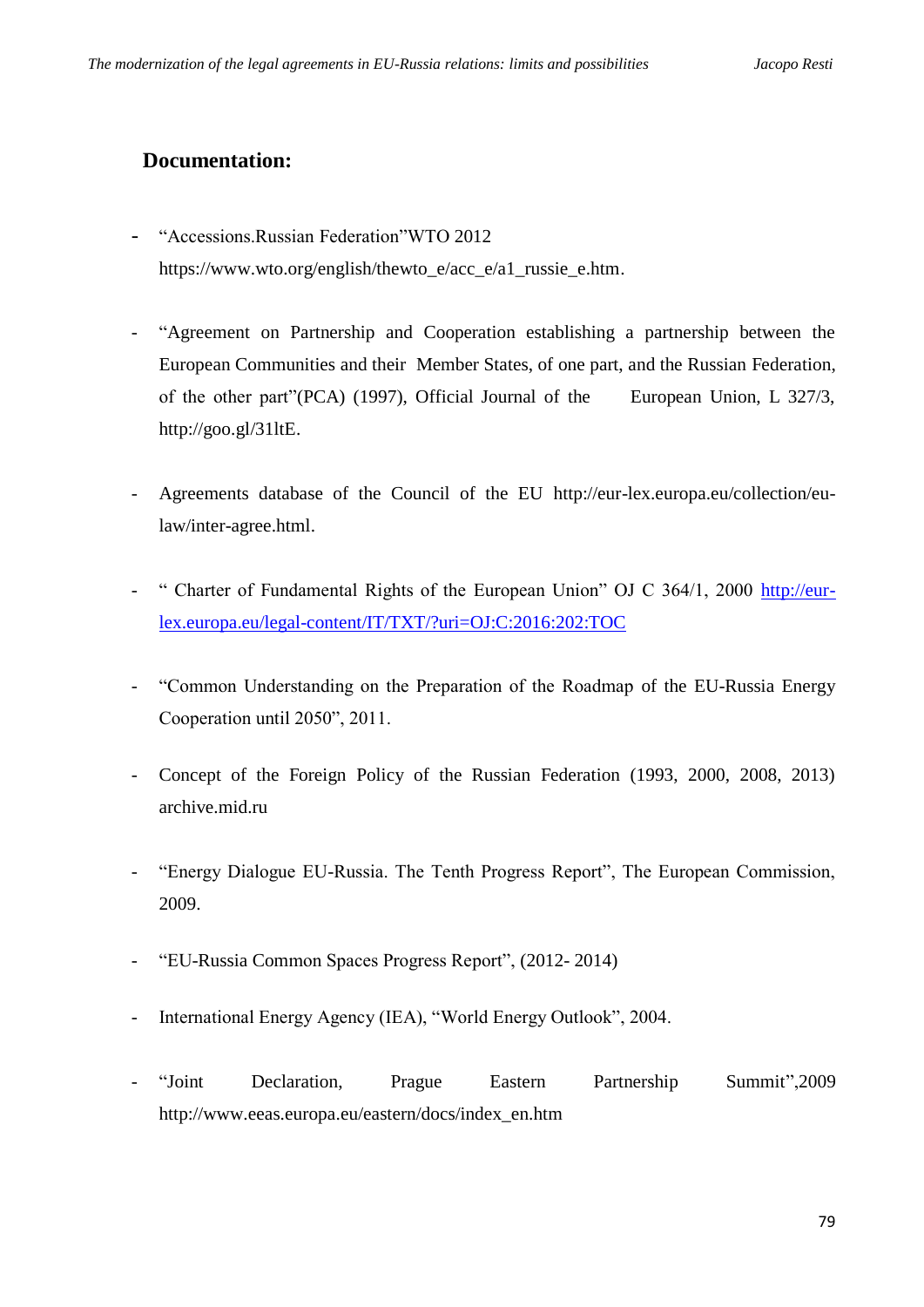- "Joint Statement on the launch of negotiations for a new EU-Russia agreement" June 2008 <http://goo.gl/S2T2i>
- "Joint Statement on the Partnership for Modernisation, EU-Russia Summit",  $31$  May  $-1$ June 2010. http://goo.gl/YBwk3.
- "Medium-Term Strategy for Development of Relations between the Russian Federation and the European Union (2000–2010)", [http://goo.gl/VLR4w.](http://goo.gl/VLR4w)
- "Memorandum on a Mechanism for Preventing and Overcoming Emergency situations in the Energy Sector within the Framework of the EU-Russia Energy Dialogue', 2011.
- M.Sefcovic, "The state of play of EU-Russia Energy relations", European Commission Press Release, 24 March 2015.
- "Progress reports on implementation of the European Neighbourhood Policy", adopted on 25 March 2015. [http://eeas.europa.eu/enp/documents/progress-reports/index\\_en.htm](http://eeas.europa.eu/enp/documents/progress-reports/index_en.htm)
- R. Prodi, "2000-2005: Shaping the new Europe", 15 February 2000
- Road Map and Common Space of External Security, (2005) http://ec.europa.eu/delegations/russia/documents/eu\_russia/road\_maps\_en.pdf
- The Energy Charter Treaty (1994) [http://www.energycharter.org/process/energy-charter](http://www.energycharter.org/process/energy-charter-treaty-1994/energy-charter-treaty/)[treaty-1994/energy-charter-treaty/](http://www.energycharter.org/process/energy-charter-treaty-1994/energy-charter-treaty/)
- Treaty on European Union [http://eur-lex.europa.eu/legal](http://eur-lex.europa.eu/legal-content/EN/TXT/?uri=OJ:C:2016:202:TOC)[content/EN/TXT/?uri=OJ:C:2016:202:TOC](http://eur-lex.europa.eu/legal-content/EN/TXT/?uri=OJ:C:2016:202:TOC)
- Treaty on the Functioning of the European Union [http://eur-lex.europa.eu/legal](http://eur-lex.europa.eu/legal-content/EN/TXT/?uri=OJ:C:2016:202:TOC)[content/EN/TXT/?uri=OJ:C:2016:202:TOC](http://eur-lex.europa.eu/legal-content/EN/TXT/?uri=OJ:C:2016:202:TOC)
- U.S Energy Information Administration (EIA), Archive, 2014.

-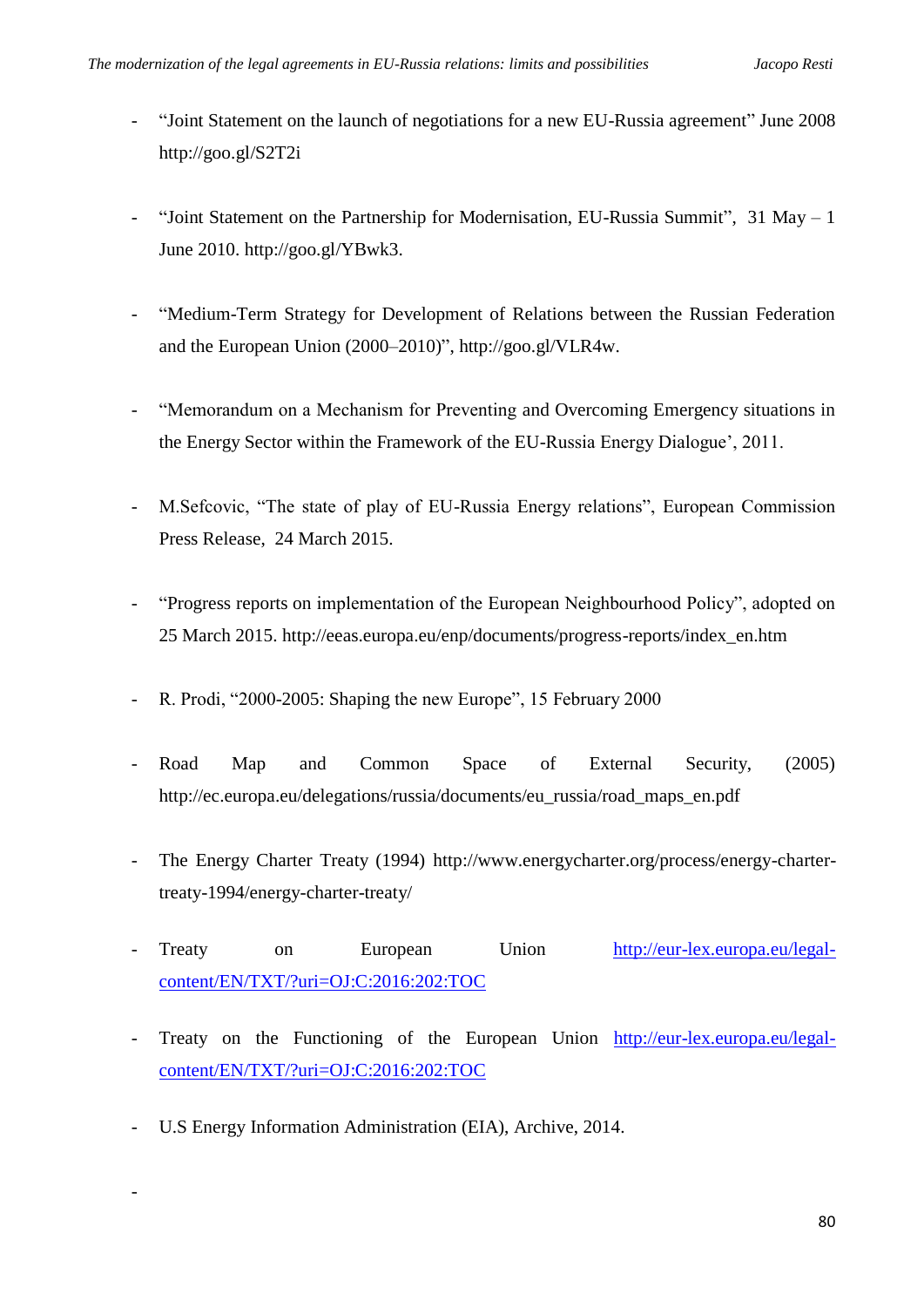- V. Putin, Speech at the Munich Security Conference*,* 10 February 2007. Available at [http://www.kremlin.ru](http://www.kremlin.ru/)
- V.Putin "A new integration project for Eurasia: The future in the making", Izvestia, 4 October2011.http://www.europarl.europa.eu/meetdocs/2009\_2014/documents/dru/dv/dru\_ 2013\_0320\_06\_/dru\_2013\_0320\_06\_en.pdf

# **Bibliography:**

- A. Dashwood, M. Maresceau, "Law and Practice of EU External Relations", Cambridge University Press, 2008
- A. Melville, T. Shakleina, "Russian Foreign Policy in Transition", N.Y.-Budapest, 2005.
- A. Wendt, "Social Theory of International Politics", Cambridge University Press 1999
- A.P. Tsygankov "Change and Continuity in Russian Foreign Policy", Russian Analytical Digest n° 109, 8 March 2012.
- A.P. Tsygankov "Russia's Foreign Policy: Change and Continuity in Russian National Identity", 2006, Rowman and Littlefield, London.
- Antoniya Georgieva, "A Critical Assessment of EU-Russia Relations: Conflict, Competition or Consensus?" University of North Carolina, 2009
- Arkady Moshes" EU-Russia relations: unfortunate continuity", The Robert Shuman Foundation, 2009
- C.W. Hughes, L.Y Meng "Security Studies, A Reader", Routledge 2011.
- Christine Foekens, "Entry of Russia to the WTO: A Curse Or a Blessing to the Legal Trade Relationship of Russia and the EU" Erasmus Universitet Rotterdam, 2013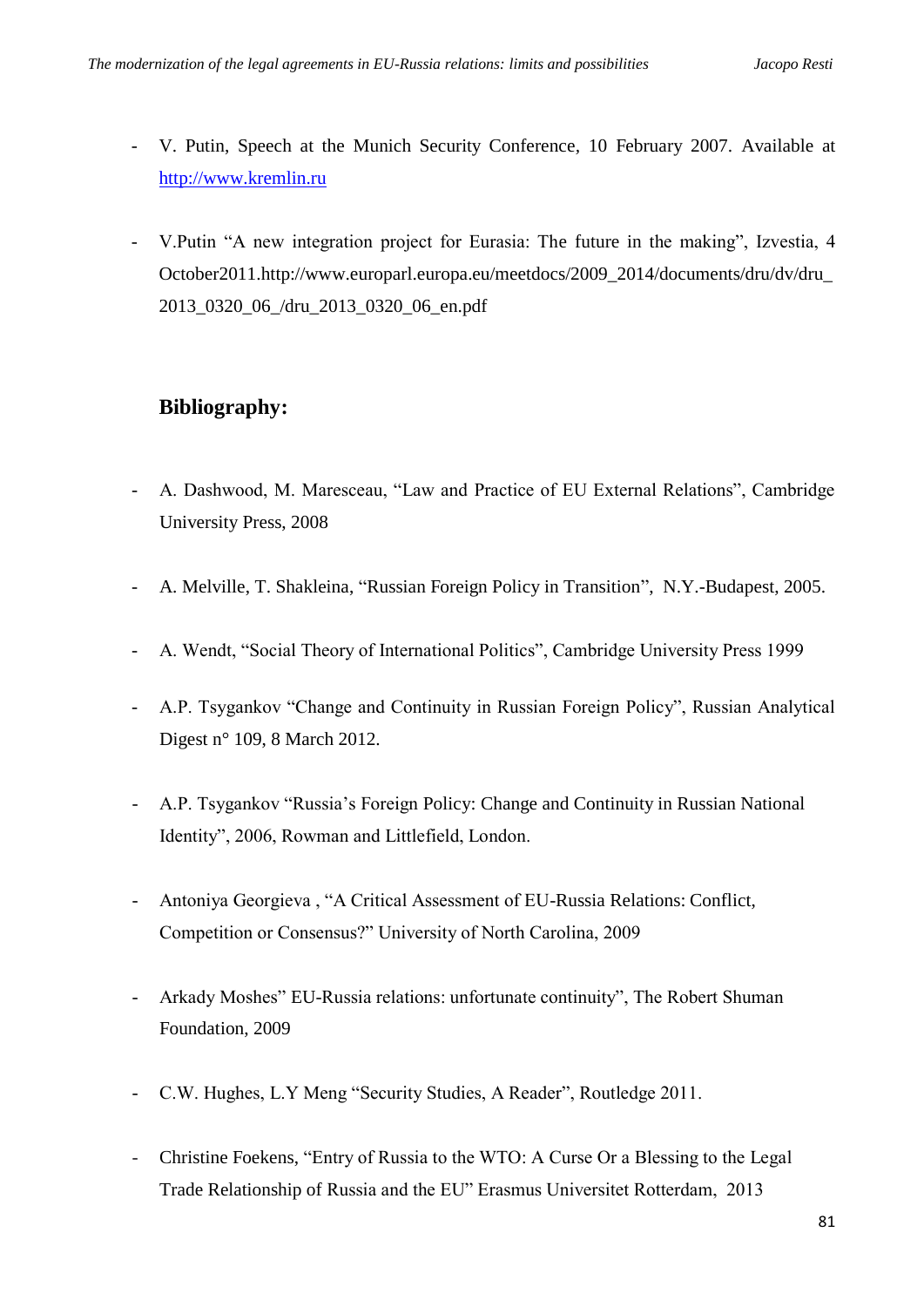- E. Kirchner, C. Berk, "European Energy Security Co-operation: Between Amity and Enmity". Journal of Common Market Studies, 2010
- Hannes Adomeit, "Russia and Its Near Neighbourhood:Competition and Conflict with the EU College of Europe", 2011
- I. Busighina, "Analysis of the EU-Russia relations" MGIMO University, 2012
- I. Govaere, E. Lannon, "The European Union in The World. *Essays in honor of Marc Maresceau*", Martinus Nijhoff Publishers, 2014.
- I.Jeffries, "Political Developments in Contemporary Russia", 2011
- J. Mearsheimer, "Why the Ukraine Crisis Is the West's Fault", Foreign Affairs, 2014. <http://eng.globalaffairs.ru/book/Why-the-Ukraine-Crisis-Is-the-Wests-Fault-16881>
- J. Ruiz Gonzalez *"*The Foreign Policy Concept of the Russian Federation: A comparative study", IEEE*,* 2013.
- K. Engelbrekt and B. Nygren "Russia and Europe. Building bridges, digging trenches", Routledge, 2010
- Kristjan Aruoja "Legal Aspect of Russia's Trade Disputes with the European Union", University of Tartu, 2010
- L. Delcour and H. Kostanyan, "Towards a Fragmented Neighborhood : Policies of the EU and Russia and their consequences for the area that lies in between", CEPS, 2014.
- L. Pick "EU-Russia energy relations: a critical analysis", University of Leeds, 2012.
- L. Tichy, "Controversial Issues of the EU-Russia energy relations", CENAA, 2012.
- Lars-Christian U. Talseth "The EU-Russia Energy Dialogue" German Institute for International and Security Affairs, 2012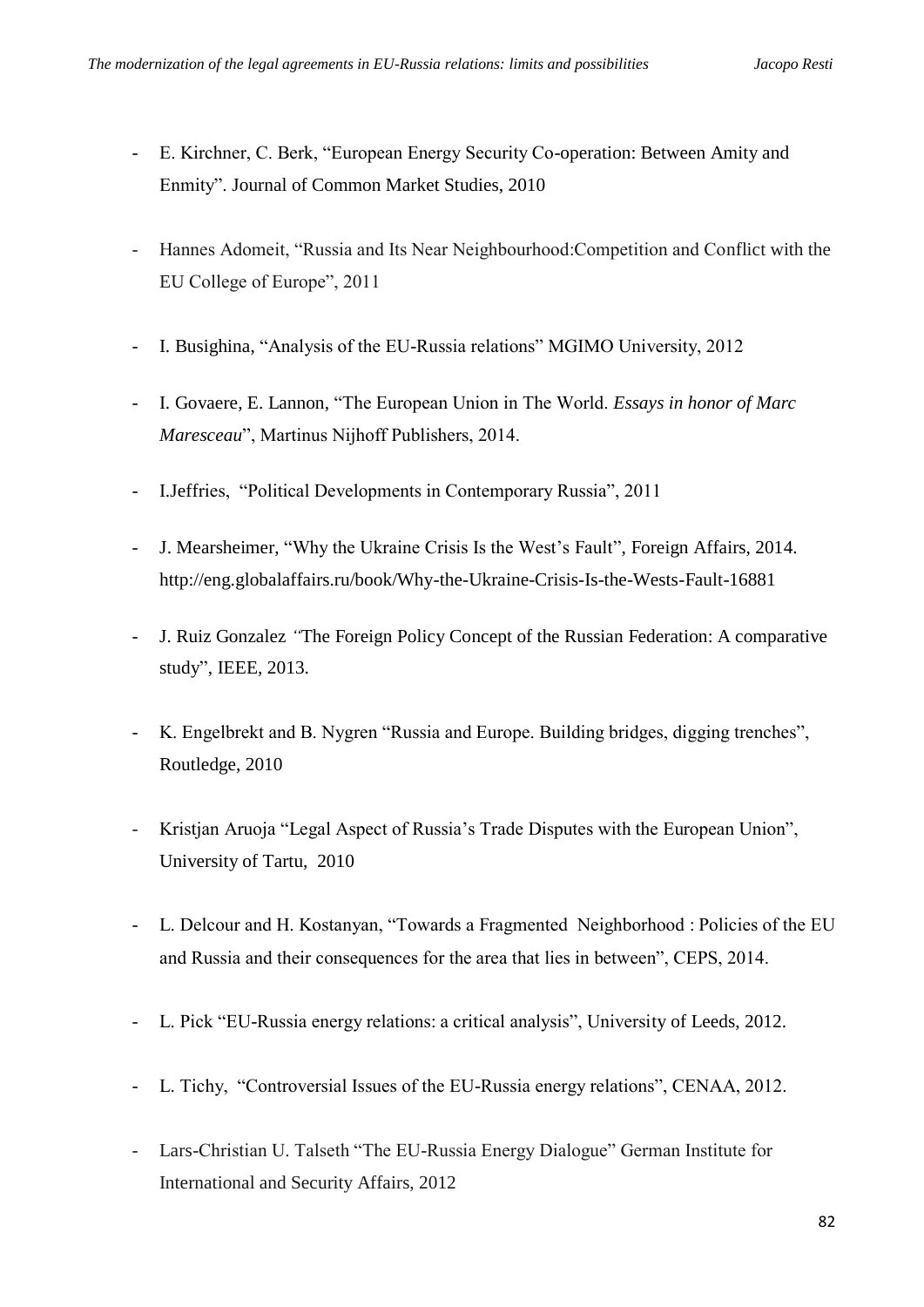- M. Emerson "The Elephant and the Bear Try Again. Options for a new agreement between the EU and Russia", Center for European Policy Studies, 2006.
- M. Emerson "Time to think of a strategic bargain with Russia", Center for European Policy Studies, 2008
- M. Kaczmarski, "The policy of Russia towards the European Union", Center for International Relations, Warsaw, 2005.
- M.Leonard and N.Popescu "A Power Audit of EU-Russia Relations", ECFR, 2007.
- M.Larionova, "Can the Partnership for Modernisation Help Promote the EU–Russia Strategic Partnership?", European Politics and Society, Forthcoming, 2014.
- M.Maresceau "Bilateral agreements concluded by the European Community", *Recueil des cours de l'Academie de droit International*, 2004.
- P. Van Elsuwege, "Towards a new Strategic Partnership Agreement: EU-Russia Relations at the Crossroads", European Institute Ghent University, 2009.
- P.Van Elsuwege, "Towards a Modernisation of EU-Russia Legal Relations?", *CEURUS EU-Russia Papers,* No. 5., 2012
- R. Cooper, "The Breaking of Nations. Order and Chaos in the Twenty-First Century", Atlantic Books, 2003.
- Raül Hernández i Sagrera and Olga Potemkina , "Russia and the Common Space on Freedom, Security and Justice" , No. 54/February, CEPS 2013
- S. Braghiroli and C. Carta "The EU attitude towards Russia : Condemned to be Divided?" University of Siena, 2008.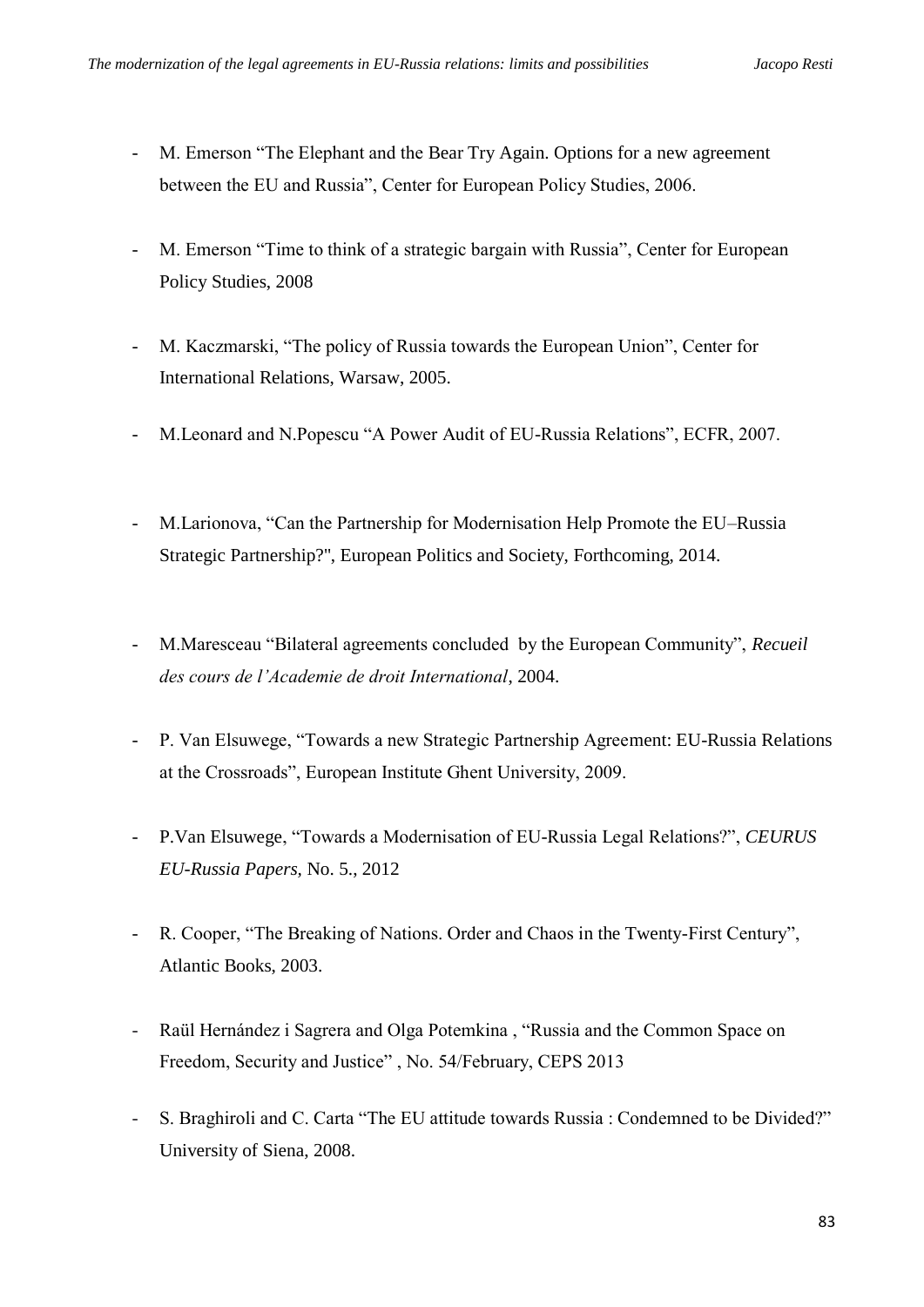- S. Charap, "Assessing the Reset and the Next Steps for U.S. Russia Policy", Center for American Progress, April 2010
- S. Stewart "The EU, Russia and a Less Common Neighbourhood", German Institute for International and Security Affairs, 2014.
- S.Ju. Kashkin. " Strategy and Mechanisms of legislation Harmonisation between Russia and the European Union as Key Components of their Effective Mutual Development in the XXI Century" , RECEP, 2005
- S.Kardas "Great Unfulfilled Expectations: Russia's Security Dialogue with Europe, FRS 2014.
- Sergei Medvedev, "EU-Russia Relations: Alternative futures", The Finnish Institute of International Affairs, 2006
- Sergei Medvedev, "Limits of Integration: Identities and Institutions in EU-Russia Relations", University of Helsinki, 2008
- T. Langstrom, "Transformation in Russia and International Law", Martinus Nijhoff Publishers, 2003
- T. Varol, "The Russian Foreign Energy Policy", EGALITE, European Scientific Institute, 2013.
- V.Putin "A new integration project for Eurasia: The future in the making", Izvestia, 4 October 2011.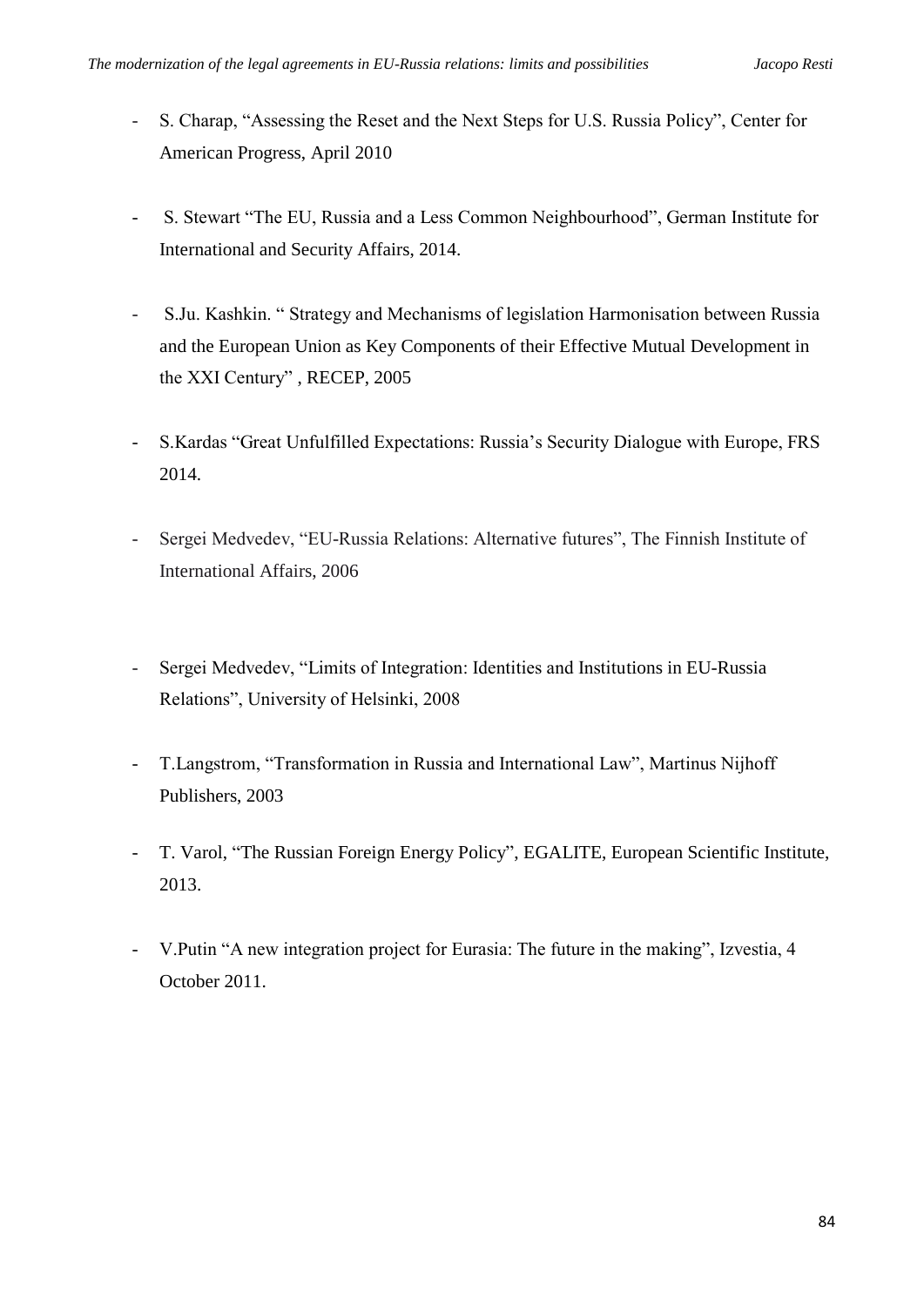# **Acknowledgements**

I would like to thank my thesis supervisors, Prof.ssa Flavia Lattanzi and Prof. Alexander Tevdoy-Burmuli, and my thesis co-supervisor, Prof. Igor Pellicciari, for providing their valuable advice and support during my writing.

I also would like to thank both universities, LUISS and MGIMO, for being instrumental to my academic and personal growth over the last two years. It has definitely been one of the most valuable experiences in my life so far.

My greatest gratitude goes to my family, which has supported all my endeavors and which has always cheerfully celebrated my achievements. My friends have also been a huge source of motivation throughout my studies and I sincerely thank them for their support.

Finally, my special thanks go to my grandparents Cinzia, Lucia, Enrico and Salvatore. This thesis is dedicated to all of them for their joyful and heart-felt involvement in my life.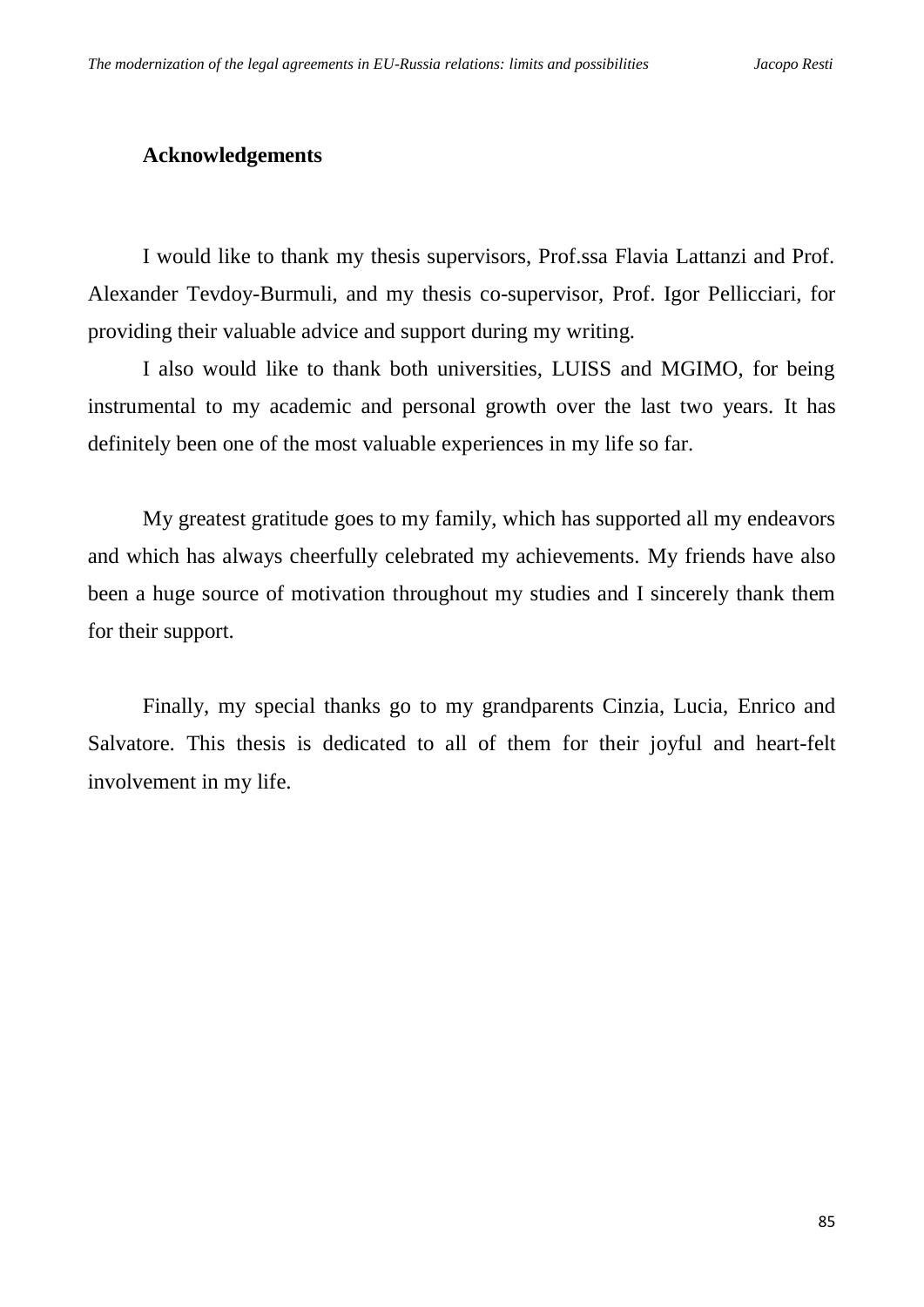# **"The modernization of the legal agreements in EU-Russia relations: limits and possibilities" - Summary**

# **1.EU-Russia framework of relations and the need for modernization**

#### **1.1 EU-Russia bilateral framework of relations in historical perspective**

The year 1989 represents a watershed not only for the history of Europe and for world contemporary history at large, but also for the development of the European Economic Community (EEC) - and a few years later of the European Union (EU) external relations with its eastern neighbors. A new type of external agreement was signed with the Newly Independent States : the "Partnership and Cooperation Agreement" (PCA). This agreement can be considered as an alternative provided by the EU to the countries of the former Soviet Union which were excluded from the conclusion of the so-called "Europe Agreements" with the Central and Eastern European Countries (CEECs).

A few years after the fall of the Soviet Union, the EU and Russia formalized for the first time their bilateral relations into a comprehensive cooperation agreement. In 1994, the two parties signed the PCA, which came into force on the  $1<sup>st</sup>$  December 1997. Almost two decades went by and, notwithstanding remarkable political and socio-economic change both within and between the EU and Russia, the PCA remains the main legal framework of their bilateral relations. The need for modernization is now stronger than ever.

As of 2016, successful negotiations on the most important issues have been seriously jeopardized since the outbreak of the Ukrainian crisis and the conclusion of a new agreement in the near future is unlikely to take place. However, the establishment of trustful and solid bilateral relations relying on practices and institutions formed in early 1990s might be just as hard. Working for the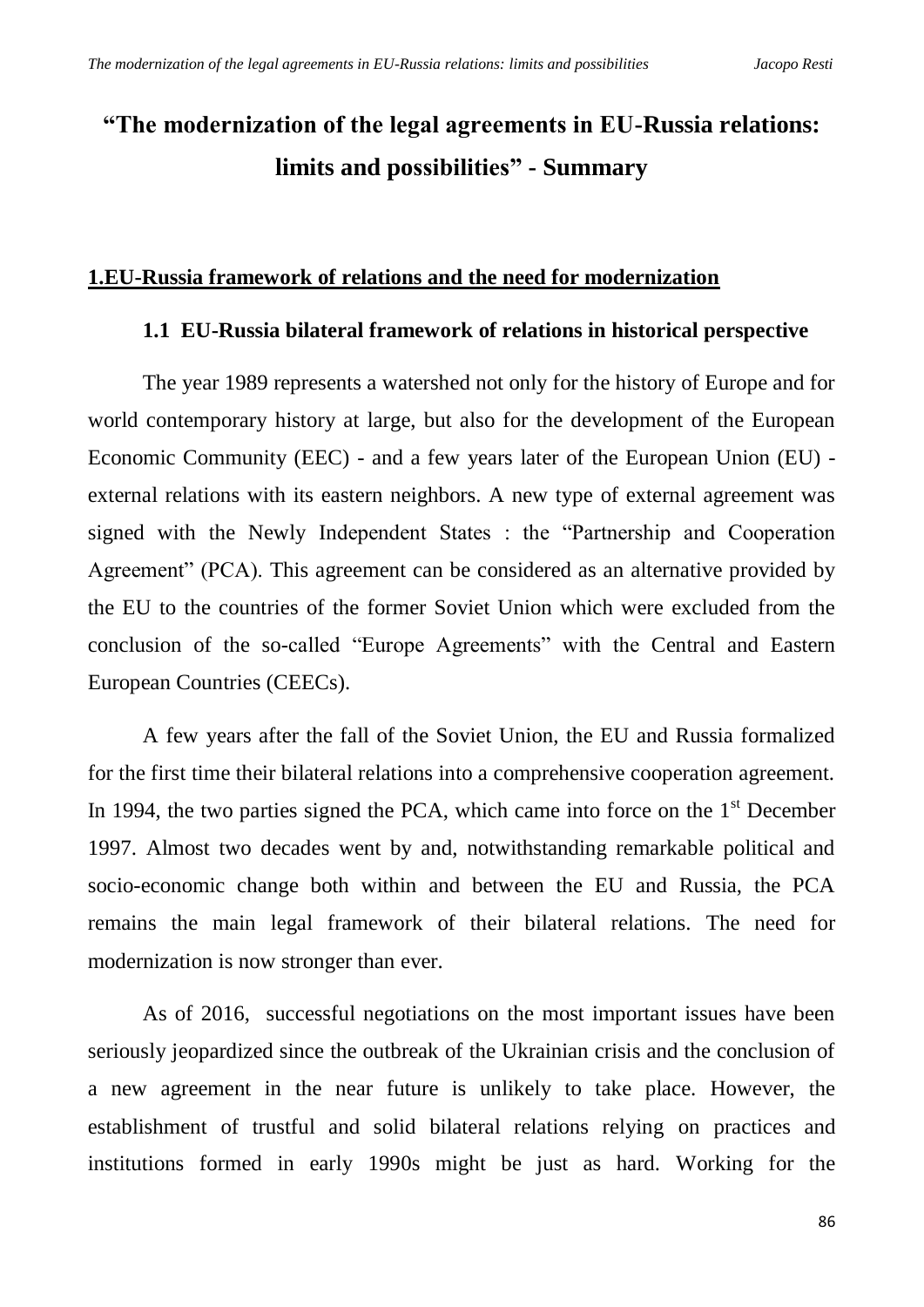consolidation of strong and trust-based political relations should entail the shared goal of the modernization of EU-Russia legal framework of relations. The two goals are complementary to each other and go hand in hand.

## **1.2 The evolving context of EU-Russia cooperation**

Much has changed both in Russia and in the EU since the PCA, the legal basis of EU-Russia bilateral relations, was signed and ratified. Russia has definitely become politically more assertive in the international arena and more prosperous economically than it used to be at the start of the 1990s. A will to fully integrate with the West, which characterized Russian elite especially in the first half of the 90s, gradually yielded the floor to the will to preserve Russia's sovereignty and sphere of influence in the post-Soviet space. Russia even joined the World Trade Organization in 2012, therefore officially completing its transition to a market economy. At the same time, the EU underwent a long and winding process of institutional reform and enlarged several times to comprise twenty eight member states by 2013. However, the legal basis for EU-Russia relations basically stayed the same. It looks like the bridge is too old and weak to support the weight of two heavy lorries eager to cross to the other end.

#### *a) Russia's evolving stance in bilateral relations with the EU*

As thoroughly illustrated in this section of the thesis, internal developments of Russia with regards to its foreign policy dimension towards the EU (and the West at large) since the dissolution of the Soviet Union, were not adequately matched by likewise developments in the legal framework of EU-Russia relations. Russia is by far more powerful both politically and economically today than it was 25 years ago and it has increasingly claimed its rightful sphere of influence in the post-Soviet space. However, the PCA remained "an instrument of transition" devised to pull out a bogged Russia from the mire created by a liquefied Soviet Union. It is not a surprise that Russia is unhappy with it after more than two decades in which there has been no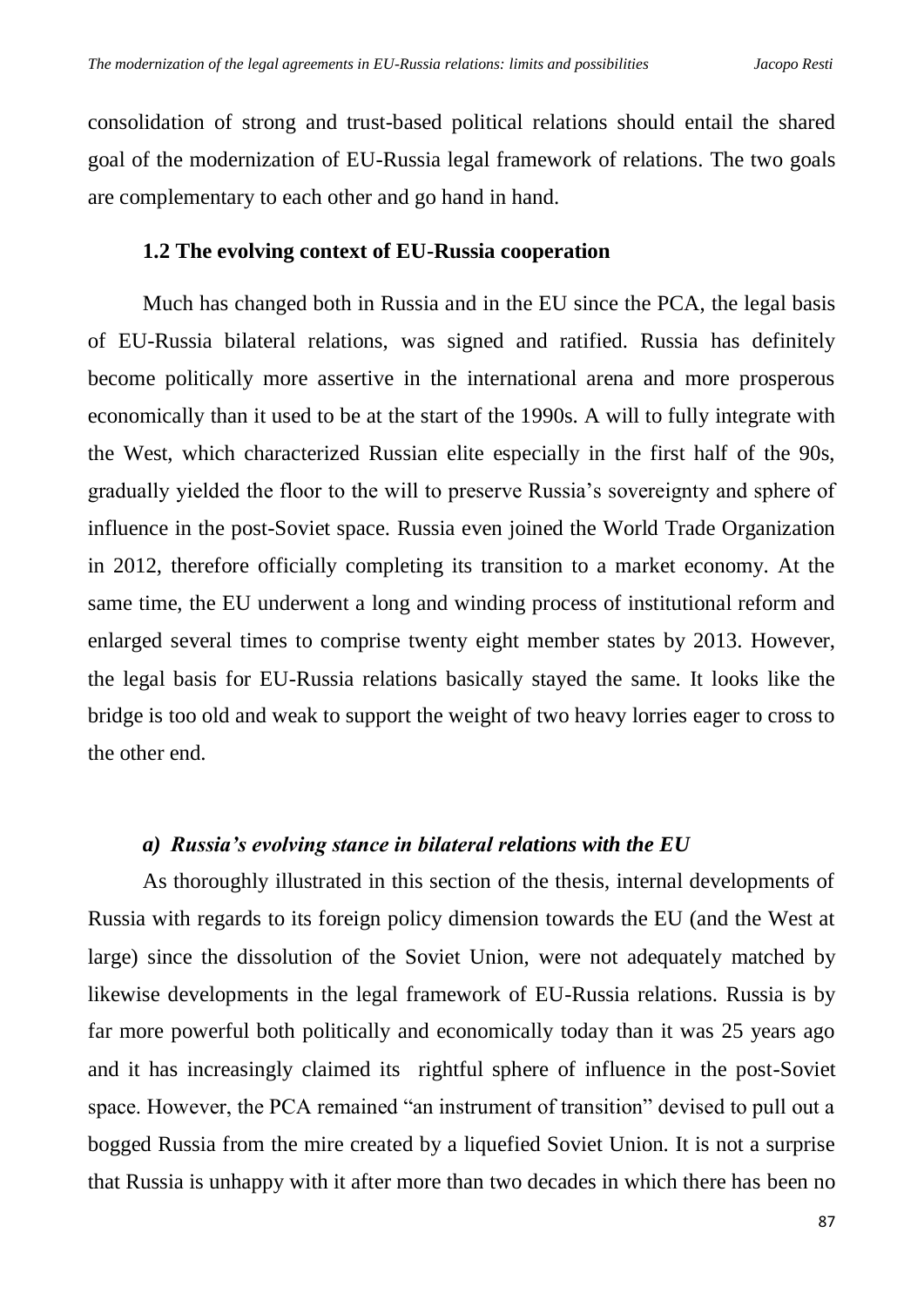legal upgrading or modernization nor full implementation of the PCA. The unilateral and asymmetrical nature of the PCA is nothing but the legal declination of a much broader approach adopted by the EU in its relations with Russia which aims at "taming" Russia and the post- Soviet space through recipes of democratization and market liberalization. In most cases, this old school approach irritates Russia and often leads to major geopolitical crises as witnessed in Georgia and Ukraine recently. As we have shown, the deterioration of political relations which is triggered by those crises, leads in turn to the inability to progress with the negotiation of legal agreements. It is therefore a vicious circle which can be broken only by devising a more inclusive and balanced EU approach towards Russia and by changing the rules of the game, that is the legal framework of bilateral relations.

#### *b)The EU's internal developments and asymmetry in bilateral relations with Russia*

Internal developments are also an important part of the history of the EU in the last twenty years, as it underwent major institutional reforms and several waves of enlargement. At the time of the negotiations of the PCA the legal basis of the EU was the Maastricht Treaty. Since then, the treaty was revised three times, by the Treaty of Amsterdam in 1997, by the Treat of Nice in 2001 and finally, after a lengthy process of ratification, by the Treaty of Lisbon in 2009. The latter aimed at completing the process started by the former two "with the view of enhancing the efficiency and democratic legitimacy of the Union and to improving the coherence of its actions". In this lengthy process of institutional reform the EU has considerably extended its competences, strengthened the role of the European Parliament and streamlined decision-making in most areas by moving from unanimity to qualified majority voting in the Council of Ministers. It also provided for additional benefits to European citizens by introducing European citizenship, the "European citizens initiative", which allows to present a legislative proposal to the Commission, and improved protection of rights by making "The Charter on Fundamental Rights" legally binding. Most importantly, thanks to the Treaty of Lisbon, the EU acquired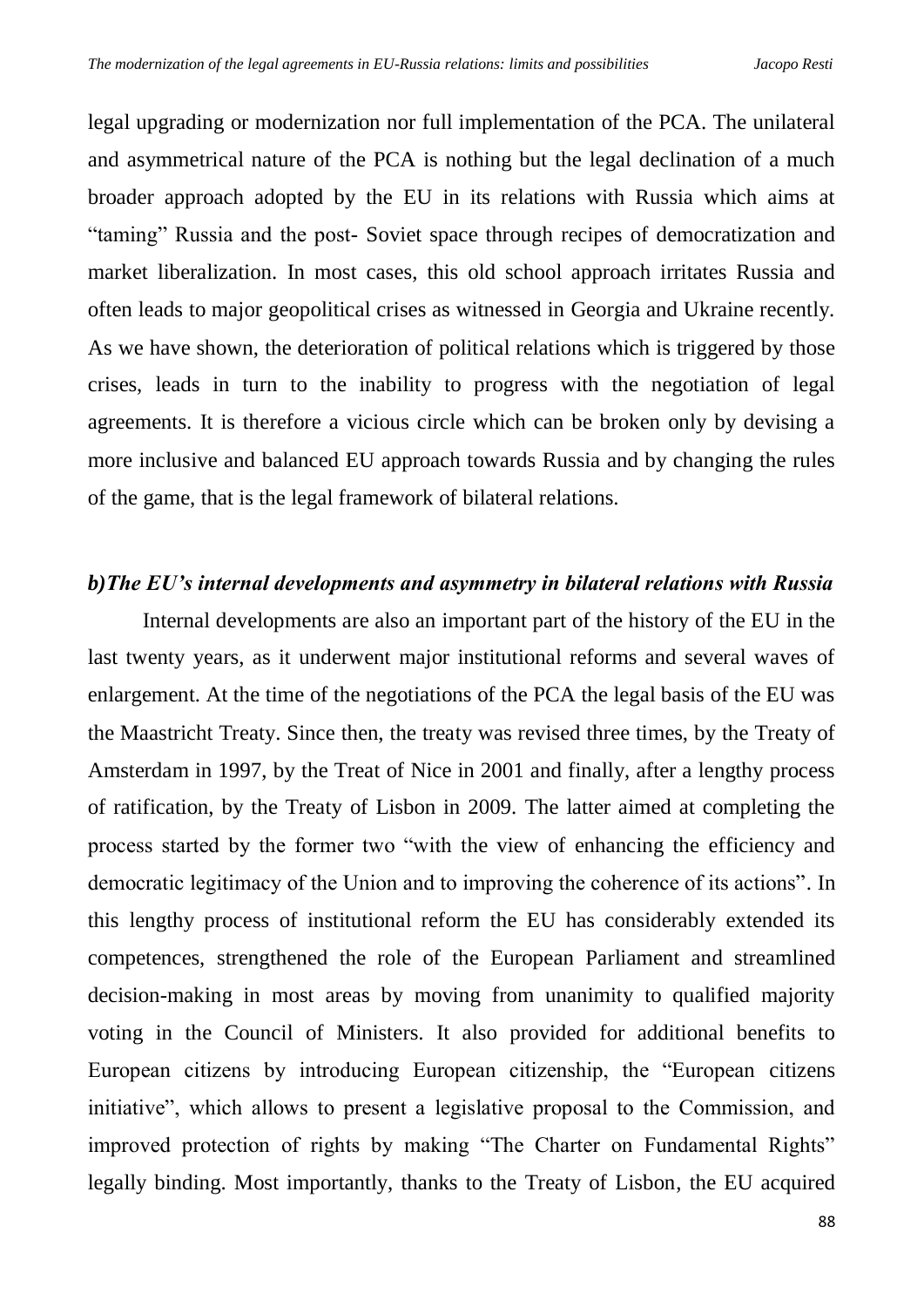legal personality, meaning that the EU is capable of concluding international agreements on its behalf. Today , the EU can also boast a better integrated market than it used to be at the beginning of the 1990s, when not even a common currency was in place.

Furthermore, when the PCA was signed in 1994, the number of EU member states amounted only to twelve. Today, we witness an enlarged EU that has grown over a hundred percent since the PCA negotiations. Back in 1994, it was difficult to imagine former Soviet countries such as Estonia, Latvia and Lithuania and former communist CEECs , such as Czech Republic, Hungary and Bulgaria integrated into the West and full members of the EU. With Croatia's accession in 2013, EU members amount to twenty-eight, further complicating the creation of a common foreign policy approach towards Russia. In fact, the absence of this common approach has incentivized Russia to deal bilaterally with EU members states on issues such as trade and energy, thereby disuniting the EU in its foreign approach towards Russia even further. Therefore, we face a clear asymmetry within the EU as far as bilateral relations with Russia are concerned. The waves of enlargement which shifted eastwards the borders of the EU in the new millennium, granted full membership to a group of countries (Poland, Bulgaria, Czech Republic etc.) which are characterized by a completely different historical and political heritage of relations with Russia compared to other member states, especially in Western Europe.

### **1.3 A brief legal assessment of the PCA**

The PCA is the current legal basis for EU relations with Russia. It is a comprehensive agreement and it was signed between the Russian Federation and the European Communities and their member states on 24 June 1994. The ratification procedure was concluded on the 30 October 1997 and the agreement finally entered into force on 1 December 1997.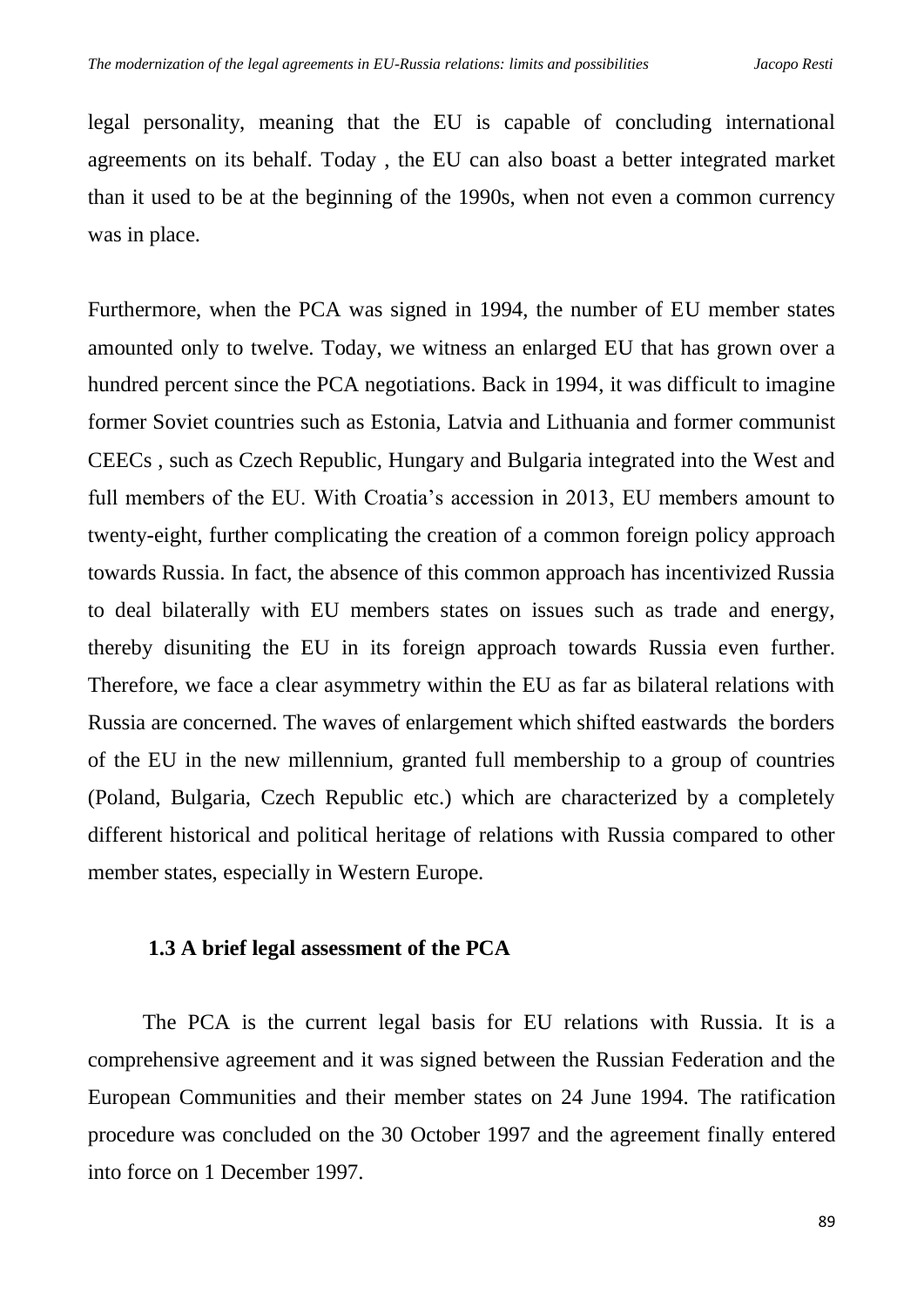As formerly discussed, EU-Russia bilateral context of cooperation has evolved profoundly and continuously in a way that the PCA, conceived as an "instrument of transition" for Russia, has become obsolete. Most importantly, obsolescence and redundancy characterizes directly most provisions contained in the PCA.

The fact that the PCA was conceived as an "instrument for transition" in order for Russia to comply with the EU's legislation and standards is also clearly illustrated in the preamble of the agreement which recognizes Russia as "*a country with an economy in transition and that continued progress towards a market economy will be fostered by cooperation between the Parties in the forms set out in this Agreement*".

Moreover, since Russia's accession to the World Trade Organization (WTO) in 2012, most of the PCA's trade and investment provisions became redundant. The provisions of the GATT which were incorporated in EU-Russia trade relations at the beginning of the 90s, were largely replicated by the multilateral framework of the WTO which Russia eventually came to be part of. Another major shortcoming of the PCA, which came to the fore especially after WTO accession, is the Agreement's vagueness with regards to energy, one of the most relevant issues in EU-Russia trade relations.

Finally, a relevant institutional shortcoming concerns the lack of the possibility to adopt legally binding decisions. Specific bilateral agreements and statements only have a political significance. This is particularly true for the issue of dispute settlement whose rules of procedures were adopted by the Cooperation Council in December 2003.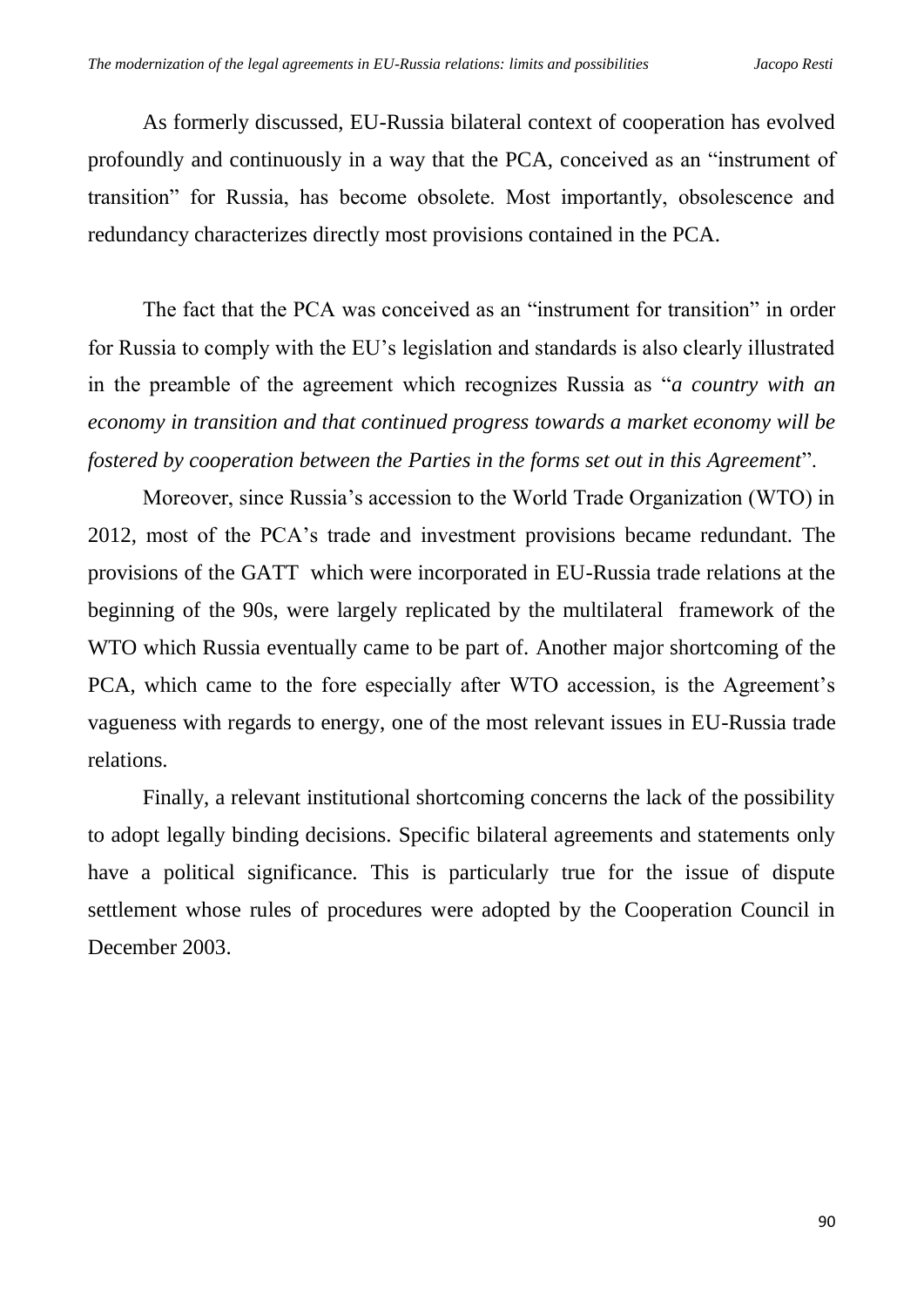#### **2. Main issues affecting the modernization of EU-Russia framework of relations**

The three dimensions of "what" hampers modernization in EU-Russia relations can be identified in the following issues : values, energy and neighborhood policy. Besides the strategic and economic interests put forward by both parties in all of these issues, it can be argued that each of these dimensions reveals the very essence of the EU and Russia conceptions of themselves as political actors and of the international world as a place which either strengthens or challenges their political culture and societal identity. Having said that, a thorough analysis of these three dimensions together with a sound understanding of the conflicts at play in each of them, can help to develop a new and successful approach to the issue of modernization of EU-Russia legal framework of relations.

#### **2.1 The issue of values in EU-Russia relations**

Although it is crucial to dig deep into the roots of the crisis of EU-Russia relations, the importance of values and social identities in shaping EU-Russia relations has often been underestimated. As a matter of fact, conflicting interests and diverging foreign policy approaches of EU and Russia are usually analyzed under the lenses of two major theories and schools of thought in international relations, that is to say Liberalism and Realism.

As effective as they may be in explaining certain EU and Russia foreign policy conducts and their stance with regards to other bilateral issues such as trade, energy and security, Realism and Liberalism do not seem to have the right explanatory potential when discussing the differences between EU and Russia's core values inherent to their distinct political cultures. In fact, Liberalism and Realism have more to do with the notion of interests than with the notion of values. However, this latter notion is as important as the former notion since political relations are often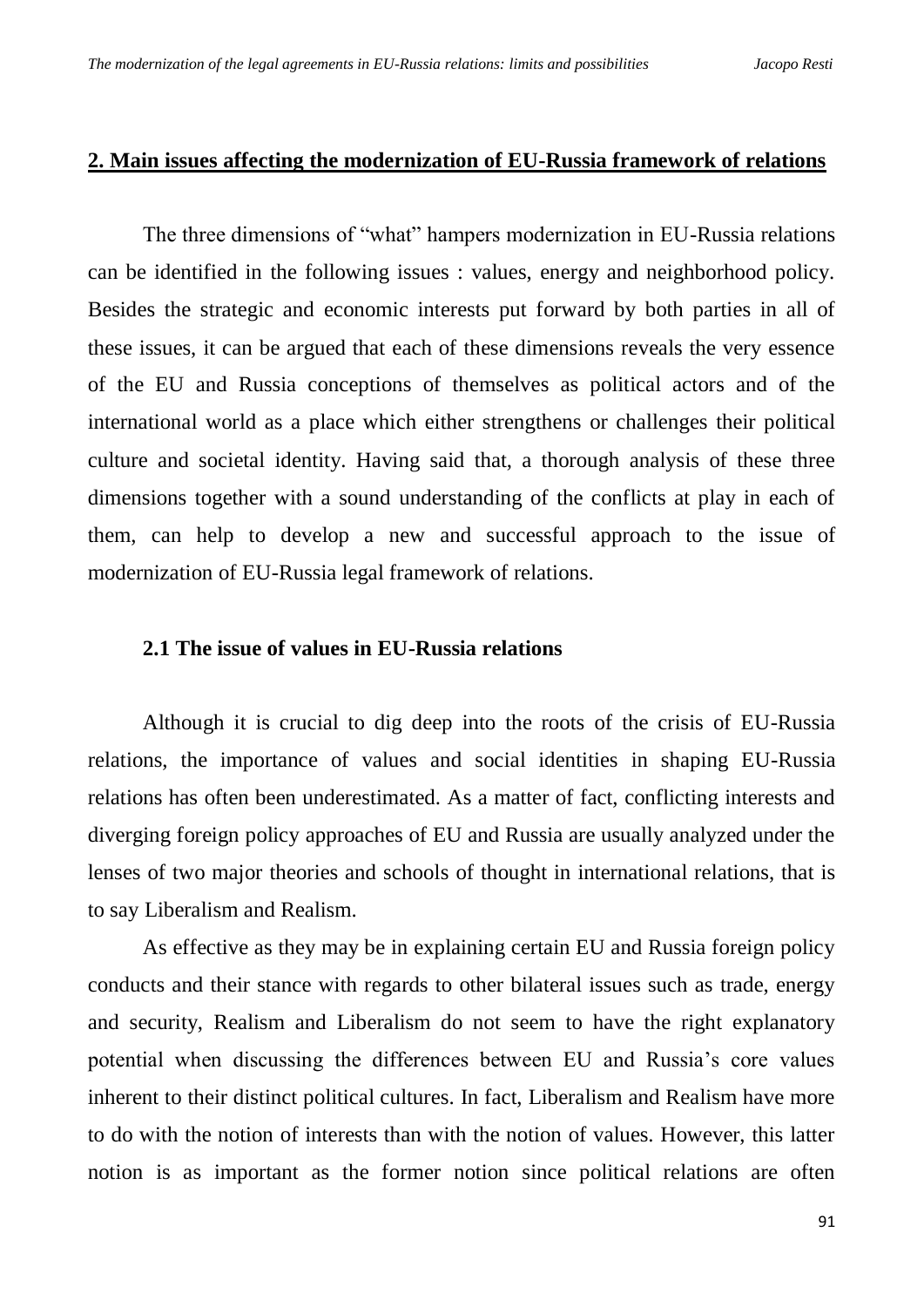"constructed" through the social interaction on basic values between different social identities. This link bridging political relations with social identities, which is missing in both realism and liberalism is instead provided by a third theory : Constructivism. This theory explains how, according to their own social identity and to perceptions of foreign social identities, groups draw political borders and perform their political actions. In our case, constructivism provides a good explanation of the shortcomings of EU-Russia relations from a value-centered perspective as it focuses on the need for shared values and identities as a precondition for successful bilateral cooperation.

#### *a) Five value-rifts in EU-Russia relations*

Both the EU and Russia have their own political culture which was shaped by common yet also by profoundly different historical developments. A political culture consists of perceptions, shared goals and values of the political world. In addition, political cultures include both normative predispositions on how the world should work and empirical understandings of how the world does work. They are the result of a lengthy process of formation and bear the heritage of broad historical phenomena which often led to paradigm shifts in the social and political life of a country or even of a whole continent.

On one hand, European political culture carries the legacy of major historical phenomena such as the Renaissance and the Enlightenment. On the other hand, it would be difficult to understand Russian political culture without taking into account historical phenomena such as the century old Tartar-Mongol domination and the Russian Revolution in 1917 which deeply shaped Russian political culture and behaviors. Furthermore, it can be argued that the different evolutionary paths of Christianity had indeed a strong impact on the formation of distinct political cultures in Russia and in Europe. As a matter of fact, the schism in the Christian church between Rome and Constantinople did contribute to the drawing of a dividing line between Russia and the rest of Europe.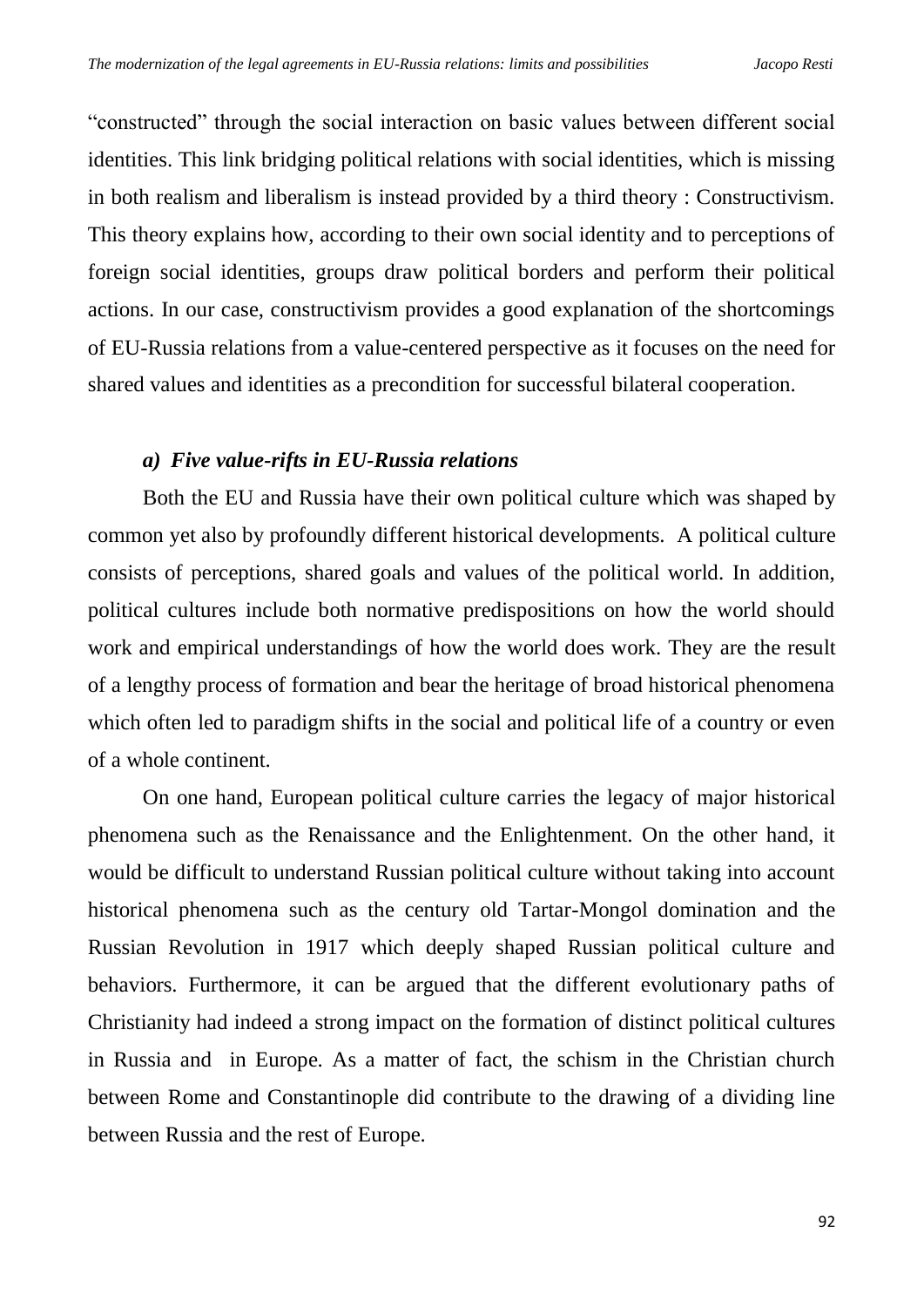We argue that EU-Russia's political cultures' interactions take place along five major rifts which are drawn between different and sometimes opposing political and cultural values. These value-rifts are represented by the parties' conflicting conceptions on the issues of governance, sovereignty, religion, freedom and the individual which reveal substantial differences between the parties' perceptions and goals of the political world.

#### *b) Europeanization vs Sovereign Democracy*

In EU-Russia relations, the rifts in political cultures seem to have a negative impact on their political relations.

Europeanization is one of the ways, arguably the main one, in which European political culture is projected in its external relations, including relations with Russia. It can be defined as the set of policies and instruments intended to govern the relations of the EU with its external environment and which aims at the transformation of national politics and policy making in the line with modern European values and standard. This logic is strongly present in the PCA as well as in other documents intended to govern EU's external relations such as the European Neighborhood Policy (ENP). All of these documents are written according to the grammar of the EU's bureaucratic language and are mostly designed to make neighboring countries, including Russia, comply with the EU-defined code of conduct.

The fact that the EU has been defined as a "post-modern" political actor, implies a departure from the main features of modernity such as nationalism, sovereignty and war. The EU was in fact born as a peace project which represented a sharp break with Europe's past and a sort of redemption from historical aberrations such as the two world wars, totalitarianism and the Holocaust. In short, having reached a moral high peak in history, the EU sees itself as a normative power whose norms can be rightfully promoted and exported in the wider world.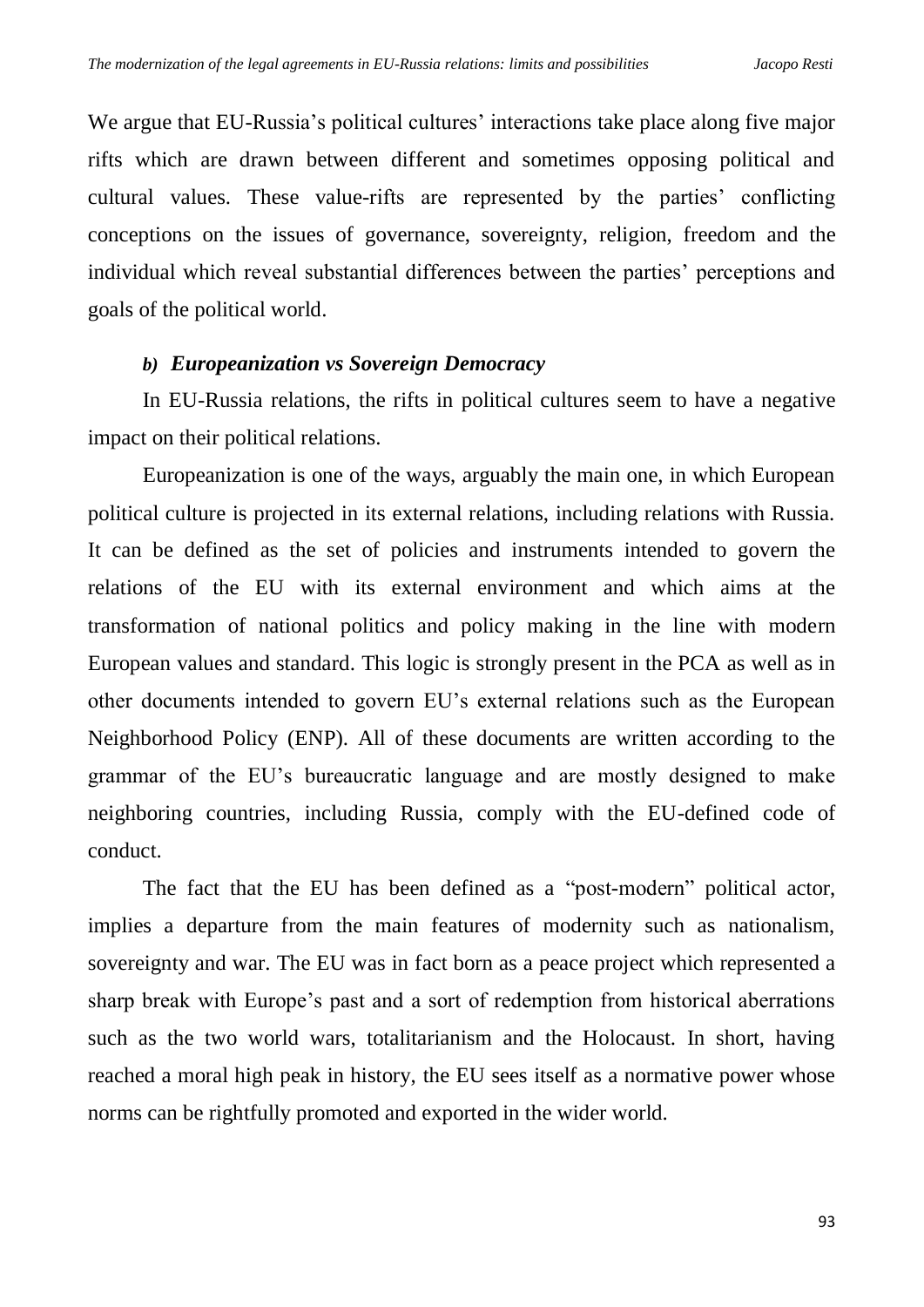In sharp contrast with Europeanization, we find Russian concept of "Sovereign Democracy". The idea, which developed shortly after the Color Revolutions in Georgia and Ukraine, is that sovereignty is a precondition for democracy and therefore a means to realize Russian national idea. The idea suggests that Russia should have its own way to democracy and should protect the state and those in power from foreign meddling.

Contrary to Europeanization which aims at projecting the European order in the wider world through its normative power, Sovereign Democracy aims at protecting internal order through strengthened state power and authoritarian rule. After all, Putin's rule was marked by a reconstruction of the power of the Russian state and a deconstruction of the power of oligarchs, civil society and the West.

Finally, it can be argued that Europeanization and Sovereign Democracy are exactly what European and Russian political culture propose as a strategy of adaptation to these opposing forces unleashed by the encompassing phenomenon of globalization. On one hand, the features of European political culture, among which we find social pluralism and a diluted conception of sovereignty, are prone to pool sovereignty with other nations and yield to supranational governance. On the other hand, Russian political culture opts for consolidating sovereignty and reinstating a strong statehood. Both strategies constitute a reaction to globalization and to try to minimize ambiguity of global challenges either by projecting the internal order (EU) or by strengthening and reinstating the internal order (Russia).

#### **2.2 Energy issues in EU-Russia relations**

The energy issue may seem a marginal and sectoral issue far from the scope of EU-Russia main stage of political relations. However, it is very representative of the latter since it reveals, at the same time, both EU-Russia interdependency and clash of interests. EU-Russia interdependency in energy matters and in the political world at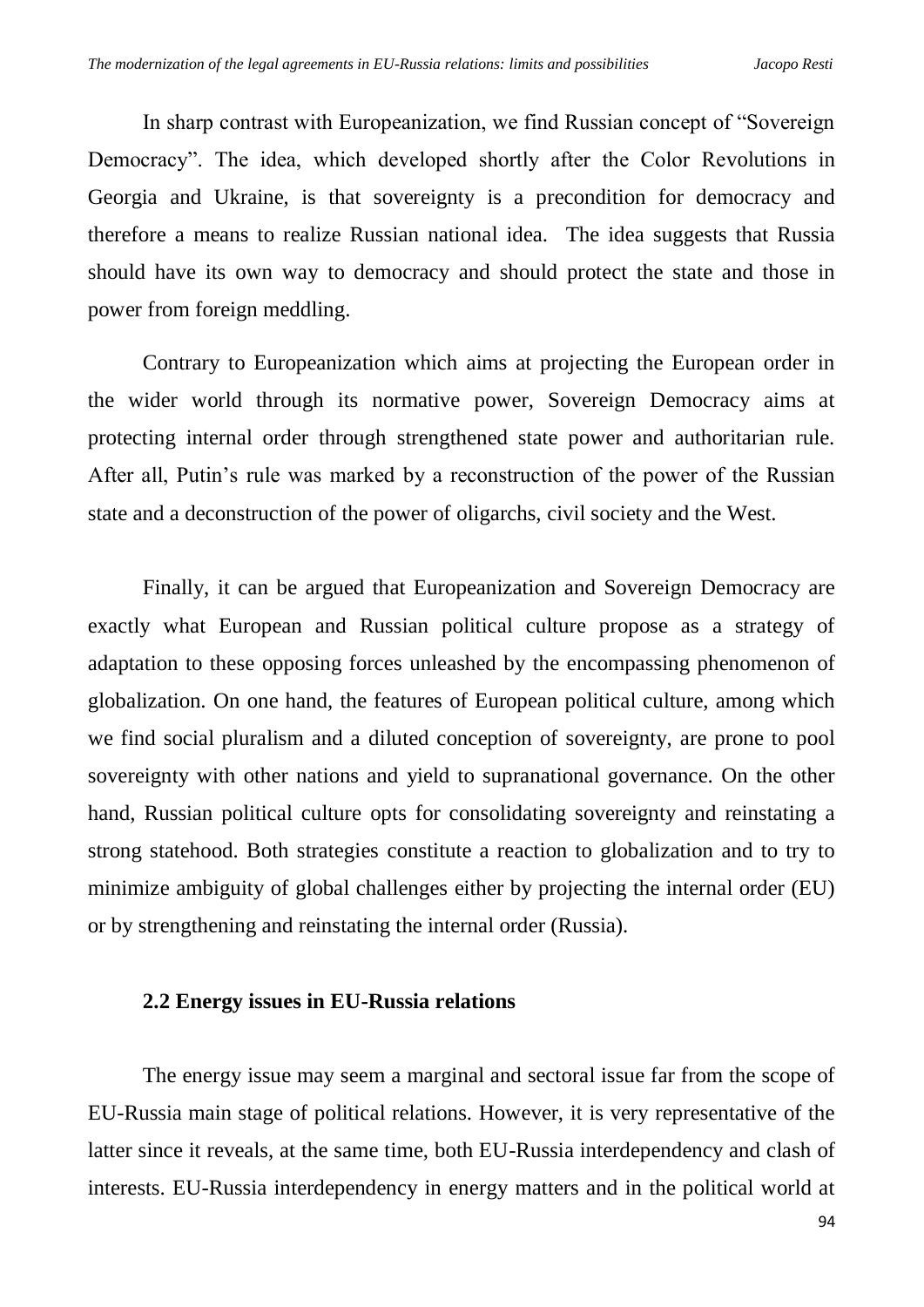large can be hardly overcome, at least in the short to medium term. Nevertheless, interests can be accommodated and common strategies formed.

# *a) The nature of EU-Russia energy relations*

The EU and Russia display opposite approaches towards their own energy security. On one hand, the EU is primarily concerned with its energy "security of supply", defined as the availability of energy in sufficient quantity and at affordable prices. On the other hand, Russia's energy relations with Europe are based on the quest for "security of demand", which entails the quest for a market for its energy exports which correlates to increased revenues. In particular, given the substantial shortage of Russian modes of transportation to alternative markets in Asia, Russia's quest for security of demand is mainly about selling gas to EU countries and ensuring long term access to the European energy market by directly controlling gas sales and distribution networks.

It is clear that the EU and Russia share the concern for energy security, yet the opposing dimensions of what they mean by energy security result in conflicting interests in their energy relations.

Ultimately, the rooted interdependence in their energy relations, EU's eastern enlargements in 2004 and 2007, the logistical and spatial dimension of gas trade and the respective dimensions of energy security are some of the main reasons which explain the complexity of EU-Russia energy relations and, as a result, the challenge which a legalization of this relationship in a broader bilateral framework has faced.

# *b) Legalizing EU-Russia energy relations*

An outright legalization of EU-Russia energy relations has never seen the light of day. Tellingly, we had to wait Russia's accession to the WTO in 2012 to witness a morsel of legalization in energy relations. In fact, general WTO principles such as the Most Favored Nation (MFN) and the National Treatment (NT) also apply to energy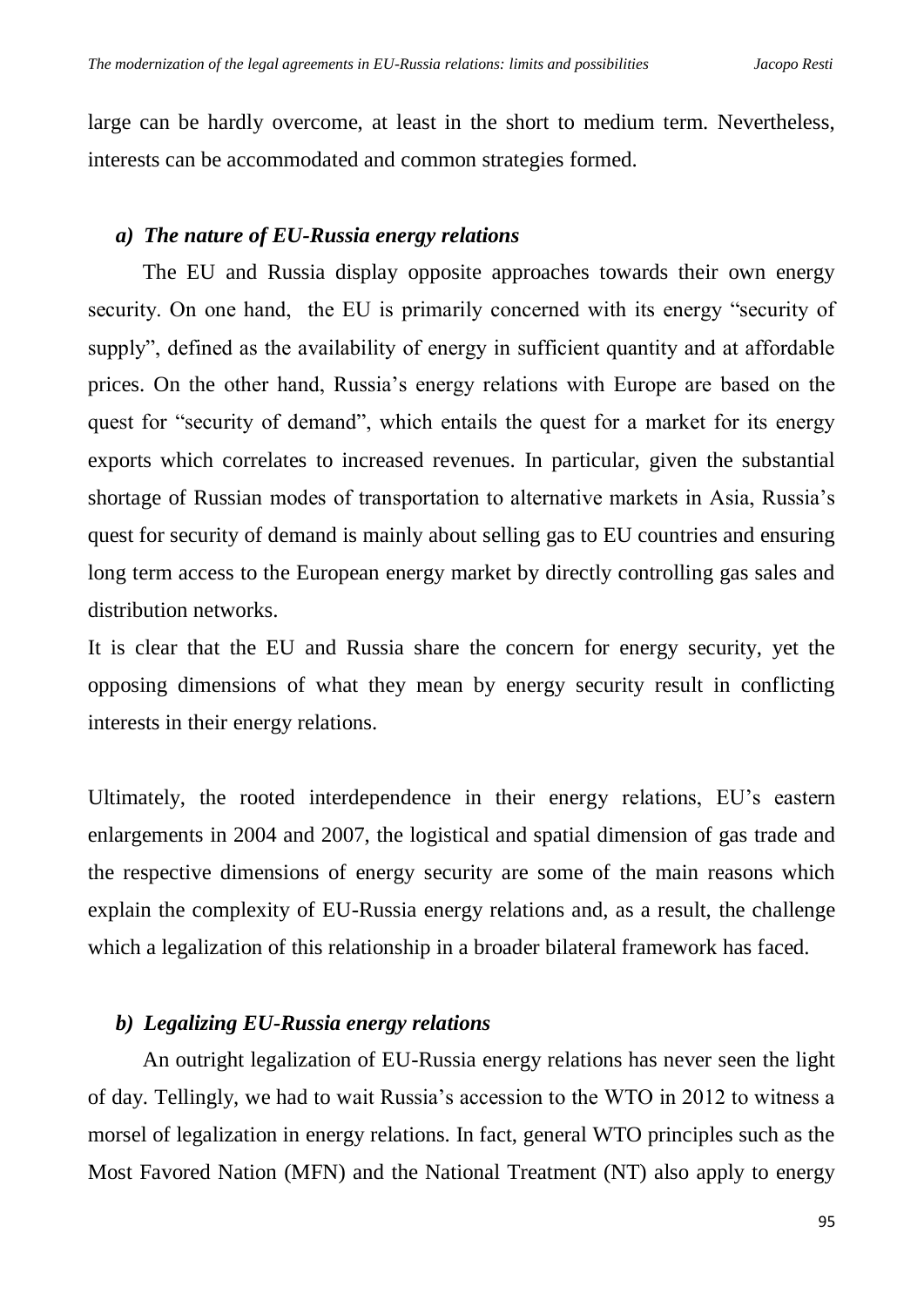trade. A part from that, the relevant base for cooperation remains the Energy Dialogue, a currently put on halt diplomatic platform which does not provide any legal framework to EU-Russia energy relations.

At present, staunch economic liberalism on one side and monopolistic practices on the other, seriously hamper legal modernization in bilateral energy cooperation. Both parties seem to forget what their energy cooperation is based on, namely a critical interdependence and the assurance of greater energy security in a common energy market.

#### **2.3 The issue of neighboring policies**

The third issue which significantly accounts for the current state of EU-Russia relations is that of the parties' interests and strategies towards their common neighborhood, or what was defined in a more sober way in bilateral documents as the "regions adjacent to the EU and Russian borders". In the last decade, in particular since the outbreak of the so called "color revolutions" in 2004, the EU and Russian foreign policies in their shared abroad have increasingly diverged and conflicted, turning their common neighborhood in a competitive battle ground rather than a cooperative playing field. The confrontational stance which developed in the last few years led to greater instability in the region which has seriously jeopardized the possibility of modernizing EU-Russia relations through the negotiation of a new legal framework. This is mainly the result of long standing neighboring issues in the post-Soviet space, such as the so-called "frozen conflicts", which were simply dragged out from under the carpet after the fall of the Soviet Union and remained unsettled for decades.

#### *a) EU's and Russia's perceptions of their common neighborhood*

The evolution of the EU and Russia as international political actors is primarily reflected in their neighborhood relations which have become not only increasingly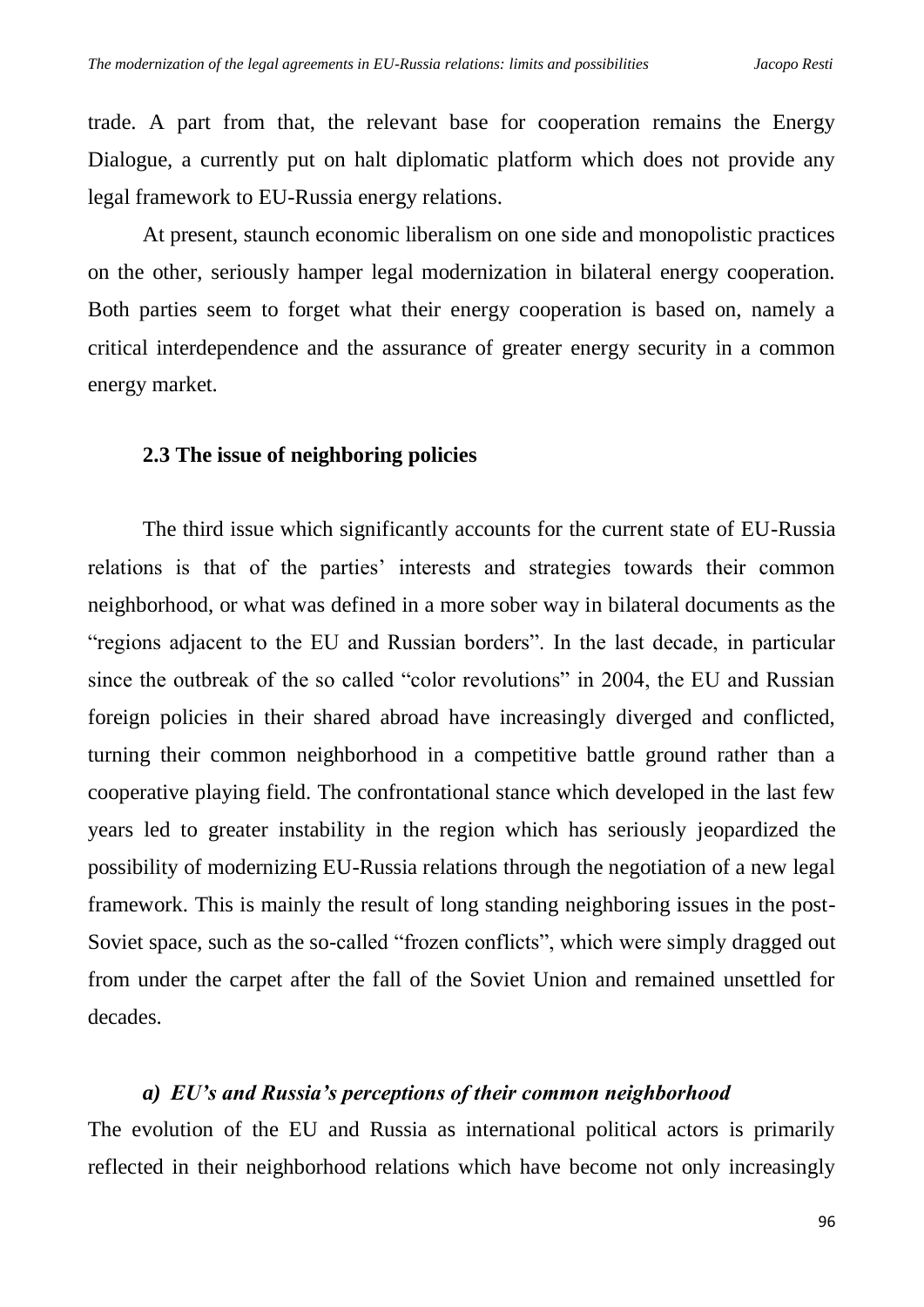dynamic but also tense and problematic. For the very first time a powerful actor has emerged just next to Russia. It tends to block Russia's expansion and it may even pose a threat of eliminating Russia from the European order. Russia has never faced a single Europe and for much of its history it has always remained a crucial component of the European balance of power.

From a theoretical perspective, it seems that Liberal and Realist conceptions of international relations shape most of the EU and Russia's perceptions and policies in their common neighborhood. In this sense, major international geopolitical crisis as recently witnessed in Georgia and Ukraine can be effectively analyzed in the framework of the conflict between the views and understandings of the international political order which these theories imply. On one hand, in the EU political elite there is the conviction that Europe can be kept whole and free on the basis of the EU fundamental liberal principles such as, but not limited to, democracy, the rule of law and human rights. The respect for such principles is also a precondition for the conduct of foreign relations with other international actors. On the other hand, this liberal approach to international relations is at odds with Russia's more realistic perception of the international order which, accordingly, is considered as an arena of competition in which concepts such as "zero sum game" and "power vacuum" retain their significance. Quoting President Putin : *" if Russia were to abstain from an active policy in the Commonwealth of Independent States or even embark on an unwarranted pause, this would inevitably lead to nothing but other, more active, states resolutely filling this political space"*.

# *b) Competing strategies in a fragmented neighborhood*

In the EU-Russia common neighborhood two different and competing projects of integration are in place. Both the EU and Russia, in their own ways, are trying to "win friends" in the post-Soviet space. Post-Soviet countries are not sure whether to change "party" or not : the one offered by the Eastern Partnership (EaP) seems appealing, however Russia's party is not over yet and Russia urges them not to leave.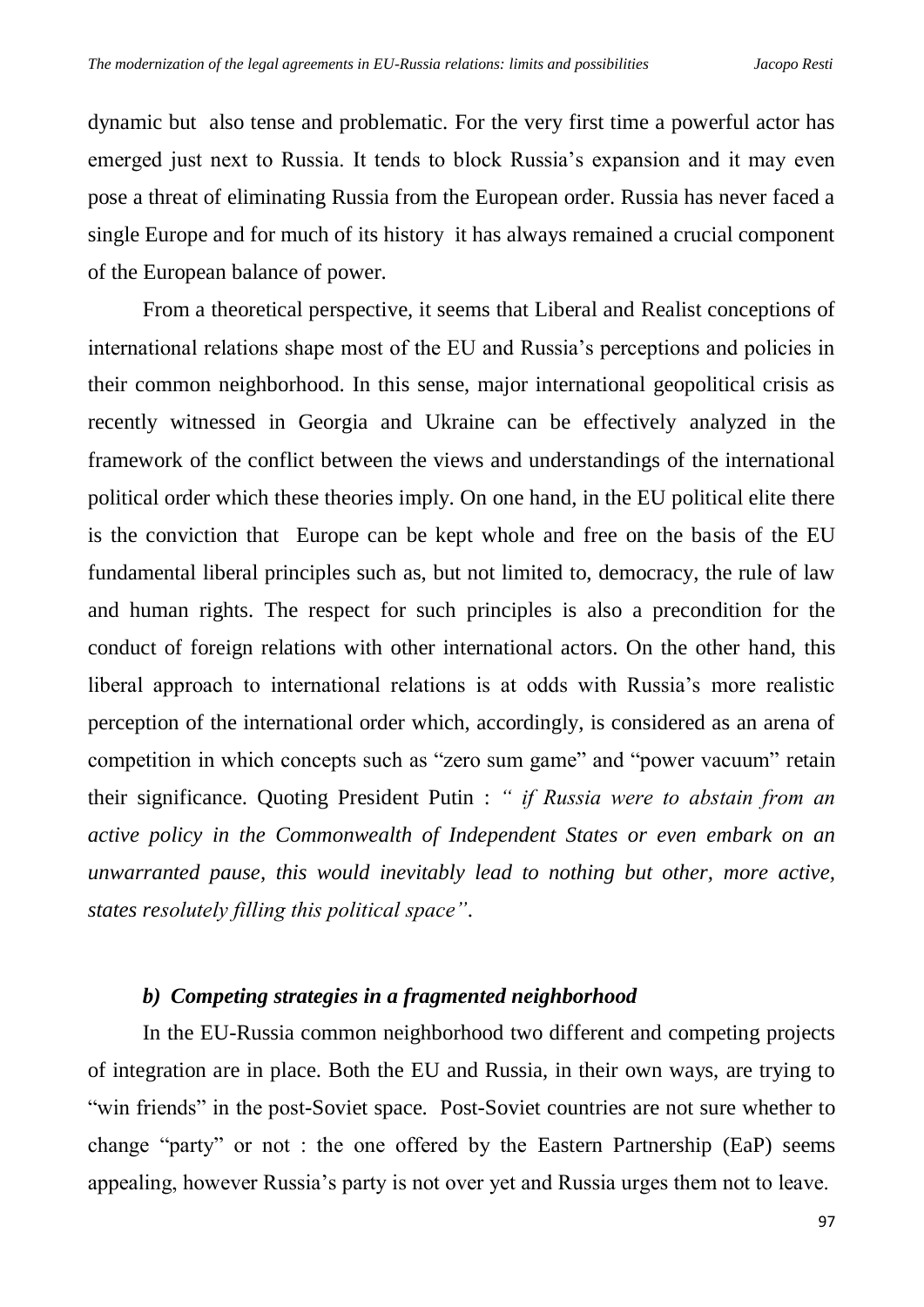The "geopolitical games" which are being played by both sides can turn out to be detrimental and destabilizing for their common neighborhood. As recent events have shown, the EU and Russia –not to mention NATO- are eroding the "buffer" zone" between them, thereby compelling post-Soviet states to choose either of the two blocs. In fact, full membership of the Eurasian Economic Union (EEU) and Deep and Comprehensive Free Trade Agreements (DCFTAs) with the EU are mutually exclusive. Members states of the EEU loose part of their sovereignty over trade policy and share common tariffs that are incompatible with the elimination of tariffs foreseen by the DCFTAs. This incompatibility abruptly surfaced in the outbreak of the Ukrainian crisis when Russian backed Ukrainian President Viktor Yanukovich was intimated not to sign an Association Agreement with the EU and to opt for closer ties with Russia. Legal and political frictions concerning the position of Ukraine and other post-Soviet countries with regards to their relations with the EaP and the EEU are seriously undermining Russia-EU relations and hence complicate the modernization of their legal framework. As correctly pointed out by Russia's Foreign Minister Sergey Lavrov, the EU should refrain from "determining the paths along which these countries are developing". So should Russia. In post-Soviet countries, both parties should avoid accelerating developments artificially and shaping untrasparently the requests of the countries concerned.

## **3. Limits and possibilities for a new legal framework**

Are there any possibilities of modernizing the bilateral framework notwithstanding the poor state of current political relations? Is there any chance of establishing a new legal framework which can better adapt to the rather dynamic and conflictual EU-Russia relations? Most importantly, is a new comprehensive and binding bilateral agreement as wished for in 2008 a viable and desirable solution?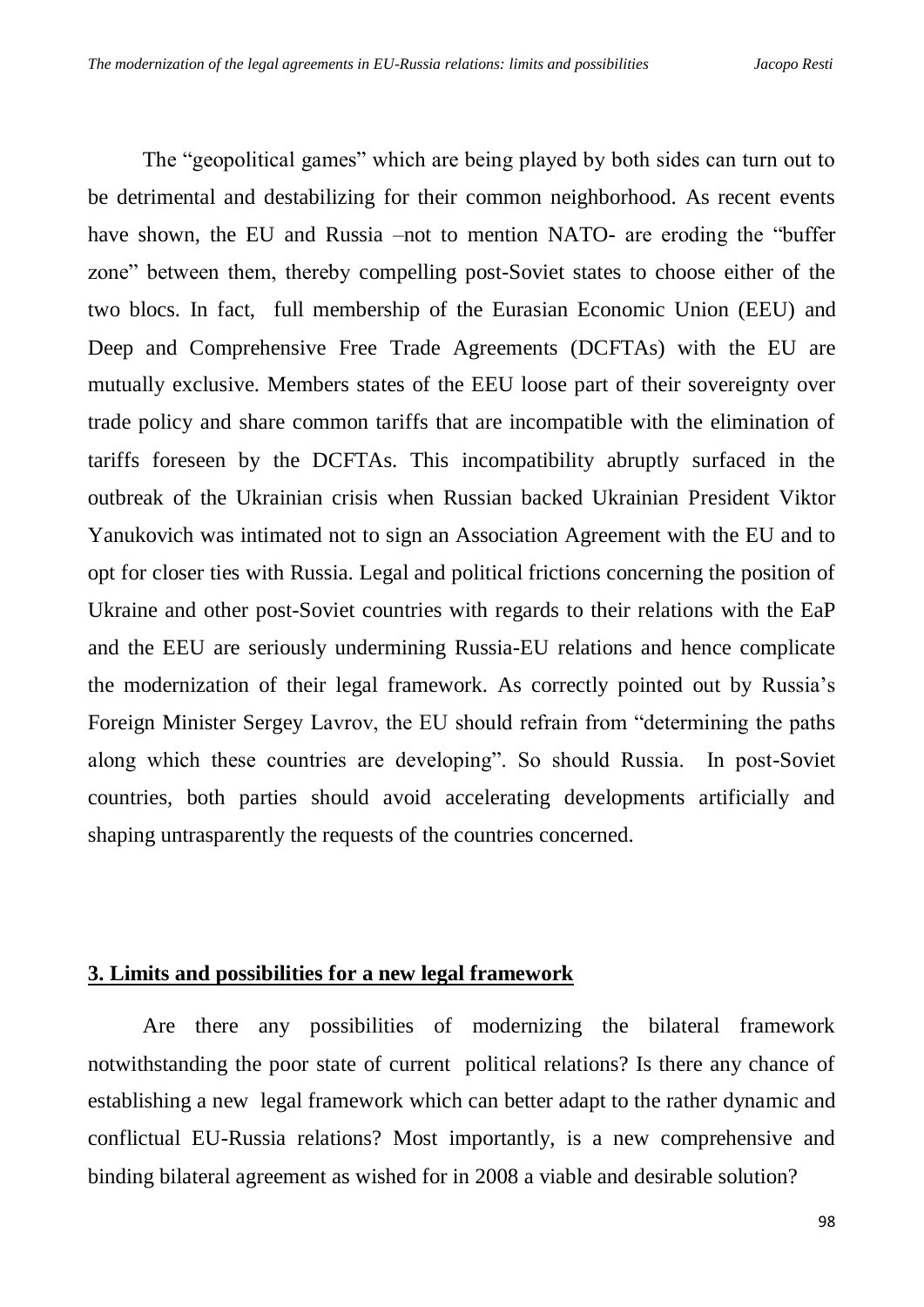## **3.1 Options for a new legal agreement**

Since 2007, the year in which the initial duration of ten years of the PCA formally expired, there has been a lot of discussion around the issue of how to modernize the agreement. Suggestions have ranged from simple extension and revision of the PCA to the formulation of a new bilateral treaty comprising the commitments and achievements made in bilateral relations since the PCA's first entry into force.

Almost a decade has elapsed and it can be confidently argued that there has been no outright modernization in EU-Russia legal framework of relations. Some of the reasons for this can be found in the long standing disagreements on the issues of political values, energy and neighborhood relations. Far from the conclusion of any new kind of bilateral treaty or revision of the current one, legal relations in recent years have been characterized by the extension of the status quo and by the introduction of a poorly performing Political Declaration (the Partnership for Modernization) which basically failed to upgrade EU-Russia relations to the level of Strategic Partnership.

Given both parties' growing dissatisfaction regarding their state of legal relations, negotiations on a new strategic agreement, providing a comprehensive framework and legally binding commitments on all main areas of EU-Russia relations, were officially launched in June 2008. This suggests that the EU and Russia opted for the replacement of the PCA with a comprehensive treaty establishing the necessary legal instruments for the implementation of the political framework provided by the Common Spaces road maps. However there are several disadvantages that the current state of EU-Russia relations exacerbates, hence complicating the feasibility of this option at least in the short term. A comprehensive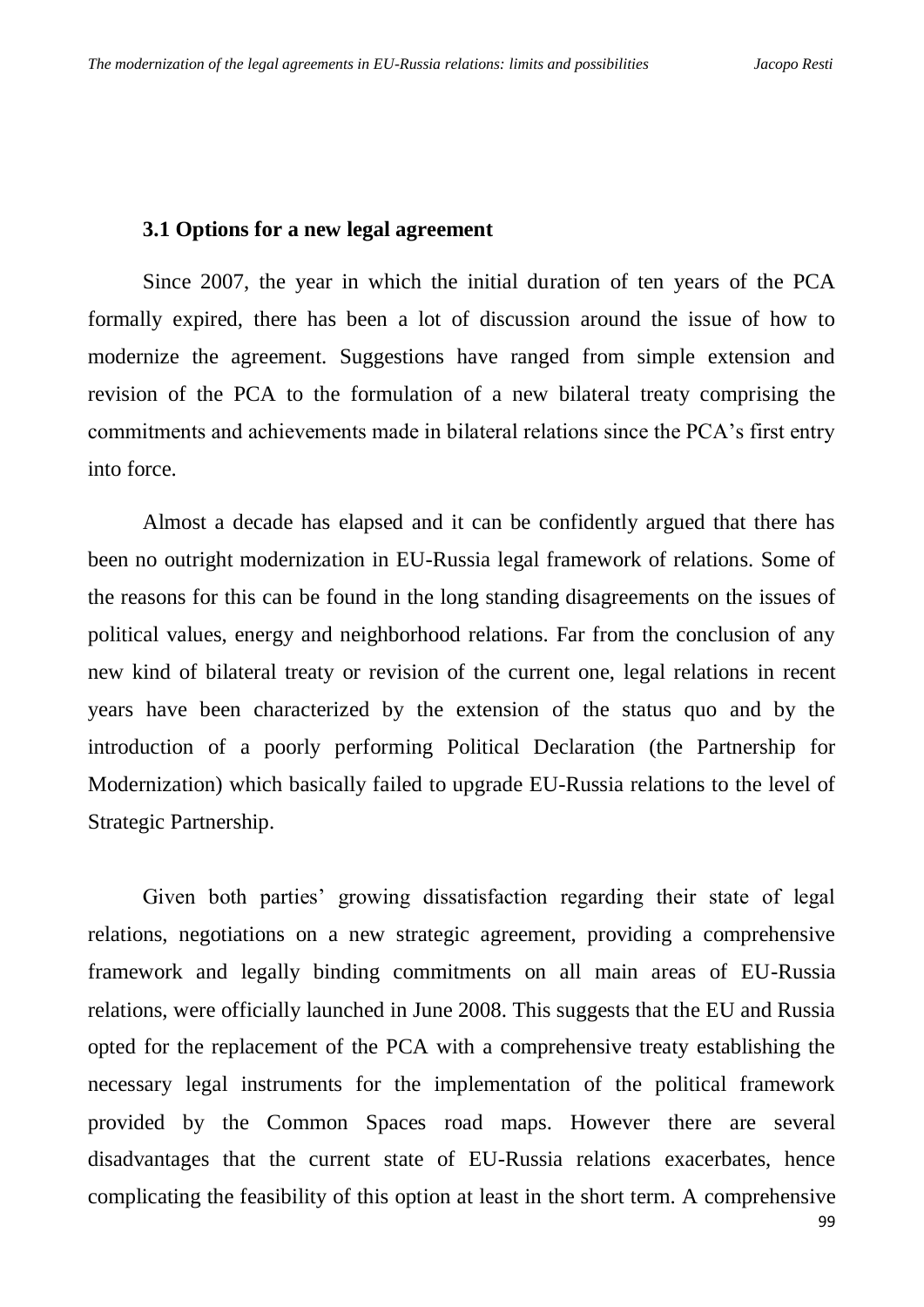framework with legally binding commitments would provide for the inclusion of policy areas going beyond the EU's exclusive competences and therefore would require a "mixed procedure", namely the involvement and ratification of all EU member states for the process to finalize. In addition, it would require, according to article 218 TFEU on the rules on the conclusion of international agreements on behalf of the EU, unanimity in the Council of Ministers and the consent of the European Parliament. This is an extremely cumbersome and winding process which would require a considerable amount of time and resources, even in the presence of a constructive context of EU-Russia relations.

## **3.2 Recommendations**

The EU and Russia should postpone the negotiations for a comprehensive legal agreements until major disagreements on the issues of political values, energy and neighboring relations are settled. The negotiations on a comprehensive agreement are unlikely to succeed since the poor state of bilateral relations exacerbates the risks of a stalemate in the long and winding process implied by the conclusion of this kind of agreement. Since a consensual breakthrough on these core issues is conditional to a systemic and jointly agreed approach between the EU and Russia on the very same issues, the conclusion of a new comprehensive agreement is feasible only in the long term. In this line of reasoning, future internal developments in both parties will be particularly relevant. Furthermore, a hastened conclusion of this kind of agreement in the current political environment would risk to crystallize major disagreements in the new legal framework.

In this state of play, in the short term the EU and Russia should focus first of all on the conclusion of sector-specific agreements in fields of common interest, such as energy and custom cooperation, judicial cooperation in criminal matters, visa facilitation policies, security and crisis management. Bilateral relations should be